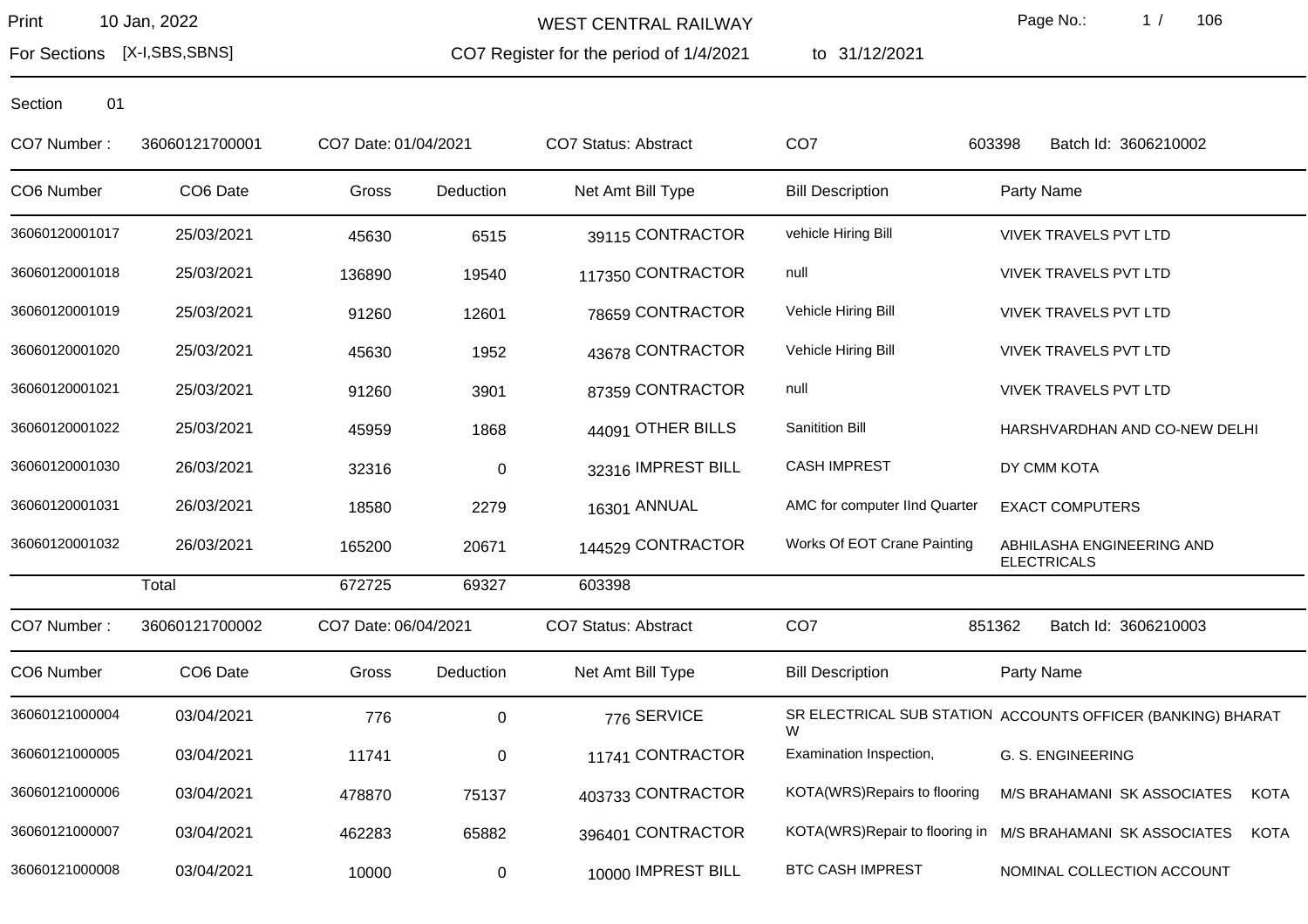Section 01

WEST CENTRAL RAILWAY

Page No.: 2 / 106

For Sections [X-I,SBS,SBNS]

CO7 Register for the period of 1/4/2021

to 31/12/2021

| CO7 Number:    | 36060121700002       | CO7 Date: 06/04/2021 |           | <b>CO7 Status: Abstract</b>                        | CO <sub>7</sub>                      | 851362<br>Batch Id: 3606210003      |
|----------------|----------------------|----------------------|-----------|----------------------------------------------------|--------------------------------------|-------------------------------------|
| CO6 Number     | CO <sub>6</sub> Date | Gross                | Deduction | Net Amt Bill Type                                  | <b>Bill Description</b>              | Party Name                          |
| 36060121000011 | 03/04/2021           | 9862                 | 986       | 8876 LAW BILLS                                     | Advocate bill for CWP NO             | P C SHARMA                          |
| 36060121000012 | 03/04/2021           | 5505                 | 551       | 4954 LAW BILLS                                     | advocate bill for CWP NO             | P C SHARMA                          |
| 36060121000013 | 03/04/2021           | 13835                | 1384      | 12451 LAW BILLS                                    | advocate bill for oa no              | MUKESH KUMAR MEENA                  |
| 36060121000014 | 03/04/2021           | 2700                 | 270       | 2430 LAW BILLS                                     | advocate bill for oa no              | PRASHANT KUMAR SHARMA               |
|                | Total                | 995572               | 144210    | 851362                                             |                                      |                                     |
| CO7 Number:    | 36060121700003       | CO7 Date: 07/04/2021 |           | <b>CO7 Status: Abstract</b>                        | CO <sub>7</sub>                      | 24159<br>Batch Id: 3606210004       |
| CO6 Number     | CO6 Date             | Gross                | Deduction | Net Amt Bill Type                                  | <b>Bill Description</b>              | Party Name                          |
| 36060121000001 | 03/04/2021           | 24159                | 0         | 24159 PURCHASE ORDER CNG gas bill against P.O. no. |                                      | RAJASTHAN STATE GAS LIMITED-JAIPUR  |
|                | Total                | 24159                | 0         | 24159                                              |                                      |                                     |
| CO7 Number:    | 36060121700004       | CO7 Date: 09/04/2021 |           | <b>CO7 Status: Abstract</b>                        | CO <sub>7</sub>                      | Batch Id: 3606210006<br>981151      |
| CO6 Number     | CO <sub>6</sub> Date | Gross                | Deduction | Net Amt Bill Type                                  | <b>Bill Description</b>              | Party Name                          |
| 36060121000003 | 03/04/2021           | 24633                | 2002      | 22631 CONTRACTOR                                   | 4th & FINAL RUNNING BILL             | QSI INDIA CERTIFICATION PRIVATE LTD |
| 36060121000010 | 03/04/2021           | 186700               | 13570     | 173130 CONTRACTOR                                  | <b>FIRST &amp; FINAL BILL PERIOD</b> | <b>MADHU ELECTRICALS</b>            |
| 36060121000015 | 03/04/2021           | 493910               | 44264     | 449646 CONTRACTOR                                  | FIRST & FINAL BILL PERIOD            | SAMUEL FABRICATION ENGINEERING      |
| 36060121000017 | 03/04/2021           | 39500                | 1648      | 37852 VEHICLE BILLS                                | CAB AND TAXI HIRING OF               | SHUKLA ENTERPRISE                   |

36060121000018 03/04/2021 39500 1648 37852 VEHICLE BILLS CAB AND TAXI HIRING OF K K TOUR AND TRAVELS

36060121000021 08/04/2021 258540 0 0 258540 SERVICE SOLAR ENERGY GENRATED MS RENEW DISTRIBUTED SOLAR ENERGY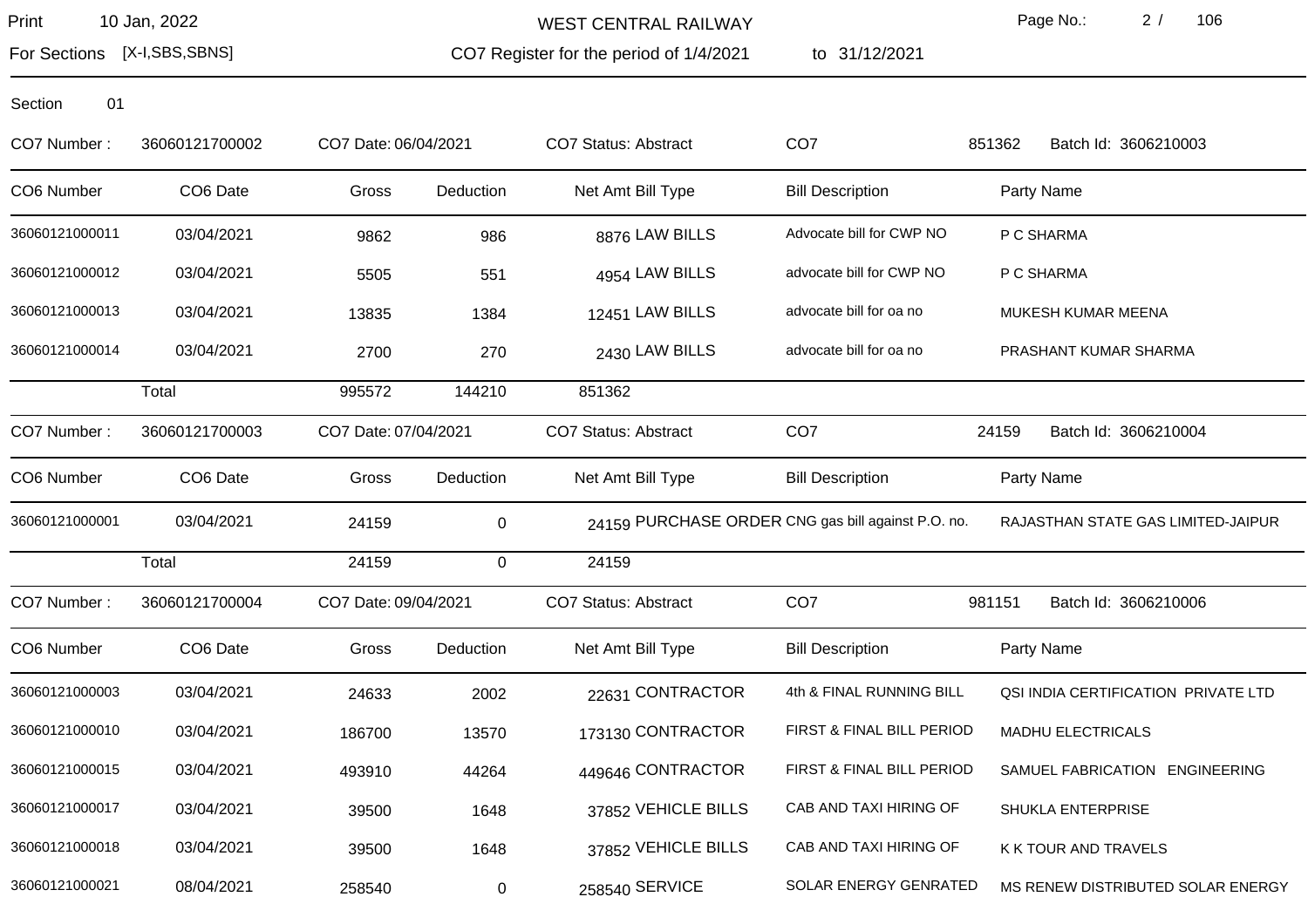For Sections [X-I,SBS,SBNS]

WEST CENTRAL RAILWAY

CO7 Register for the period of 1/4/2021

to 31/12/2021

Page No.: 3 / 106

| 01<br>Section  |                      |                      |             |                             |                                       |                                                              |
|----------------|----------------------|----------------------|-------------|-----------------------------|---------------------------------------|--------------------------------------------------------------|
| CO7 Number:    | 36060121700004       | CO7 Date: 09/04/2021 |             | <b>CO7 Status: Abstract</b> | CO <sub>7</sub>                       | 981151<br>Batch Id: 3606210006                               |
| CO6 Number     | CO <sub>6</sub> Date | Gross                | Deduction   | Net Amt Bill Type           | <b>Bill Description</b>               | Party Name                                                   |
| 36060121000022 | 08/04/2021           | 1500                 | 0           | 1500 IMPREST BILL           | COMPUTER IMP OF SR AFA<br>W&S         | NOMINAL COLLECTION ACCOUNT                                   |
|                | Total                | 1044283              | 63132       | 981151                      |                                       |                                                              |
| CO7 Number:    | 36060121700005       | CO7 Date: 13/04/2021 |             | <b>CO7 Status: Abstract</b> | CO <sub>7</sub>                       | 1204852<br>Batch Id: 3606210007                              |
| CO6 Number     | CO <sub>6</sub> Date | Gross                | Deduction   | Net Amt Bill Type           | <b>Bill Description</b>               | Party Name                                                   |
| 36060121000016 | 03/04/2021           | 1130420              | 0           | 1130420 PAY ORDER           | EMD+SD Relese (W.O.no.                | PEW ENGINEERING PVTLTD                                       |
| 36060121000024 | 13/04/2021           | 4869                 | $\pmb{0}$   | 4869 IMPREST BILL           | IMPREST BILL OF AXEN(W)<br><b>WRS</b> | NOMINAL COLLECTION ACCOUNT                                   |
| 36060121000025 | 13/04/2021           | 32493                | 0           | 32493 IMPREST BILL          | DY CME/I/CASH IMPREST                 | NOMINAL COLLECTION ACCOUNT                                   |
| 36060121000026 | 13/04/2021           | 730                  | $\pmb{0}$   | 730 IMPREST BILL            | WCR/P-WRS/503/IR/Cash Imp.            | NOMINAL COLLECTION ACCOUNT                                   |
| 36060121000027 | 13/04/2021           | 19550                | 0           | 19550 IMPREST BILL          | M&P Cash Imprest /11 Dtd.             | NOMINAL COLLECTION ACCOUNT                                   |
| 36060121000028 | 13/04/2021           | 13790                | 0           | 13790 IMPREST BILL          | imprest bill of Awm/II C.No-          | NOMINAL COLLECTION ACCOUNT                                   |
| 36060121000029 | 13/04/2021           | 3000                 | 0           | 3000 PAY ORDER              | For Purchase of postal ticket of      | POST MASTER HEAD POST OFFICE                                 |
|                | Total                | 1204852              | $\mathbf 0$ | 1204852                     |                                       |                                                              |
| CO7 Number:    | 36060121700006       | CO7 Date: 24/04/2021 |             | <b>CO7 Status: Abstract</b> | CO <sub>7</sub>                       | 865473<br>Batch Id: 3606210013                               |
| CO6 Number     | CO <sub>6</sub> Date | Gross                | Deduction   | Net Amt Bill Type           | <b>Bill Description</b>               | Party Name                                                   |
| 36060121000023 | 13/04/2021           | 1320                 | $\pmb{0}$   | 1320 SERVICE                |                                       | BB BILL OF SR AFA W&S KOTA ACCOUNTS OFFICER (BANKING) BHARAT |
| 36060121000032 | 13/04/2021           | 222342               | 5039        | 217303 SUPPLIER BILL        | Regarding making of Safety            | <b>DESIGN WORLD</b>                                          |
| 36060121000033 | 13/04/2021           | 200455               | 8348        | 192107 CONTRACTOR           | I st Running Bill Digitalisation      | <b>MAYA COMPUTERS</b>                                        |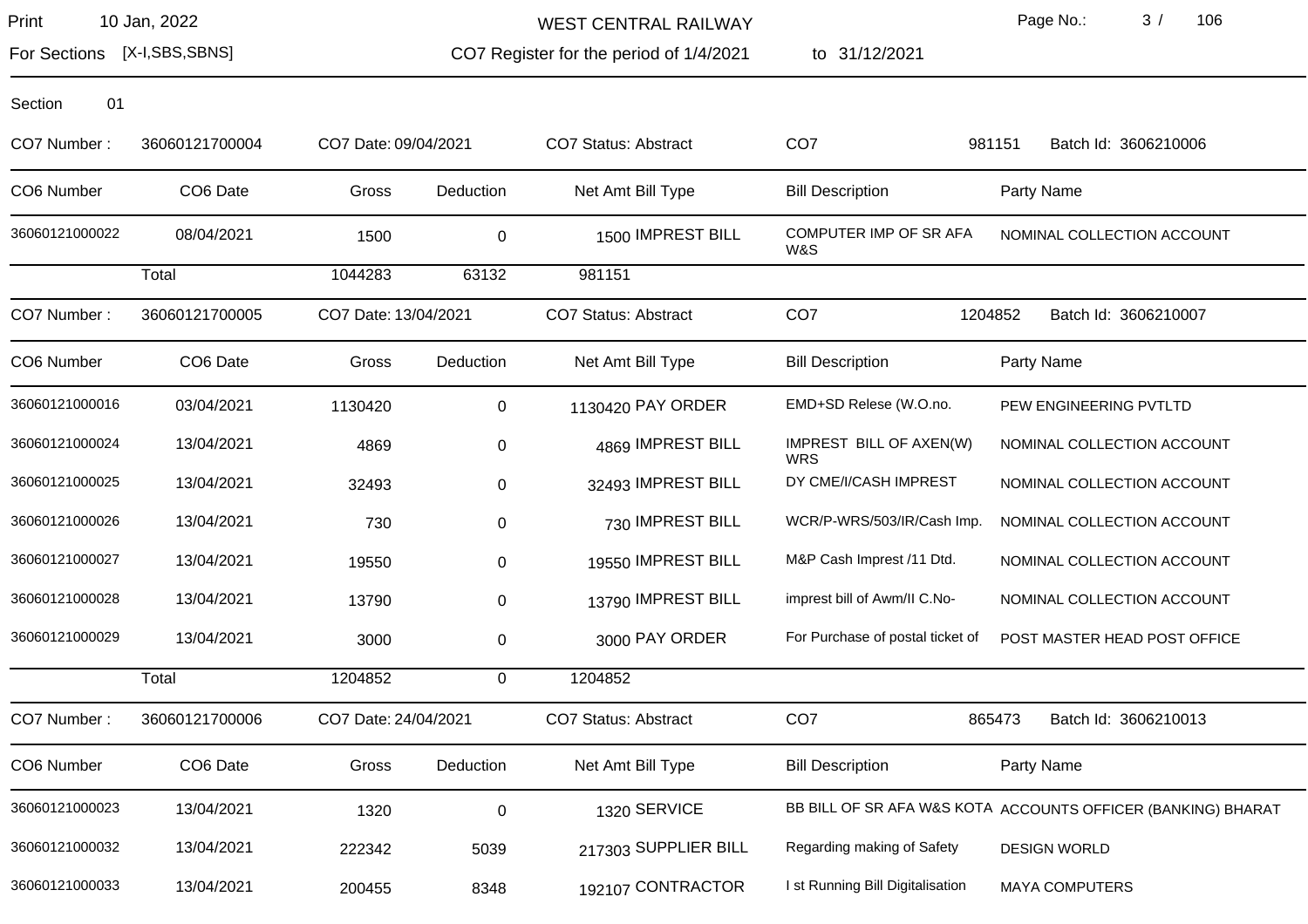WEST CENTRAL RAILWAY

CO7 Register for the period of 1/4/2021

to 31/12/2021

Page No.: 4 / 106

For Sections [X-I,SBS,SBNS]

| CO7 Number:    | 36060121700006       | CO7 Date: 24/04/2021 |             | CO7 Status: Abstract        | CO <sub>7</sub>                | 865473<br>Batch Id: 3606210013                              |
|----------------|----------------------|----------------------|-------------|-----------------------------|--------------------------------|-------------------------------------------------------------|
| CO6 Number     | CO6 Date             | Gross                | Deduction   | Net Amt Bill Type           | <b>Bill Description</b>        | Party Name                                                  |
| 36060121000045 | 13/04/2021           | 271215               | 14389       | 256826 CONTRACTOR           | First & Final bill             | VISHWAKARMA CONSTRUCTION-KOTA                               |
| 36060121000046 | 15/04/2021           | 210474               | 12557       | 197917 CONTRACTOR           | 24th Running bill 20 sets      | <b>JEET ENTERPRISES</b>                                     |
|                | Total                | 905806               | 40333       | 865473                      |                                |                                                             |
| CO7 Number:    | 36060121700007       | CO7 Date: 26/04/2021 |             | <b>CO7 Status: Abstract</b> | CO <sub>7</sub>                | 4499<br>Batch Id: 3606210014                                |
| CO6 Number     | CO <sub>6</sub> Date | Gross                | Deduction   | Net Amt Bill Type           | <b>Bill Description</b>        | Party Name                                                  |
| 36060121000048 | 17/04/2021           | 765                  | $\mathbf 0$ | 765 SERVICE                 | BSNL LANDLINE BILL OF SR       | ACCOUNTS OFFICER (BANKING) BHARAT                           |
| 36060121000049 | 17/04/2021           | 376                  | 0           | 376 SERVICE                 | BSNL LANDLINE BILL OF IPF      | ACCOUNTS OFFICER (BANKING) BHARAT                           |
| 36060121000050 | 17/04/2021           | 458                  | 0           | 458 SERVICE                 | BSNL LANDLINE BILL OF SPO      | ACCOUNTS OFFICER (BANKING) BHARAT                           |
| 36060121000051 | 17/04/2021           | 376                  | 0           | 376 SERVICE                 | BSNL LANDLINE BILL OF DY       | ACCOUNTS OFFICER (BANKING) BHARAT                           |
| 36060121000052 | 17/04/2021           | 376                  | $\pmb{0}$   | 376 SERVICE                 | BSNL LANDLINE BILL OF DY       | ACCOUNTS OFFICER (BANKING) BHARAT                           |
| 36060121000053 | 17/04/2021           | 376                  | 0           | 376 SERVICE                 | BSNL LANDLINE BILL OF DY       | ACCOUNTS OFFICER (BANKING) BHARAT                           |
| 36060121000054 | 17/04/2021           | 458                  | 0           | 458 SERVICE                 |                                | BSNL LANDLINE BILL OF CWM ACCOUNTS OFFICER (BANKING) BHARAT |
| 36060121000055 | 17/04/2021           | 1314                 | 0           | 1314 SERVICE                |                                | BSNL LANDLINE BILL OF CWM ACCOUNTS OFFICER (BANKING) BHARAT |
|                | Total                | 4499                 | $\mathbf 0$ | 4499                        |                                |                                                             |
| CO7 Number:    | 36060121700008       | CO7 Date: 29/04/2021 |             | <b>CO7 Status: Abstract</b> | CO <sub>7</sub>                | 757567<br>Batch Id: 3606210016                              |
| CO6 Number     | CO6 Date             | Gross                | Deduction   | Net Amt Bill Type           | <b>Bill Description</b>        | Party Name                                                  |
| 36060121000034 | 13/04/2021           | 3570                 | 0           | 3570 VEHICLE BILLS          | Vehicle Hiring bill of CWE/JBP | KHANDELWAL TRAVELS                                          |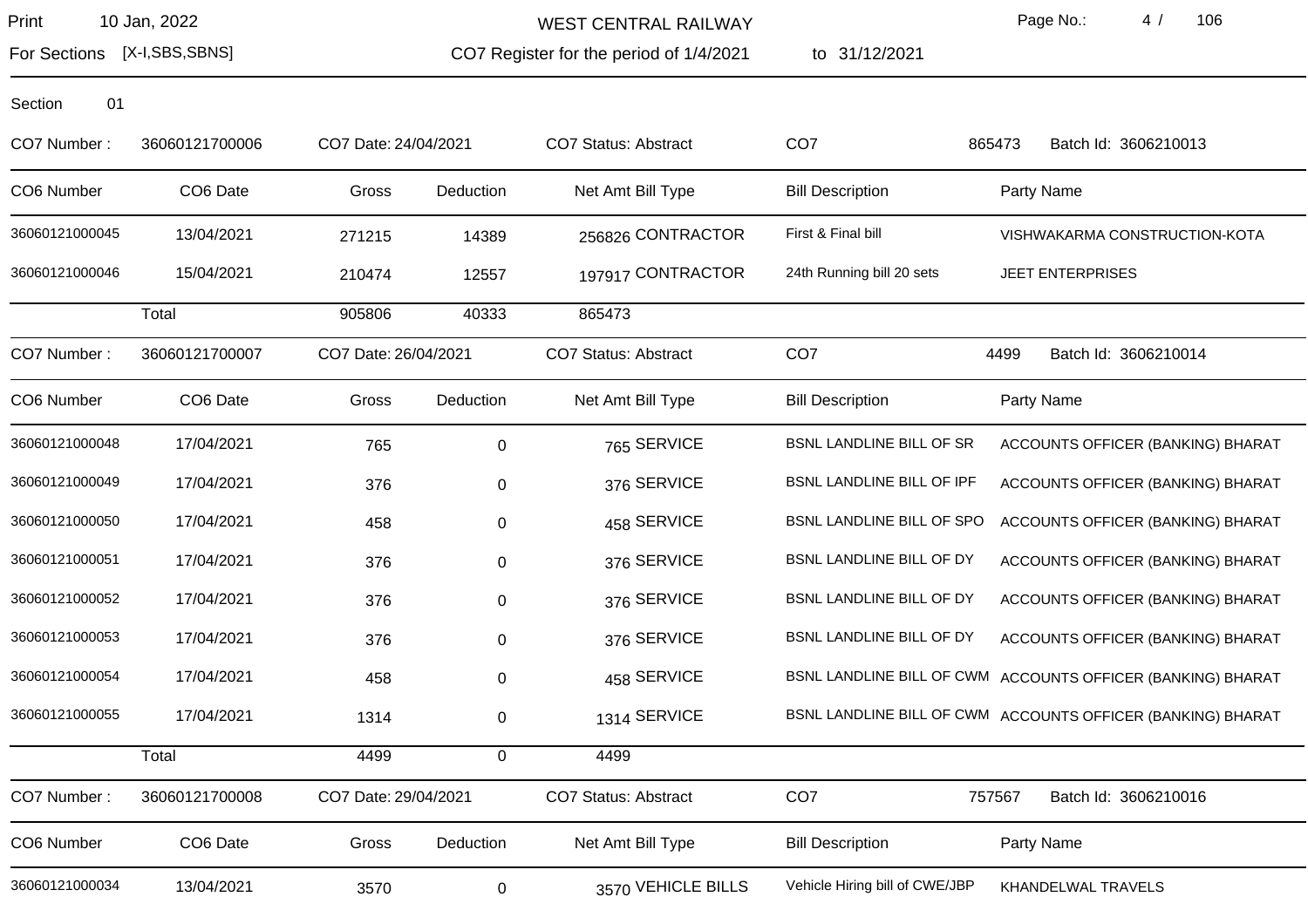For Sections [X-I,SBS,SBNS]

WEST CENTRAL RAILWAY

CO7 Register for the period of 1/4/2021

to 31/12/2021

Page No.: 5 / 106

| CO7 Number:    | 36060121700008       | CO7 Date: 29/04/2021 |             | <b>CO7 Status: Abstract</b> | CO <sub>7</sub>                                | 757567<br>Batch Id: 3606210016                           |
|----------------|----------------------|----------------------|-------------|-----------------------------|------------------------------------------------|----------------------------------------------------------|
| CO6 Number     | CO <sub>6</sub> Date | Gross                | Deduction   | Net Amt Bill Type           | <b>Bill Description</b>                        | Party Name                                               |
| 36060121000037 | 13/04/2021           | 8904                 | 890         | 8014 CONTRACTOR             | WRS KOTA <b>rEPAIRING &amp;</b>                | YOGLAXMI ENTERPRISES-KOTA                                |
| 36060121000038 | 13/04/2021           | 19470                | 1947        | 17523 CONTRACTOR            | WRS Kota - Repairing of                        | YADGAR TRADERS-KOTA                                      |
| 36060121000039 | 13/04/2021           | 119174               | 10549       | 108625 CONTRACTOR           | 10th & final bill (Period                      | BAXCOUNSEL INSPECTION BUREAU<br><b>PRIVATE</b>           |
| 36060121000040 | 13/04/2021           | 7333                 | 307         | 7026 VEHICLE BILLS          |                                                | CAB AND TAXI HIRING OF CMM SUN AND MOON ENERGY SOLUTIONS |
| 36060121000041 | 13/04/2021           | 58000                | 2419        | 55581 VEHICLE BILLS         |                                                | CAB AND TAXI HIRING OF CMM SUN AND MOON ENERGY SOLUTIONS |
| 36060121000042 | 13/04/2021           | 35400                | 4942        | 30458 ANNUAL                | <b>CAMC BILL FOR IInd Quarter</b>              | M/S TECHNO SCALE INDUSTRIES                              |
| 36060121000043 | 13/04/2021           | 73100                | 3507        | 69593 CONTRACTOR            | 03rd RUNNING BILL PERIOD                       | OM COMPUTER                                              |
| 36060121000044 | 13/04/2021           | 33586                | 5326        | 28260 CONTRACTOR            | 04th RUNNING BILL PERIOD                       | TECHNO SCALE INDUSTRIES                                  |
| 36060121000047 | 15/04/2021           | 24175                | $\mathbf 0$ | 24175 IMPREST BILL          | <b>CASH IMPREST</b>                            | DY CMM KOTA                                              |
| 36060121000058 | 26/04/2021           | 253476               | 12185       | 241291 CONTRACTOR           | 01st RUNNING BILL PERIOD - MS JITENDRA TRADERS |                                                          |
| 36060121000059 | 26/04/2021           | 183174               | 22723       | 160451 CONTRACTOR           | 01st & FINAL BILL PERIOD                       | <b>GOPI ENGINEERING WORKS</b>                            |
| 36060121000060 | 28/04/2021           | 3000                 | $\mathbf 0$ | 3000 PAY ORDER              | For Purchase of Postal Ticket                  | POST MASTER HEAD POST OFFICE                             |
|                | Total                | 822362               | 64795       | 757567                      |                                                |                                                          |
| CO7 Number:    | 36060121700009       | CO7 Date: 06/05/2021 |             | <b>CO7 Status: Abstract</b> | CO <sub>7</sub>                                | 41414<br>Batch Id: 3606210019                            |
| CO6 Number     | CO6 Date             | Gross                | Deduction   | Net Amt Bill Type           | <b>Bill Description</b>                        | Party Name                                               |
| 36060121000061 | 06/05/2021           | 10707                | $\pmb{0}$   | 10707 SERVICE               | Jio dongle Bill of the month                   | RELIANCE JIO INFOCOM LIMITED                             |
| 36060121000068 | 06/05/2021           | 10707                | 0           | 10707 SERVICE               | Dongle bill for the month                      | RELIANCE JIO INFOCOM LIMITED                             |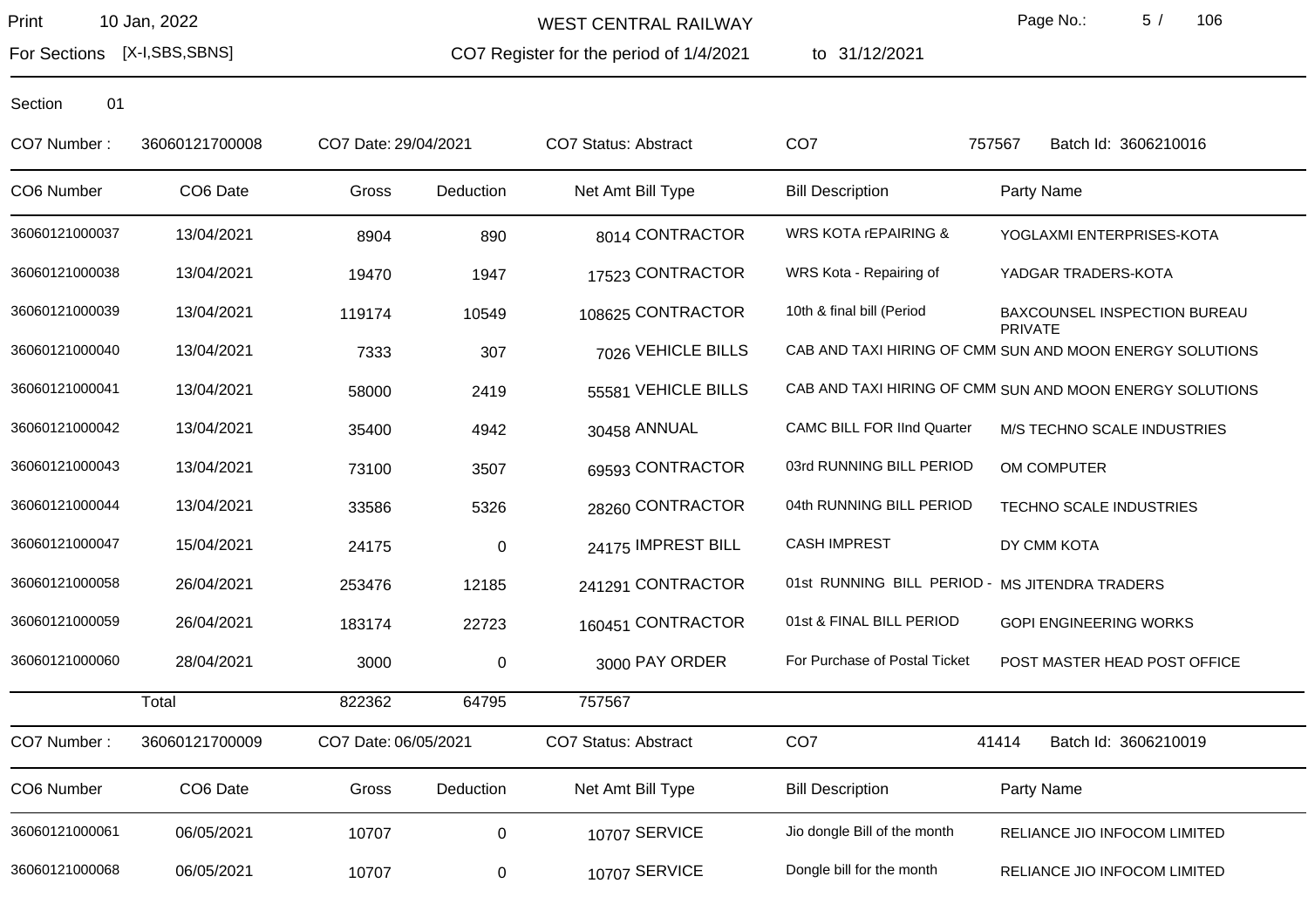For Sections [X-I,SBS,SBNS]

WEST CENTRAL RAILWAY

CO7 Register for the period of 1/4/2021

to 31/12/2021

Page No.: 6 / 106

| 01<br>Section  |                |                      |              |                      |                            |                                              |
|----------------|----------------|----------------------|--------------|----------------------|----------------------------|----------------------------------------------|
| CO7 Number:    | 36060121700009 | CO7 Date: 06/05/2021 |              | CO7 Status: Abstract | CO <sub>7</sub>            | 41414<br>Batch Id: 3606210019                |
| CO6 Number     | CO6 Date       | Gross                | Deduction    | Net Amt Bill Type    | <b>Bill Description</b>    | Party Name                                   |
| 36060121000069 | 06/05/2021     | 20000                | $\mathbf 0$  | 20000 IMPREST BILL   | <b>CASH IMPREST</b>        | NOMINAL COLLECTION ACCOUNT                   |
|                | Total          | 41414                | $\mathbf 0$  | 41414                |                            |                                              |
| CO7 Number:    | 36060121700010 | CO7 Date: 10/05/2021 |              | CO7 Status: Abstract | CO <sub>7</sub>            | Batch Id: 3606210020<br>3705874              |
| CO6 Number     | CO6 Date       | Gross                | Deduction    | Net Amt Bill Type    | <b>Bill Description</b>    | Party Name                                   |
| 36060121000062 | 06/05/2021     | 2817710              | 114370       | 2703340 CONTRACTOR   | 11th running bill period   | PEW ENGINEERING PVTLTD                       |
| 36060121000064 | 06/05/2021     | 336195               | $\mathbf 0$  | 336195 SERVICE       | SOLAR ENERGY GENRATED      | MS RENEW DISTRIBUTED SOLAR ENERGY            |
| 36060121000065 | 06/05/2021     | 39500                | 1648         | 37852 VEHICLE BILLS  |                            | CAB AND TAXI HIRING OF CWM SHUKLA ENTERPRISE |
| 36060121000070 | 06/05/2021     | 389949               | 24596        | 365353 CONTRACTOR    | First & Final bill w.o.no. | Brahamani SK Associate                       |
| 36060121000071 | 06/05/2021     | 281024               | 17890        | 263134 CONTRACTOR    | First & Final bill w.o.no. | Brahamani SK Associate                       |
|                | Total          | 3864378              | 158504       | 3705874              |                            |                                              |
| CO7 Number:    | 36060121700011 | CO7 Date: 13/05/2021 |              | CO7 Status: Abstract | CO <sub>7</sub>            | 12479<br>Batch Id: 3606210021                |
| CO6 Number     | CO6 Date       | Gross                | Deduction    | Net Amt Bill Type    | <b>Bill Description</b>    | Party Name                                   |
| 36060121000067 | 06/05/2021     | 12479                | 0            | 12479 PAY ORDER      | REFUND SECURITY DEPOSIT    | ALERT SECURITY SYSTEMS                       |
|                | Total          | 12479                | $\mathbf{0}$ | 12479                |                            |                                              |
| CO7 Number:    | 36060121700012 | CO7 Date: 17/05/2021 |              | CO7 Status: Abstract | CO <sub>7</sub>            | 247267<br>Batch Id: 3606210022               |
| CO6 Number     | CO6 Date       | Gross                | Deduction    | Net Amt Bill Type    | <b>Bill Description</b>    | Party Name                                   |
|                |                |                      |              |                      |                            |                                              |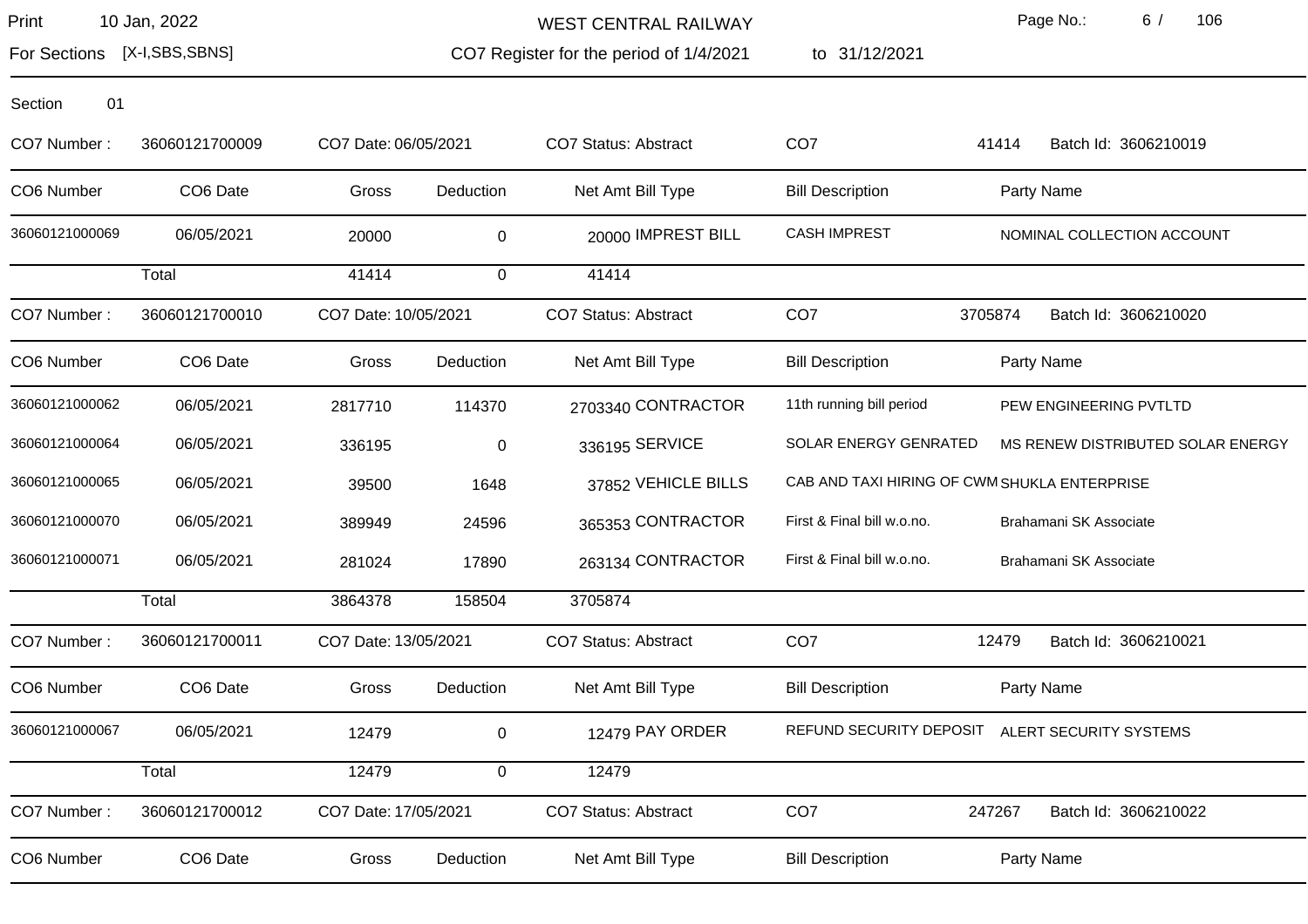WEST CENTRAL RAILWAY

CO7 Register for the period of 1/4/2021

to 31/12/2021

Page No.: 7 / 106

For Sections [X-I,SBS,SBNS]

| CO7 Number:    | 36060121700012 | CO7 Date: 17/05/2021 |           | <b>CO7 Status: Abstract</b> | CO <sub>7</sub>                  | Batch Id: 3606210022<br>247267                                    |
|----------------|----------------|----------------------|-----------|-----------------------------|----------------------------------|-------------------------------------------------------------------|
| CO6 Number     | CO6 Date       | Gross                | Deduction | Net Amt Bill Type           | <b>Bill Description</b>          | Party Name                                                        |
| 36060121000072 | 12/05/2021     | 959                  | $\pmb{0}$ | 959 PAY ORDER               |                                  | POSTAL STAMP SR AFA (W&S) POST MASTER HEAD POST OFFICE            |
| 36060121000073 | 12/05/2021     | 649                  | 0         | 649 SERVICE                 |                                  | BPHONE BILL OF SR AFA W&S ACCOUNTS OFFICER (BANKING) BHARAT       |
| 36060121000074 | 12/05/2021     | 1330                 | 0         | 1330 SERVICE                |                                  | BB BILL OF SR AFA W&S KOTA ACCOUNTS OFFICER (BANKING) BHARAT      |
| 36060121000075 | 12/05/2021     | 1500                 | 0         | 1500 IMPREST BILL           | COMP. IMP OF SRAFA(W&S)          | NOMINAL COLLECTION ACCOUNT                                        |
| 36060121000078 | 12/05/2021     | 14595                | 0         | 14595 SERVICE               |                                  | AIRTEL DONGAL BILL OF WRS BHARTI HEXACOM LIMITED                  |
| 36060121000079 | 12/05/2021     | 400                  | 0         | 400 SERVICE                 | BSNL Landline Bill of DY CME I   | ACCOUNTS OFFICER (BANKING) BHARAT                                 |
| 36060121000080 | 12/05/2021     | 483                  | $\pmb{0}$ | 483 SERVICE                 | <b>BSNL Landline Bill of CWM</b> | ACCOUNTS OFFICER (BANKING) BHARAT                                 |
| 36060121000081 | 12/05/2021     | 1352                 | 0         | 1352 SERVICE                | <b>BSNL Landline Bill of CWM</b> | ACCOUNTS OFFICER (BANKING) BHARAT                                 |
| 36060121000082 | 12/05/2021     | 400                  | 0         | 400 SERVICE                 | <b>BSNL Landline Bill of IPF</b> | ACCOUNTS OFFICER (BANKING) BHARAT                                 |
| 36060121000083 | 12/05/2021     | 483                  | 0         | 483 SERVICE                 | <b>BSNL Landline Bill of SPO</b> | ACCOUNTS OFFICER (BANKING) BHARAT                                 |
| 36060121000084 | 12/05/2021     | 400                  | 0         | 400 SERVICE                 | BSNL Landline Bill of DY CME I   | ACCOUNTS OFFICER (BANKING) BHARAT                                 |
| 36060121000085 | 12/05/2021     | 765                  | 0         | 765 SERVICE                 |                                  | BSNL Landline Bill of DY CME II ACCOUNTS OFFICER (BANKING) BHARAT |
| 36060121000086 | 12/05/2021     | 400                  | 0         | 400 SERVICE                 |                                  | BSNL Landline Bill of DY CME II ACCOUNTS OFFICER (BANKING) BHARAT |
| 36060121000088 | 17/05/2021     | 210474               | 8337      | 202137 CONTRACTOR           | 25th Running bill 20 sets        | <b>JEET ENTERPRISES</b>                                           |
| 36060121000089 | 17/05/2021     | 10707                | 0         | 10707 CIPS BILL             | UNPAID PAYMENTID                 | RELIANCE JIO INFOCOM LIMITED                                      |
| 36060121000090 | 17/05/2021     | 10707                | 0         | 10707 CIPS BILL             | UNPAID PAYMENTID                 | RELIANCE JIO INFOCOM LIMITED                                      |
|                | Total          | 255604               | 8337      | 247267                      |                                  |                                                                   |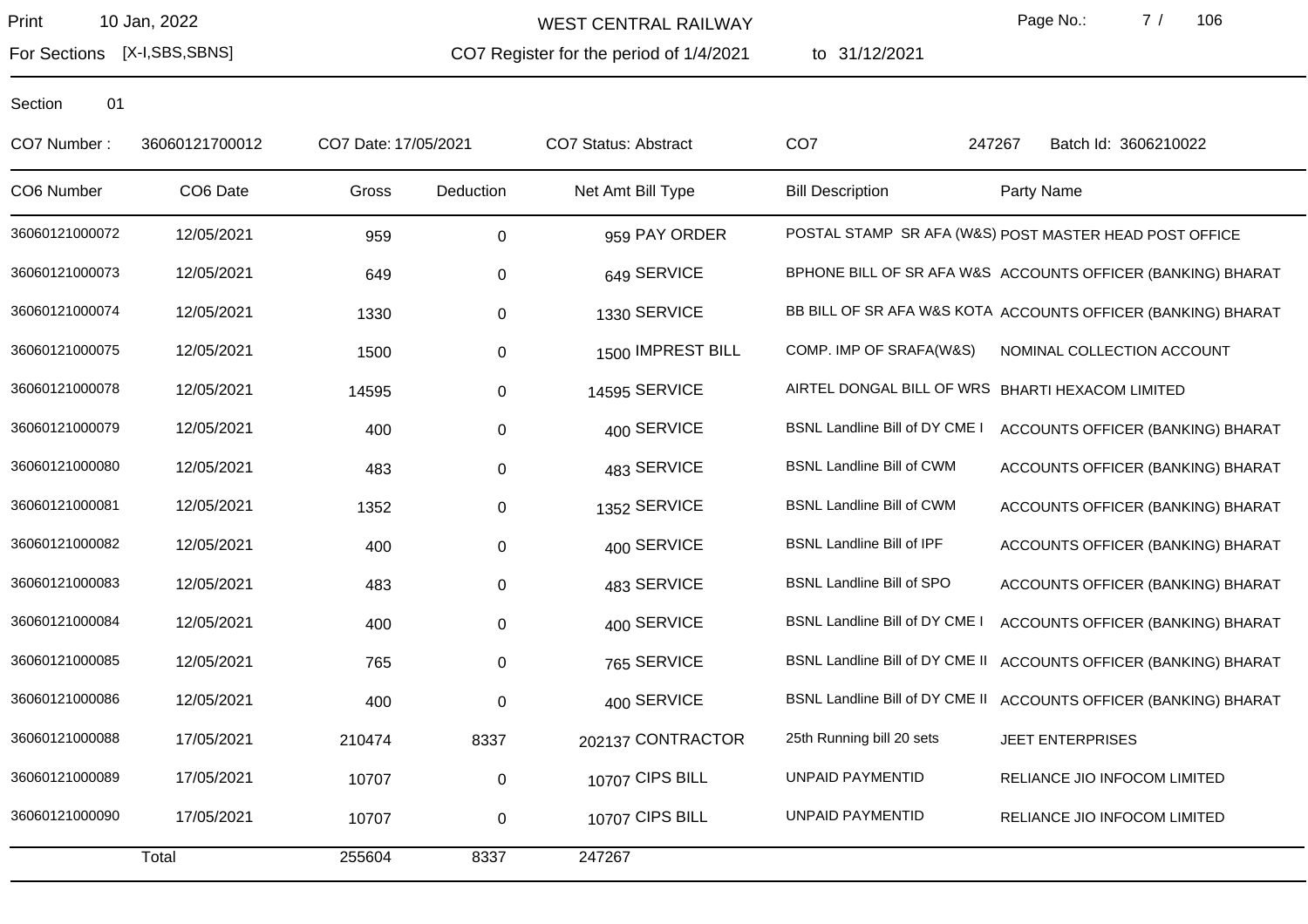WEST CENTRAL RAILWAY

CO7 Register for the period of 1/4/2021

to 31/12/2021

Page No.: 8 / 106

For Sections [X-I,SBS,SBNS]

| Section | 01 |
|---------|----|
|         |    |

| CO7 Number:    | 36060121700013 | CO7 Date: 19/05/2021 |             | CO7 Status: Abstract        | CO <sub>7</sub>                            | 52834<br>Batch Id: 3606210023  |
|----------------|----------------|----------------------|-------------|-----------------------------|--------------------------------------------|--------------------------------|
| CO6 Number     | CO6 Date       | Gross                | Deduction   | Net Amt Bill Type           | <b>Bill Description</b>                    | Party Name                     |
| 36060121000092 | 19/05/2021     | 39500                | 1648        | 37852 VEHICLE BILLS         | CAB AND TAXI HIRING OF                     | K K TOUR AND TRAVELS           |
| 36060121000093 | 19/05/2021     | 14982                | $\mathbf 0$ | 14982 IMPREST BILL          | M&P Cash Imprest /02 Dtd.                  | NOMINAL COLLECTION ACCOUNT     |
|                | Total          | 54482                | 1648        | 52834                       |                                            |                                |
| CO7 Number:    | 36060121700014 | CO7 Date: 21/05/2021 |             | CO7 Status: Abstract        | CO <sub>7</sub>                            | 390963<br>Batch Id: 3606210025 |
| CO6 Number     | CO6 Date       | Gross                | Deduction   | Net Amt Bill Type           | <b>Bill Description</b>                    | Party Name                     |
| 36060121000094 | 20/05/2021     | 33665                | $\mathbf 0$ | 33665 IMPREST BILL          | DY CME/I/CASH IMPREST                      | NOMINAL COLLECTION ACCOUNT     |
| 36060121000095 | 20/05/2021     | 8236                 | $\pmb{0}$   | 8236 SERVICE                | JIO DONGAL BILL OF WRS                     | <b>JIO DIGITAL LIFE</b>        |
| 36060121000096 | 20/05/2021     | 11692                | 0           | 11692 SERVICE               | JIO CUG SIM OF WRS Kota.                   | <b>JIO DIGITAL LIFE</b>        |
| 36060121000097 | 20/05/2021     | 20411                | 0           | 20411 PAY ORDER             | <b>Truck Insurance Renwal</b>              | NATIONAL INSURANCE COMPANY LTD |
| 36060121000098 | 21/05/2021     | 108400               | $\pmb{0}$   | 108400 PAY ORDER            | RELEASE FOR SECURITY                       | DEEPAK ENGG WORKS,             |
| 36060121000099 | 21/05/2021     | 5717                 | 0           | 5717 PAY ORDER              | Release of Security deposit pay            | M/S RAGHURAAEE ELECTRICALS     |
| 36060121000100 | 21/05/2021     | 19620                | 0           | 19620 PAY ORDER             | SD+PG release                              | M/S LMS CERTIFICATION PVT.LTD. |
| 36060121000101 | 21/05/2021     | 192475               | 9253        | 183222 VEHICLE BILLS        | Firsrt running bill period                 | SHUKLA ENTERPRISE              |
|                | Total          | 400216               | 9253        | 390963                      |                                            |                                |
| CO7 Number:    | 36060121700015 | CO7 Date: 22/05/2021 |             | <b>CO7 Status: Abstract</b> | CO <sub>7</sub>                            | 59200<br>Batch Id: 3606210025  |
| CO6 Number     | CO6 Date       | Gross                | Deduction   | Net Amt Bill Type           | <b>Bill Description</b>                    | Party Name                     |
| 36060121000102 | 22/05/2021     | 50400                | 0           | 50400 PAY ORDER             | RELEASE FOR EMD (W.O.NO. JYOTI ENTERPRISES |                                |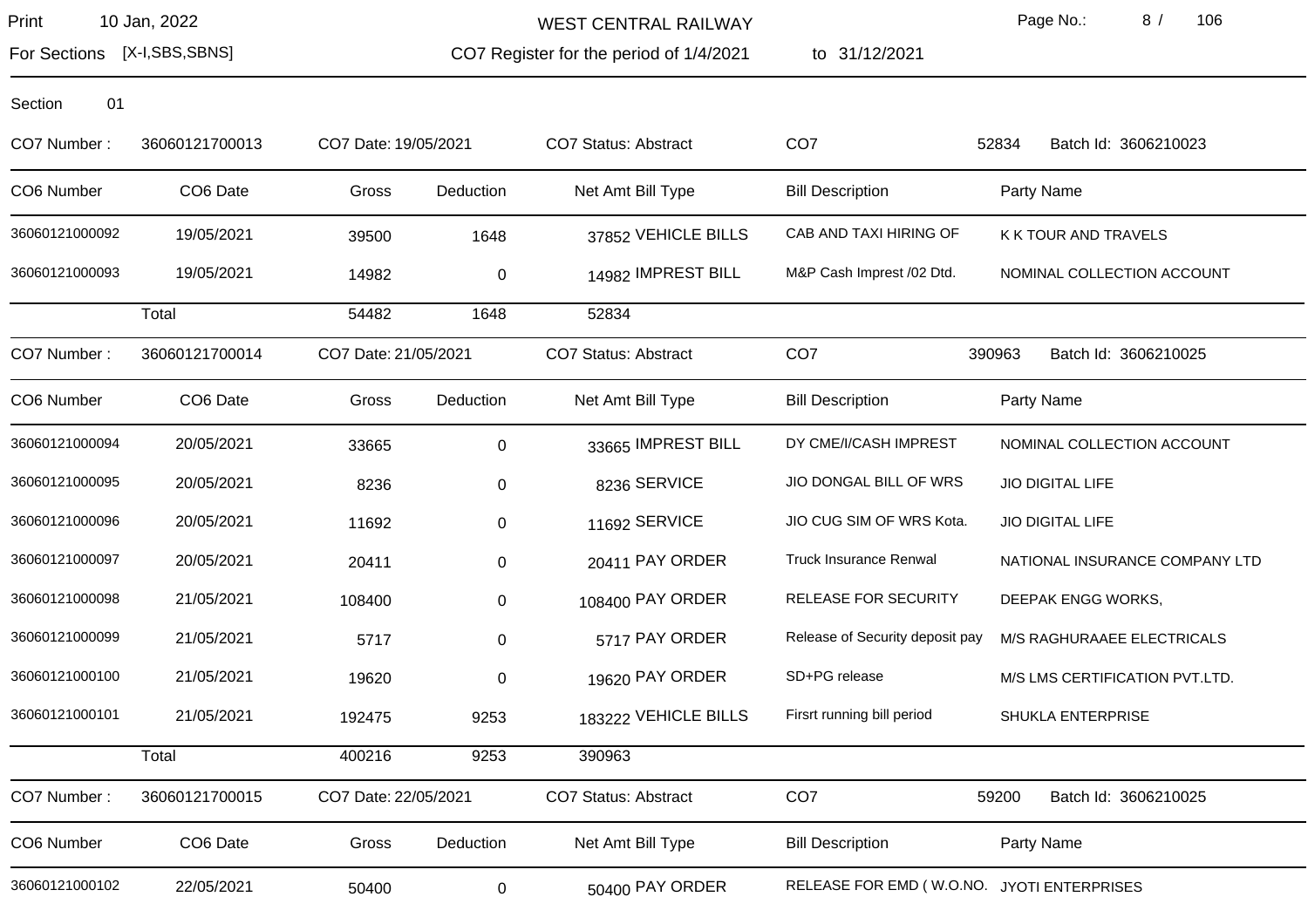WEST CENTRAL RAILWAY

CO7 Register for the period of 1/4/2021

to 31/12/2021

Page No.: 9 / 106

For Sections [X-I,SBS,SBNS]

| CO7 Number:    | 36060121700015       | CO7 Date: 22/05/2021 |             | <b>CO7 Status: Abstract</b> | CO <sub>7</sub>                                  | Batch Id: 3606210025<br>59200    |
|----------------|----------------------|----------------------|-------------|-----------------------------|--------------------------------------------------|----------------------------------|
| CO6 Number     | CO <sub>6</sub> Date | Gross                | Deduction   | Net Amt Bill Type           | <b>Bill Description</b>                          | Party Name                       |
| 36060121000103 | 22/05/2021           | 5000                 | 0           | 5000 PAY ORDER              | EMD of work order has                            | <b>MS JITENDRA TRADERS</b>       |
| 36060121000104 | 22/05/2021           | 3800                 | 0           | 3800 REFUND OF              | null                                             | QSI INDIA CERTIFICATIONS PRIVATE |
|                | Total                | 59200                | $\mathbf 0$ | 59200                       |                                                  |                                  |
| CO7 Number:    | 36060121700016       | CO7 Date: 26/05/2021 |             | <b>CO7 Status: Abstract</b> | CO <sub>7</sub>                                  | 21215<br>Batch Id: 3606210026    |
| CO6 Number     | CO6 Date             | Gross                | Deduction   | Net Amt Bill Type           | <b>Bill Description</b>                          | Party Name                       |
| 36060121000106 | 25/05/2021           | 3620                 | 0           | 3620 PAY ORDER              | PG+SD relese (W.O.no.                            | RAMKY ENVIRO ENGINEERS LIMITED   |
| 36060121000109 | 26/05/2021           | 14595                | 0           | 14595 SERVICE               | AIRTEL DONGAL BILL OF WRS BHARTI HEXACOM LIMITED |                                  |
| 36060121000110 | 26/05/2021           | 3000                 | 0           | 3000 PAY ORDER              | For Purchase of Postal Ticket                    | POST MASTER HEAD POST OFFICE     |
|                | Total                | 21215                | $\mathbf 0$ | 21215                       |                                                  |                                  |
| CO7 Number:    | 36060121700017       | CO7 Date: 29/05/2021 |             | <b>CO7 Status: Abstract</b> | CO <sub>7</sub>                                  | 792261<br>Batch Id: 3606210028   |
| CO6 Number     | CO6 Date             | Gross                | Deduction   | Net Amt Bill Type           | <b>Bill Description</b>                          | Party Name                       |
| 36060121000107 | 25/05/2021           | 13031                | 1820        | 11211 CONTRACTOR            | Cleaning Work of store depot                     | S.N.T. CONTRACTORS-SATNA         |
| 36060121000108 | 25/05/2021           | 62350                | 2601        | 59749 VEHICLE BILLS         | MONTHLY BASIS CAB & TAXI                         | RIDDHI CAB SERVICE, KOTA         |
| 36060121000111 | 27/05/2021           | 1500                 | 0           | 1500 IMPREST BILL           | COMPUTER IMP OF SR AFA                           | NOMINAL COLLECTION ACCOUNT       |
| 36060121000112 | 27/05/2021           | 295281               | 184801      | 110480 CONTRACTOR           | FIRST & FINAL BILL PERIOD                        | ANSARI ENGINEERING AND WELDING   |
| 36060121000113 | 27/05/2021           | 15494                | 1797        | 13697 CONTRACTOR            | 01st & final bill period                         | AHILYA ASSOCIATES                |
| 36060121000114 | 27/05/2021           | 620828               | 25204       | 595624 CONTRACTOR           | 06th RUNNING BILL period                         | HYT ENGINEERING CO. PVT.LTD.     |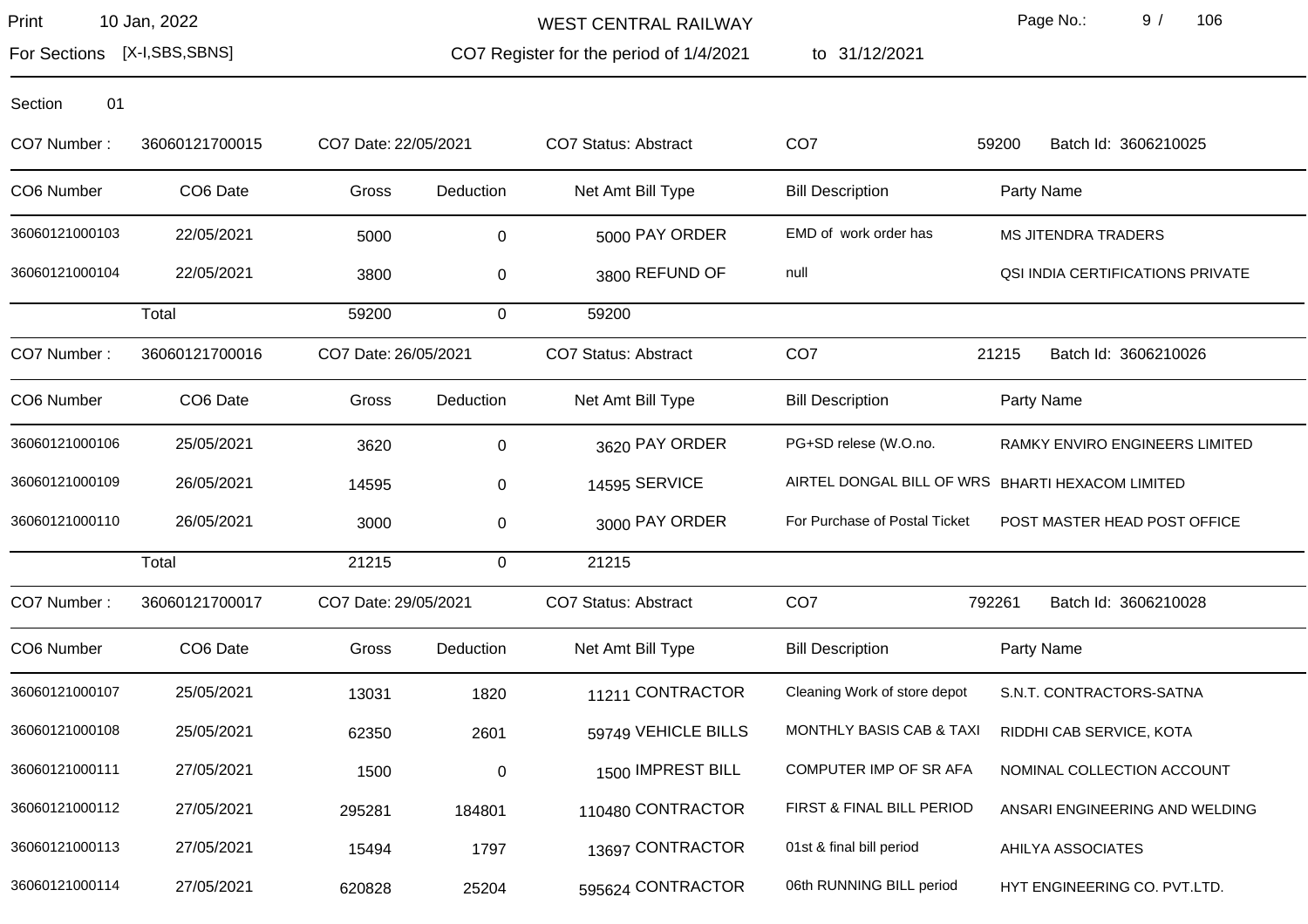WEST CENTRAL RAILWAY

CO7 Register for the period of 1/4/2021

to 31/12/2021

Page No.: 10 / 106

For Sections [X-I,SBS,SBNS]

| CO7 Number:    | 36060121700017 | CO7 Date: 29/05/2021 |             | CO7 Status: Abstract                    | CO <sub>7</sub>              | 792261 | Batch Id: 3606210028              |
|----------------|----------------|----------------------|-------------|-----------------------------------------|------------------------------|--------|-----------------------------------|
|                | Total          | 1008484              | 216223      | 792261                                  |                              |        |                                   |
| CO7 Number:    | 36060121700018 | CO7 Date: 02/06/2021 |             | CO7 Status: Abstract                    | CO <sub>7</sub>              | 850562 | Batch Id: 3606210032              |
| CO6 Number     | CO6 Date       | Gross                | Deduction   | Net Amt Bill Type                       | <b>Bill Description</b>      |        | Party Name                        |
| 36060121000116 | 31/05/2021     | 46534                | 4653        | 41881 CONTRACTOR                        | 01st & final bill            |        | <b>MEWARA ELECTRIC WORKS</b>      |
| 36060121000119 | 31/05/2021     | 40848                | 4085        | 36763 CONTRACTOR                        | WRS KOTA - Repairing of Air  |        | <b>MEWARA ELECTRIC WORKS</b>      |
| 36060121000120 | 31/05/2021     | 17233                | 0           | 17233 IMPREST BILL                      | <b>CASH IMPREST</b>          |        | NOMINAL COLLECTION ACCOUNT        |
| 36060121000121 | 31/05/2021     | 299600               | $\pmb{0}$   | 299600 SERVICE                          | <b>SOLAR ENERGY GENRATED</b> |        | MS RENEW DISTRIBUTED SOLAR ENERGY |
| 36060121000126 | 31/05/2021     | 39333                | 1846        | 37487 CONTRACTOR                        | 05th running bill period     |        | PIMI GREEN TECHNOLOGIES           |
| 36060121000128 | 31/05/2021     | 39333                | 1846        | 37487 CONTRACTOR                        | Six Running bill period      |        | PIMI GREEN TECHNOLOGIES           |
| 36060121000129 | 31/05/2021     | 442500               | 62389       | 380111 CONTRACTOR                       | Provision pendent control of |        | N P ENTERPRISE-. BHOPAL           |
|                | Total          | 925381               | 74819       | 850562                                  |                              |        |                                   |
| CO7 Number:    | 36060121700019 | CO7 Date: 03/06/2021 |             | <b>CO7 Status: Abstract</b>             | CO <sub>7</sub>              | 5050   | Batch Id: 3606210032              |
| CO6 Number     | CO6 Date       | Gross                | Deduction   | Net Amt Bill Type                       | <b>Bill Description</b>      |        | Party Name                        |
| 36060121000115 | 29/05/2021     | 5050                 | $\mathbf 0$ | 5050 PURCHASE ORDER CONVECTION HEATERS- | <b>ROOM</b>                  |        | Raghav TradersAmritsar PUNJAB     |
|                | Total          | 5050                 | $\mathbf 0$ | 5050                                    |                              |        |                                   |
| CO7 Number:    | 36060121700020 | CO7 Date: 04/06/2021 |             | CO7 Status: Abstract                    | CO <sub>7</sub>              | 336408 | Batch Id: 3606210033              |
| CO6 Number     | CO6 Date       | Gross                | Deduction   | Net Amt Bill Type                       | <b>Bill Description</b>      |        | Party Name                        |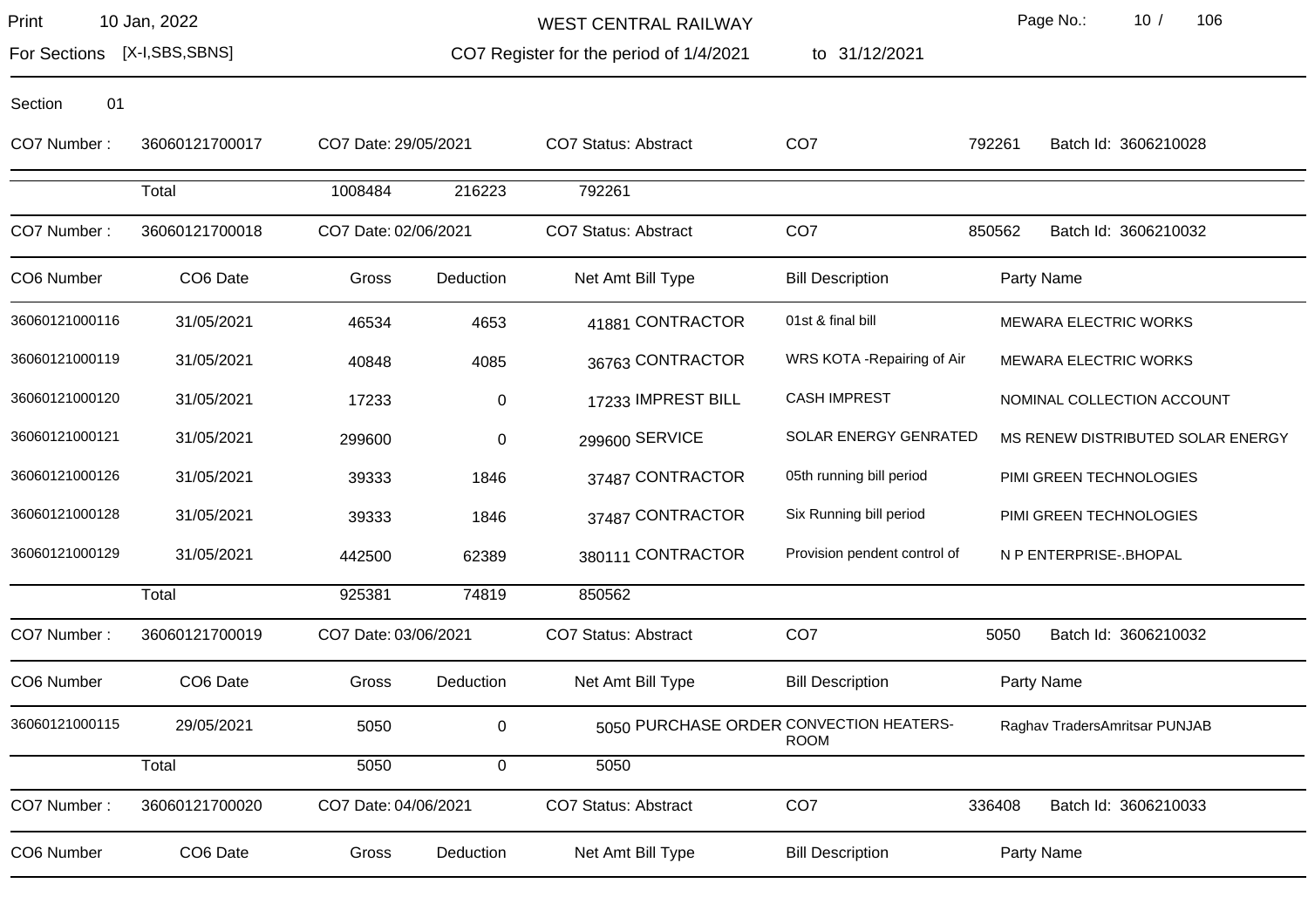WEST CENTRAL RAILWAY

CO7 Register for the period of 1/4/2021

to 31/12/2021

Page No.: 11 / 106

For Sections [X-I,SBS,SBNS]

| CO7 Number:    | 36060121700020 | CO7 Date: 04/06/2021 |           | <b>CO7 Status: Abstract</b>               | CO <sub>7</sub>                                | 336408<br>Batch Id: 3606210033                                          |
|----------------|----------------|----------------------|-----------|-------------------------------------------|------------------------------------------------|-------------------------------------------------------------------------|
| CO6 Number     | CO6 Date       | Gross                | Deduction | Net Amt Bill Type                         | <b>Bill Description</b>                        | Party Name                                                              |
| 36060121000122 | 31/05/2021     | 322007               | 38121     | 283886 VEHICLE BILLS                      | MATERIAL COLLECTION OF                         | KUSH CONSTRUCTIONS AND CARRIERS-                                        |
| 36060121000123 | 31/05/2021     | 44699                | 6093      | 38606 VEHICLE BILLS                       | Material collection of                         | KUSH CONSTRUCTIONS AND CARRIERS-                                        |
| 36060121000125 | 31/05/2021     | 15978                | 2062      | 13916 VEHICLE BILLS                       | Material collection of                         | KUSH CONSTRUCTIONS AND CARRIERS-                                        |
|                | Total          | 382684               | 46276     | 336408                                    |                                                |                                                                         |
| CO7 Number:    | 36060121700021 | CO7 Date: 07/06/2021 |           | <b>CO7 Status: Abstract</b>               | CO <sub>7</sub>                                | 762136<br>Batch Id: 3606210034                                          |
| CO6 Number     | CO6 Date       | Gross                | Deduction | Net Amt Bill Type                         | <b>Bill Description</b>                        | Party Name                                                              |
| 36060121000133 | 02/06/2021     | 16250                | 406       |                                           |                                                | 15844 PURCHASE ORDER HRC FUSE LINK BOLTED TYPE SHIP SWITCHGEARS (INDIA) |
| 36060121000134 | 02/06/2021     | 47200                | 0         | 47200 PURCHASE ORDER MITZVAH AIR CURTAIN  |                                                | Mitzvah Engg Inc                                                        |
| 36060121000135 | 02/06/2021     | 12479                | 0         | 12479 CIPS BILL                           | <b>INVALID BENEFICIARY IFSC</b>                | ALERT SECURITY SYSTEMS                                                  |
| 36060121000137 | 02/06/2021     | 32000                | 160       |                                           | 31840 PURCHASE ORDER EMERGENCY FOLDABLE        | <b>GOLDEN STAR SURGICAL INDUSTRIES</b>                                  |
| 36060121000138 | 02/06/2021     | 188000               | 0         | 188000 PURCHASE ORDER KALINGA SUBMERSIBLE | CABLE                                          | gora defence enterprises                                                |
| 36060121000139 | 02/06/2021     | 33235                | 166       |                                           | 33069 PURCHASE ORDER SF SONIC 12.0 VOLT LEAD   | <b>BHARAT BATTERY</b>                                                   |
| 36060121000140 | 02/06/2021     | 28900                | 145       |                                           | 28755 PURCHASE ORDER ADHUNIK 200A 4 POLE 35 KA | ADHUNIK SWITCHGEARS PVT LTD-SONIPAT                                     |
| 36060121000141 | 02/06/2021     | 38619                | $\pmb{0}$ |                                           | 38619 PURCHASE ORDER ACTEVO 210 LTRS INTERNAL  | RAAJ UNOCAL LUBRICANTS LIMITED                                          |
| 36060121000142 | 02/06/2021     | 194490               | 0         |                                           | 194490 PURCHASE ORDER PVC COPPER CABLE SINGLE  | PLAZA WIRES PRIVATE LIMITED                                             |
| 36060121000146 | 02/06/2021     | 171840               | 0         |                                           | 171840 PURCHASE ORDER KFARQ-9-50-KANEX ABC DRY | KANADIA FYR FYTER PRIVATE LIMITED                                       |
|                | Total          | 763013               | 877       | 762136                                    |                                                |                                                                         |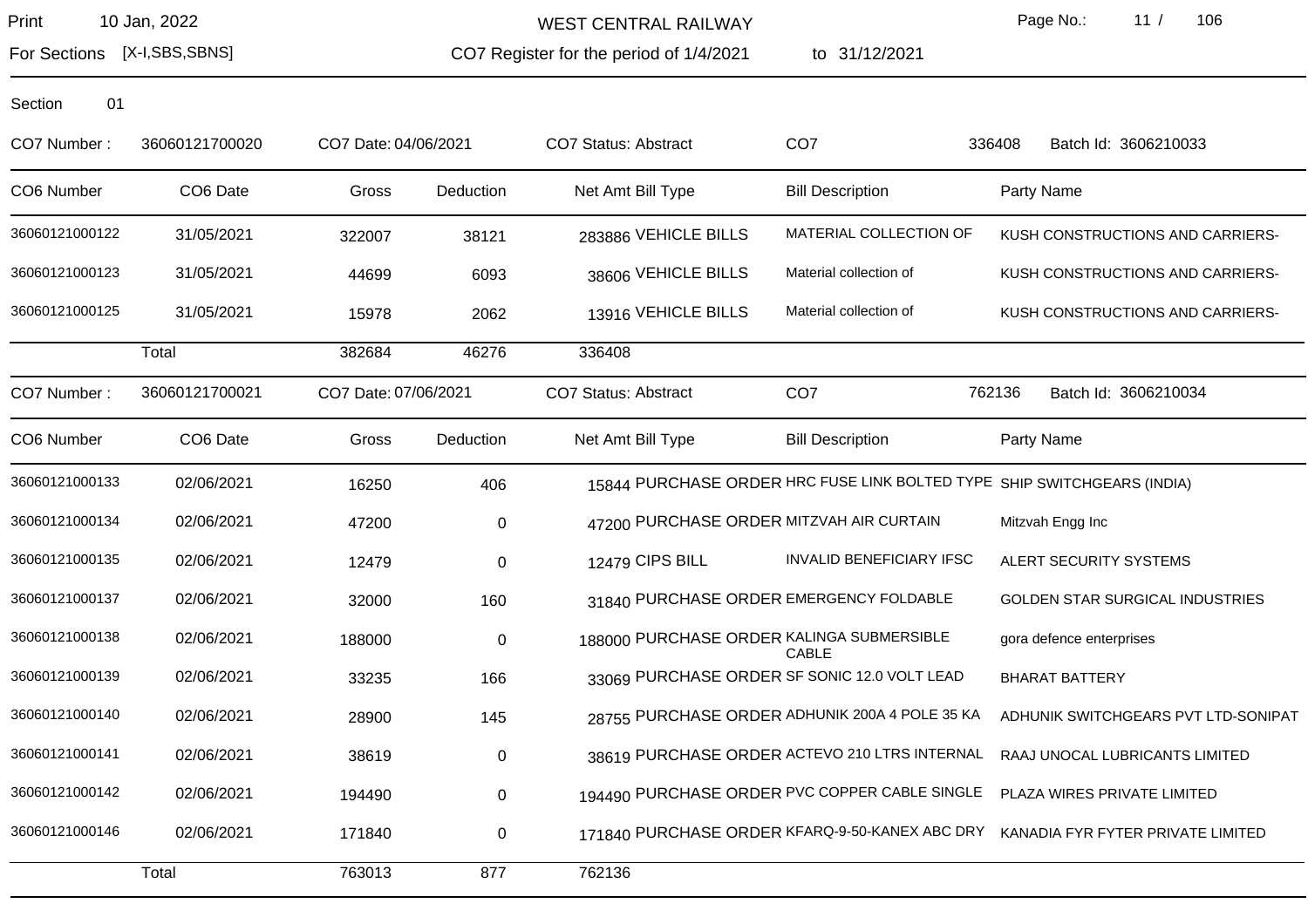CO7 Register for the period of 1/4/2021 WEST CENTRAL RAILWAY

to 31/12/2021

Page No.: 12 / 106

For Sections [X-I,SBS,SBNS]

| CO7 Number:    | 36060121700022       | CO7 Date: 07/06/2021 |           | <b>CO7 Status: Abstract</b> | CO <sub>7</sub>                              | 196388<br>Batch Id: 3606210035                  |
|----------------|----------------------|----------------------|-----------|-----------------------------|----------------------------------------------|-------------------------------------------------|
| CO6 Number     | CO <sub>6</sub> Date | Gross                | Deduction | Net Amt Bill Type           | <b>Bill Description</b>                      | Party Name                                      |
| 36060121000144 | 02/06/2021           | 39500                | 1648      | 37852 VEHICLE BILLS         | CAB AND TAXI HIRING OF CWM SHUKLA ENTERPRISE |                                                 |
| 36060121000145 | 02/06/2021           | 39500                | 1648      | 37852 VEHICLE BILLS         | CAB AND TAXI HIRING OF                       | K K TOUR AND TRAVELS                            |
| 36060121000149 | 04/06/2021           | 49043                | 1315      | 47728 CONTRACTOR            | Work of Maintenance &                        | WILLMER ECO TECHNOLOGIES                        |
| 36060121000153 | 04/06/2021           | 10707                | 0         | 10707 SERVICE               | Dongle bill for the month                    | RELIANCE JIO INFOCOM LIMITED                    |
| 36060121000154 | 04/06/2021           | 2500                 | 0         | 2500 IMPREST BILL           | GEN IMP OF SR AFA (W&S)                      | NOMINAL COLLECTION ACCOUNT                      |
| 36060121000158 | 05/06/2021           | 62350                | 2601      | 59749 VEHICLE BILLS         | MONTHLY BASIS CAB & TAXI                     | RIDDHI CAB SERVICE, KOTA                        |
|                | Total                | 203600               | 7212      | 196388                      |                                              |                                                 |
| CO7 Number:    | 36060121700023       | CO7 Date: 09/06/2021 |           | <b>CO7 Status: Abstract</b> | CO <sub>7</sub>                              | 2630197<br>Batch Id: 3606210036                 |
| CO6 Number     | CO6 Date             | Gross                | Deduction | Net Amt Bill Type           | <b>Bill Description</b>                      | Party Name                                      |
| 36060121000148 | 04/06/2021           | 3195                 | $\pmb{0}$ | 3195 IMPREST BILL           | Truck imprest of bill awm(g) c-              | NOMINAL COLLECTION ACCOUNT                      |
| 36060121000151 | 04/06/2021           | 25000                | 3067      | 21933 ANNUAL                | AMC OF CCTV CAMERA IVth                      | <b>TECH TONIC</b>                               |
| 36060121000152 | 04/06/2021           | 35496                | 804       | 34692 VEHICLE BILLS         | Repairing work of MOC Carne                  | ABHILASHA ENGINEERING AND<br><b>ELECTRICALS</b> |
| 36060121000155 | 04/06/2021           | 8430                 | 0         |                             | 8430 PURCHASE ORDER T7741 BLACK INK USEFOR   | Ravechi Cartridge                               |
| 36060121000156 | 05/06/2021           | 2492600              | 0         | 2492600 PAY ORDER           |                                              | RELEASE FOR EMD+SECURITY PEW ENGINEERING PVTLTD |
| 36060121000161 | 07/06/2021           | 4118                 | 0         | 4118 SERVICE                | JIO DONGAL BILL OF WRS                       | <b>JIO DIGITAL LIFE</b>                         |
| 36060121000162 | 07/06/2021           | 5846                 | 0         | 5846 SERVICE                | JIO CUG SIM OF WRS Kota.                     | <b>JIO DIGITAL LIFE</b>                         |
| 36060121000166 | 08/06/2021           | 64795                | 9912      | 54883 CONTRACTOR            | 18th RUNNING BILL (PERIOD                    | ANSHUL VASHISHTH                                |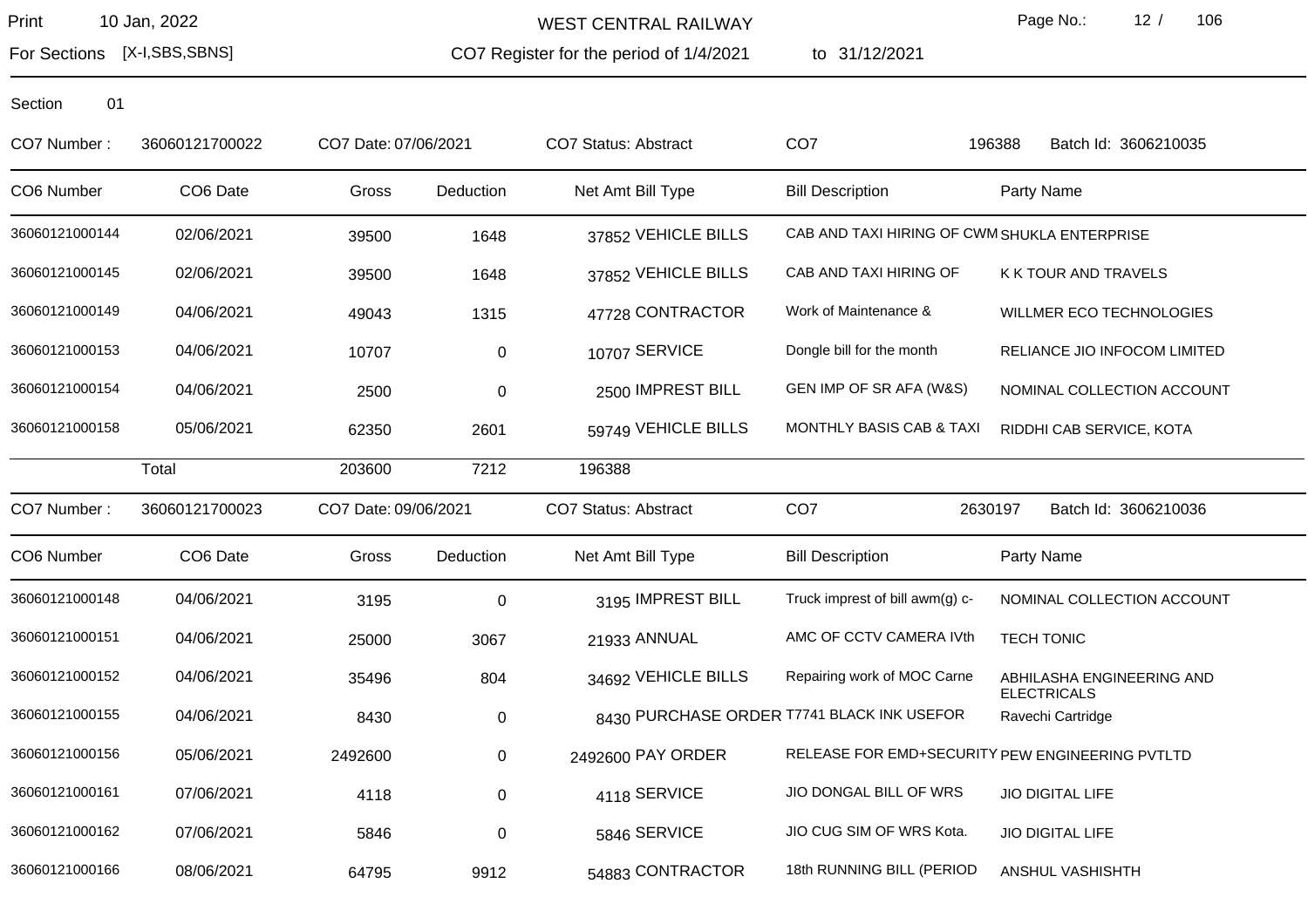WEST CENTRAL RAILWAY

CO7 Register for the period of 1/4/2021

to 31/12/2021

Page No.: 13 / 106

For Sections [X-I,SBS,SBNS]

| CO7 Number:    | 36060121700023 | CO7 Date: 09/06/2021 |           | <b>CO7 Status: Abstract</b>            | CO <sub>7</sub>                                      | 2630197<br>Batch Id: 3606210036    |
|----------------|----------------|----------------------|-----------|----------------------------------------|------------------------------------------------------|------------------------------------|
| CO6 Number     | CO6 Date       | Gross                | Deduction | Net Amt Bill Type                      | <b>Bill Description</b>                              | Party Name                         |
| 36060121000167 | 08/06/2021     | 1500                 | 0         | 1500 IMPREST BILL                      | COMP. IMP OF SRAFA(W&S)                              | NOMINAL COLLECTION ACCOUNT         |
| 36060121000168 | 08/06/2021     | 3000                 | 0         | 3000 PAY ORDER                         | For Purchase of Postal Ticket                        | POST MASTER HEAD POST OFFICE       |
|                | Total          | 2643980              | 13783     | 2630197                                |                                                      |                                    |
| CO7 Number:    | 36060121700024 | CO7 Date: 10/06/2021 |           | <b>CO7 Status: Abstract</b>            | CO <sub>7</sub>                                      | 432151<br>Batch Id: 3606210037     |
| CO6 Number     | CO6 Date       | Gross                | Deduction | Net Amt Bill Type                      | <b>Bill Description</b>                              | Party Name                         |
| 36060121000174 | 10/06/2021     | 590000               | 157849    | 432151 CONTRACTOR                      | FIRST & FINAL BILL PERIOD                            | CONFEDERATION OF INDIAN INDUSTRY   |
|                | Total          | 590000               | 157849    | 432151                                 |                                                      |                                    |
| CO7 Number:    | 36060121700025 | CO7 Date: 12/06/2021 |           | CO7 Status: Abstract                   | CO <sub>7</sub>                                      | 763621<br>Batch Id: 3606210038     |
| CO6 Number     | CO6 Date       | Gross                | Deduction | Net Amt Bill Type                      | <b>Bill Description</b>                              | Party Name                         |
| 36060121000159 | 07/06/2021     | 49043                | 1315      | 47728 CONTRACTOR                       | Work of Maintenance &                                | WILLMER ECO TECHNOLOGIES           |
| 36060121000164 | 07/06/2021     | 26700                | 0         | 26700 PURCHASE ORDER PROPELLER TYPE AC |                                                      | PANKAJ TRADING COMPANY             |
| 36060121000165 | 07/06/2021     | 61957                | 0         |                                        | 61957 PURCHASE ORDER 5 th and part supply against P. | RAJASTHAN STATE GAS LIMITED-JAIPUR |
| 36060121000171 | 09/06/2021     | 20825                | 0         | 20825 IMPREST BILL                     | <b>CASH IMPREST</b>                                  | DY CMM KOTA                        |
| 36060121000173 | 10/06/2021     | 631422               | 25011     | 606411 CONTRACTOR                      | 26th running bill 60 sets                            | <b>JEET ENTERPRISES</b>            |
|                | Total          | 789947               | 26326     | 763621                                 |                                                      |                                    |
| CO7 Number:    | 36060121700026 | CO7 Date: 15/06/2021 |           | CO7 Status: Abstract                   | CO <sub>7</sub>                                      | 1380303<br>Batch Id: 3606210039    |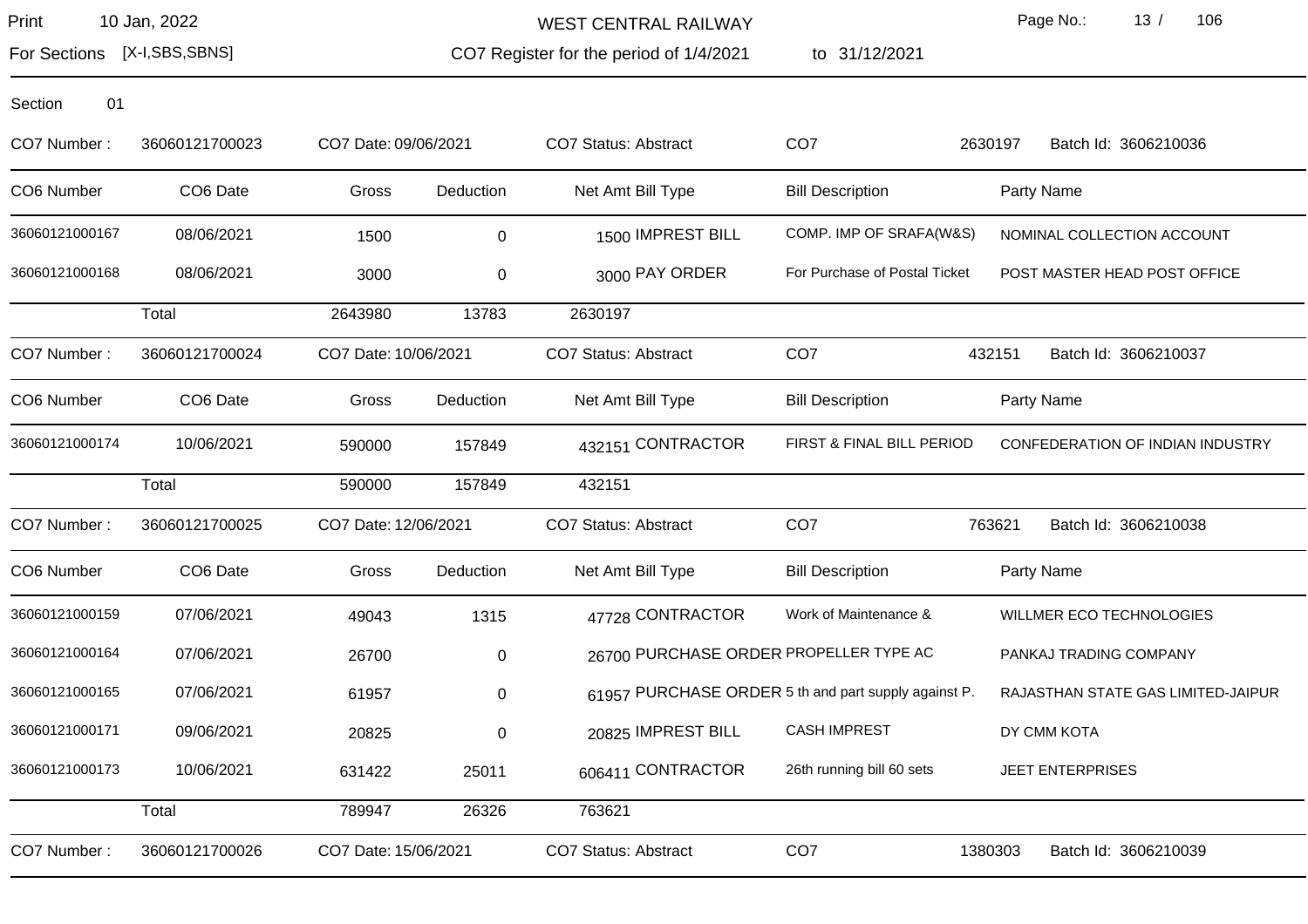For Sections [X-I,SBS,SBNS]

WEST CENTRAL RAILWAY

CO7 Register for the period of 1/4/2021

to 31/12/2021

Page No.: 14 / 106

| CO7 Number:    | 36060121700026 | CO7 Date: 15/06/2021 |             | CO7 Status: Abstract        | CO <sub>7</sub>                             | 1380303<br>Batch Id: 3606210039                               |
|----------------|----------------|----------------------|-------------|-----------------------------|---------------------------------------------|---------------------------------------------------------------|
| CO6 Number     | CO6 Date       | Gross                | Deduction   | Net Amt Bill Type           | <b>Bill Description</b>                     | Party Name                                                    |
| 36060121000175 | 11/06/2021     | 290319               | 4921        |                             | 285398 PURCHASE ORDER DESKTOP COMPUTER ACER | <b>Vicky Suppliers</b>                                        |
| 36060121000176 | 11/06/2021     | 13788                | $\mathbf 0$ |                             | 13788 PURCHASE ORDER MORPHOW WINDOWS 7 AND  | FOXBASE TECHNOLOGIES PRIVATE<br>LIMITED-                      |
| 36060121000177 | 11/06/2021     | 780                  | $\mathbf 0$ | 780 SERVICE                 |                                             | BSNL LANDLINE BILL OF AUDIT ACCOUNTS OFFICER (BANKING) BHARAT |
| 36060121000178 | 11/06/2021     | 389                  | $\mathbf 0$ | 389 SERVICE                 | BSNL LANDLINE BILL OF IPF                   | ACCOUNTS OFFICER (BANKING) BHARAT                             |
| 36060121000179 | 11/06/2021     | 471                  | $\mathbf 0$ | 471 SERVICE                 | BSNL LANDLINE BILL OF SPO                   | ACCOUNTS OFFICER (BANKING) BHARAT                             |
| 36060121000180 | 11/06/2021     | 388                  | $\mathbf 0$ | 388 SERVICE                 | BSNL LANDLINE BILL OF DY                    | ACCOUNTS OFFICER (BANKING) BHARAT                             |
| 36060121000181 | 11/06/2021     | 388                  | $\pmb{0}$   | 388 SERVICE                 | BSNL LANDLINE BILL OF DY                    | ACCOUNTS OFFICER (BANKING) BHARAT                             |
| 36060121000182 | 11/06/2021     | 388                  | $\pmb{0}$   | 388 SERVICE                 | BSNL LANDLINE BILL OF DY                    | ACCOUNTS OFFICER (BANKING) BHARAT                             |
| 36060121000183 | 11/06/2021     | 471                  | 0           | 471 SERVICE                 | BSNL LANDLINE BILL OF CWM                   | ACCOUNTS OFFICER (BANKING) BHARAT                             |
| 36060121000184 | 11/06/2021     | 1327                 | $\mathbf 0$ | 1327 SERVICE                | BSNL LANDLINE BILL OF DY                    | ACCOUNTS OFFICER (BANKING) BHARAT                             |
| 36060121000185 | 14/06/2021     | 20949                | $\mathbf 0$ | 20949 PAY ORDER             | insurance renewal of Truck RJ               | THE ORIENTAL INSURANCE CO. LTD                                |
| 36060121000186 | 14/06/2021     | 115920               | $\mathbf 0$ | 115920 PAY ORDER            | RELEASE FOR SECURITY                        | <b>JYOTI ENTERPRISES</b>                                      |
| 36060121000187 | 14/06/2021     | 499988               | 28735       | 471253 CONTRACTOR           | first and final bill                        | Brahamani SK Associate                                        |
| 36060121000188 | 14/06/2021     | 496382               | 27989       | 468393 CONTRACTOR           | first and final bill                        | Brahamani SK Associate                                        |
|                | Total          | 1441948              | 61645       | 1380303                     |                                             |                                                               |
| CO7 Number:    | 36060121700027 | CO7 Date: 16/06/2021 |             | <b>CO7 Status: Abstract</b> | CO <sub>7</sub>                             | 836657<br>Batch Id: 3606210039                                |
| CO6 Number     | CO6 Date       | Gross                | Deduction   | Net Amt Bill Type           | <b>Bill Description</b>                     | Party Name                                                    |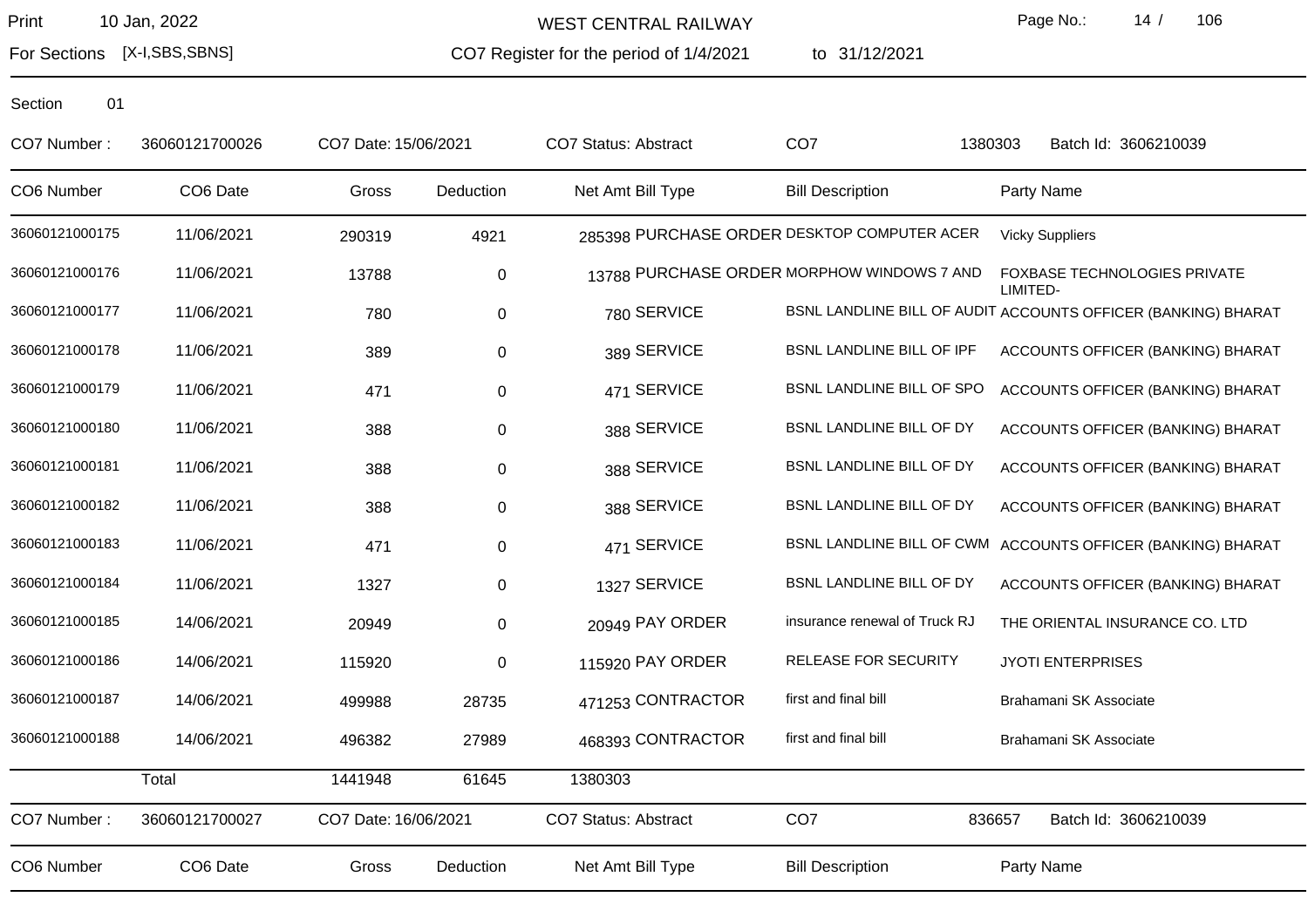For Sections [X-I,SBS,SBNS]

WEST CENTRAL RAILWAY

CO7 Register for the period of 1/4/2021 1/4/2021 to 31/12/2021 Page No.: 15 / 106

Section 01

CO7 Number : 36060121700027 CO7 Date:16/06/2021 CO7 Status: Abstract CO7 836657 Batch Id: 3606210039 CO6 Number CO6 Date Gross Deduction Net Amt Bill Type Bill Description Party Name 36060121000189 14/06/2021 14290 14290 0 14290 1MPREST BILL IMPREST BILL OF AWM/II. C.NO NOMINAL COLLECTION ACCOUNT 36060121000191 15/06/2021 3000 0 3000 0 3000 BAY ORDER For Purchase of Postal Ticket POST MASTER HEAD POST OFFICE 36060121000193 16/06/2021 899283 81153 818130 CONTRACTOR 01st & FINAL BILL PERIOD GOPI ENGINEERING WORKS 16/06/2021 B B BILL OF SR AFA W &S **KOTA** 36060121000194 16/06/2021 1237 0 1237 SERVICE BB BILL OF SR AFA W &S ACCOUNTS OFFICER (BANKING) BHARAT Total 917810 81153 836657 CO7 Number : 36060121700028 CO7 Date:21/06/2021 CO7 Status: Abstract CO7 98694 Batch Id: 3606210041 CO6 Number CO6 Date Gross Deduction Net Amt Bill Type Bill Description Party Name 36060121000196 18/06/2021 33937 0 33937 IMPREST BILL DY CME/I/CASH IMPREST NOMINAL COLLECTION ACCOUNT 36060121000197 18/06/2021 18119 0 18119 18119 18119 1812 1812 IMPREST BILL IMPREST- NOMINAL COLLECTION ACCOUNT 36060121000201 18/06/2021 29736 2368 27368 CONTRACTOR FIRST & FINAL BILL PERIOD SHANU ARTS 36060121000202 18/06/2021 17520 0 17520 0THER BILLS Purchase Of books For Hindi PRABHAT PRAKASHAN PRIVATE LIMITED 36060121000203 18/06/2021 1750 0 1750 1750 1750 1750 1750 1750 PAY ORDER Expenditure regarding NOMINAL COLLECTION ACCOUNT Total 101062 2368 98694 CO7 Number: 36060121700029 CO7 Date: 29/06/2021 CO7 Status: Abstract CO7 85700 Batch Id: 3606210045 CO6 Number CO6 Date Gross Deduction Net Amt Bill Type Bill Description Party Name 36060121000212 23/06/2021 85500 0 85500 PURCHASE ORDER PVC COPPER CABLE SINGLE AXELON INDUSTRIES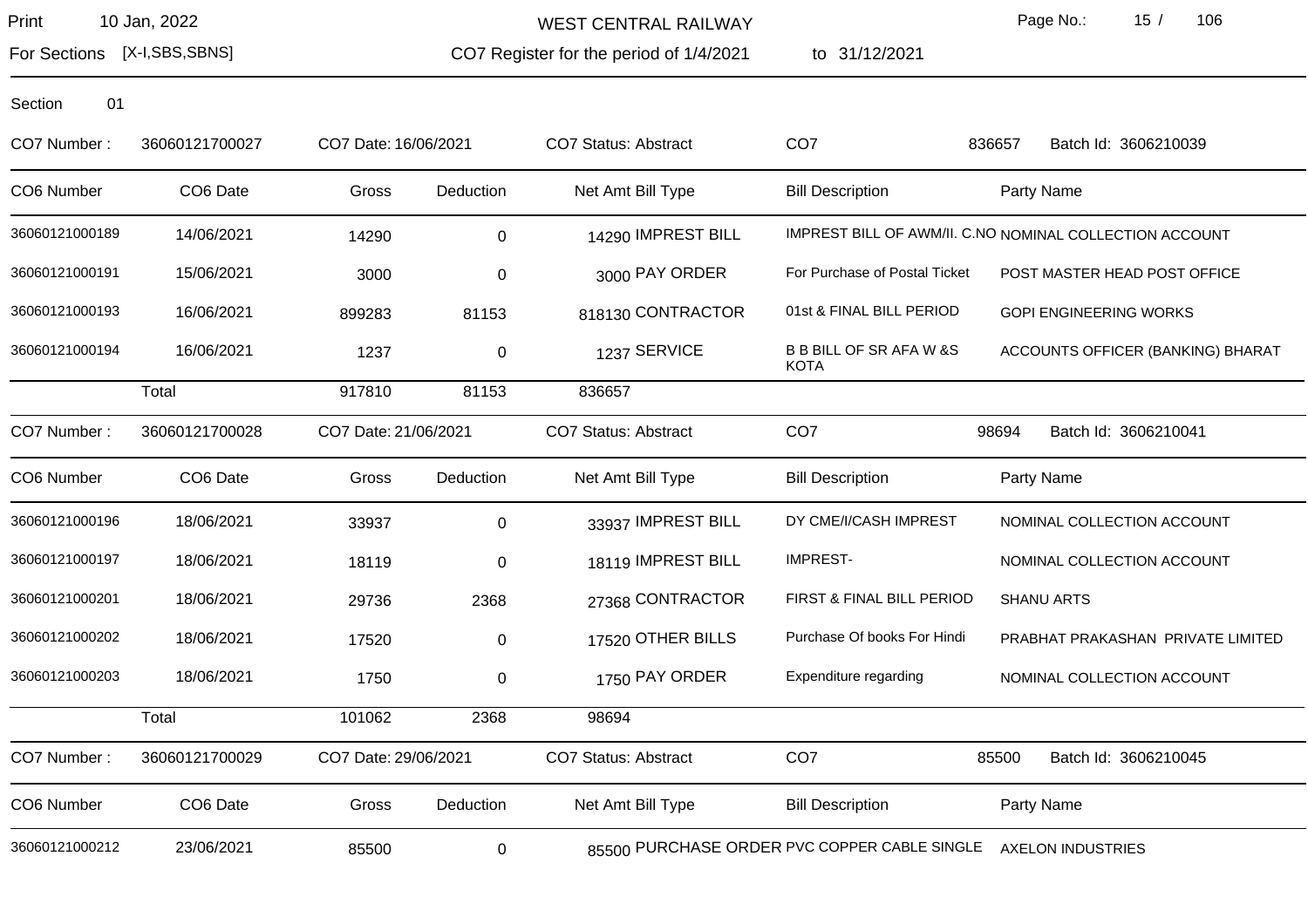Section 01

For Sections [X-I,SBS,SBNS]

WEST CENTRAL RAILWAY

CO7 Register for the period of 1/4/2021

to 31/12/2021

Page No.: 16 / 106

| CO7 Number: | 36060121700029       |
|-------------|----------------------|
|             | Total                |
| CO7 Number: | 36060121700030       |
| CO6 Number  | CO <sub>6</sub> Date |

| CO7 Number:    | 36060121700029 | CO7 Date: 29/06/2021 |             | <b>CO7 Status: Abstract</b> | CO <sub>7</sub>                 | 85500<br>Batch Id: 3606210045                    |
|----------------|----------------|----------------------|-------------|-----------------------------|---------------------------------|--------------------------------------------------|
|                | Total          | 85500                | $\Omega$    | 85500                       |                                 |                                                  |
| CO7 Number:    | 36060121700030 | CO7 Date: 29/06/2021 |             | <b>CO7 Status: Abstract</b> | CO <sub>7</sub>                 | 2563288<br>Batch Id: 3606210045                  |
| CO6 Number     | CO6 Date       | Gross                | Deduction   | Net Amt Bill Type           | <b>Bill Description</b>         | Party Name                                       |
| 36060121000198 | 18/06/2021     | 49043                | 1315        | 47728 CONTRACTOR            | Work of Maintenance &           | WILLMER ECO TECHNOLOGIES                         |
| 36060121000204 | 23/06/2021     | 1064472              | 58118       | 1006354 CONTRACTOR          | 20th & final bill period        | PEW ENGINEERING PVTLTD                           |
| 36060121000205 | 23/06/2021     | 899034               | 82994       | 816040 CONTRACTOR           | First running bill period       | <b>CRISTY ENGINEERING-KOTA</b>                   |
| 36060121000206 | 23/06/2021     | 4808                 | $\pmb{0}$   | 4808 IMPREST BILL           | Truck imprest of bill awm(g) c- | NOMINAL COLLECTION ACCOUNT                       |
| 36060121000207 | 23/06/2021     | 354066               | 50161       | 303905 CONTRACTOR           | ELECTRICAL WORK IN CBC          | MADHU ELECTRICALS-KOTA                           |
| 36060121000209 | 23/06/2021     | 14595                | $\pmb{0}$   | 14595 SERVICE               |                                 | AIRTEL DONGAL BILL OF WRS BHARTI HEXACOM LIMITED |
| 36060121000210 | 23/06/2021     | 39333                | 1846        | 37487 CONTRACTOR            | 07 th RunnBill Period 30-04-    | PIMI GREEN TECHNOLOGIES                          |
| 36060121000213 | 23/06/2021     | 331871               | $\mathbf 0$ | 331871 SERVICE              | Solar Energy Generated system   | MS RENEW DISTRIBUTED SOLAR ENERGY                |
| 36060121000214 | 23/06/2021     | 500                  | $\pmb{0}$   | 500 PAY ORDER               | Miscellaneous Expenditure to    | NOMINAL COLLECTION ACCOUNT                       |
|                | Total          | 2757722              | 194434      | 2563288                     |                                 |                                                  |
| CO7 Number:    | 36060121700031 | CO7 Date: 02/07/2021 |             | <b>CO7 Status: Abstract</b> | CO <sub>7</sub>                 | 180107<br>Batch Id: 3606210047                   |
| CO6 Number     | CO6 Date       | Gross                | Deduction   | Net Amt Bill Type           | <b>Bill Description</b>         | Party Name                                       |
| 36060121000216 | 30/06/2021     | 18876                | $\mathbf 0$ | 18876 IMPREST BILL          | M&P Cash Imprest /03 Dtd.       | NOMINAL COLLECTION ACCOUNT                       |
| 36060121000217 | 30/06/2021     | 5128                 | 0           | 5128 PAY ORDER              | for Dak dispatch ticket         | POST MASTER HEAD POST OFFICE                     |
| 36060121000218 | 30/06/2021     | 3000                 | 0           | 3000 PAY ORDER              | For Purchase of Postal Ticket   | POST MASTER HEAD POST OFFICE                     |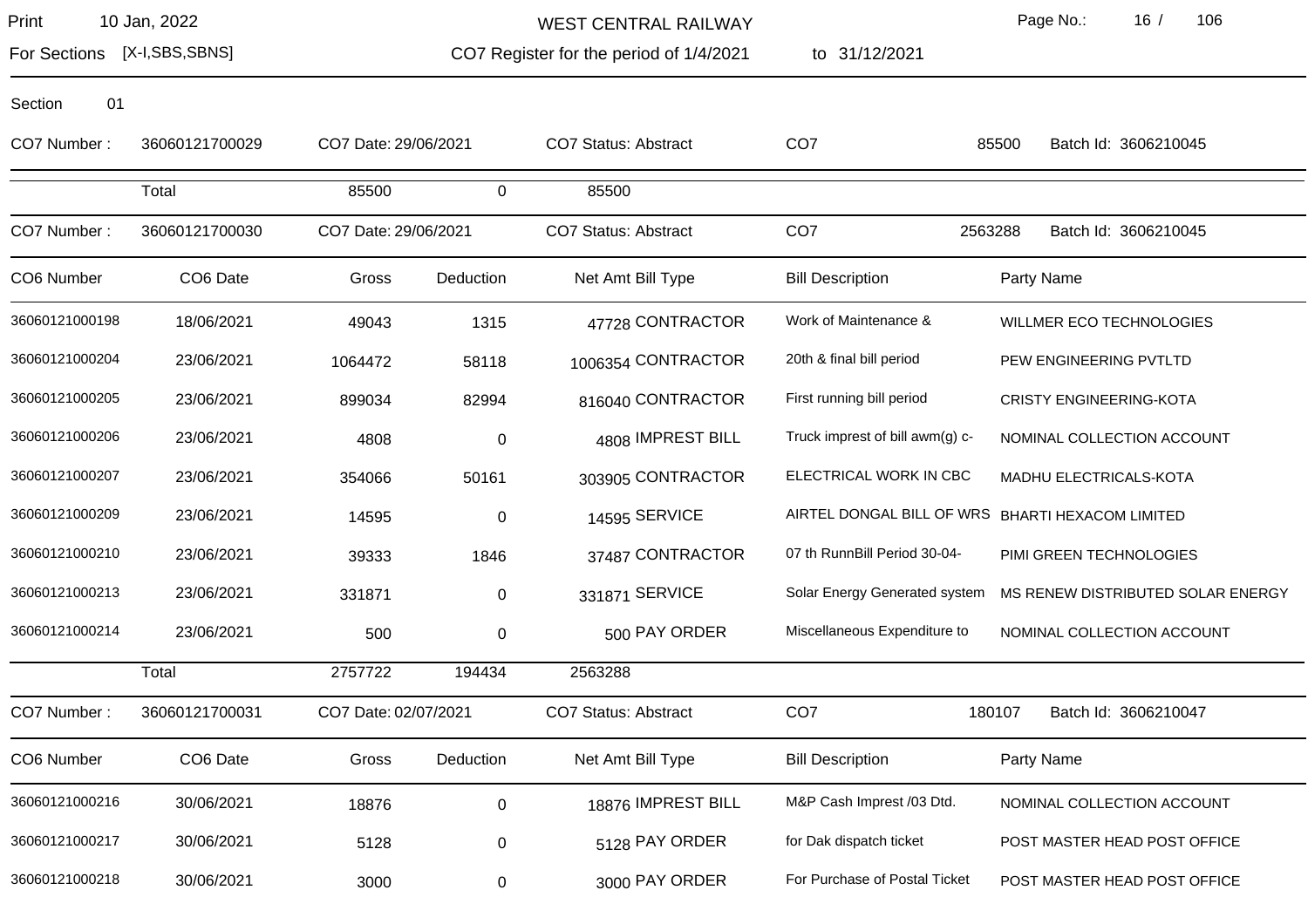WEST CENTRAL RAILWAY

CO7 Register for the period of 1/4/2021

to 31/12/2021

Page No.: 17 / 106

For Sections [X-I,SBS,SBNS]

| CO7 Number:    | 36060121700031 | CO7 Date: 02/07/2021 |           | <b>CO7 Status: Abstract</b> | CO <sub>7</sub>                | 180107<br>Batch Id: 3606210047    |
|----------------|----------------|----------------------|-----------|-----------------------------|--------------------------------|-----------------------------------|
| CO6 Number     | CO6 Date       | Gross                | Deduction | Net Amt Bill Type           | <b>Bill Description</b>        | Party Name                        |
| 36060121000221 | 30/06/2021     | 62350                | 2601      | 59749 VEHICLE BILLS         | CAB AND TAXI HIRING OF         | RIDDHI CAB SERVICE, KOTA          |
| 36060121000222 | 30/06/2021     | 39500                | 1648      | 37852 VEHICLE BILLS         | CAB AND TAXI HIRING OF         | K K TOUR AND TRAVELS              |
| 36060121000226 | 30/06/2021     | 26202                | 0         | 26202 IMPREST BILL          | <b>CASH IMPREST</b>            | DY CMM KOTA                       |
| 36060121000228 | 30/06/2021     | 1800                 | 0         | 1800 PAY ORDER              | honorariam and expenditure     | NOMINAL COLLECTION ACCOUNT        |
| 36060121000229 | 02/07/2021     | 7500                 | 0         | 7500 PAY ORDER              | Snack expenditure For Officer  | DY CMM KOTA                       |
| 36060121000230 | 02/07/2021     | 20000                | 0         | 20000 PAY ORDER             | Sanax Expenditure for officers | DY CMM KOTA                       |
|                | Total          | 184356               | 4249      | 180107                      |                                |                                   |
| CO7 Number:    | 36060121700032 | CO7 Date: 06/07/2021 |           | <b>CO7 Status: Abstract</b> | CO <sub>7</sub>                | 289749<br>Batch Id: 3606210048    |
| CO6 Number     | CO6 Date       | Gross                | Deduction | Net Amt Bill Type           | <b>Bill Description</b>        | Party Name                        |
| 36060121000215 | 30/06/2021     | 29099                | $\pmb{0}$ | 29099 CONTRACTOR            | Reflling for fire Extingiusher | ANAND SALES AGENCIES KOTA         |
| 36060121000219 | 30/06/2021     | 19201                | 1920      | 17281 CONTRACTOR            | WRS Kota Repairing of Plasma   | M/S SHIV SHAKTI REWINDING WORKS   |
| 36060121000220 | 30/06/2021     | 14750                | $\pmb{0}$ | 14750 CONTRACTOR            | WRS KOTA Testing of defective  | M/S PRAKASH ELECTRICAL & SUPPLIER |
| 36060121000224 | 30/06/2021     | 15642                | $\pmb{0}$ | 15642 CONTRACTOR            | M&P/REPAIR/2021-22/02          | ANAND SALES AGENCIES KOTA         |
| 36060121000231 | 02/07/2021     | 151001               | 11394     | 139607 CONTRACTOR           | 01st running bill period       | <b>PTECH</b>                      |
| 36060121000232 | 02/07/2021     | 76990                | 3620      | 73370 CONTRACTOR            | 2nd running bill period        | SHUKLA ENTERPRISE                 |
|                | Total          | 306683               | 16934     | 289749                      |                                |                                   |
| CO7 Number:    | 36060121700033 | CO7 Date: 09/07/2021 |           | <b>CO7 Status: Abstract</b> | CO <sub>7</sub>                | 107478<br>Batch Id: 3606210050    |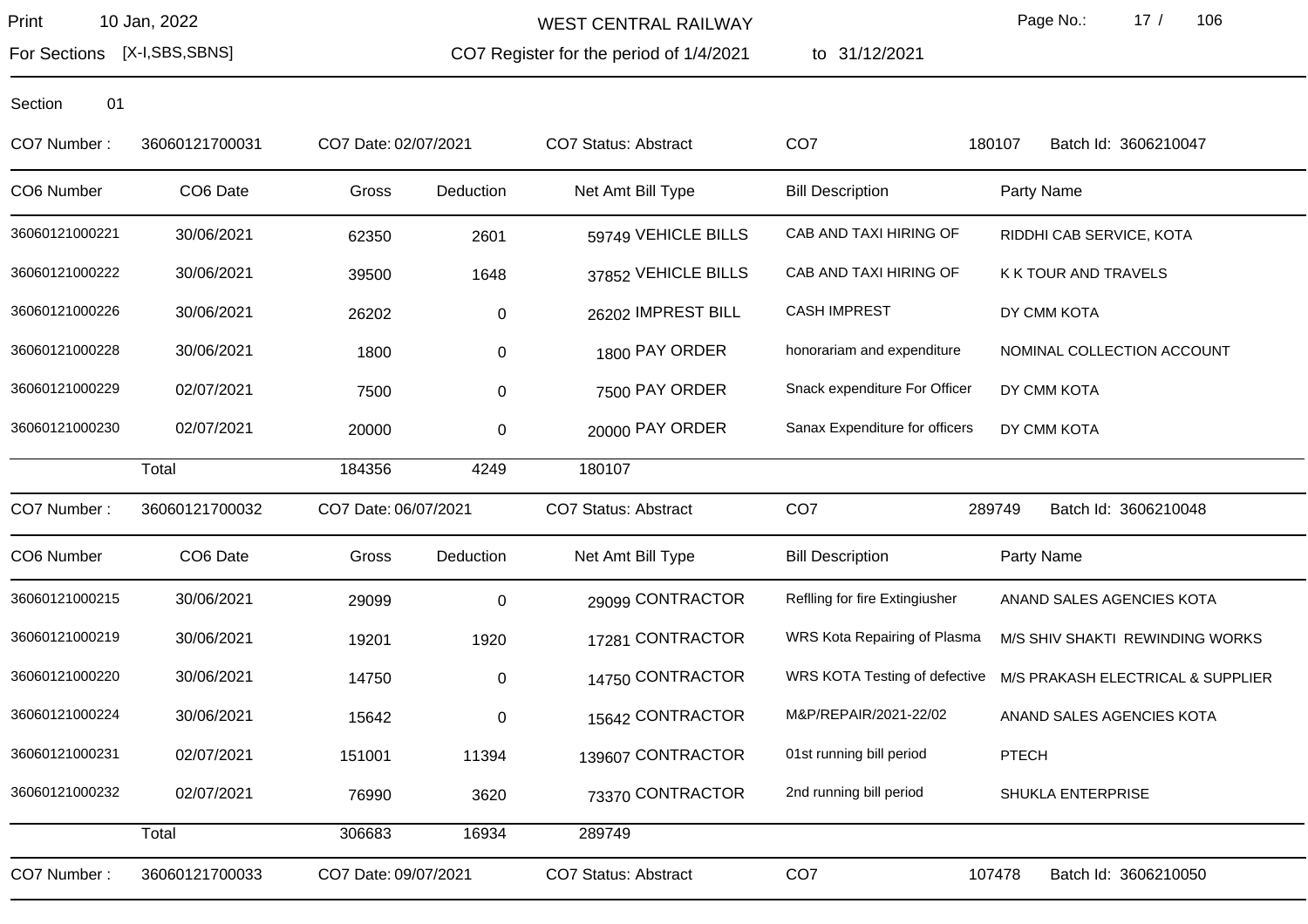WEST CENTRAL RAILWAY

CO7 Register for the period of 1/4/2021

to 31/12/2021

Page No.: 18 / 106

For Sections [X-I,SBS,SBNS]

| CO7 Number:    | 36060121700033 | CO7 Date: 09/07/2021 |           | <b>CO7 Status: Abstract</b> | CO <sub>7</sub>                    | Batch Id: 3606210050<br>107478                              |
|----------------|----------------|----------------------|-----------|-----------------------------|------------------------------------|-------------------------------------------------------------|
| CO6 Number     | CO6 Date       | Gross                | Deduction | Net Amt Bill Type           | <b>Bill Description</b>            | Party Name                                                  |
| 36060121000233 | 06/07/2021     | 623                  | 0         | 623 SERVICE                 | W                                  | SR ELECTRICAL SUB STATION ACCOUNTS OFFICER (BANKING) BHARAT |
| 36060121000234 | 06/07/2021     | 8880                 | 0         | 8880 PAY ORDER              | For booking of LPG Gas             | STAFF CANTEEN WRS KOTA                                      |
| 36060121000235 | 06/07/2021     | 20160                | 0         | 20160 PAY ORDER             | For booking of LPG Gas             | STAFF CANTEEN WRS KOTA                                      |
| 36060121000236 | 06/07/2021     | 9960                 | 0         | 9960 PAY ORDER              | For booking of LPG Gas             | STAFF CANTEEN WRS KOTA                                      |
| 36060121000237 | 06/07/2021     | 13740                | $\pmb{0}$ | 13740 IMPREST BILL          |                                    | IMPREST BILL OF AWM/II. C.NO NOMINAL COLLECTION ACCOUNT     |
| 36060121000238 | 06/07/2021     | 10556                | 0         | 10556 SERVICE               | Dongle Bill for the month          | RELIANCE JIO INFOCOM LIMITED                                |
| 36060121000239 | 06/07/2021     | 45195                | 1636      | 43559 CONTRACTOR            | Illrd Running Bill (Period of Bill | SAI SUPPLIERS CONSTRUCTION                                  |
|                | Total          | 109114               | 1636      | 107478                      |                                    |                                                             |
| CO7 Number:    | 36060121700034 | CO7 Date: 14/07/2021 |           | CO7 Status: Abstract        | CO <sub>7</sub>                    | Batch Id: 3606210052<br>53575                               |
| CO6 Number     | CO6 Date       | Gross                | Deduction | Net Amt Bill Type           | <b>Bill Description</b>            | Party Name                                                  |
| 36060121000240 | 09/07/2021     | 17650                | 0         | 17650 OTHER BILLS           | Repair & calibration of            | PRECISE CALIBRATIONSBHOPAL                                  |
| 36060121000241 | 09/07/2021     | 18761                | 0         | 18761 IMPREST BILL          | <b>CASH IMPREST</b>                | NOMINAL COLLECTION ACCOUNT                                  |
| 36060121000244 | 09/07/2021     | 4118                 | 0         | 4118 SERVICE                | JIO DONGAL BILL OF WRS             | <b>JIO DIGITAL LIFE</b>                                     |
| 36060121000245 | 09/07/2021     | 5846                 | $\pmb{0}$ | 5846 SERVICE                | JIO CUG SIM OF WRS Kota.           | JIO DIGITAL LIFE                                            |
| 36060121000246 | 09/07/2021     | 7200                 | 0         | 7200 VEHICLE BILLS          | Vehicle Hiring for EDRS/RB         | K K TOUR AND TRAVELS                                        |
|                | Total          | 53575                | 0         | 53575                       |                                    |                                                             |
| CO7 Number:    | 36060121700035 | CO7 Date: 16/07/2021 |           | <b>CO7 Status: Abstract</b> | CO <sub>7</sub>                    | Batch Id: 3606210053<br>6084                                |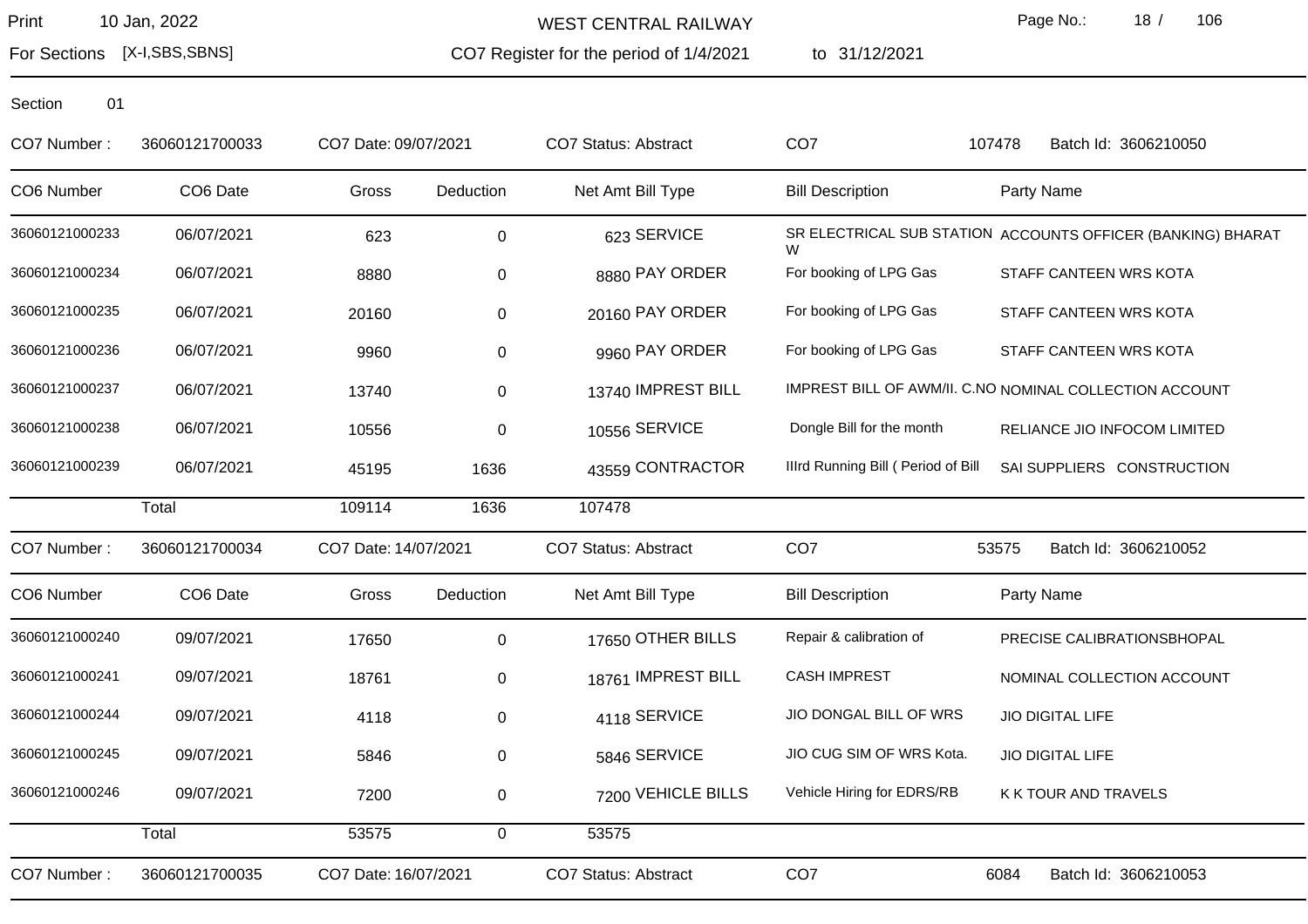WEST CENTRAL RAILWAY

CO7 Register for the period of 1/4/2021

to 31/12/2021

Page No.: 19 / 106

For Sections [X-I,SBS,SBNS]

| CO7 Number:    | 36060121700035 | CO7 Date: 16/07/2021 |             | <b>CO7 Status: Abstract</b> | CO <sub>7</sub>           | Batch Id: 3606210053<br>6084                                 |
|----------------|----------------|----------------------|-------------|-----------------------------|---------------------------|--------------------------------------------------------------|
| CO6 Number     | CO6 Date       | Gross                | Deduction   | Net Amt Bill Type           | <b>Bill Description</b>   | Party Name                                                   |
| 36060121000249 | 13/07/2021     | 1326                 | $\mathbf 0$ | 1326 SERVICE                |                           | BSNL LANDLINE BILL OF CWM ACCOUNTS OFFICER (BANKING) BHARAT  |
| 36060121000251 | 13/07/2021     | 388                  | 0           | 388 SERVICE                 | BSNL LANDLINE BILL OF DY  | ACCOUNTS OFFICER (BANKING) BHARAT                            |
| 36060121000252 | 13/07/2021     | 388                  | 0           | 388 SERVICE                 | BSNL LANDLINE BILL OF DY  | ACCOUNTS OFFICER (BANKING) BHARAT                            |
| 36060121000253 | 13/07/2021     | 764                  | $\pmb{0}$   | 764 SERVICE                 | BSNL LANDLINE BILL OF DY  | ACCOUNTS OFFICER (BANKING) BHARAT                            |
| 36060121000254 | 13/07/2021     | 388                  | $\pmb{0}$   | 388 SERVICE                 | BSNL LANDLINE BILL OF DY  | ACCOUNTS OFFICER (BANKING) BHARAT                            |
| 36060121000255 | 13/07/2021     | 470                  | $\pmb{0}$   | 470 SERVICE                 | BSNL LANDLINE BILL OF SPO | ACCOUNTS OFFICER (BANKING) BHARAT                            |
| 36060121000256 | 13/07/2021     | 388                  | 0           | 388 SERVICE                 | BSNL LANDLINE BILL OF IPF | ACCOUNTS OFFICER (BANKING) BHARAT                            |
| 36060121000262 | 13/07/2021     | 1327                 | $\pmb{0}$   | 1327 SERVICE                |                           | BB BILL OF SR AFA W&S KOTA ACCOUNTS OFFICER (BANKING) BHARAT |
| 36060121000264 | 13/07/2021     | 645                  | 0           | 645 SERVICE                 |                           | BPHONE BILL OF SR AFA W&S ACCOUNTS OFFICER (BANKING) BHARAT  |
|                | Total          | 6084                 | $\mathbf 0$ | 6084                        |                           |                                                              |
| CO7 Number:    | 36060121700036 | CO7 Date: 19/07/2021 |             | <b>CO7 Status: Abstract</b> | CO <sub>7</sub>           | 1187633<br>Batch Id: 3606210054                              |
| CO6 Number     | CO6 Date       | Gross                | Deduction   | Net Amt Bill Type           | <b>Bill Description</b>   | Party Name                                                   |
| 36060121000248 | 13/07/2021     | 354654               | 206192      | 148462 CONTRACTOR           | First & final bill period | <b>BALAJI CONSTRUCTION-DAUSA</b>                             |
| 36060121000257 | 13/07/2021     | 3304                 | 0           | 3304 PAY ORDER              | SD Release Pay order no   | M/S SYNCHRONICS ELECTRONICS PVT.<br>LTD.                     |
| 36060121000258 | 13/07/2021     | 1645                 | $\pmb{0}$   | 1645 PAY ORDER              | SD Release Pay order no   | MEWARA ELECTRIC WORKS                                        |
| 36060121000259 | 13/07/2021     | 30424                | $\pmb{0}$   | 30424 PAY ORDER             | SD Release Pay order no   | <b>MEWARA ELECTRIC WORKS</b>                                 |
| 36060121000260 | 13/07/2021     | 2290                 | 0           | 2290 PAY ORDER              | SD Release Pay order no   | <b>MEWARA ELECTRIC WORKS</b>                                 |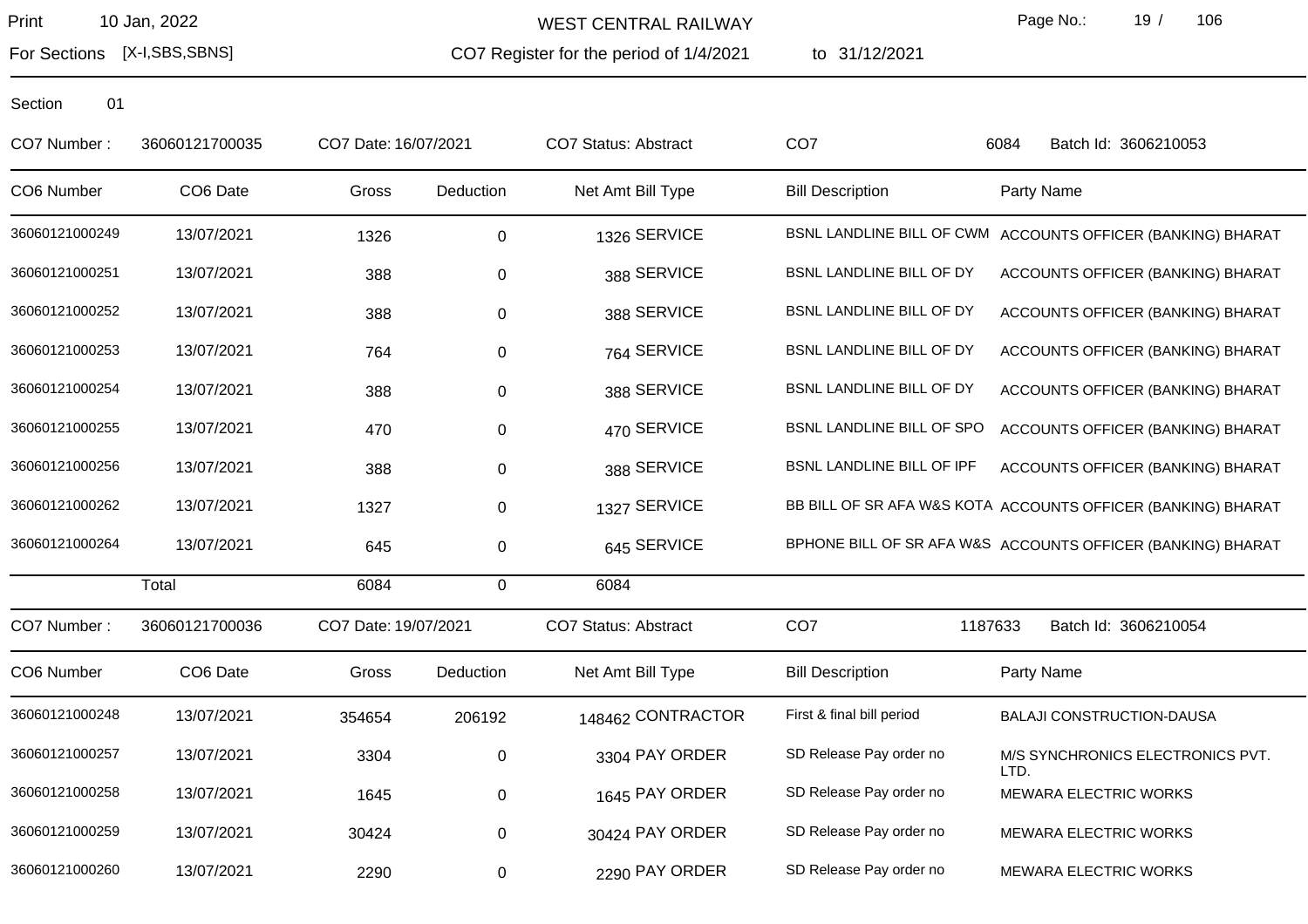WEST CENTRAL RAILWAY

CO7 Register for the period of 1/4/2021

to 31/12/2021

Page No.: 20 / 106

For Sections [X-I,SBS,SBNS]

| CO7 Number:    | 36060121700036 | CO7 Date: 19/07/2021 |           | <b>CO7 Status: Abstract</b> | CO <sub>7</sub>               | 1187633<br>Batch Id: 3606210054          |
|----------------|----------------|----------------------|-----------|-----------------------------|-------------------------------|------------------------------------------|
| CO6 Number     | CO6 Date       | Gross                | Deduction | Net Amt Bill Type           | <b>Bill Description</b>       | Party Name                               |
| 36060121000261 | 13/07/2021     | 1610                 | $\pmb{0}$ | 1610 PAY ORDER              | SD Release Pay order no       | MEWARA ELECTRIC WORKS                    |
| 36060121000271 | 15/07/2021     | 620828               | 25204     | 595624 CONTRACTOR           | 07TH RUNNING BILL PERIOD      | HYT ENGINEERING CO. PVT.LTD.             |
| 36060121000276 | 17/07/2021     | 420948               | 16674     | 404274 CONTRACTOR           | 27TH RUNNING BILL PERIOD      | <b>JEET ENTERPRISES</b>                  |
|                | Total          | 1435703              | 248070    | 1187633                     |                               |                                          |
| CO7 Number:    | 36060121700037 | CO7 Date: 23/07/2021 |           | CO7 Status: Abstract        | CO <sub>7</sub>               | 263688<br>Batch Id: 3606210056           |
| CO6 Number     | CO6 Date       | Gross                | Deduction | Net Amt Bill Type           | <b>Bill Description</b>       | Party Name                               |
| 36060121000265 | 15/07/2021     | 3000                 | $\pmb{0}$ | 3000 PAY ORDER              | For Purchase of Postal Ticket | POST MASTER HEAD POST OFFICE             |
| 36060121000266 | 15/07/2021     | 113393               | 5138      | 108255 CONTRACTOR           | 03rd & Final bill period      | SAMUEL FABRICATION ENGINEERING           |
| 36060121000267 | 15/07/2021     | 114841               | 4754      | 110087 CONTRACTOR           | 02nd & final bill period      | <b>MS JITENDRA TRADERS</b>               |
| 36060121000273 | 15/07/2021     | 33040                | 3304      | 29736 CONTRACTOR            | WRS Kota Supply Installation, | M/S SYNCHRONICS ELECTRONICS PVT.<br>LTD. |
| 36060121000274 | 15/07/2021     | 12400                | 1240      | 11160 LAW BILLS             | Advocate Bill OA No.514/2020  | ANUPAM AGARWAL                           |
| 36060121000278 | 20/07/2021     | 1450                 | $\pmb{0}$ | 1450 IMPREST BILL           | COMPUTER IMP OF SR AFA        | NOMINAL COLLECTION ACCOUNT               |
|                | Total          | 278124               | 14436     | 263688                      |                               |                                          |
| CO7 Number:    | 36060121700038 | CO7 Date: 26/07/2021 |           | CO7 Status: Abstract        | CO <sub>7</sub>               | Batch Id: 3606210057<br>431361           |
| CO6 Number     | CO6 Date       | Gross                | Deduction | Net Amt Bill Type           | <b>Bill Description</b>       | Party Name                               |
| 36060121000279 | 20/07/2021     | 18580                | 421       | 18159 ANNUAL                | Computer of AMC IIIrd Quarter | <b>EXACT COMPUTERS</b>                   |
| 36060121000281 | 20/07/2021     | 18796                | 1153      | 17643 CONTRACTOR            | 19th running bill period      | ANSHUL VASHISHTH                         |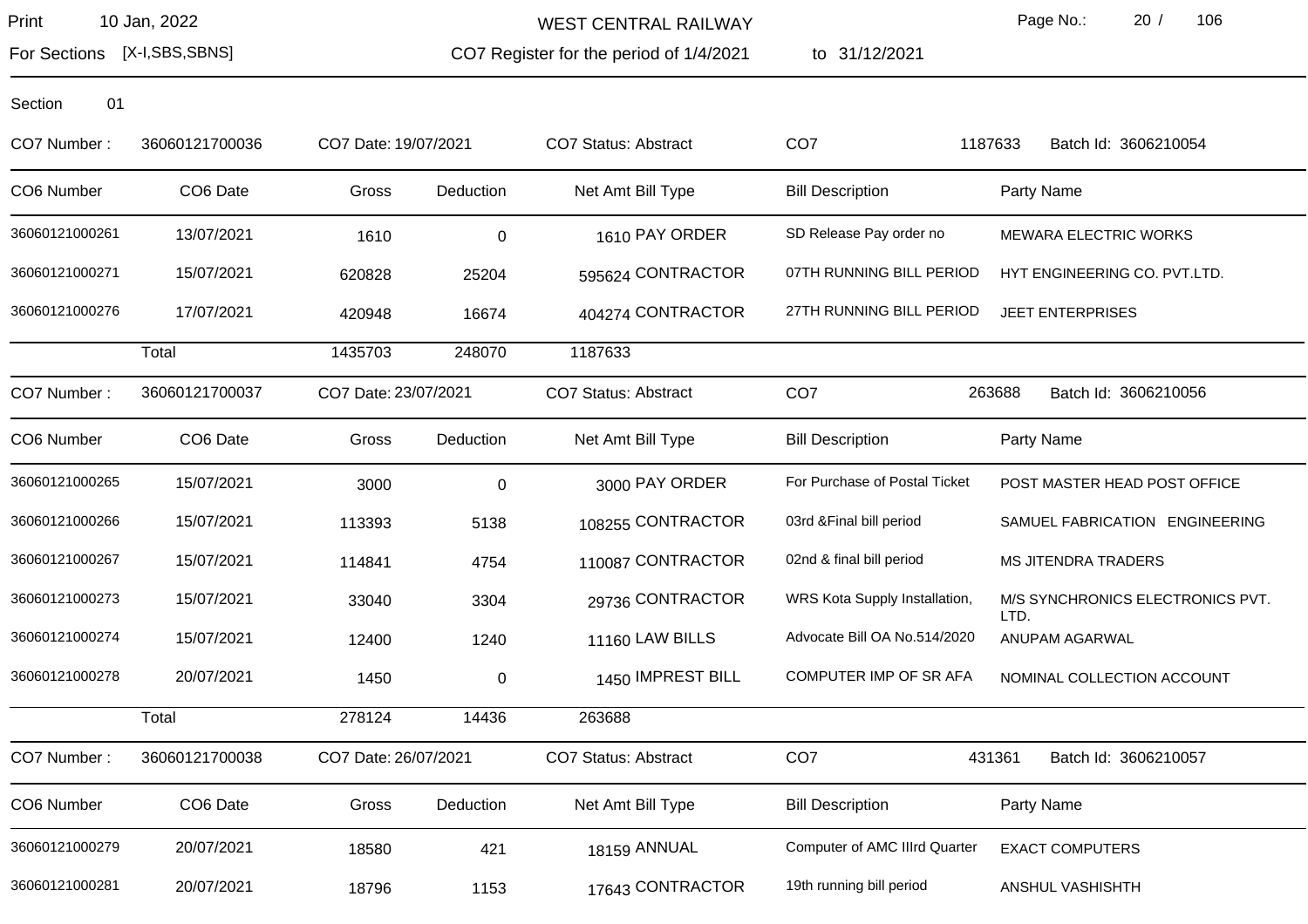WEST CENTRAL RAILWAY

CO7 Register for the period of 1/4/2021

to 31/12/2021

Page No.: 21 / 106

For Sections [X-I,SBS,SBNS]

| CO7 Number:    | 36060121700038 | CO7 Date: 26/07/2021 |           | <b>CO7 Status: Abstract</b> | CO <sub>7</sub>                              | 431361<br>Batch Id: 3606210057                          |
|----------------|----------------|----------------------|-----------|-----------------------------|----------------------------------------------|---------------------------------------------------------|
| CO6 Number     | CO6 Date       | Gross                | Deduction | Net Amt Bill Type           | <b>Bill Description</b>                      | Party Name                                              |
| 36060121000282 | 20/07/2021     | 73100                | 3507      | 69593 CONTRACTOR            | 04th running bill period                     | OM COMPUTER                                             |
| 36060121000284 | 20/07/2021     | 295508               | $\pmb{0}$ | 295508 SERVICE              | <b>SOLAR ENERGY GENRATED</b>                 | MS RENEW DISTRIBUTED SOLAR ENERGY                       |
| 36060121000286 | 23/07/2021     | 35400                | 4942      | 30458 ANNUAL                | <b>CMAC OF Electronic weigh</b>              | M/S TECHNO SCALE INDUSTRIES                             |
|                | Total          | 441384               | 10023     | 431361                      |                                              |                                                         |
| CO7 Number:    | 36060121700039 | CO7 Date: 28/07/2021 |           | <b>CO7 Status: Abstract</b> | CO <sub>7</sub>                              | 1414821<br>Batch Id: 3606210058                         |
| CO6 Number     | CO6 Date       | Gross                | Deduction | Net Amt Bill Type           | <b>Bill Description</b>                      | Party Name                                              |
| 36060121000289 | 23/07/2021     | 3000                 | $\pmb{0}$ | 3000 PAY ORDER              | Expenditure on occassion of                  | NOMINAL COLLECTION ACCOUNT                              |
| 36060121000290 | 23/07/2021     | 4000                 | $\pmb{0}$ | 4000 PAY ORDER              | honorariam and expenditure                   | NOMINAL COLLECTION ACCOUNT                              |
| 36060121000291 | 23/07/2021     | 3525                 | 353       | 3172 LAW BILLS              | Advocate bills for prepare                   | ANUPAM AGARWAL                                          |
| 36060121000292 | 23/07/2021     | 1530                 | 153       | 1377 LAW BILLS              | Advocate bills for prepare                   | Shyam kumar GUPTA                                       |
| 36060121000293 | 23/07/2021     | 1530                 | 153       | 1377 LAW BILLS              | Advocate bills for prepare                   | Shyam kumar GUPTA                                       |
| 36060121000294 | 23/07/2021     | 1950                 | 195       | 1755 LAW BILLS              | Advocate bills for prepare                   | ANUPAM AGARWAL                                          |
| 36060121000296 | 24/07/2021     | 1171                 | $\pmb{0}$ | 1171 PAY ORDER              | SD Release Pay order no                      | <b>MEWARA ELECTRIC WORKS</b>                            |
| 36060121000297 | 24/07/2021     | 3000                 | $\pmb{0}$ | 3000 PAY ORDER              | For Purchase of Postal Ticket                | POST MASTER HEAD POST OFFICE                            |
| 36060121000298 | 24/07/2021     | 13020                | $\pmb{0}$ | 13020 IMPREST BILL          |                                              | IMPREST BILL OF AWM/II. C.NO NOMINAL COLLECTION ACCOUNT |
| 36060121000299 | 24/07/2021     | 39500                | 1648      | 37852 VEHICLE BILLS         | CAB AND TAXI HIRING OF                       | K K TOUR AND TRAVELS                                    |
| 36060121000300 | 24/07/2021     | 39500                | 1648      | 37852 VEHICLE BILLS         | CAB AND TAXI HIRING OF CWM SHUKLA ENTERPRISE |                                                         |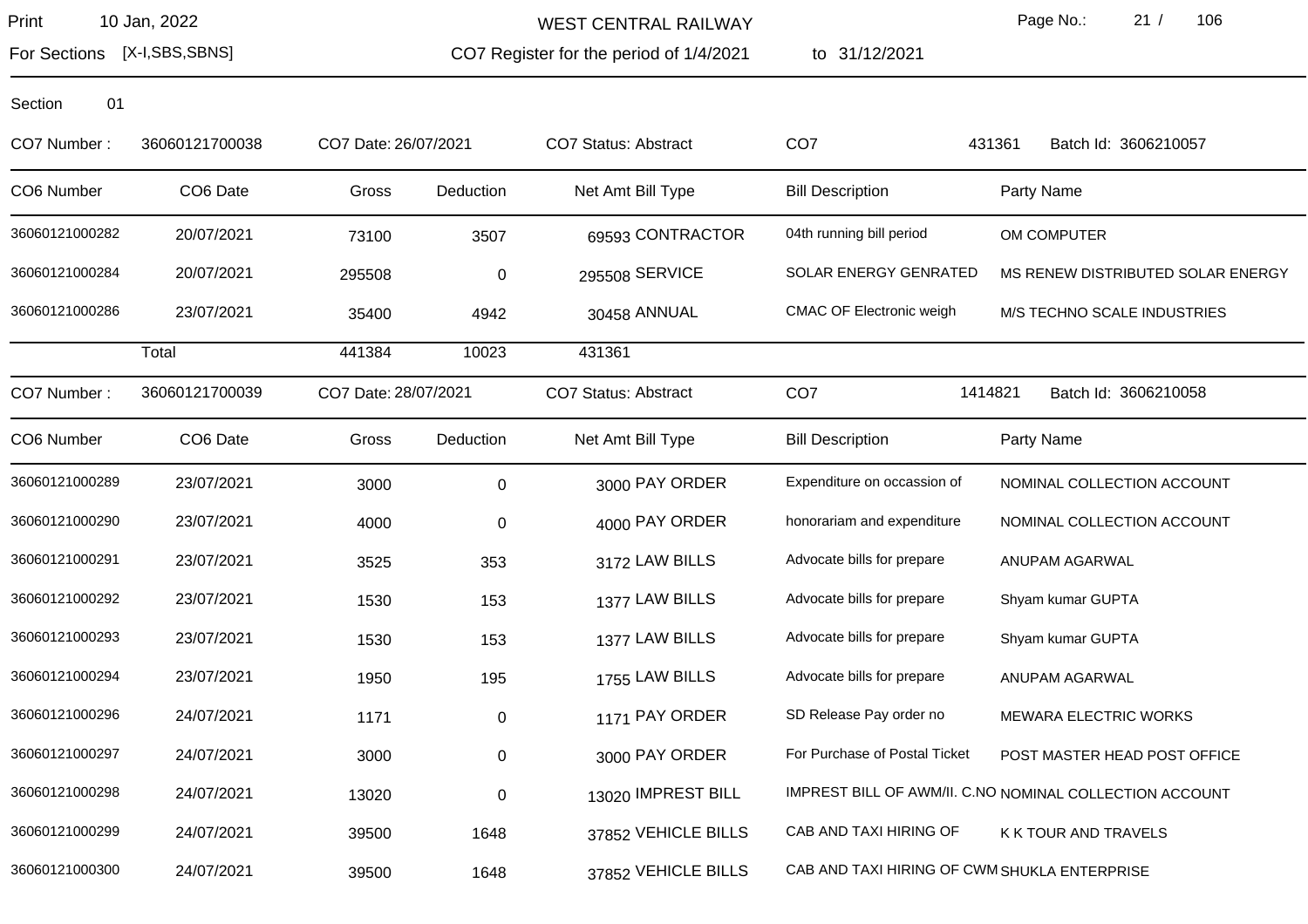WEST CENTRAL RAILWAY

CO7 Register for the period of 1/4/2021

to 31/12/2021

Page No.: 22 / 106

For Sections [X-I,SBS,SBNS]

| CO7 Number :   | 36060121700039       | CO7 Date: 28/07/2021 |             | CO7 Status: Abstract        | CO <sub>7</sub>                              | Batch Id: 3606210058<br>1414821                     |
|----------------|----------------------|----------------------|-------------|-----------------------------|----------------------------------------------|-----------------------------------------------------|
| CO6 Number     | CO6 Date             | Gross                | Deduction   | Net Amt Bill Type           | <b>Bill Description</b>                      | Party Name                                          |
| 36060121000301 | 24/07/2021           | 39500                | 1648        | 37852 VEHICLE BILLS         | CAB AND TAXI HIRING OF CWM SHUKLA ENTERPRISE |                                                     |
| 36060121000302 | 27/07/2021           | 39094                | 5458        | 33636 CONTRACTOR            | Cleaning Work of Stores depot                | S.N.T. CONTRACTORS-SATNA                            |
| 36060121000303 | 27/07/2021           | 1475165              | 239408      | 1235757 CONTRACTOR          | First running bill period                    | <b>S R ENTERPRISES</b>                              |
|                | Total                | 1665485              | 250664      | 1414821                     |                                              |                                                     |
| CO7 Number:    | 36060121700040       | CO7 Date: 30/07/2021 |             | <b>CO7 Status: Abstract</b> | CO <sub>7</sub>                              | Batch Id: 3606210062<br>98736                       |
| CO6 Number     | CO <sub>6</sub> Date | Gross                | Deduction   | Net Amt Bill Type           | <b>Bill Description</b>                      | Party Name                                          |
| 36060121000312 | 28/07/2021           | 62350                | 2601        | 59749 VEHICLE BILLS         |                                              | CAB AND TAXI HIRING OF CMM RIDDHI CAB SERVICE, KOTA |
| 36060121000323 | 30/07/2021           | 39333                | 1846        | 37487 VEHICLE BILLS         | 8th running bill period 30-05-               | PIMI GREEN TECHNOLOGIES                             |
| 36060121000324 | 30/07/2021           | 1500                 | 0           | 1500 IMPREST BILL           | COMP. IMP OF SRAFA(W&S)                      | NOMINAL COLLECTION ACCOUNT                          |
|                | Total                | 103183               | 4447        | 98736                       |                                              |                                                     |
| CO7 Number:    | 36060121700041       | CO7 Date: 04/08/2021 |             | <b>CO7 Status: Abstract</b> | CO <sub>7</sub>                              | 2171542<br>Batch Id: 3606210064                     |
| CO6 Number     | CO6 Date             | Gross                | Deduction   | Net Amt Bill Type           | <b>Bill Description</b>                      | Party Name                                          |
| 36060121000304 | 27/07/2021           | 10327                | $\mathbf 0$ | 10327 SERVICE               |                                              | AIRTEL DONGAL BILL OF WRS BHARTI HEXACOM LIMITED    |
| 36060121000305 | 27/07/2021           | 283200               | 25785       | 257415 CONTRACTOR           | 01 & Final bill period                       | RAJENDRA GUPTA                                      |
| 36060121000306 | 27/07/2021           | 18333                | 3477        | 14856 CONTRACTOR            | 02nd running bill period                     | MAHIMA TARANG POWER SYSTEM                          |
| 36060121000307 | 27/07/2021           | 19835                | $\mathbf 0$ | 19835 IMPREST BILL          | M&P Cash Imprest /04 Dtd.                    | NOMINAL COLLECTION ACCOUNT                          |
| 36060121000309 | 27/07/2021           | 64212                | 4770        | 59442 CONTRACTOR            | 03rd running bill period                     | <b>MS MAYA COMPUTERS</b>                            |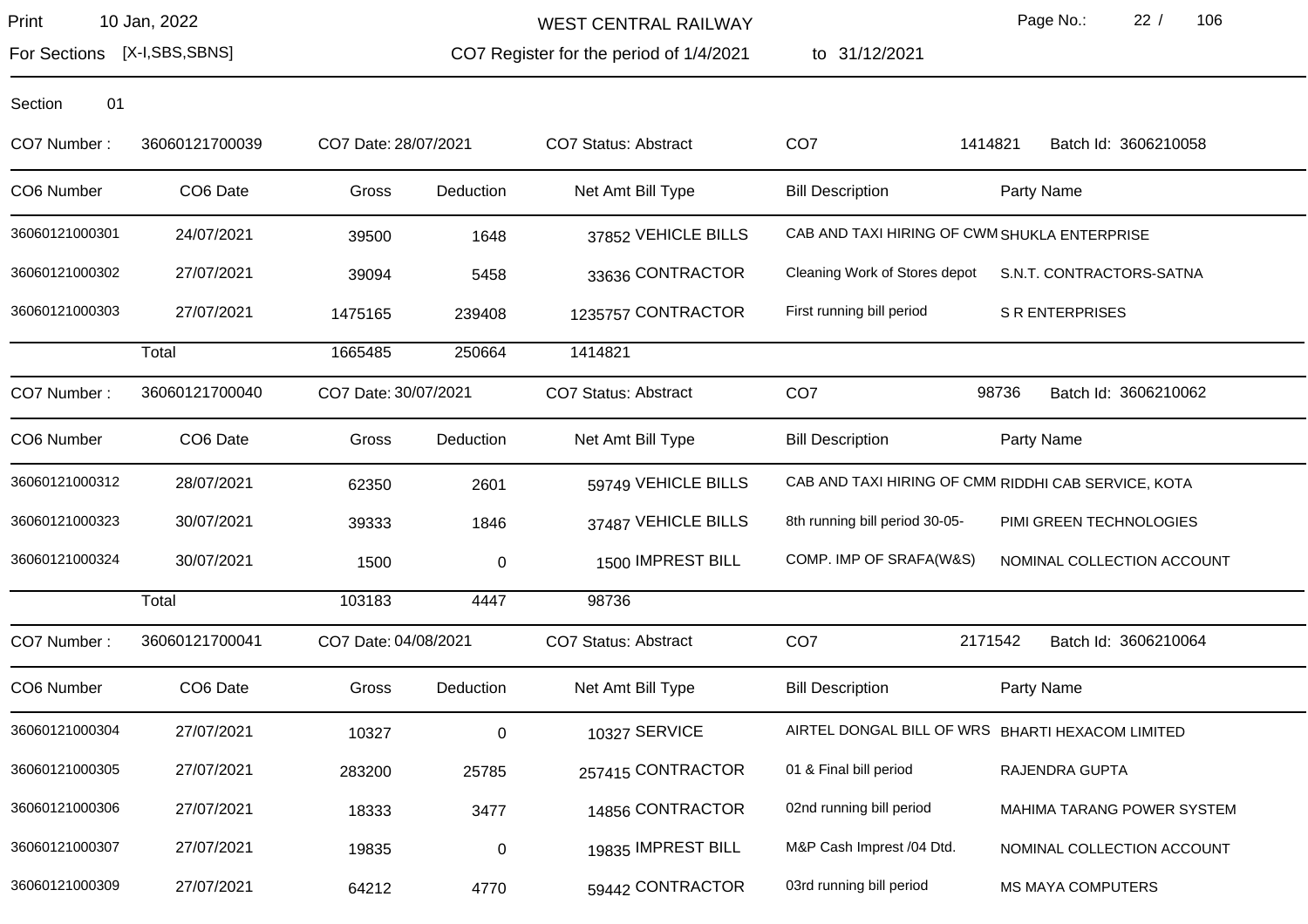WEST CENTRAL RAILWAY

CO7 Register for the period of 1/4/2021

to 31/12/2021

Page No.: 23 / 106

For Sections [X-I,SBS,SBNS]

| CO7 Number:    | 36060121700041 | CO7 Date: 04/08/2021 |              | CO7 Status: Abstract        | CO <sub>7</sub>                                  | 2171542<br>Batch Id: 3606210064     |
|----------------|----------------|----------------------|--------------|-----------------------------|--------------------------------------------------|-------------------------------------|
| CO6 Number     | CO6 Date       | Gross                | Deduction    | Net Amt Bill Type           | <b>Bill Description</b>                          | Party Name                          |
| 36060121000310 | 28/07/2021     | 100790               | 0            | 100790 REFUND OF            | refund(unsuccessful bidder)                      | HIND ENGINEERING-BHOPAL             |
| 36060121000311 | 28/07/2021     | 100790               | 0            | 100790 REFUND OF            | refund(unsuccessful bidder)                      | <b>EWAC ALLOYS LTD-MUMBAI</b>       |
| 36060121000322 | 29/07/2021     | 1944895              | 336808       | 1608087 CONTRACTOR          | First & Final bill period                        | <b>KUNAL ENTERPRISES</b>            |
|                | Total          | 2542382              | 370840       | 2171542                     |                                                  |                                     |
| CO7 Number:    | 36060121700042 | CO7 Date: 06/08/2021 |              | CO7 Status: Abstract        | CO <sub>7</sub>                                  | 104320<br>Batch Id: 3606210065      |
| CO6 Number     | CO6 Date       | Gross                | Deduction    | Net Amt Bill Type           | <b>Bill Description</b>                          | Party Name                          |
| 36060121000315 | 29/07/2021     | 10000                | $\pmb{0}$    | 10000 PAY ORDER             | For Plantation of Trees in                       | NOMINAL COLLECTION ACCOUNT          |
| 36060121000316 | 29/07/2021     | 8630                 | $\pmb{0}$    | 8630 PAY ORDER              | Release for Security deposit W.                  | QSI INDIA CERTIFICATION PRIVATE LTD |
| 36060121000319 | 29/07/2021     | 10000                | $\pmb{0}$    | 10000 PAY ORDER             | Exp regarding independence                       | NOMINAL COLLECTION ACCOUNT          |
| 36060121000320 | 29/07/2021     | 3000                 | $\,0\,$      | 3000 PAY ORDER              | Exp for Working lunch during                     | NOMINAL COLLECTION ACCOUNT          |
| 36060121000321 | 29/07/2021     | 34497                | $\pmb{0}$    | 34497 IMPREST BILL          | DY CME/I/CASH IMPREST                            | NOMINAL COLLECTION ACCOUNT          |
| 36060121000332 | 04/08/2021     | 38193                | 0            |                             | 38193 PURCHASE ORDER 6th and part supply payment | RAJASTHAN STATE GAS LIMITED-JAIPUR  |
|                | Total          | 104320               | $\mathsf{O}$ | 104320                      |                                                  |                                     |
| CO7 Number:    | 36060121700043 | CO7 Date: 11/08/2021 |              | <b>CO7 Status: Abstract</b> | CO <sub>7</sub>                                  | 2600805<br>Batch Id: 3606210067     |
| CO6 Number     | CO6 Date       | Gross                | Deduction    | Net Amt Bill Type           | <b>Bill Description</b>                          | Party Name                          |
| 36060121000328 | 04/08/2021     | 62752                | 1422         | 61330 VEHICLE BILLS         | Tata tippe truck RJ20 GA4910                     | M/S SIDDHARTH AUTOMOBILES           |
| 36060121000329 | 04/08/2021     | 18955                | 0            | 18955 IMPREST BILL          | <b>CASH IMPREST</b>                              | NOMINAL COLLECTION ACCOUNT          |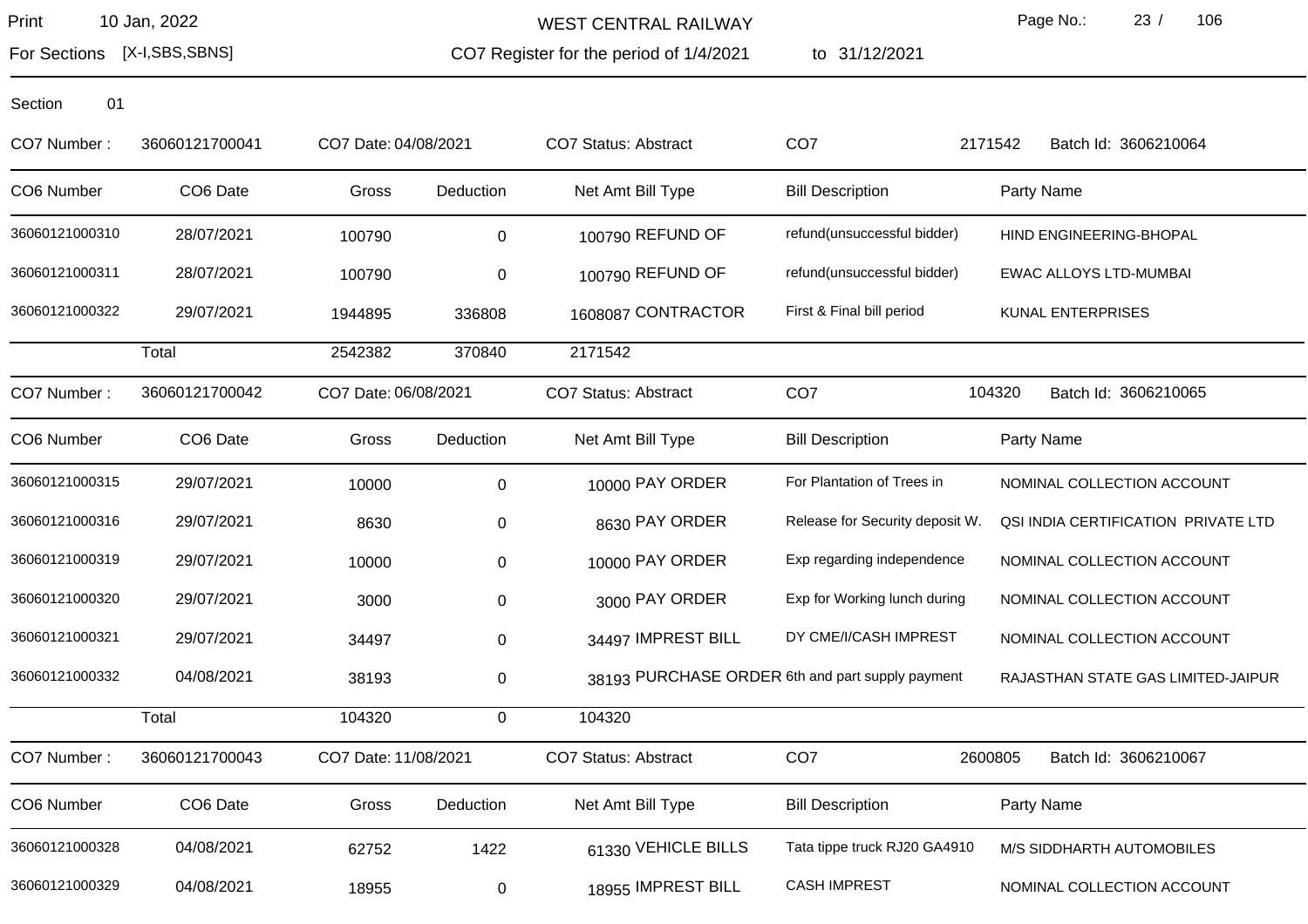For Sections [X-I,SBS,SBNS]

WEST CENTRAL RAILWAY

CO7 Register for the period of 1/4/2021

to 31/12/2021

Page No.: 24 / 106

| CO7 Number:    | 36060121700043 | CO7 Date: 11/08/2021 |           | CO7 Status: Abstract        | CO <sub>7</sub>                 | 2600805<br>Batch Id: 3606210067    |
|----------------|----------------|----------------------|-----------|-----------------------------|---------------------------------|------------------------------------|
| CO6 Number     | CO6 Date       | Gross                | Deduction | Net Amt Bill Type           | <b>Bill Description</b>         | Party Name                         |
| 36060121000331 | 04/08/2021     | 10295                | $\pmb{0}$ | 10295 SERVICE               | Dongle bill for the month-july  | RELIANCE JIO INFOCOM LIMITED       |
| 36060121000333 | 05/08/2021     | 2425584              | 165059    | 2260525 CONTRACTOR          | KOTA(WRS) civil engineering     | Brahamani SK Associate             |
| 36060121000334 | 06/08/2021     | 3700                 | $\pmb{0}$ | 3700 LAW BILLS              | IVth Qtr. Form No.16            | jain associates                    |
| 36060121000335 | 06/08/2021     | 1685                 | $\pmb{0}$ | 1685 LAW BILLS              | IVtj Qtr. Form No.24Q.          | jain associates                    |
| 36060121000336 | 06/08/2021     | 39744                | $\pmb{0}$ | 39744 FUEL BILL             | 8th part supply against p.o.no. | RAJASTHAN STATE GAS LIMITED-JAIPUR |
| 36060121000337 | 09/08/2021     | 4575                 | 0         | 4575 IMPREST BILL           | Truck imprest of bill awm(g) c- | NOMINAL COLLECTION ACCOUNT         |
| 36060121000338 | 09/08/2021     | 111106               | 4623      | 106483 CONTRACTOR           | Material collection from        | KUSH CONSTRUCTIONS AND CARRIERS-   |
| 36060121000339 | 09/08/2021     | 4118                 | $\pmb{0}$ | 4118 SERVICE                | JIO DONGAL BILL OF WRS          | <b>JIO DIGITAL LIFE</b>            |
| 36060121000340 | 09/08/2021     | 5846                 | $\,0\,$   | 5846 SERVICE                | JIO CUG SIM OF WRS Kota.        | <b>JIO DIGITAL LIFE</b>            |
| 36060121000341 | 09/08/2021     | 95231                | 11682     | 83549 CONTRACTOR            | WRS Kota - Repairing of 05      | M/S SHIV SHAKTI REWINDING WORKS    |
|                | Total          | 2783591              | 182786    | 2600805                     |                                 |                                    |
| CO7 Number:    | 36060121700044 | CO7 Date: 18/08/2021 |           | <b>CO7 Status: Abstract</b> | CO <sub>7</sub>                 | 1006478<br>Batch Id: 3606210070    |
| CO6 Number     | CO6 Date       | Gross                | Deduction | Net Amt Bill Type           | <b>Bill Description</b>         | Party Name                         |
| 36060121000344 | 10/08/2021     | 389400               | 39610     | 349790 CONTRACTOR           | 01st running bill period        | SAMUEL FABRICATION ENGINEERING     |
| 36060121000345 | 10/08/2021     | 1400                 | 140       | 1260 LAW BILLS              | Advocate bills for prepare      | Naresh SHARMA                      |
| 36060121000346 | 10/08/2021     | 306181               | 42746     | 263435 CONTRACTOR           | WRS KOTA - Repairing and        | M/S NEW SHAKTI REWINDERS           |
| 36060121000347 | 12/08/2021     | 35400                | 802       | 34598 CONTRACTOR            | first and final bill period     | SAI SUPPLIERS CONSTRUCTION         |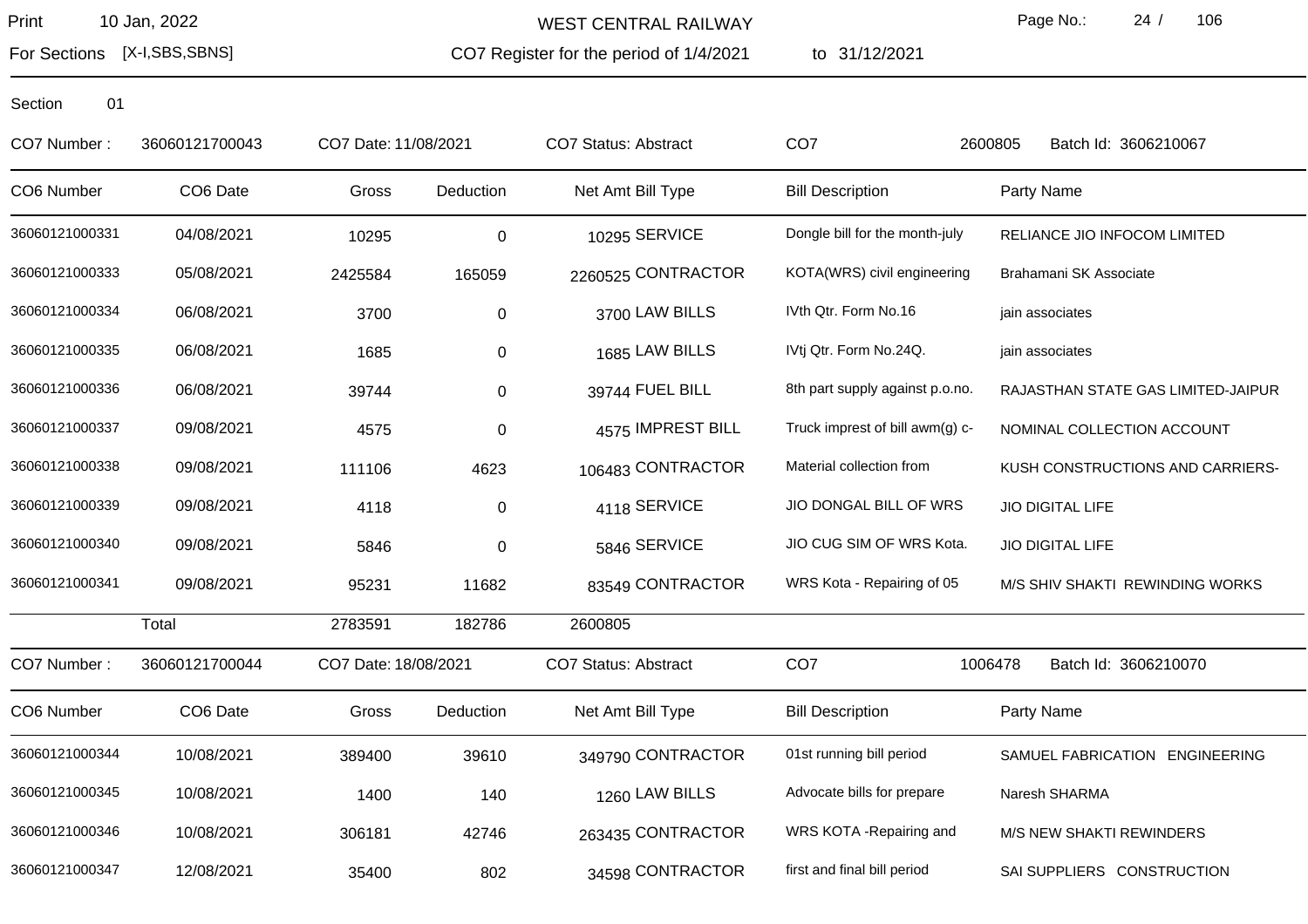For Sections [X-I,SBS,SBNS]

WEST CENTRAL RAILWAY

CO7 Register for the period of 1/4/2021 to 31/12/2021 Page No.: 25 / 106

| CO7 Number:    | 36060121700044 | CO7 Date: 18/08/2021 |             | <b>CO7 Status: Abstract</b> | CO <sub>7</sub>                   | 1006478<br>Batch Id: 3606210070                             |
|----------------|----------------|----------------------|-------------|-----------------------------|-----------------------------------|-------------------------------------------------------------|
| CO6 Number     | CO6 Date       | Gross                | Deduction   | Net Amt Bill Type           | <b>Bill Description</b>           | Party Name                                                  |
| 36060121000348 | 12/08/2021     | 1326                 | 0           | 1326 SERVICE                | BB BILL OF Dy FA&CAO W&S          | ACCOUNTS OFFICER (BANKING) BHARAT                           |
| 36060121000349 | 12/08/2021     | 3000                 | 0           | 3000 PAY ORDER              | For Purchase of Postal Ticket     | POST MASTER HEAD POST OFFICE                                |
| 36060121000350 | 12/08/2021     | 10000                | $\pmb{0}$   | 10000 PAY ORDER             | for celebrate Railway Week        | NOMINAL COLLECTION ACCOUNT                                  |
| 36060121000356 | 14/08/2021     | 401387               | 62624       | 338763 CONTRACTOR           | 01 & Final bill period            | SHREE ENTERPRISES-KOTA                                      |
| 36060121000357 | 14/08/2021     | 1326                 | 0           | 1326 SERVICE                |                                   | BSNL LANDLINE BILL OF CWM ACCOUNTS OFFICER (BANKING) BHARAT |
| 36060121000358 | 14/08/2021     | 388                  | 0           | 388 SERVICE                 | BSNL LANDLINE BILL OF DY          | ACCOUNTS OFFICER (BANKING) BHARAT                           |
| 36060121000359 | 14/08/2021     | 388                  | $\pmb{0}$   | 388 SERVICE                 | BSNL LANDLINE BILL OF DY          | ACCOUNTS OFFICER (BANKING) BHARAT                           |
| 36060121000360 | 14/08/2021     | 388                  | 0           | 388 SERVICE                 | BSNL LANDLINE BILL OF DY          | ACCOUNTS OFFICER (BANKING) BHARAT                           |
| 36060121000361 | 14/08/2021     | 471                  | 0           | 471 SERVICE                 | BSNL LANDLINE BILL OF SPO         | ACCOUNTS OFFICER (BANKING) BHARAT                           |
| 36060121000362 | 14/08/2021     | 388                  | $\mathbf 0$ | 388 SERVICE                 | BSNL LANDLINE BILL OF IPF         | ACCOUNTS OFFICER (BANKING) BHARAT                           |
| 36060121000363 | 14/08/2021     | 957                  | 0           | 957 PAY ORDER               | POST MASTER HEAD POST             | POST MASTER HEAD POST OFFICE                                |
|                | Total          | 1152400              | 145922      | 1006478                     |                                   |                                                             |
| CO7 Number:    | 36060121700045 | CO7 Date: 18/08/2021 |             | <b>CO7 Status: Abstract</b> | CO <sub>7</sub>                   | 40596<br>Batch Id: 3606210070                               |
| CO6 Number     | CO6 Date       | Gross                | Deduction   | Net Amt Bill Type           | <b>Bill Description</b>           | Party Name                                                  |
| 36060121000351 | 12/08/2021     | 18167                | 0           | 18167 IMPREST BILL          | <b>CASH IMPREST</b>               | DY CMM KOTA                                                 |
| 36060121000366 | 18/08/2021     | 2500                 | 0           | 2500 IMPREST BILL           | <b>IMPREST OF DY FA &amp; CAO</b> | NOMINAL COLLECTION ACCOUNT                                  |
| 36060121000367 | 18/08/2021     | 19929                | 0           | 19929 IMPREST BILL          | <b>CASH IMPREST</b>               | NOMINAL COLLECTION ACCOUNT                                  |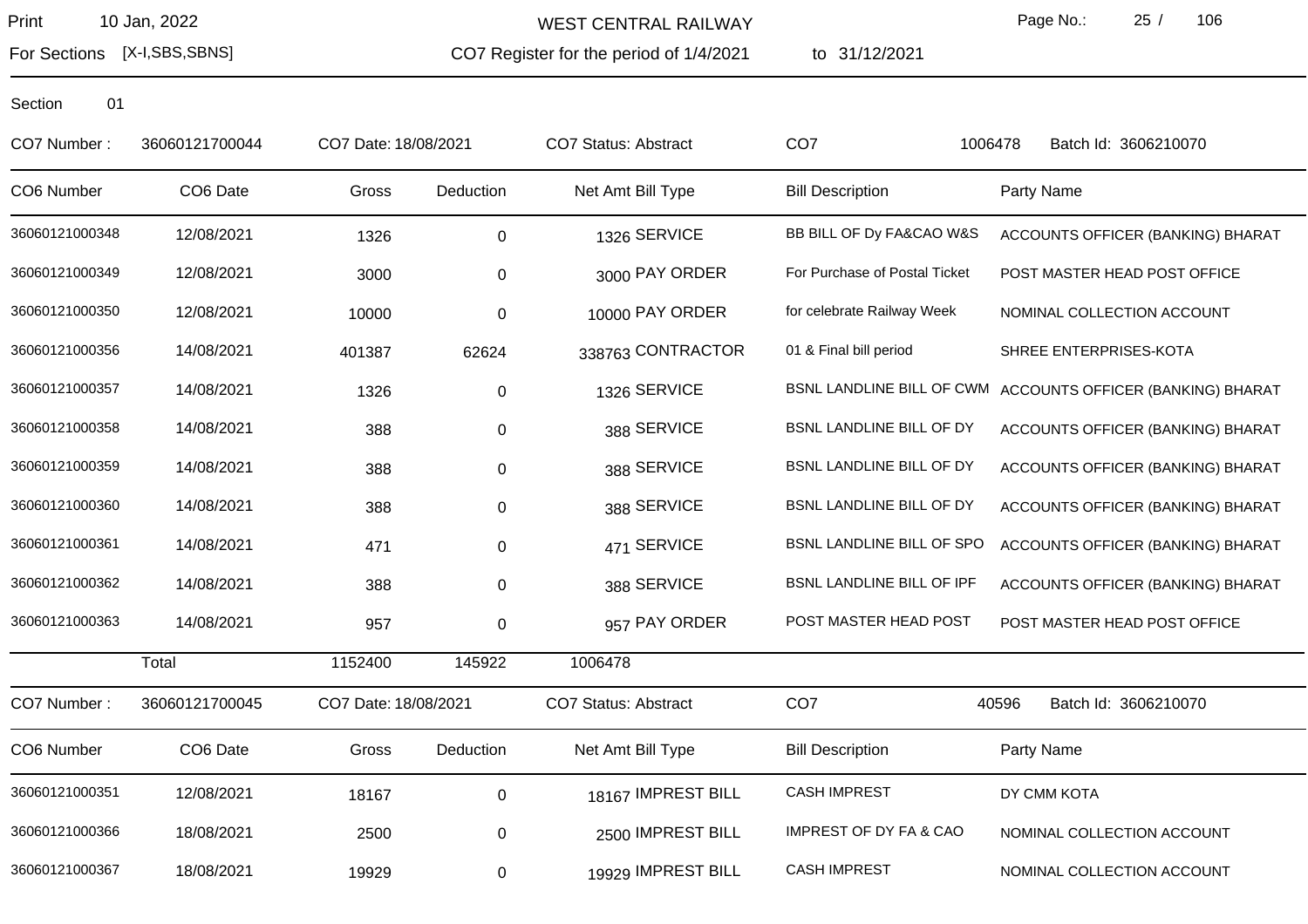For Sections [X-I,SBS,SBNS]

WEST CENTRAL RAILWAY

CO7 Register for the period of 1/4/2021

to 31/12/2021

Page No.: 26 / 106

| Section | 01 |
|---------|----|
|         |    |

| CO7 Number:    | 36060121700045 | CO7 Date: 18/08/2021 |             | <b>CO7 Status: Abstract</b> | CO <sub>7</sub>                      | 40596<br>Batch Id: 3606210070    |
|----------------|----------------|----------------------|-------------|-----------------------------|--------------------------------------|----------------------------------|
|                | Total          | 40596                | $\mathbf 0$ | 40596                       |                                      |                                  |
| CO7 Number:    | 36060121700046 | CO7 Date: 20/08/2021 |             | <b>CO7 Status: Abstract</b> | CO <sub>7</sub>                      | 995008<br>Batch Id: 3606210071   |
| CO6 Number     | CO6 Date       | Gross                | Deduction   | Net Amt Bill Type           | <b>Bill Description</b>              | Party Name                       |
| 36060121000368 | 18/08/2021     | 34535                | $\pmb{0}$   | 34535 IMPREST BILL          | DY CME/I/CASH IMPREST                | NOMINAL COLLECTION ACCOUNT       |
| 36060121000369 | 19/08/2021     | 76990                | 3620        | 73370 CONTRACTOR            | 03 rd running bill period            | SHUKLA ENTERPRISE                |
| 36060121000370 | 19/08/2021     | 64867                | 2706        | 62161 VEHICLE BILLS         | CAB AND TAXI HIRING OF               | RIDDHI CAB SERVICE, KOTA         |
| 36060121000371 | 19/08/2021     | 165200               | 4355        | 160845 CONTRACTOR           | M&P/REPAIR/2020-21/04                | N P ENTERPRISE-BHOPAL            |
| 36060121000372 | 19/08/2021     | 676883               | 76715       | 600168 CONTRACTOR           | 01st & Final bill period             | HINDUSTAN FIBRE GLASS WORKS-     |
| 36060121000373 | 19/08/2021     | 31760                | 0           | 31760 PAY ORDER             | Expenditure on occassion of          | NOMINAL COLLECTION ACCOUNT       |
| 36060121000377 | 20/08/2021     | 34134                | 1965        | 32169 CONTRACTOR            | 05th R/Bill (01st r/Bill of 02nd     | TECHNO SCALE INDUSTRIES          |
|                | Total          | 1084369              | 89361       | 995008                      |                                      |                                  |
| CO7 Number:    | 36060121700047 | CO7 Date: 21/08/2021 |             | <b>CO7 Status: Abstract</b> | CO <sub>7</sub>                      | Batch Id: 3606210072<br>63614    |
| CO6 Number     | CO6 Date       | Gross                | Deduction   | Net Amt Bill Type           | <b>Bill Description</b>              | Party Name                       |
| 36060121000354 | 13/08/2021     | 129570               | 129570      | 0 PAY ORDER                 | Forfited EMD+SD(Termination          | <b>BALAJI CONSTRUCTION-DAUSA</b> |
| 36060121000355 | 13/08/2021     | 7535                 | 7535        | 0 PAY ORDER                 | Forfited EMD+SD(Termination          | AHILYA ASSOCIATES                |
| 36060121000374 | 20/08/2021     | 244828               | 244828      | 0 PAY ORDER                 | Forfited EMD+SD(Termination          | ANSARI ENGINEERING AND WELDING   |
| 36060121000389 | 21/08/2021     | 31807                | 0           | 31807 SERVICE               | VPN CONNECTION BILL OF<br><b>WRS</b> | <b>PTECH</b>                     |
| 36060121000390 | 21/08/2021     | 31807                | 0           | 31807 SERVICE               | VPN CONNECTION BILL OF<br><b>WRS</b> | <b>PTECH</b>                     |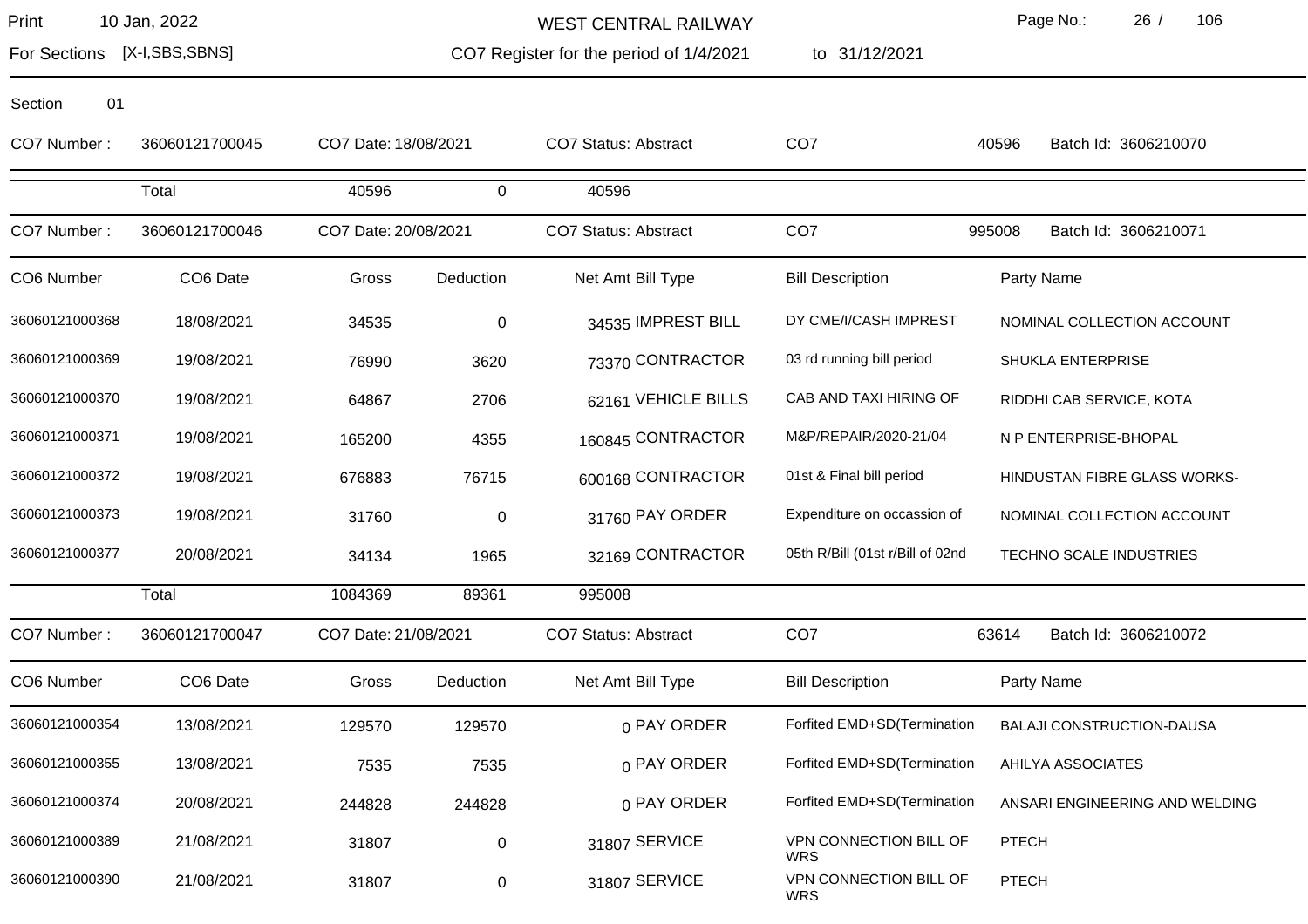Section 01

WEST CENTRAL RAILWAY

1/4/2021 to 31/12/2021

Page No.: 27 / 106

For Sections [X-I,SBS,SBNS]

CO7 Register for the period of 1/4/2021

36060121000394 24/08/2021 210474 8337 202137 CONTRACTOR 28th running bill JEET ENTERPRISES

Total 496254 28478 467776

CO7 Number : 36060121700047 CO7 Date:21/08/2021 CO7 Status: Abstract CO7 63614 Batch Id: 3606210072 Total 445547 381933 63614 CO7 Number : 36060121700048 CO7 Date:24/08/2021 CO7 Status: Abstract CO7 481190 Batch Id: 3606210073 CO6 Number CO6 Date Gross Deduction Net Amt Bill Type Bill Description Party Name 36060121000378 20/08/2021 18300 18300 18300 0 PAY ORDER Forfeited EMD (Termination ZAID ENTERPRISES 36060121000379 20/08/2021 19490 0 19490 PAY ORDER SD Release Pay order no M/S BABA ELECTRICALS ENTERPRISES 36060121000380 20/08/2021 19850 0 19850 0 19850 PAY ORDER SD Release Pay order no MADHU ELECTRICALS-.KOTA 36060121000381 20/08/2021 25360 0 25360 0 25360 PAY ORDER PG relesed (w.no. M-324-5-1- MS JITENDRA TRADERS 36060121000395 24/08/2021 558465 141975 416490 CONTRACTOR 12TH running bill period PEW ENGINEERING PVTLTD Total 641465 160275 481190 CO7 Number : 36060121700049 CO7 Date:25/08/2021 CO7 Status: Abstract CO7 467776 Batch Id: 3606210074 CO6 Number CO6 Date Gross Deduction Net Amt Bill Type Bill Description Party Name 36060121000375 20/08/2021 224759 20141 204618 CONTRACTOR 02nd & Final Bill Period CRISTY ENGINEERING-KOTA 36060121000385 21/08/2021 16323 0 16323 0 16323 CONTRACTOR First & Finall Bill OM COMPUTER 21/08/2021 1500 0 1500 1500 1500 1 1500 MPREST BILL COMPUTER IMP OF DY FA&CAO 36060121000386 1500 0 1500 IMPREST BILL NOMINAL COLLECTION ACCOUNT 36060121000388 21/08/2021 14330 0 14330 1MPREST BILL null 1990 14330 NOMINAL COLLECTION ACCOUNT 36060121000393 24/08/2021 28868 0 28868 IMPREST BILL CASH IMPREST DY CMM KOTA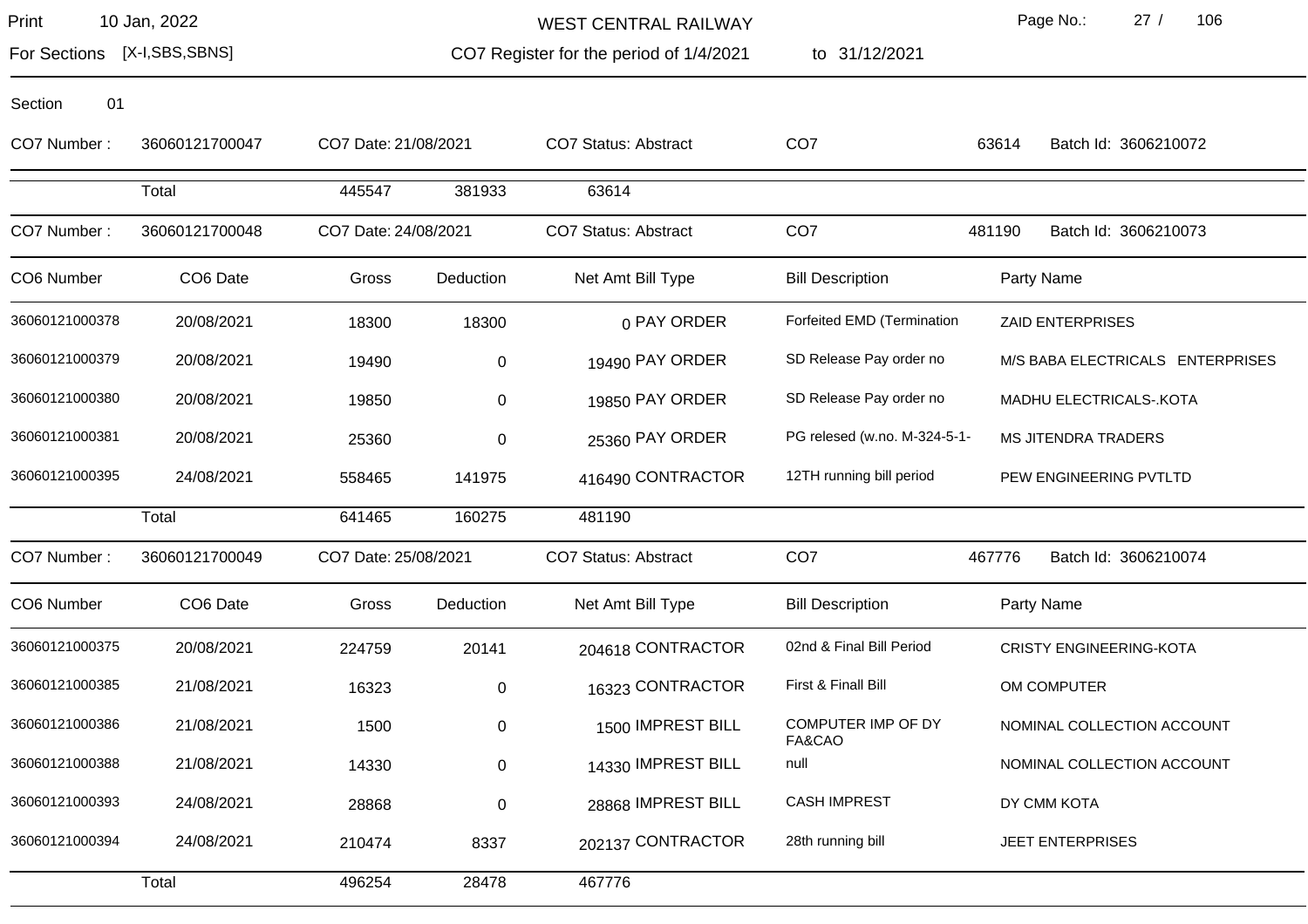WEST CENTRAL RAILWAY

CO7 Register for the period of 1/4/2021

to 31/12/2021

Page No.: 28 / 106

For Sections [X-I,SBS,SBNS]

| CO7 Number:    | 36060121700050 | CO7 Date: 26/08/2021 |             | CO7 Status: Abstract        | CO <sub>7</sub>               | 566259<br>Batch Id: 3606210076                   |
|----------------|----------------|----------------------|-------------|-----------------------------|-------------------------------|--------------------------------------------------|
| CO6 Number     | CO6 Date       | Gross                | Deduction   | Net Amt Bill Type           | <b>Bill Description</b>       | Party Name                                       |
| 36060121000387 | 21/08/2021     | 460686               | 124433      | 336253 CONTRACTOR           | 01st running bill period      | M/S TECHNO CARE                                  |
| 36060121000392 | 24/08/2021     | 39500                | 1648        | 37852 VEHICLE BILLS         | CAB AND TAXI HIRING OF        | K K TOUR AND TRAVELS                             |
| 36060121000396 | 26/08/2021     | 207209               | 15055       | 192154 CONTRACTOR           | 01st & final bill period      | M/S TECHNO CARE                                  |
|                | Total          | 707395               | 141136      | 566259                      |                               |                                                  |
| CO7 Number:    | 36060121700051 | CO7 Date: 28/08/2021 |             | CO7 Status: Abstract        | CO <sub>7</sub>               | 18427<br>Batch Id: 3606210077                    |
| CO6 Number     | CO6 Date       | Gross                | Deduction   | Net Amt Bill Type           | <b>Bill Description</b>       | Party Name                                       |
| 36060121000391 | 24/08/2021     | 8000                 | $\mathbf 0$ | 8000 PAY ORDER              | refershment Of Cwm            | NOMINAL COLLECTION ACCOUNT                       |
| 36060121000397 | 27/08/2021     | 12655                | 12655       | 0 PAY ORDER                 | for recovery                  | PEW ENGINEERING PVTLTD                           |
| 36060121000398 | 27/08/2021     | 7427                 | 0           | 7427 SERVICE                |                               | AIRTEL DONGAL BILL OF WRS BHARTI HEXACOM LIMITED |
| 36060121000400 | 27/08/2021     | 3000                 | $\,0\,$     | 3000 PAY ORDER              | For Purchase of Postal Ticket | POST MASTER HEAD POST OFFICE                     |
|                | Total          | 31082                | 12655       | 18427                       |                               |                                                  |
| CO7 Number:    | 36060121700052 | CO7 Date: 02/09/2021 |             | <b>CO7 Status: Abstract</b> | CO <sub>7</sub>               | 288594<br>Batch Id: 3606210079                   |
| CO6 Number     | CO6 Date       | Gross                | Deduction   | Net Amt Bill Type           | <b>Bill Description</b>       | Party Name                                       |
| 36060121000403 | 28/08/2021     | 1490                 | 0           | 1490 LAW BILLS              | Ist Qtr. Return Bill Dy.CMM   | jain associates                                  |
| 36060121000404 | 28/08/2021     | 18465                | 1847        | 16618 LAW BILLS             | Advocate bill after finalize  | ANUPAM AGARWAL                                   |
| 36060121000406 | 31/08/2021     | 11045                | 1105        | 9940 LAW BILLS              | Advocate bills for prepare    | <b>ASLAM KHAN</b>                                |
| 36060121000410 | 01/09/2021     | 19785                | 0           | 19785 IMPREST BILL          | M&P Cash Imprest /05Dtd.      | NOMINAL COLLECTION ACCOUNT                       |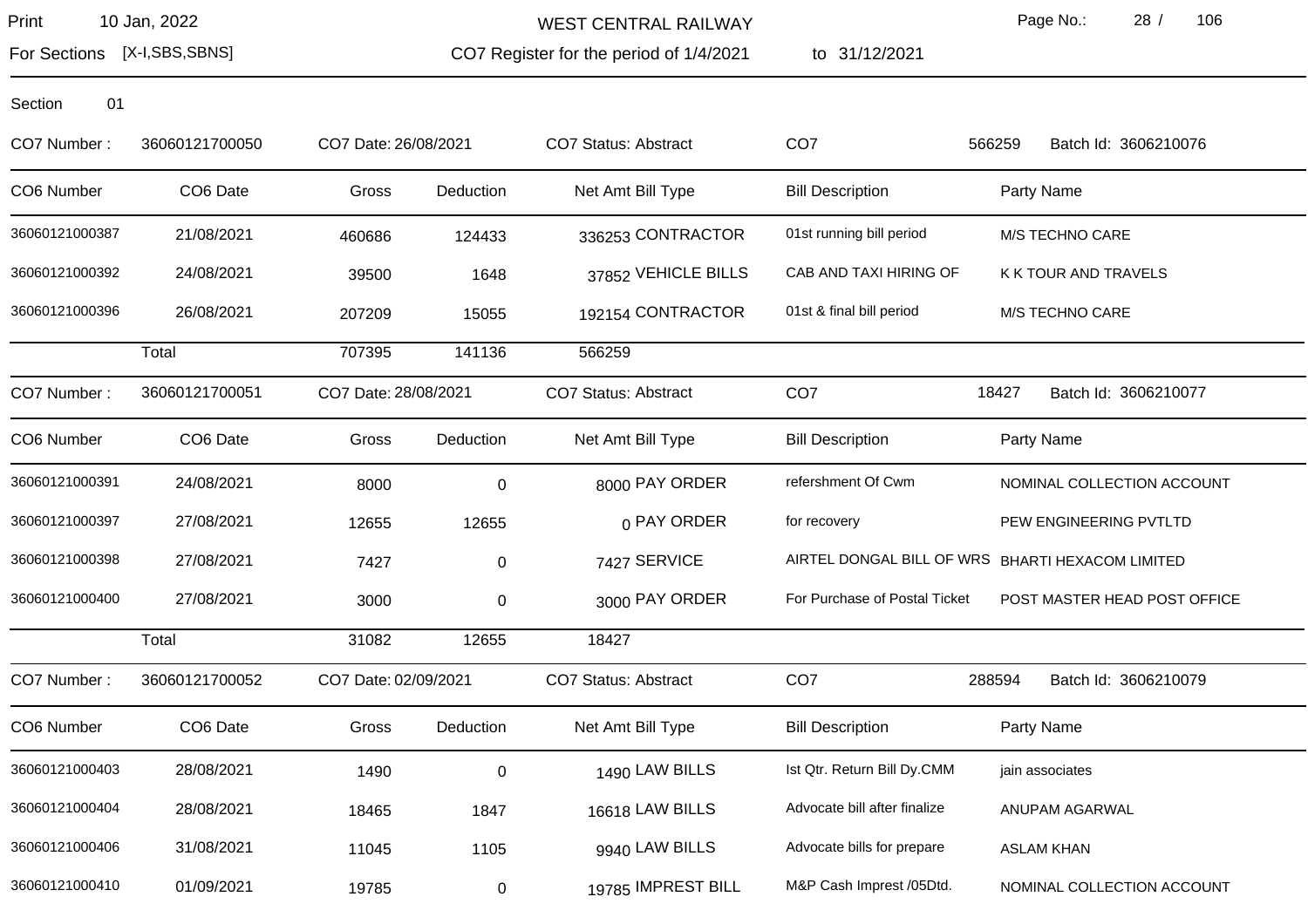WEST CENTRAL RAILWAY

CO7 Register for the period of 1/4/2021

to 31/12/2021

Page No.: 29 / 106

For Sections [X-I,SBS,SBNS]

| Section | 01 |
|---------|----|
|         |    |

| CO7 Number:    | 36060121700052       | CO7 Date: 02/09/2021 |             | <b>CO7 Status: Abstract</b> | CO <sub>7</sub>                | Batch Id: 3606210079<br>288594      |
|----------------|----------------------|----------------------|-------------|-----------------------------|--------------------------------|-------------------------------------|
| CO6 Number     | CO <sub>6</sub> Date | Gross                | Deduction   | Net Amt Bill Type           | <b>Bill Description</b>        | Party Name                          |
| 36060121000412 | 02/09/2021           | 254001               | 13240       | 240761 CONTRACTOR           | Kota (WRS) repair and          | Brahamani SK Associate              |
|                | Total                | 304786               | 16192       | 288594                      |                                |                                     |
| CO7 Number:    | 36060121700053       | CO7 Date: 03/09/2021 |             | <b>CO7 Status: Abstract</b> | CO <sub>7</sub>                | 97333<br>Batch Id: 3606210079       |
| CO6 Number     | CO <sub>6</sub> Date | Gross                | Deduction   | Net Amt Bill Type           | <b>Bill Description</b>        | Party Name                          |
| 36060121000407 | 01/09/2021           | 101539               | 4206        | 97333 CONTRACTOR            | 13th & final bill period       | PEW ENGINEERING PVTLTD              |
| 36060121000408 | 01/09/2021           | 2301                 | 2301        | 0 PAY ORDER                 | for recovery                   | PEW ENGINEERING PVTLTD              |
|                | Total                | 103840               | 6507        | 97333                       |                                |                                     |
| CO7 Number:    | 36060121700054       | CO7 Date: 06/09/2021 |             | <b>CO7 Status: Abstract</b> | CO <sub>7</sub>                | 60798<br>Batch Id: 3606210080       |
| CO6 Number     | CO6 Date             | Gross                | Deduction   | Net Amt Bill Type           | <b>Bill Description</b>        | Party Name                          |
| 36060121000402 | 28/08/2021           | 60798                | 0           | 60798 FUEL BILL             | CNG gas 9 th part supply       | RAJASTHAN STATE GAS LIMITED-JAIPUR  |
|                | Total                | 60798                | $\mathbf 0$ | 60798                       |                                |                                     |
| CO7 Number:    | 36060121700055       | CO7 Date: 07/09/2021 |             | CO7 Status: Abstract        | CO <sub>7</sub>                | 416499<br>Batch Id: 3606210080      |
| CO6 Number     | CO6 Date             | Gross                | Deduction   | Net Amt Bill Type           | <b>Bill Description</b>        | Party Name                          |
| 36060121000411 | 01/09/2021           | 73100                | 7157        | 65943 CONTRACTOR            | 05th & final bill period       | OM COMPUTER                         |
| 36060121000413 | 03/09/2021           | 17260                | 595         | 16665 CONTRACTOR            | 02nd running bill period July- | QSI INDIA CERTIFICATION PRIVATE LTD |
| 36060121000414 | 03/09/2021           | 279646               | 0           | 279646 PAY ORDER            | EMD+SD release Amt.-           | <b>JEET ENTERPRISES</b>             |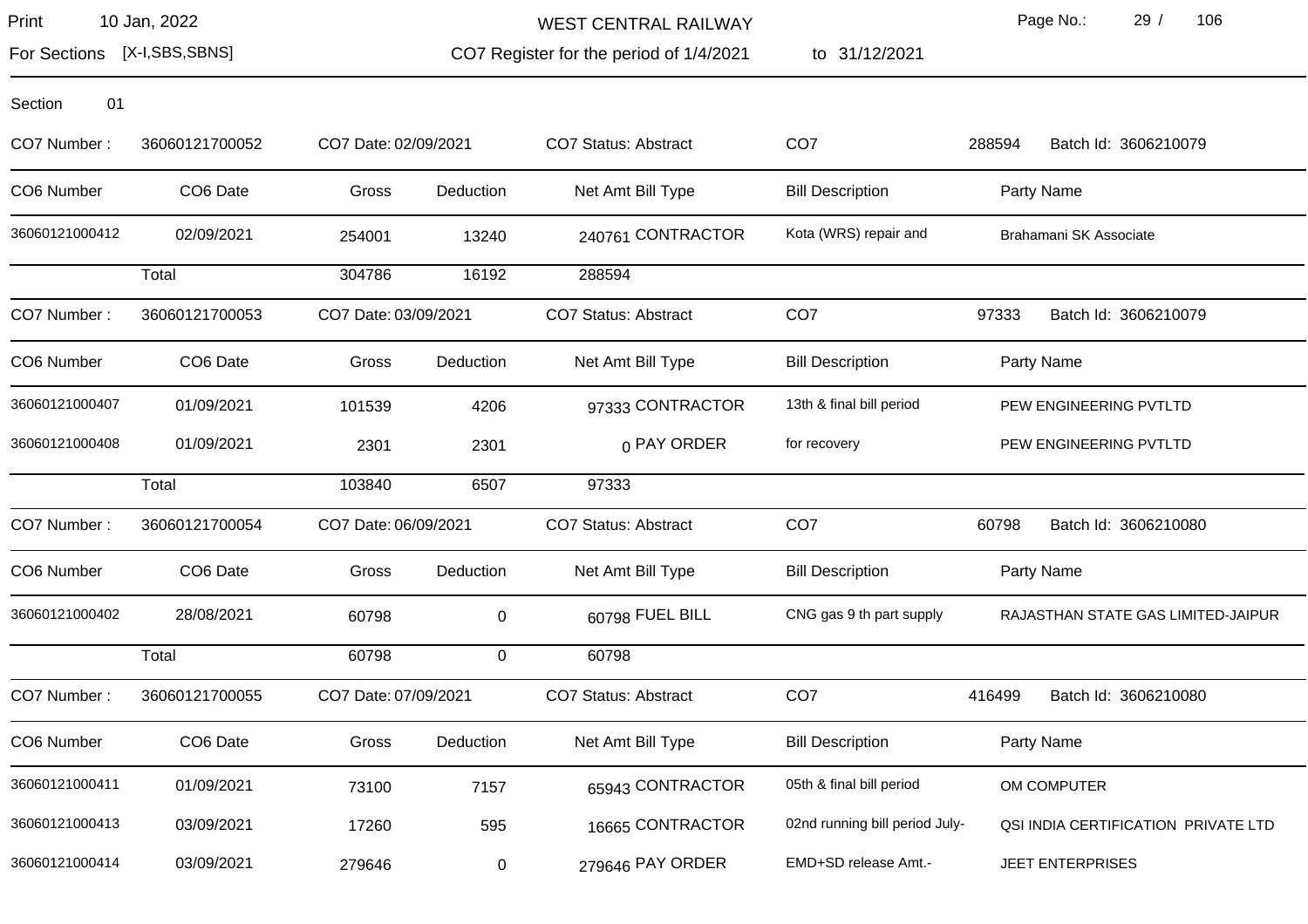For Sections [X-I,SBS,SBNS]

WEST CENTRAL RAILWAY

CO7 Register for the period of 1/4/2021 to 31/12/2021 Page No.: 30 / 106

| CO7 Number:    | 36060121700055       | CO7 Date: 07/09/2021 |                  | <b>CO7 Status: Abstract</b> | CO <sub>7</sub>                  | 416499<br>Batch Id: 3606210080 |
|----------------|----------------------|----------------------|------------------|-----------------------------|----------------------------------|--------------------------------|
| CO6 Number     | CO6 Date             | Gross                | Deduction        | Net Amt Bill Type           | <b>Bill Description</b>          | Party Name                     |
| 36060121000416 | 03/09/2021           | 49098                | 2353             | 46745 CONTRACTOR            | 20th running bill period         | ANSHUL VASHISHTH               |
| 36060121000425 | 04/09/2021           | 7500                 | $\boldsymbol{0}$ | 7500 IMPREST BILL           | Refreshment of Dy FA&CAO         | NOMINAL COLLECTION ACCOUNT     |
|                | Total                | 426604               | 10105            | 416499                      |                                  |                                |
| CO7 Number:    | 36060121700056       | CO7 Date: 10/09/2021 |                  | CO7 Status: Abstract        | CO <sub>7</sub>                  | 633382<br>Batch Id: 3606210082 |
| CO6 Number     | CO6 Date             | Gross                | Deduction        | Net Amt Bill Type           | <b>Bill Description</b>          | Party Name                     |
| 36060121000415 | 03/09/2021           | 377668               | 39305            | 338363 CONTRACTOR           | 01 & Final bill period           | ANSARI ENGINEERING AND WELDING |
| 36060121000417 | 03/09/2021           | 19258                | $\pmb{0}$        | 19258 OTHER BILLS           | Fire Extinguisher for Refilling  | <b>R.S.FIRE SAFETY</b>         |
| 36060121000418 | 03/09/2021           | 115404               | 3023             | 112381 CONTRACTOR           | work of Providing and fitment    | <b>HIND ENGINEERING</b>        |
| 36060121000419 | 03/09/2021           | 24304                | 0                | 24304 OTHER BILLS           | LCD SCREEN REPLACEMENT           | OM COMPUTER                    |
| 36060121000420 | 03/09/2021           | 5870                 | 0                | 5870 IMPREST BILL           | Truck imprest of bill awm(II) c- | NOMINAL COLLECTION ACCOUNT     |
| 36060121000421 | 03/09/2021           | 39604                | $\mathbf 0$      | 39604 CONTRACTOR            | Work of Ashok leyand truck       | <b>M/S ANANY ENTERPRISES</b>   |
| 36060121000422 | 03/09/2021           | 39333                | 1846             | 37487 CONTRACTOR            | 09 thRunning Bill Period dt 29-  | PIMI GREEN TECHNOLOGIES        |
| 36060121000423 | 03/09/2021           | 10295                | 0                | 10295 SERVICE               | dongle bill for the month Aug-   | RELIANCE JIO INFOCOM LIMITED   |
| 36060121000426 | 04/09/2021           | 45820                | $\pmb{0}$        | 45820 PAY ORDER             | Released for PG<br>Work Order    | SHREE ENTERPRISES-KOTA         |
|                | Total                | 677556               | 44174            | 633382                      |                                  |                                |
| CO7 Number:    | 36060121700057       | CO7 Date: 10/09/2021 |                  | <b>CO7 Status: Abstract</b> | CO <sub>7</sub>                  | Batch Id: 3606210082<br>547969 |
| CO6 Number     | CO <sub>6</sub> Date | Gross                | Deduction        | Net Amt Bill Type           | <b>Bill Description</b>          | Party Name                     |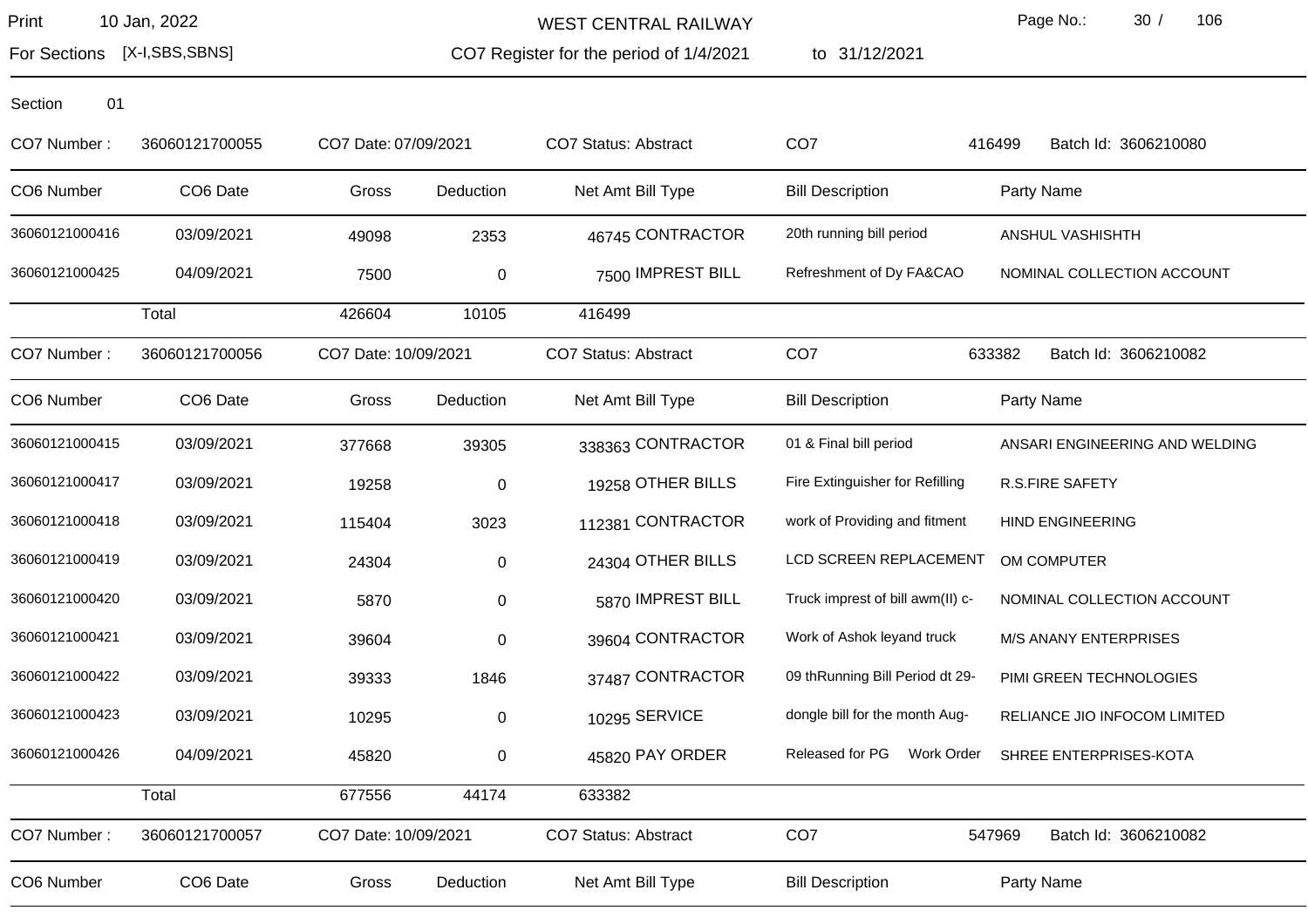For Sections [X-I,SBS,SBNS]

WEST CENTRAL RAILWAY

CO7 Register for the period of 1/4/2021

to 31/12/2021

Page No.: 31 / 106

| CO7 Number:    | 36060121700057       | CO7 Date: 10/09/2021 |           | <b>CO7 Status: Abstract</b> | CO <sub>7</sub>                    | 547969<br>Batch Id: 3606210082                          |
|----------------|----------------------|----------------------|-----------|-----------------------------|------------------------------------|---------------------------------------------------------|
| CO6 Number     | CO <sub>6</sub> Date | Gross                | Deduction | Net Amt Bill Type           | <b>Bill Description</b>            | Party Name                                              |
| 36060121000427 | 07/09/2021           | 17960                | 1796      | 16164 LAW BILLS             | Advocate Law Bill.                 | KRISHNA KANT SHARMA                                     |
| 36060121000428 | 07/09/2021           | 19489                | 0         | 19489 IMPREST BILL          | <b>SSE/Electrical Cash Imprest</b> | NOMINAL COLLECTION ACCOUNT                              |
| 36060121000429 | 07/09/2021           | 251519               | 0         | 251519 SERVICE              | solar Energy generated system      | MS RENEW DISTRIBUTED SOLAR ENERGY                       |
| 36060121000430 | 07/09/2021           | 373824               | 126527    | 247297 CONTRACTOR           | First and final bill period        | SAMUEL FABRICATION ENGINEERING                          |
| 36060121000431 | 07/09/2021           | 3000                 | 0         | 3000 PAY ORDER              | For Purchase of Postal Ticket      | POST MASTER HEAD POST OFFICE                            |
| 36060121000433 | 09/09/2021           | 1500                 | 0         | 1500 IMPREST BILL           | COMPUTER IMPREST OF DY             | NOMINAL COLLECTION ACCOUNT                              |
| 36060121000434 | 09/09/2021           | 9000                 | 0         | 9000 SUPPLIER BILL          | For printing Citation for          | NIDHI PRINTERS AND STATIONERS                           |
|                | Total                | 676292               | 128323    | 547969                      |                                    |                                                         |
| CO7 Number:    | 36060121700058       | CO7 Date: 16/09/2021 |           | CO7 Status: Abstract        | CO <sub>7</sub>                    | 1185100<br>Batch Id: 3606210084                         |
| CO6 Number     | CO6 Date             | Gross                | Deduction | Net Amt Bill Type           | <b>Bill Description</b>            | Party Name                                              |
| 36060121000435 | 09/09/2021           | 13802                | 1380      | 12422 CONTRACTOR            | WRS Kota Repairing of              | M/S SHIV SHAKTI REWINDING WORKS                         |
| 36060121000437 | 09/09/2021           | 5846                 | $\pmb{0}$ | 5846 SERVICE                | JIO CUG SIM OF WRS Kota.           | <b>JIO DIGITAL LIFE</b>                                 |
| 36060121000438 | 09/09/2021           | 4118                 | 0         | 4118 SERVICE                | JIO DONGAL BILL OF WRS             | <b>JIO DIGITAL LIFE</b>                                 |
| 36060121000439 | 09/09/2021           | 12890                | 0         | 12890 IMPREST BILL          |                                    | IMPREST BILL OF AWM/II. C.NO NOMINAL COLLECTION ACCOUNT |
| 36060121000440 | 09/09/2021           | 26673                | $\pmb{0}$ | 26673 IMPREST BILL          | <b>CASH IMPREST</b>                | DY CMM KOTA                                             |
| 36060121000441 | 10/09/2021           | 65185                | 4485      | 60700 CONTRACTOR            | kota(wrs) painting on steel,       | Brahamani SK Associate                                  |
| 36060121000443 | 14/09/2021           | 389                  | $\pmb{0}$ | 389 SERVICE                 | BSNL LANDLINE BILL OF DY           | ACCOUNTS OFFICER (BANKING) BHARAT                       |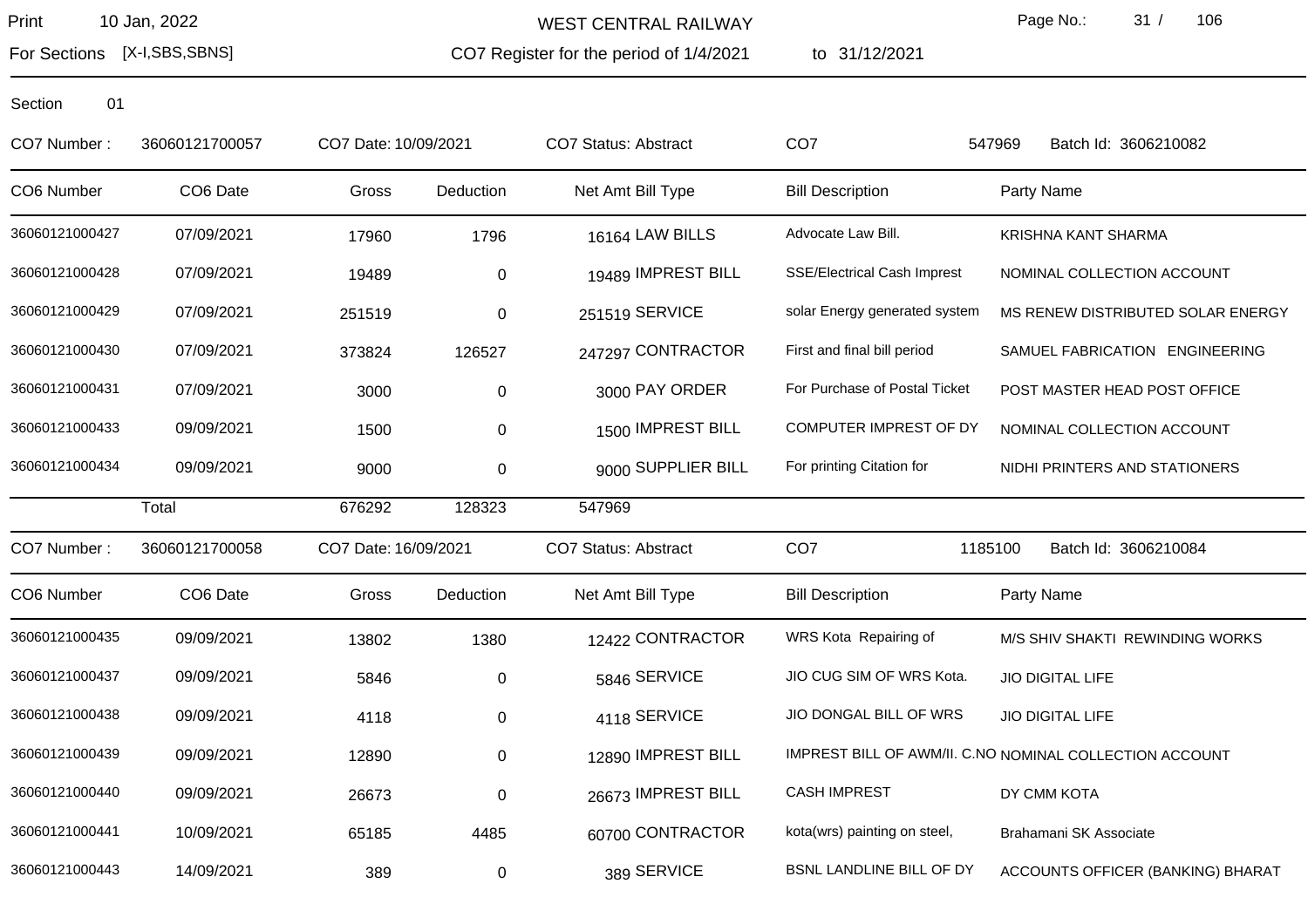WEST CENTRAL RAILWAY

CO7 Register for the period of 1/4/2021

to 31/12/2021

Page No.: 32 / 106

For Sections [X-I,SBS,SBNS]

| CO7 Number:    | 36060121700058 | CO7 Date: 16/09/2021 |             | CO7 Status: Abstract | CO <sub>7</sub>               | 1185100<br>Batch Id: 3606210084                             |
|----------------|----------------|----------------------|-------------|----------------------|-------------------------------|-------------------------------------------------------------|
| CO6 Number     | CO6 Date       | Gross                | Deduction   | Net Amt Bill Type    | <b>Bill Description</b>       | Party Name                                                  |
| 36060121000444 | 14/09/2021     | 389                  | 0           | 389 SERVICE          | BSNL LANDLINE BILL OF DY      | ACCOUNTS OFFICER (BANKING) BHARAT                           |
| 36060121000445 | 14/09/2021     | 765                  | 0           | 765 SERVICE          | BSNL LANDLINE BILL OF DY      | ACCOUNTS OFFICER (BANKING) BHARAT                           |
| 36060121000446 | 14/09/2021     | 389                  | $\pmb{0}$   | 389 SERVICE          | BSNL LANDLINE BILL OF DY      | ACCOUNTS OFFICER (BANKING) BHARAT                           |
| 36060121000447 | 14/09/2021     | 471                  | $\pmb{0}$   | 471 SERVICE          | BSNL LANDLINE BILL OF SPO     | ACCOUNTS OFFICER (BANKING) BHARAT                           |
| 36060121000448 | 14/09/2021     | 389                  | $\pmb{0}$   | 389 SERVICE          | null                          | ACCOUNTS OFFICER (BANKING) BHARAT                           |
| 36060121000449 | 14/09/2021     | 1327                 | 0           | 1327 SERVICE         |                               | BSNL LANDLINE BILL OF CWM ACCOUNTS OFFICER (BANKING) BHARAT |
| 36060121000450 | 14/09/2021     | 334086               | 17849       | 316237 CONTRACTOR    | Kota (WRS) repair to G I pipe | Brahamani SK Associate                                      |
| 36060121000451 | 14/09/2021     | 488396               | 30374       | 458022 CONTRACTOR    | Kota (WRS) Repair to shed for | Brahamani SK Associate                                      |
| 36060121000452 | 14/09/2021     | 647                  | $\pmb{0}$   | 647 SERVICE          | BPHONE BILL OF DY FA&CAO      | ACCOUNTS OFFICER (BANKING) BHARAT                           |
| 36060121000453 | 14/09/2021     | 1326                 | $\mathbf 0$ | 1326 SERVICE         | BB BILL OF Dy FA&CAO W&S      | ACCOUNTS OFFICER (BANKING) BHARAT                           |
| 36060121000455 | 14/09/2021     | 62350                | 2601        | 59749 VEHICLE BILLS  | CAB AND TAXI HIRING OF        | RIDDHI CAB SERVICE, KOTA                                    |
| 36060121000457 | 14/09/2021     | 231522               | 9171        | 222351 CONTRACTOR    | 29th & final bill 22 sets     | <b>JEET ENTERPRISES</b>                                     |
|                | Total          | 1250960              | 65860       | 1185100              |                               |                                                             |
| CO7 Number:    | 36060121700059 | CO7 Date: 17/09/2021 |             | CO7 Status: Abstract | CO <sub>7</sub>               | 454173<br>Batch Id: 3606210085                              |
| CO6 Number     | CO6 Date       | Gross                | Deduction   | Net Amt Bill Type    | <b>Bill Description</b>       | Party Name                                                  |
| 36060121000456 | 14/09/2021     | 499998               | 45825       | 454173 CONTRACTOR    | First & final bill period     | SAMUEL FABRICATION ENGINEERING                              |
|                | Total          | 499998               | 45825       | 454173               |                               |                                                             |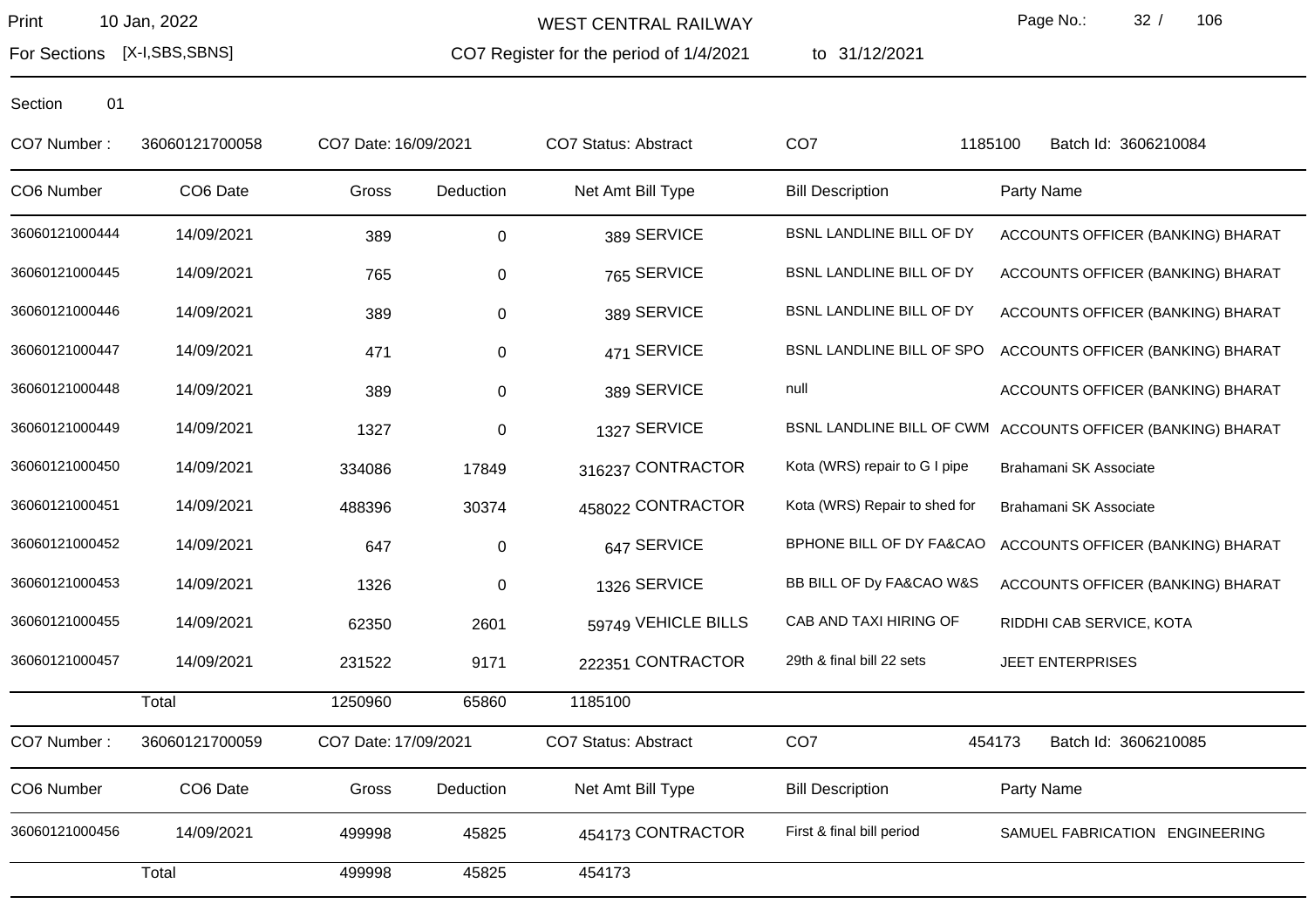WEST CENTRAL RAILWAY

CO7 Register for the period of 1/4/2021

to 31/12/2021

Page No.: 33 / 106

For Sections [X-I,SBS,SBNS]

| CO7 Number:    | 36060121700060 | CO7 Date: 21/09/2021 |           | CO7 Status: Abstract | CO <sub>7</sub>                | Batch Id: 3606210087<br>114526                       |
|----------------|----------------|----------------------|-----------|----------------------|--------------------------------|------------------------------------------------------|
| CO6 Number     | CO6 Date       | Gross                | Deduction | Net Amt Bill Type    | <b>Bill Description</b>        | Party Name                                           |
| 36060121000458 | 15/09/2021     | 22660                | $\pmb{0}$ | 22660 PAY ORDER      | PG+SD release Rs. 22660/-      | RAJENDRA GUPTA                                       |
| 36060121000459 | 15/09/2021     | 47670                | 2091      | 45579 CONTRACTOR     | Work of Maintenance &          | WILLMER ECO TECHNOLOGIES                             |
| 36060121000464 | 16/09/2021     | 46287                | 0         | 46287 FUEL BILL      | 10th part supply against p.o.  | RAJASTHAN STATE GAS LIMITED-JAIPUR                   |
|                | Total          | 116617               | 2091      | 114526               |                                |                                                      |
| CO7 Number:    | 36060121700061 | CO7 Date: 24/09/2021 |           | CO7 Status: Abstract | CO <sub>7</sub>                | 870116<br>Batch Id: 3606210088                       |
| CO6 Number     | CO6 Date       | Gross                | Deduction | Net Amt Bill Type    | <b>Bill Description</b>        | Party Name                                           |
| 36060121000462 | 16/09/2021     | 973500               | 137338    | 836162 CONTRACTOR    | 01st running bill period       | HYT ENGINEERING CO. PVT.LTD.                         |
| 36060121000465 | 22/09/2021     | 3620                 | $\pmb{0}$ | 3620 IMPREST BILL    | Vehicle Imprest bill of WRS    | NOMINAL COLLECTION ACCOUNT                           |
| 36060121000467 | 22/09/2021     | 22888                | 0         | 22888 PAY ORDER      | Regarding insurance of new     | NATIONAL INSURANCE COMPANY LTD                       |
| 36060121000468 | 22/09/2021     | 3000                 | 0         | 3000 PAY ORDER       | For Purchase of Postal Ticket  | POST MASTER HEAD POST OFFICE                         |
| 36060121000471 | 22/09/2021     | 4446                 | 0         | 4446 IMPREST BILL    |                                | IMPREST BILL OF AXEN/W OF NOMINAL COLLECTION ACCOUNT |
|                | Total          | 1007454              | 137338    | 870116               |                                |                                                      |
| CO7 Number:    | 36060121700062 | CO7 Date: 28/09/2021 |           | CO7 Status: Abstract | CO <sub>7</sub>                | 56082<br>Batch Id: 3606210089                        |
| CO6 Number     | CO6 Date       | Gross                | Deduction | Net Amt Bill Type    | <b>Bill Description</b>        | Party Name                                           |
| 36060121000466 | 22/09/2021     | 37282                | 1761      | 35521 CONTRACTOR     | First running bill of cwm taxi | K K TOUR AND TRAVELS                                 |
| 36060121000477 | 25/09/2021     | 13570                | $\pmb{0}$ | 13570 CONTRACTOR     | First & Finall Bill            | RASHI TECHNOLOGIES                                   |
| 36060121000480 | 25/09/2021     | 5730                 | 0         | 5730 IMPREST BILL    | Vehicle Imprest bill of WRS    | NOMINAL COLLECTION ACCOUNT                           |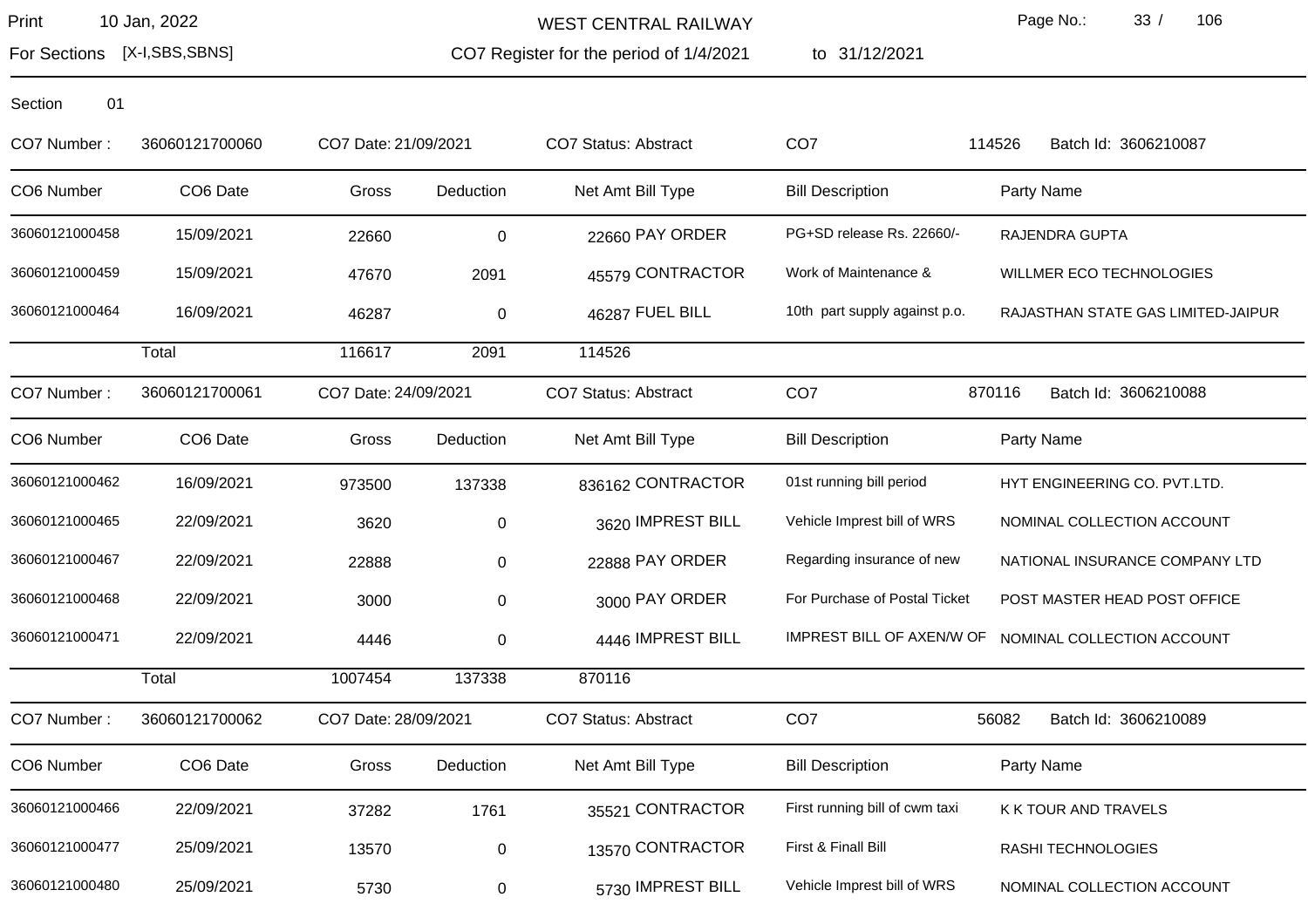For Sections [X-I,SBS,SBNS]

WEST CENTRAL RAILWAY

CO7 Register for the period of 1/4/2021 to 31/12/2021 Page No.: 34 / 106

| 01<br>Section  |                |                      |           |                             |                                              |                                          |
|----------------|----------------|----------------------|-----------|-----------------------------|----------------------------------------------|------------------------------------------|
| CO7 Number:    | 36060121700062 | CO7 Date: 28/09/2021 |           | <b>CO7 Status: Abstract</b> | CO <sub>7</sub>                              | Batch Id: 3606210089<br>56082            |
| CO6 Number     | CO6 Date       | Gross                | Deduction | Net Amt Bill Type           | <b>Bill Description</b>                      | Party Name                               |
| 36060121000486 | 28/09/2021     | 1261                 | 0         | 1261 PAY ORDER              | SD Release Pay order no                      | POWER TOOLS AND SERVICES-KOTA            |
|                | Total          | 57843                | 1761      | 56082                       |                                              |                                          |
| CO7 Number:    | 36060121700063 | CO7 Date: 29/09/2021 |           | <b>CO7 Status: Abstract</b> | CO <sub>7</sub>                              | 2664975<br>Batch Id: 3606210091          |
| CO6 Number     | CO6 Date       | Gross                | Deduction | Net Amt Bill Type           | <b>Bill Description</b>                      | Party Name                               |
| 36060121000469 | 22/09/2021     | 2626201              | 0         | 2626201 PAY ORDER           | Return GST amount                            | SICAL MULTIMODAL AND RAIL TRANSPORT      |
| 36060121000472 | 25/09/2021     | 39672                | 898       | 38774 VEHICLE BILLS         | Repairing for moc carne no.                  | DASMESH AUTO ENGINEERS                   |
|                | Total          | 2665873              | 898       | 2664975                     |                                              |                                          |
| CO7 Number:    | 36060121700064 | CO7 Date: 29/09/2021 |           | <b>CO7 Status: Abstract</b> | CO <sub>7</sub>                              | Batch Id: 3606210092<br>131865           |
| CO6 Number     | CO6 Date       | Gross                | Deduction | Net Amt Bill Type           | <b>Bill Description</b>                      | Party Name                               |
| 36060121000482 | 25/09/2021     | 109500               | 1095      | 108405 SUPPLIER BILL        | <b>ISOPROPYL ALCOHOL LR</b>                  | DEEPAK FERTILISERS AND<br>PETROCHEMICALS |
| 36060121000485 | 25/09/2021     | 23460                | 0         |                             | 23460 PURCHASE ORDER SYSKA 36 W LED RECESSED | <b>SAI ENTERPRISES</b>                   |
|                | Total          | 132960               | 1095      | 131865                      |                                              |                                          |
| CO7 Number:    | 36060121700065 | CO7 Date: 30/09/2021 |           | CO7 Status: Abstract        | CO <sub>7</sub>                              | 1620926<br>Batch Id: 3606210093          |
| CO6 Number     | CO6 Date       | Gross                | Deduction | Net Amt Bill Type           | <b>Bill Description</b>                      | Party Name                               |
| 36060121000487 | 30/09/2021     | 18214                | 0         | 18214 IMPREST BILL          | M&P/REPAIR/2021-22/06                        | NOMINAL COLLECTION ACCOUNT               |
| 36060121000488 | 30/09/2021     | 254820               | 0         | 254820 SERVICE              | SOLAR ENERGY GENRATED                        | MS RENEW DISTRIBUTED SOLAR ENERGY        |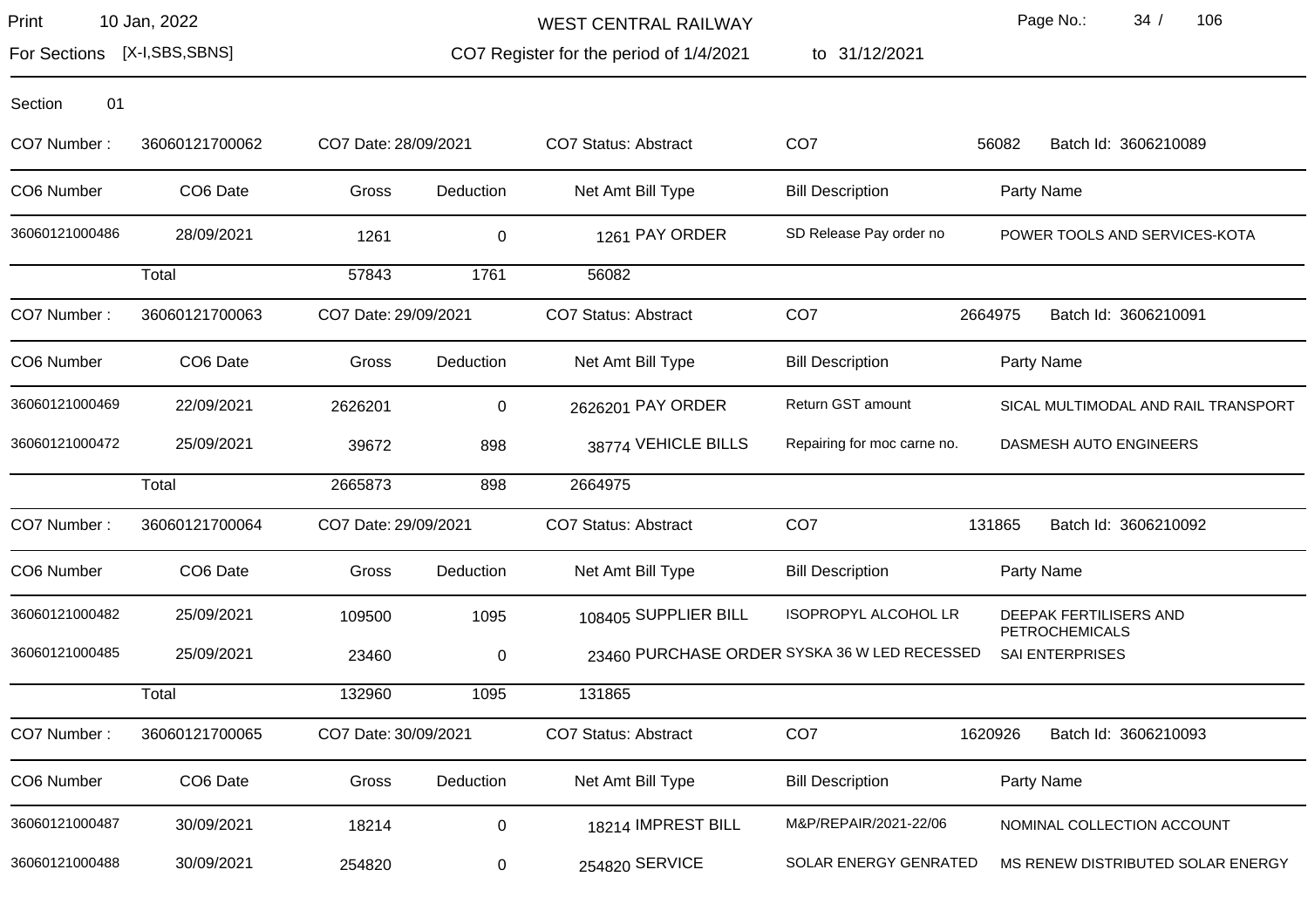WEST CENTRAL RAILWAY

CO7 Register for the period of 1/4/2021

to 31/12/2021

Page No.: 35 / 106

For Sections [X-I,SBS,SBNS]

| CO7 Number:    | 36060121700065 | CO7 Date: 30/09/2021 |           | <b>CO7 Status: Abstract</b> | CO <sub>7</sub>                                         | Batch Id: 3606210093<br>1620926 |
|----------------|----------------|----------------------|-----------|-----------------------------|---------------------------------------------------------|---------------------------------|
| CO6 Number     | CO6 Date       | Gross                | Deduction | Net Amt Bill Type           | <b>Bill Description</b>                                 | Party Name                      |
| 36060121000489 | 30/09/2021     | 19034                | $\pmb{0}$ | 19034 IMPREST BILL          | <b>IMPREST-</b>                                         | NOMINAL COLLECTION ACCOUNT      |
| 36060121000495 | 30/09/2021     | 12280                | 1228      | 11052 LAW BILLS             | Advocate bills for prepare                              | RAM KALYAN SHARMA               |
| 36060121000496 | 30/09/2021     | 32941                | 0         | 32941 IMPREST BILL          | DY CME/I/CASH IMPREST                                   | NOMINAL COLLECTION ACCOUNT      |
| 36060121000498 | 30/09/2021     | 3780                 | 0         | 3780 VEHICLE BILLS          | Vehicle Hiring bill of CWE/JBP                          | KHANDELWAL TRAVELS              |
| 36060121000499 | 30/09/2021     | 3570                 | 0         | 3570 VEHICLE BILLS          | Vehicle Hiring bill of CWE/JBP                          | KHANDELWAL TRAVELS              |
| 36060121000500 | 30/09/2021     | 3000                 | 0         | 3000 PAY ORDER              | For Purchase of Postal Ticket                           | POST MASTER HEAD POST OFFICE    |
| 36060121000502 | 30/09/2021     | 13123                | 0         | 13123 IMPREST BILL          | IMPREST BILL OF AWM/II. C.NO NOMINAL COLLECTION ACCOUNT |                                 |
| 36060121000503 | 30/09/2021     | 8004                 | $\pmb{0}$ | 8004 SERVICE                | AIRTEL DONGAL BILL OF WRS BHARTI HEXACOM LIMITED        |                                 |
| 36060121000504 | 30/09/2021     | 1346706              | 93318     | 1253388 CONTRACTOR          | 02nd running bill period                                | <b>S R ENTERPRISES</b>          |
|                | Total          | 1715472              | 94546     | 1620926                     |                                                         |                                 |
| CO7 Number:    | 36060121700066 | CO7 Date: 04/10/2021 |           | <b>CO7 Status: Abstract</b> | CO <sub>7</sub>                                         | 742584<br>Batch Id: 3606210096  |
| CO6 Number     | CO6 Date       | Gross                | Deduction | Net Amt Bill Type           | <b>Bill Description</b>                                 | Party Name                      |
| 36060121000491 | 30/09/2021     | 1600                 | 0         | 1600 LAW BILLS              | null                                                    | jain associates                 |
| 36060121000492 | 30/09/2021     | 1600                 | 0         | 1600 LAW BILLS              | null                                                    | jain associates                 |
| 36060121000493 | 30/09/2021     | 31807                | 0         | 31807 SERVICE               | VPN CONNECTION BILL OF<br><b>WRS</b>                    | <b>PTECH</b>                    |
| 36060121000497 | 30/09/2021     | 16902                | 0         | 16902 CONTRACTOR            | First & Finall Bill                                     | OM COMPUTER                     |
| 36060121000501 | 30/09/2021     | 681385               | 0         | 681385 PAY ORDER            | KOTA(WRS)1. Augmentation of                             | NAND KUMAR NIHALANI             |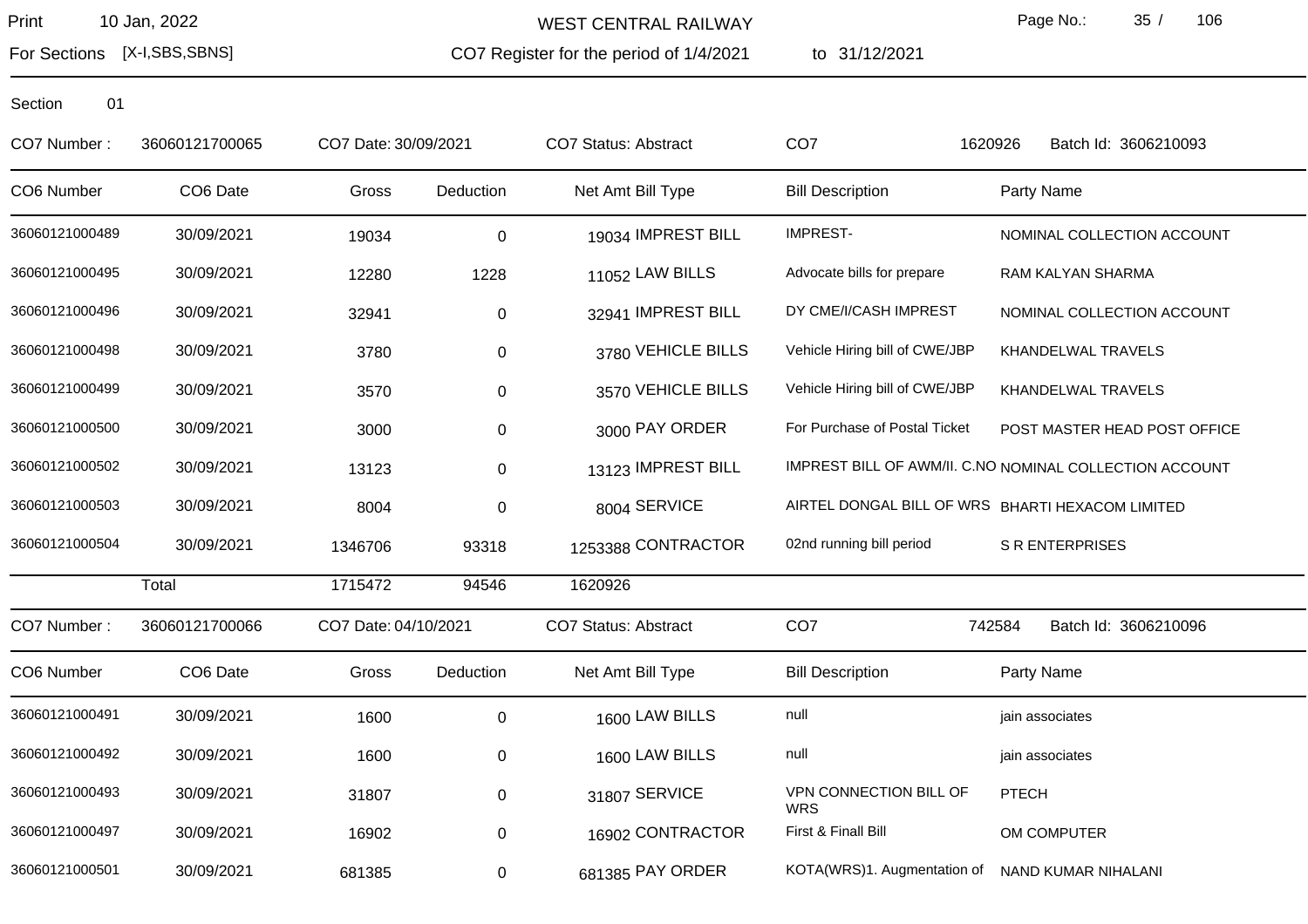For Sections [X-I,SBS,SBNS]

CO7 Register for the period of 1/4/2021 WEST CENTRAL RAILWAY

to 31/12/2021

Page No.: 36 / 106

| Section<br>01  |                |                      |             |                                   |                                                    |                                          |
|----------------|----------------|----------------------|-------------|-----------------------------------|----------------------------------------------------|------------------------------------------|
| CO7 Number:    | 36060121700066 | CO7 Date: 04/10/2021 |             | CO7 Status: Abstract              | CO <sub>7</sub>                                    | 742584<br>Batch Id: 3606210096           |
| CO6 Number     | CO6 Date       | Gross                | Deduction   | Net Amt Bill Type                 | <b>Bill Description</b>                            | Party Name                               |
| 36060121000507 | 30/09/2021     | 9290                 | $\mathbf 0$ | 9290 IMPREST BILL                 | <b>BTC CASH IMPREST</b>                            | NOMINAL COLLECTION ACCOUNT               |
|                | Total          | 742584               | $\mathbf 0$ | 742584                            |                                                    |                                          |
| CO7 Number:    | 36060121700067 | CO7 Date: 06/10/2021 |             | CO7 Status: Abstract              | CO <sub>7</sub>                                    | 64775<br>Batch Id: 3606210098            |
| CO6 Number     | CO6 Date       | Gross                | Deduction   | Net Amt Bill Type                 | <b>Bill Description</b>                            | Party Name                               |
| 36060121000508 | 04/10/2021     | 39333                | 1860        | 37473 CONTRACTOR                  | 10 th running bill period                          | PIMI GREEN TECHNOLOGIES                  |
| 36060121000509 | 04/10/2021     | 24780                | 2478        | 22302 CONTRACTOR                  | WRS kOTA- Repairing of AC                          | M/S SYNCHRONICS ELECTRONICS PVT.<br>LTD. |
| 36060121000510 | 04/10/2021     | 5000                 | $\mathbf 0$ | 5000 PAY ORDER                    | For railway week 2021                              | NOMINAL COLLECTION ACCOUNT               |
|                | Total          | 69113                | 4338        | 64775                             |                                                    |                                          |
| CO7 Number:    | 36060121700068 | CO7 Date: 11/10/2021 |             | <b>CO7 Status: Abstract</b>       | CO <sub>7</sub>                                    | 112583<br>Batch Id: 3606210100           |
| CO6 Number     | CO6 Date       | Gross                | Deduction   | Net Amt Bill Type                 | <b>Bill Description</b>                            | Party Name                               |
| 36060121000512 | 04/10/2021     | 65520                | $\mathbf 0$ | 65520 PURCHASE ORDER SAFETY SHOES |                                                    | ACME SAFETY WEARS LIMITED                |
| 36060121000513 | 04/10/2021     | 15288                | 0           |                                   | 15288 PURCHASE ORDER RISO MASTER CV A4/LEGAL<br>CV | RISO INDIA PRIVATE LIMITED               |
| 36060121000514 | 04/10/2021     | 19980                | 0           |                                   | 19980 PURCHASE ORDER RISO INK CV BLACK UA 12       | RISO INDIA PRIVATE LIMITED               |
| 36060121000516 | 07/10/2021     | 10295                | 0           | 10295 SERVICE                     | JIO DONGLE BILL FOR THE                            | RELIANCE JIO INFOCOM LIMITED             |
| 36060121000517 | 07/10/2021     | 1500                 | 0           | 1500 IMPREST BILL                 | COMPUTER IMP OF DY<br>FA&CAO                       | NOMINAL COLLECTION ACCOUNT               |
| Total          |                | 112583               | $\mathbf 0$ | 112583                            |                                                    |                                          |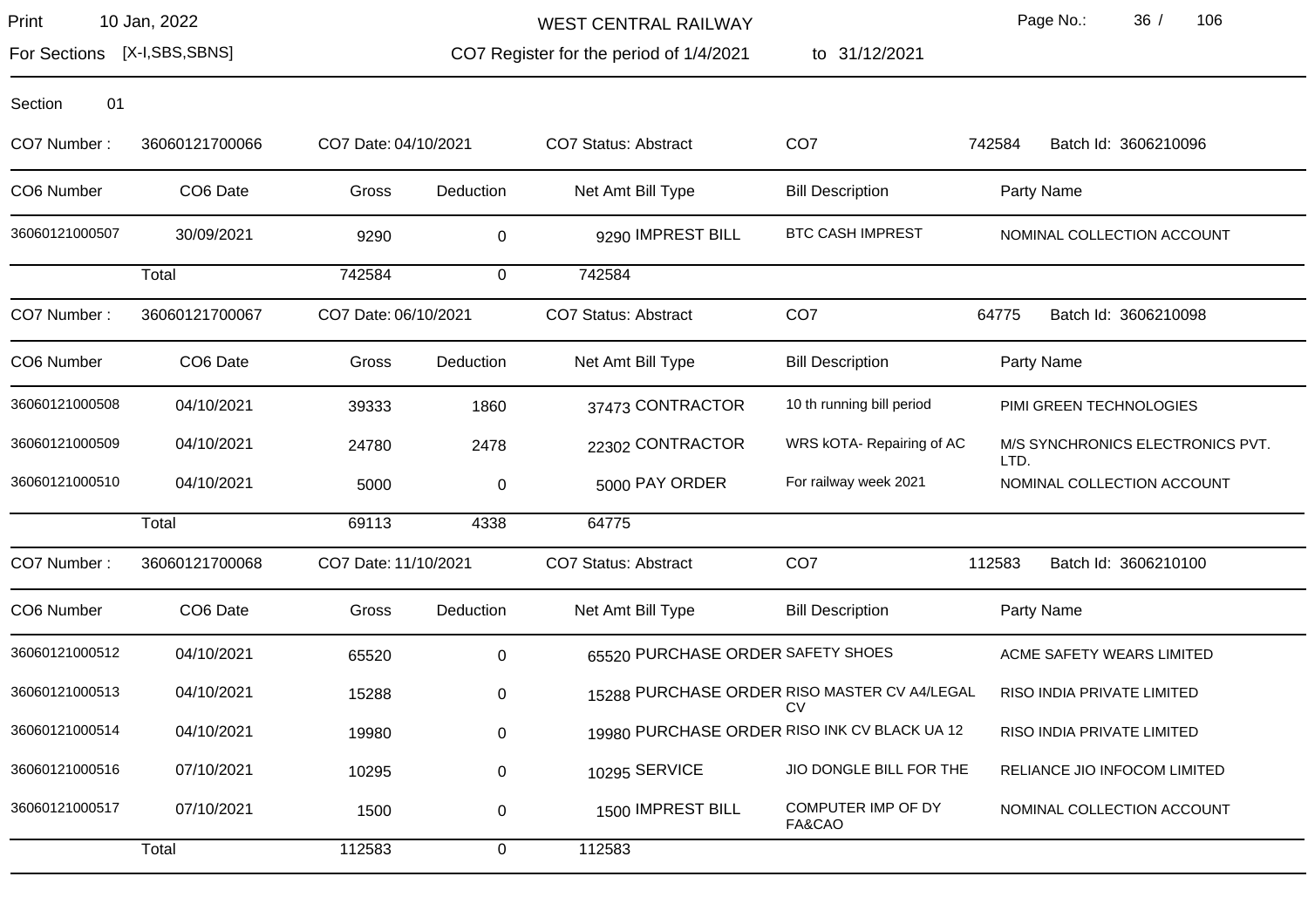For Sections [X-I,SBS,SBNS]

WEST CENTRAL RAILWAY

CO7 Register for the period of 1/4/2021

to 31/12/2021

Page No.: 37 / 106

| 01<br>Section  |                      |                      |             |                             |                               |                                                |
|----------------|----------------------|----------------------|-------------|-----------------------------|-------------------------------|------------------------------------------------|
| CO7 Number:    | 36060121700069       | CO7 Date: 11/10/2021 |             | CO7 Status: Abstract        | CO <sub>7</sub>               | 706158<br>Batch Id: 3606210100                 |
| CO6 Number     | CO6 Date             | Gross                | Deduction   | Net Amt Bill Type           | <b>Bill Description</b>       | Party Name                                     |
| 36060121000511 | 04/10/2021           | 706158               | 0           | 706158 PAY ORDER            | SD return vice FDR Rs. 706158 | <b>JEET ENTERPRISES</b>                        |
|                | Total                | 706158               | 0           | 706158                      |                               |                                                |
| CO7 Number:    | 36060121700070       | CO7 Date: 12/10/2021 |             | CO7 Status: Abstract        | CO <sub>7</sub>               | 57144<br>Batch Id: 3606210101                  |
| CO6 Number     | CO <sub>6</sub> Date | Gross                | Deduction   | Net Amt Bill Type           | <b>Bill Description</b>       | Party Name                                     |
| 36060121000519 | 11/10/2021           | 4118                 | 0           | 4118 SERVICE                | JIO DONGAL BILL OF WRS        | <b>JIO DIGITAL LIFE</b>                        |
| 36060121000522 | 11/10/2021           | 19842                | 0           | 19842 IMPREST BILL          | Cash Imprest SSE/ELECT.       | NOMINAL COLLECTION ACCOUNT                     |
| 36060121000523 | 11/10/2021           | 31857                | 0           | 31857 IMPREST BILL          | <b>CASH IMPREST</b>           | DY CMM KOTA                                    |
| 36060121000524 | 11/10/2021           | 1327                 | 0           | 1327 SERVICE                | BB BILL OF Dy FA&CAO W&S      | ACCOUNTS OFFICER (BANKING) BHARAT              |
|                | Total                | 57144                | $\mathbf 0$ | 57144                       |                               |                                                |
| CO7 Number:    | 36060121700071       | CO7 Date: 19/10/2021 |             | <b>CO7 Status: Abstract</b> | CO <sub>7</sub>               | Batch Id: 3606210102<br>772341                 |
| CO6 Number     | CO6 Date             | Gross                | Deduction   | Net Amt Bill Type           | <b>Bill Description</b>       | Party Name                                     |
| 36060121000521 | 11/10/2021           | 287771               | 42412       | 245359 CONTRACTOR           | 01st running bill period      | BAXCOUNSEL INSPECTION BUREAU<br><b>PRIVATE</b> |
| 36060121000526 | 11/10/2021           | 189421               | 14496       | 174925 CONTRACTOR           | 02nd & final bill period      | <b>REAL IT</b>                                 |
| 36060121000527 | 13/10/2021           | 39500                | 1648        | 37852 VEHICLE BILLS         | CAB AND TAXI HIRING OF        | K K TOUR AND TRAVELS                           |
| 36060121000528 | 13/10/2021           | 3000                 | 0           | 3000 PAY ORDER              | For Purchase of Postal Ticket | POST MASTER HEAD POST OFFICE                   |
| 36060121000529 | 13/10/2021           | 208422               | 0           | 208422 PAY ORDER            | RELESE FOR PG                 | <b>CRISTY ENGINEERING-KOTA</b>                 |
| 36060121000530 | 13/10/2021           | 8024                 | 0           | 8024 CONTRACTOR             | First and Final bill          | RASHI TECHNOLOGIES                             |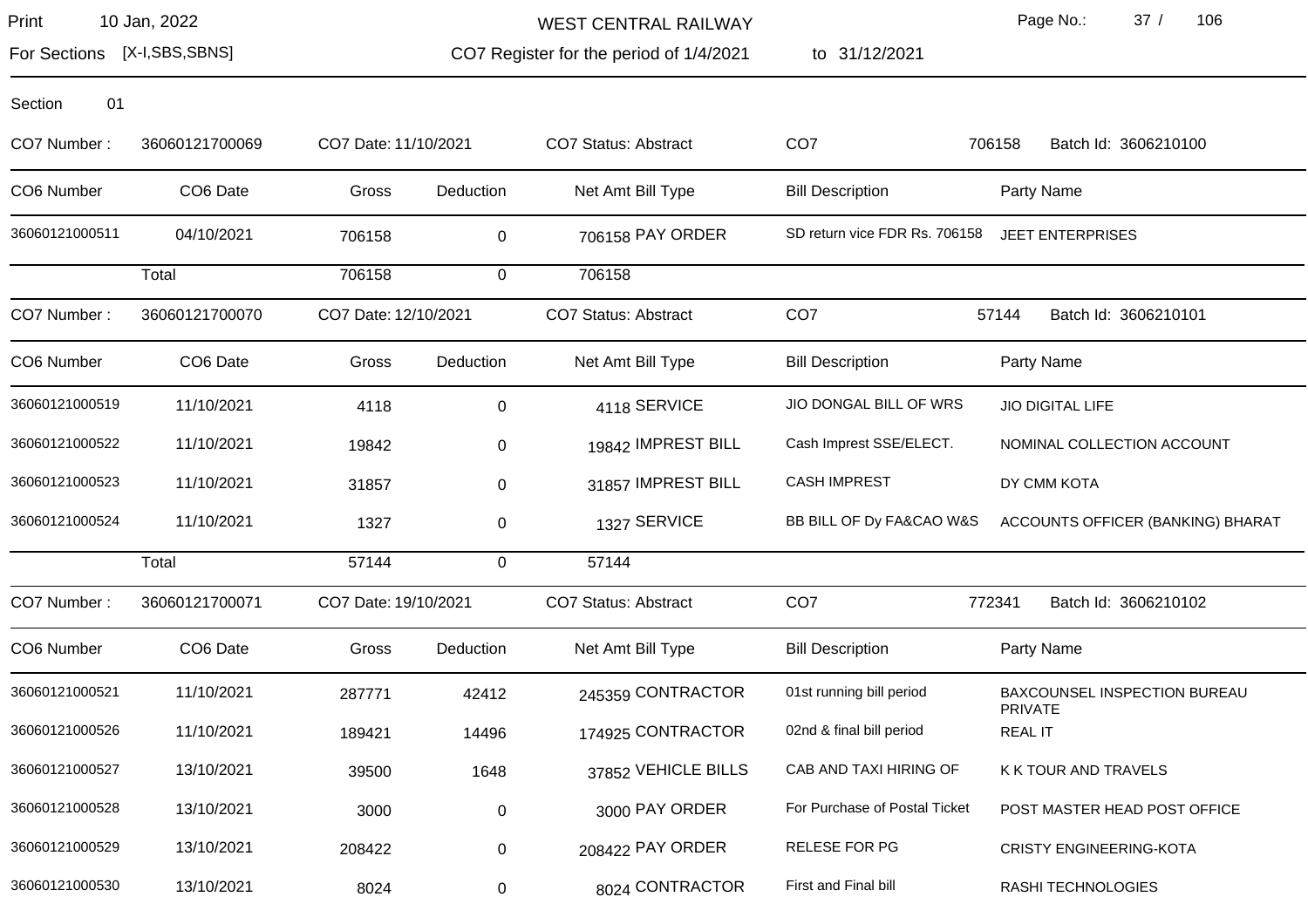WEST CENTRAL RAILWAY

CO7 Register for the period of 1/4/2021

to 31/12/2021

Page No.: 38 / 106

For Sections [X-I,SBS,SBNS]

| CO7 Number:    | 36060121700071 | CO7 Date: 19/10/2021 |             | CO7 Status: Abstract        | CO <sub>7</sub>                 | Batch Id: 3606210102<br>772341                              |
|----------------|----------------|----------------------|-------------|-----------------------------|---------------------------------|-------------------------------------------------------------|
| CO6 Number     | CO6 Date       | Gross                | Deduction   | Net Amt Bill Type           | <b>Bill Description</b>         | Party Name                                                  |
| 36060121000531 | 13/10/2021     | 388                  | 0           | 388 SERVICE                 | BSNL LANDLINE BILL OF DY        | ACCOUNTS OFFICER (BANKING) BHARAT                           |
| 36060121000532 | 13/10/2021     | 388                  | 0           | 388 SERVICE                 | BSNL LANDLINE BILL OF DY        | ACCOUNTS OFFICER (BANKING) BHARAT                           |
| 36060121000533 | 13/10/2021     | 388                  | 0           | 388 SERVICE                 | BSNL LANDLINE BILL OF DY        | ACCOUNTS OFFICER (BANKING) BHARAT                           |
| 36060121000534 | 13/10/2021     | 471                  | 0           | 471 SERVICE                 | BSNL LANDLINE BILL OF SPO       | ACCOUNTS OFFICER (BANKING) BHARAT                           |
| 36060121000535 | 13/10/2021     | 388                  | 0           | 388 SERVICE                 | BSNL LANDLINE BILL OF IPF       | ACCOUNTS OFFICER (BANKING) BHARAT                           |
| 36060121000536 | 13/10/2021     | 39333                | 1860        | 37473 CONTRACTOR            | Dy I 11th running bill period   | PIMI GREEN TECHNOLOGIES                                     |
| 36060121000537 | 13/10/2021     | 4690                 | $\mathbf 0$ | 4690 IMPREST BILL           | Truck imprest of bill awm(g) c- | NOMINAL COLLECTION ACCOUNT                                  |
| 36060121000538 | 13/10/2021     | 35400                | 4942        | 30458 ANNUAL                | CAMC FOR ELECTRONIC<br>WEIGH    | M/S TECHNO SCALE INDUSTRIES                                 |
| 36060121000539 | 13/10/2021     | 22350                | 2235        | 20115 CONTRACTOR            | WRS KOTA Repairing of           | YOGLAXMI ENTERPRISES-KOTA                                   |
|                | Total          | 839934               | 67593       | 772341                      |                                 |                                                             |
| CO7 Number:    | 36060121700072 | CO7 Date: 20/10/2021 |             | CO7 Status: Abstract        | CO <sub>7</sub>                 | 7172<br>Batch Id: 3606210103                                |
| CO6 Number     | CO6 Date       | Gross                | Deduction   | Net Amt Bill Type           | <b>Bill Description</b>         | Party Name                                                  |
| 36060121000540 | 19/10/2021     | 1326                 | 0           | 1326 SERVICE                |                                 | BSNL LANDLINE BILL OF CWM ACCOUNTS OFFICER (BANKING) BHARAT |
| 36060121000541 | 19/10/2021     | 5846                 | 0           | 5846 SERVICE                | JIO CUG SIM OF WRS Kota.        | <b>JIO DIGITAL LIFE</b>                                     |
|                | Total          | 7172                 | $\mathbf 0$ | 7172                        |                                 |                                                             |
| CO7 Number:    | 36060121700073 | CO7 Date: 22/10/2021 |             | <b>CO7 Status: Abstract</b> | CO <sub>7</sub>                 | 65982<br>Batch Id: 3606210103                               |
| CO6 Number     | CO6 Date       | Gross                | Deduction   | Net Amt Bill Type           | <b>Bill Description</b>         | Party Name                                                  |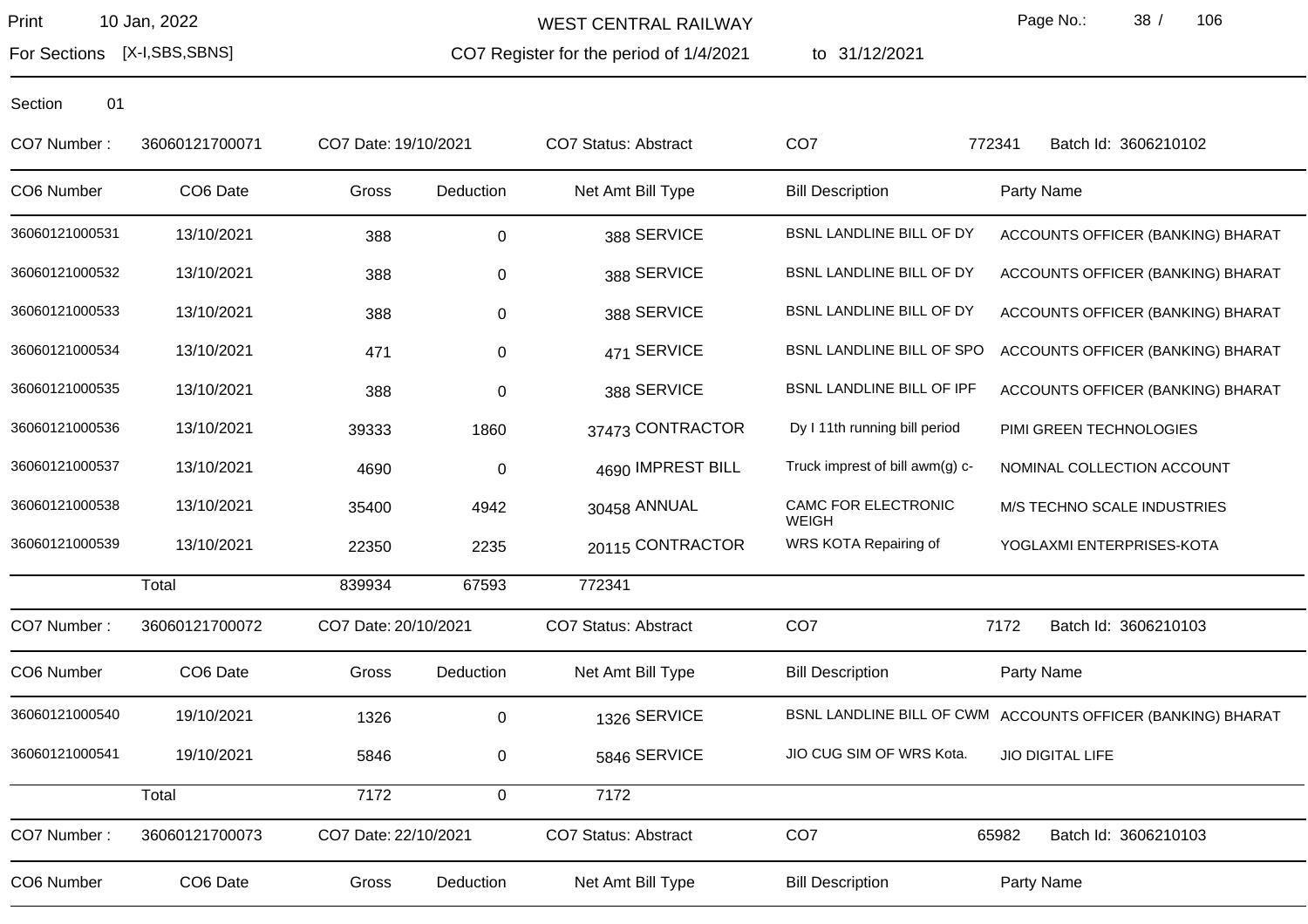WEST CENTRAL RAILWAY

CO7 Register for the period of 1/4/2021

to 31/12/2021

Page No.: 39 / 106

For Sections [X-I,SBS,SBNS]

| CO7 Number:    | 36060121700073 | CO7 Date: 22/10/2021 |             | <b>CO7 Status: Abstract</b> | CO <sub>7</sub>                      | 65982<br>Batch Id: 3606210103                    |
|----------------|----------------|----------------------|-------------|-----------------------------|--------------------------------------|--------------------------------------------------|
| CO6 Number     | CO6 Date       | Gross                | Deduction   | Net Amt Bill Type           | <b>Bill Description</b>              | Party Name                                       |
| 36060121000544 | 19/10/2021     | 44850                | $\mathbf 0$ | 44850 PAY ORDER             | Release for Security deposit W.      | HINDUSTAN FIBRE GLASS WORKS-                     |
| 36060121000547 | 21/10/2021     | 10266                | $\pmb{0}$   | 10266 PAY ORDER             | For booking of LPG Gas               | STAFF CANTEEN WRS KOTA                           |
| 36060121000548 | 21/10/2021     | 10866                | $\pmb{0}$   | 10866 PAY ORDER             | For booking of LPG Gas               | STAFF CANTEEN WRS KOTA                           |
|                | Total          | 65982                | $\mathbf 0$ | 65982                       |                                      |                                                  |
| CO7 Number:    | 36060121700074 | CO7 Date: 23/10/2021 |             | CO7 Status: Abstract        | CO <sub>7</sub>                      | 55807<br>Batch Id: 3606210104                    |
| CO6 Number     | CO6 Date       | Gross                | Deduction   | Net Amt Bill Type           | <b>Bill Description</b>              | Party Name                                       |
| 36060121000542 | 19/10/2021     | 9300                 | $\mathsf 0$ | 9300 PAY ORDER              | AKHIL RAIL HINDI                     | NOMINAL COLLECTION ACCOUNT                       |
| 36060121000543 | 19/10/2021     | 48241                | 1734        | 46507 CONTRACTOR            | FOURTH RUNNING BILL<br><b>PERIOD</b> | SAI SUPPLIERS CONSTRUCTION                       |
|                | Total          | 57541                | 1734        | 55807                       |                                      |                                                  |
| CO7 Number:    | 36060121700075 | CO7 Date: 26/10/2021 |             | <b>CO7 Status: Abstract</b> | CO <sub>7</sub>                      | 61645<br>Batch Id: 3606210105                    |
| CO6 Number     | CO6 Date       | Gross                | Deduction   | Net Amt Bill Type           | <b>Bill Description</b>              | Party Name                                       |
| 36060121000557 | 23/10/2021     | 61645                | $\mathbf 0$ | 61645 FUEL BILL             | CNG GAS 11TH SUPPLY                  | RAJASTHAN STATE GAS LIMITED-JAIPUR               |
|                | Total          | 61645                | 0           | 61645                       |                                      |                                                  |
| CO7 Number:    | 36060121700076 | CO7 Date: 28/10/2021 |             | CO7 Status: Abstract        | CO <sub>7</sub>                      | 2827378<br>Batch Id: 3606210106                  |
| CO6 Number     | CO6 Date       | Gross                | Deduction   | Net Amt Bill Type           | <b>Bill Description</b>              | Party Name                                       |
| 36060121000553 | 23/10/2021     | 10688                | 0           | 10688 SERVICE               |                                      | AIRTEL DONGAL BILL OF WRS BHARTI HEXACOM LIMITED |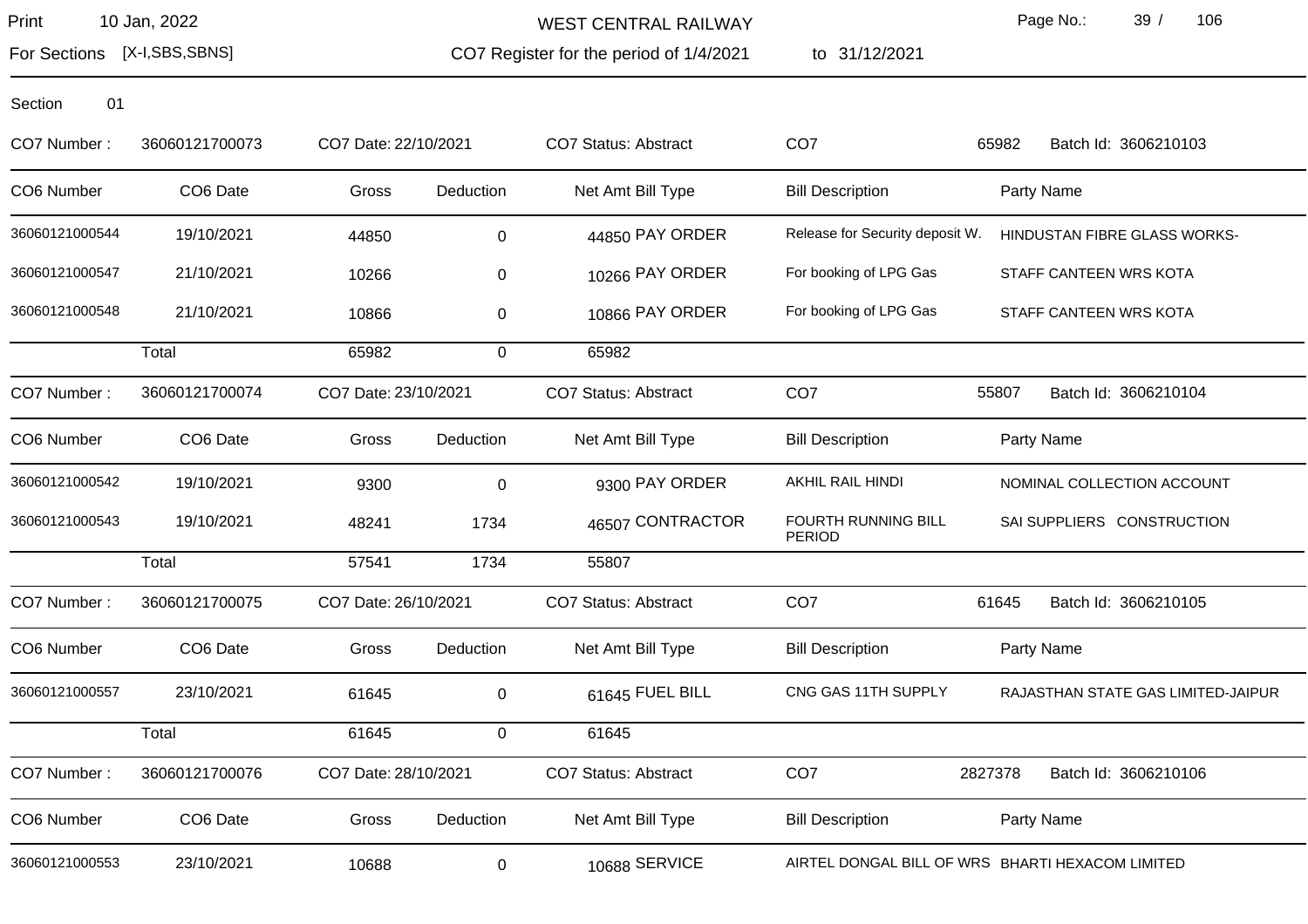WEST CENTRAL RAILWAY

CO7 Register for the period of 1/4/2021

to 31/12/2021

Page No.: 40 / 106

For Sections [X-I,SBS,SBNS]

| CO7 Number:    | 36060121700076 | CO7 Date: 28/10/2021 |             | <b>CO7 Status: Abstract</b>  | CO <sub>7</sub>               | 2827378<br>Batch Id: 3606210106                         |
|----------------|----------------|----------------------|-------------|------------------------------|-------------------------------|---------------------------------------------------------|
| CO6 Number     | CO6 Date       | Gross                | Deduction   | Net Amt Bill Type            | <b>Bill Description</b>       | Party Name                                              |
| 36060121000554 | 23/10/2021     | 13803                | $\mathbf 0$ | 13803 IMPREST BILL           |                               | IMPREST BILL OF AWM/II. C.NO NOMINAL COLLECTION ACCOUNT |
| 36060121000558 | 23/10/2021     | 15410                | $\mathbf 0$ | 15410 IMPREST BILL           | <b>CASH IMPREST</b>           | DY CMM KOTA                                             |
| 36060121000559 | 26/10/2021     | 62631                | 2612        | 60019 VEHICLE BILLS          | CAB AND TAXI HIRING OF        | RIDDHI CAB SERVICE, KOTA                                |
| 36060121000561 | 26/10/2021     | 3730                 | 373         | 3357 LAW BILLS               | Advocate bills for prepare    | Shyam kumar GUPTA                                       |
| 36060121000563 | 26/10/2021     | 38495                | 1824        | 36671 CONTRACTOR             | DY CME II Vehicle Non Ac 04th | SHUKLA ENTERPRISE                                       |
| 36060121000565 | 26/10/2021     | 3152692              | 511571      | 2641121 CONTRACTOR           | First running bill period     | HINDUSTAN FIBRE GLASS WORKS-                            |
| 36060121000566 | 26/10/2021     | 8500                 | 43          | 8457 PURCHASE ORDER GEM BILL |                               | ZHAPAAK BUSINESS SOLUTIONS PRIVATE                      |
| 36060121000567 | 28/10/2021     | 39500                | 1648        | 37852 VEHICLE BILLS          | CAB AND TAXI HIRING OF        | K K TOUR AND TRAVELS                                    |
|                | Total          | 3345449              | 518071      | 2827378                      |                               |                                                         |
| CO7 Number:    | 36060121700077 | CO7 Date: 29/10/2021 |             | CO7 Status: Abstract         | CO <sub>7</sub>               | 2202703<br>Batch Id: 3606210108                         |
| CO6 Number     | CO6 Date       | Gross                | Deduction   | Net Amt Bill Type            | <b>Bill Description</b>       | Party Name                                              |
| 36060121000562 | 26/10/2021     | 496449               | 70197       | 426252 CONTRACTOR            | Repari & rewinding of 2.5 MVA | PRAKASH ELECTRICAL AND SUPPLIERS-                       |
| 36060121000564 | 26/10/2021     | 327013               | 31777       | 295236 CONTRACTOR            | layning of cable from sub     | M/S R.R. ENTERPRISES                                    |
| 36060121000568 | 28/10/2021     | 517963               | 20954       | 497009 CONTRACTOR            | 03RD RUNNING BILL PERIOD      | <b>S R ENTERPRISES</b>                                  |
| 36060121000569 | 28/10/2021     | 1110718              | 126512      | 984206 CONTRACTOR            | PROVISION OF DESERT<br>COOLRE | M/S BHAVYA CONSTRUCTIONS                                |
|                | Total          | 2452143              | 249440      | 2202703                      |                               |                                                         |
| CO7 Number:    | 36060121700078 | CO7 Date: 01/11/2021 |             | <b>CO7 Status: Abstract</b>  | CO <sub>7</sub>               | 1671657<br>Batch Id: 3606210110                         |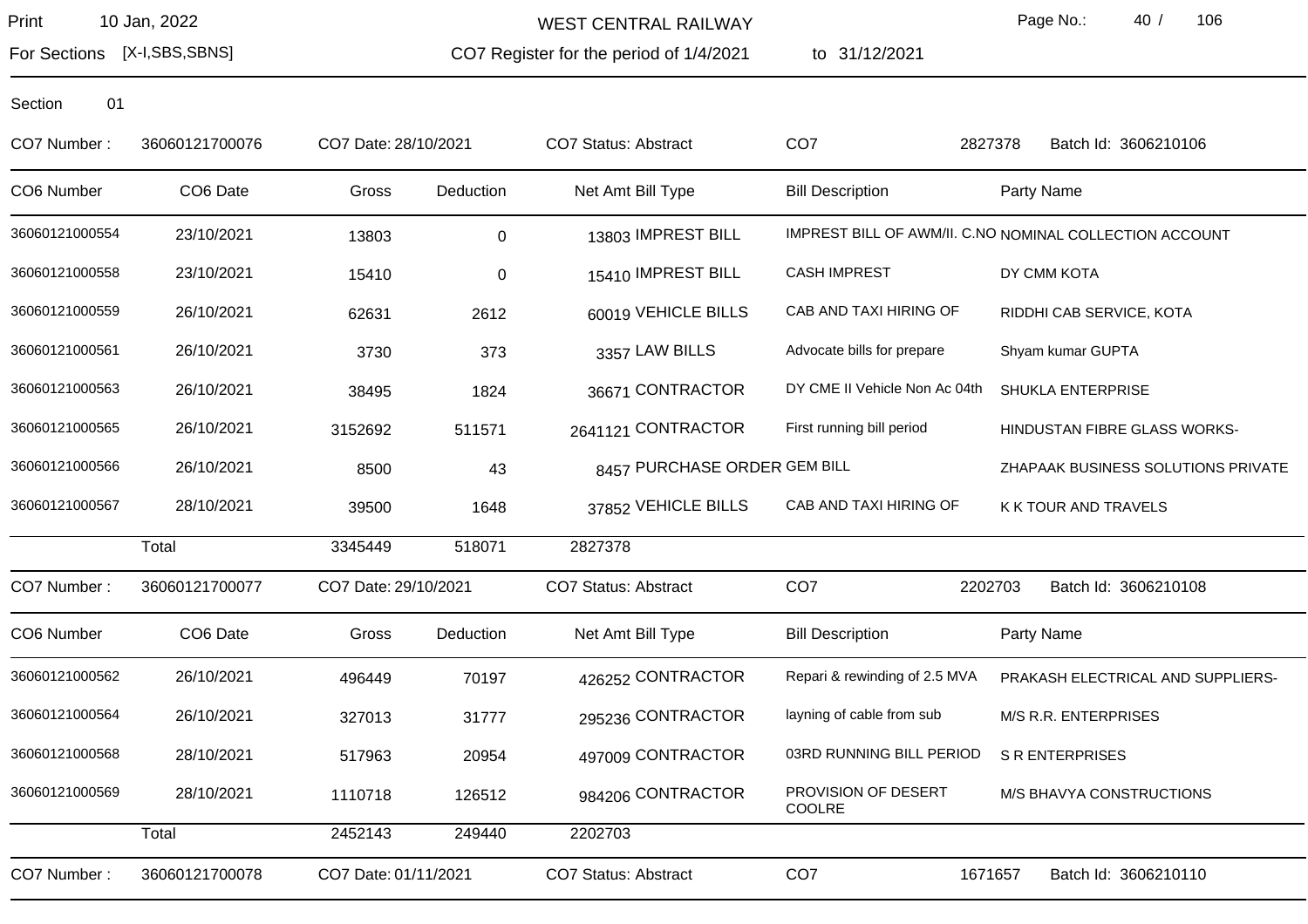For Sections [X-I,SBS,SBNS]

CO7 Register for the period of 1/4/2021 WEST CENTRAL RAILWAY

to 31/12/2021

Page No.: 41 / 106

| CO7 Number:    | 36060121700078 | CO7 Date: 01/11/2021 |           | <b>CO7 Status: Abstract</b> | CO <sub>7</sub>                | Batch Id: 3606210110<br>1671657   |
|----------------|----------------|----------------------|-----------|-----------------------------|--------------------------------|-----------------------------------|
| CO6 Number     | CO6 Date       | Gross                | Deduction | Net Amt Bill Type           | <b>Bill Description</b>        | Party Name                        |
| 36060121000570 | 28/10/2021     | 765160               | 69682     | 695478 CONTRACTOR           | repair and rewinding of 5 MVA  | PRAKASH ELECTRICAL AND SUPPLIERS- |
| 36060121000572 | 28/10/2021     | 74564                | 3546      | 71018 CONTRACTOR            | CWM KOTA AC Vehicle IInd       | K K TOUR AND TRAVELS              |
| 36060121000573 | 28/10/2021     | 690                  | 0         | 690 IMPREST BILL            | WCR/P-WRS/503/IR/Cash Imp.     | NOMINAL COLLECTION ACCOUNT        |
| 36060121000574 | 30/10/2021     | 3000                 | $\pmb{0}$ | 3000 PAY ORDER              | For Purchase of Postal Ticket  | POST MASTER HEAD POST OFFICE      |
| 36060121000578 | 30/10/2021     | 695998               | 71530     | 624468 CONTRACTOR           | 01st Running bill period       | <b>S R ENTERPRISES</b>            |
| 36060121000579 | 30/10/2021     | 39943                | 905       | 39038 VEHICLE BILLS         | Repairing for moc carne RJ20   | DASMESH AUTO ENGINEERS            |
| 36060121000580 | 30/10/2021     | 15438                | 0         | 15438 IMPREST BILL          | <b>IMPREST-</b>                | nominal collection account        |
| 36060121000581 | 30/10/2021     | 219527               | 0         | 219527 SERVICE              | solar Energy generated system  | MS RENEW DISTRIBUTED SOLAR ENERGY |
| 36060121000582 | 30/10/2021     | 3000                 | 0         | 3000 PAY ORDER              | For Vigilance Week celebration | NOMINAL COLLECTION ACCOUNT        |
|                | Total          | 1817320              | 145663    | 1671657                     |                                |                                   |
| CO7 Number:    | 36060121700079 | CO7 Date: 01/11/2021 |           | <b>CO7 Status: Abstract</b> | CO <sub>7</sub>                | 1443975<br>Batch Id: 3606210110   |
| CO6 Number     | CO6 Date       | Gross                | Deduction | Net Amt Bill Type           | <b>Bill Description</b>        | Party Name                        |
| 36060121000555 | 23/10/2021     | 247087               | 0         | 247087 PAY ORDER            | RELEASE OF GST AMOUNT          | HINDUSTAN ZINC LIMITED            |
| 36060121000556 | 23/10/2021     | 180792               | 0         | 180792 PAY ORDER            | RELEASE OF GST AMOUNT          | <b>GATX INDIA PRIVATE LIMITED</b> |
| 36060121000571 | 28/10/2021     | 17664                | 0         | 17664 CONTRACTOR            | 1st Running Bill for ID Card   | <b>VIPLOVE ARTS</b>               |
| 36060121000575 | 30/10/2021     | 624                  | 0         | 624 IMPREST BILL            | imprest bill of union cell     | NOMINAL COLLECTION ACCOUNT        |
| 36060121000576 | 30/10/2021     | 18257                | 0         | 18257 IMPREST BILL          | M&P Cash Imprest/2021-         | NOMINAL COLLECTION ACCOUNT        |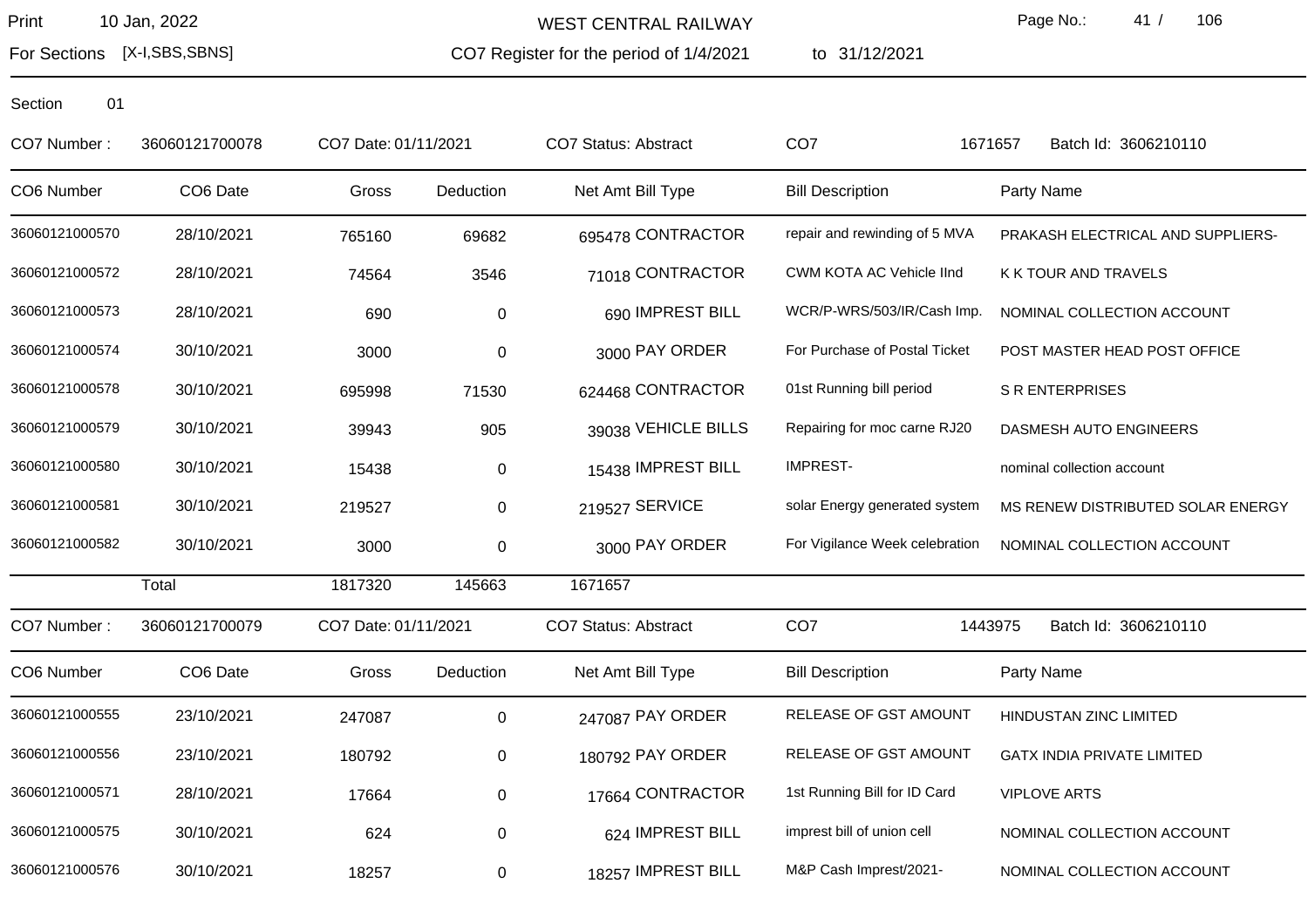WEST CENTRAL RAILWAY

CO7 Register for the period of 1/4/2021 to 31/12/2021 Page No.: 42 / 106

For Sections [X-I,SBS,SBNS]

| CO7 Number:    | 36060121700079 | CO7 Date: 01/11/2021 |           | CO7 Status: Abstract | CO <sub>7</sub>             | 1443975<br>Batch Id: 3606210110                      |
|----------------|----------------|----------------------|-----------|----------------------|-----------------------------|------------------------------------------------------|
| CO6 Number     | CO6 Date       | Gross                | Deduction | Net Amt Bill Type    | <b>Bill Description</b>     | Party Name                                           |
| 36060121000577 | 30/10/2021     | 3964                 | $\pmb{0}$ | 3964 IMPREST BILL    | Vehicle Imprest bill of WRS | NOMINAL COLLECTION ACCOUNT                           |
| 36060121000583 | 01/11/2021     | 2500                 | $\pmb{0}$ | 2500 IMPREST BILL    |                             | IMP OF DY FA&CAO W&S KOTA NOMINAL COLLECTION ACCOUNT |
| 36060121000585 | 01/11/2021     | 373125               | 47147     | 325978 CONTRACTOR    | 01st running bill period    | <b>ANANT ENTERPRISES</b>                             |
| 36060121000586 | 01/11/2021     | 756018               | 108909    | 647109 CONTRACTOR    | 01st running bill period    | <b>ANANT ENTERPRISES</b>                             |
|                | Total          | 1600031              | 156056    | 1443975              |                             |                                                      |
| CO7 Number:    | 36060121700080 | CO7 Date: 08/11/2021 |           | CO7 Status: Abstract | CO <sub>7</sub>             | 68209<br>Batch Id: 3606210112                        |
| CO6 Number     | CO6 Date       | Gross                | Deduction | Net Amt Bill Type    | <b>Bill Description</b>     | Party Name                                           |
| 36060121000588 | 01/11/2021     | 8550                 | 855       | 7695 LAW BILLS       | Advocate bills for prepare  | ANUPAM AGARWAL                                       |
| 36060121000589 | 01/11/2021     | 57378                | 2710      | 54668 CONTRACTOR     | 21st running bill period    | ANSHUL VASHISHTH                                     |
| 36060121000590 | 02/11/2021     | 5846                 | 0         | 5846 CIPS BILL       | <b>UNPAID PAYMENTID</b>     | <b>JIO DIGITAL LIFE</b>                              |
|                | Total          | 71774                | 3565      | 68209                |                             |                                                      |
| CO7 Number:    | 36060121700081 | CO7 Date: 08/11/2021 |           | CO7 Status: Abstract | CO <sub>7</sub>             | 223803<br>Batch Id: 3606210112                       |
| CO6 Number     | CO6 Date       | Gross                | Deduction | Net Amt Bill Type    | <b>Bill Description</b>     | Party Name                                           |
| 36060121000594 | 08/11/2021     | 269565               | 45762     | 223803 CONTRACTOR    | ELLECTRICAL WORK IN         | DHAKAR ELECTRICALS-BUNDI                             |
|                | Total          | 269565               | 45762     | 223803               |                             |                                                      |
| CO7 Number:    | 36060121700082 | CO7 Date: 10/11/2021 |           | CO7 Status: Abstract | CO <sub>7</sub>             | 1047475<br>Batch Id: 3606210113                      |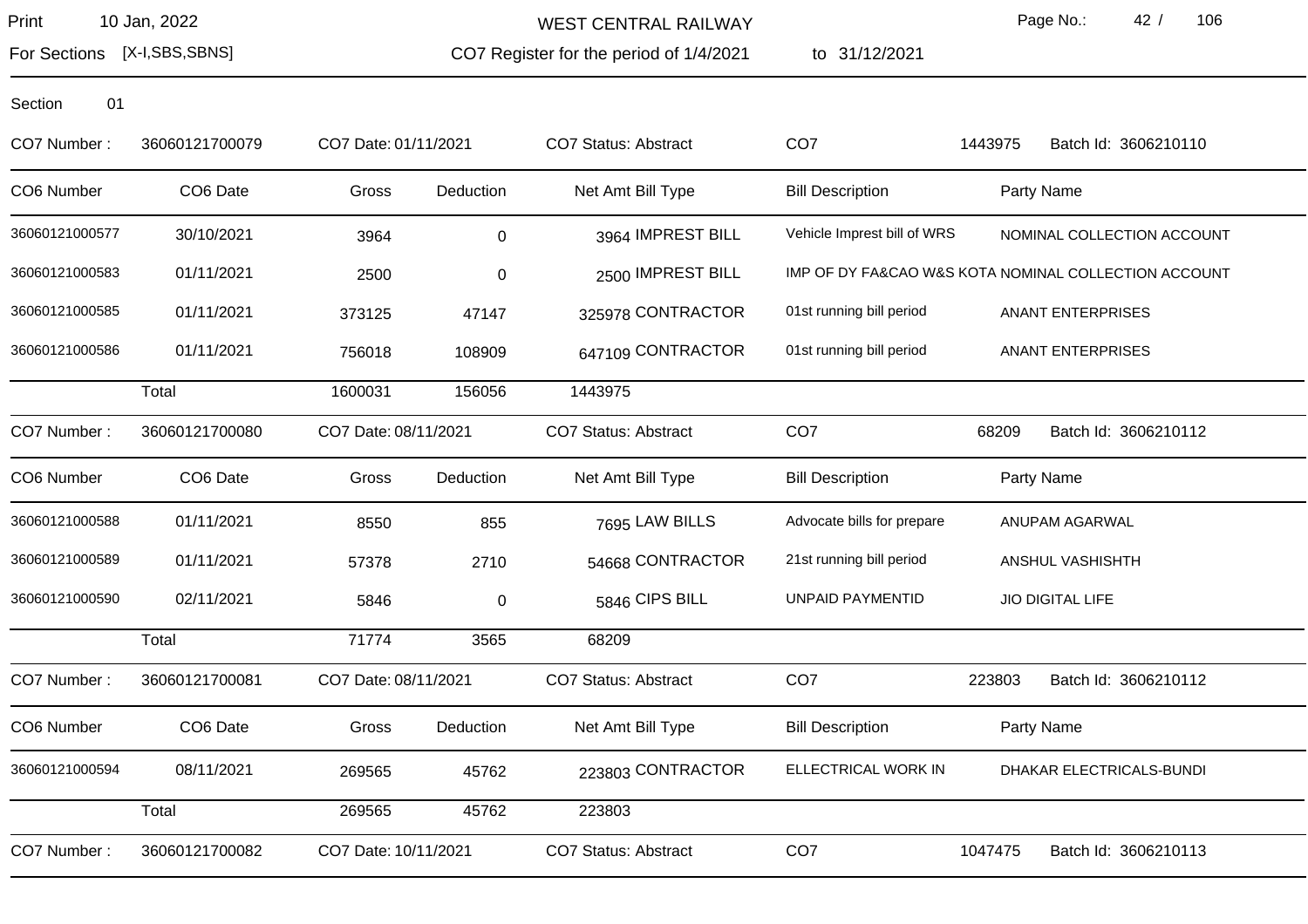WEST CENTRAL RAILWAY

CO7 Register for the period of 1/4/2021

to 31/12/2021

Page No.: 43 / 106

For Sections [X-I,SBS,SBNS]

| CO7 Number:    | 36060121700082 | CO7 Date: 10/11/2021 |           | <b>CO7 Status: Abstract</b> | CO <sub>7</sub>                 | 1047475<br>Batch Id: 3606210113     |
|----------------|----------------|----------------------|-----------|-----------------------------|---------------------------------|-------------------------------------|
| CO6 Number     | CO6 Date       | Gross                | Deduction | Net Amt Bill Type           | <b>Bill Description</b>         | Party Name                          |
| 36060121000591 | 08/11/2021     | 3000                 | $\pmb{0}$ | 3000 PAY ORDER              | For Purchase of Postal Ticket   | POST MASTER HEAD POST OFFICE        |
| 36060121000592 | 08/11/2021     | 2810                 | 0         | 2810 PAY ORDER              | Regarding fitness of Railway    | NOMINAL COLLECTION ACCOUNT          |
| 36060121000595 | 09/11/2021     | 620828               | 25232     | 595596 CONTRACTOR           | 08TH running bill period        | HYT ENGINEERING CO. PVT.LTD.        |
| 36060121000596 | 09/11/2021     | 486750               | 68609     | 418141 CONTRACTOR           | 02ND RUNNING BILL PERIOD        | HYT ENGINEERING CO. PVT.LTD.        |
| 36060121000597 | 09/11/2021     | 33229                | 5301      | 27928 CONTRACTOR            | 02ND RUNNING BILL PERIOD        | OM COMPUTER                         |
|                | Total          | 1146617              | 99142     | 1047475                     |                                 |                                     |
| CO7 Number:    | 36060121700083 | CO7 Date: 11/11/2021 |           | <b>CO7 Status: Abstract</b> | CO <sub>7</sub>                 | 73342<br>Batch Id: 3606210113       |
| CO6 Number     | CO6 Date       | Gross                | Deduction | Net Amt Bill Type           | <b>Bill Description</b>         | Party Name                          |
| 36060121000601 | 10/11/2021     | 76990                | 3648      | 73342 CONTRACTOR            | DY CME II VEHICLE NON AC        | <b>SHUKLA ENTERPRISE</b>            |
|                | Total          | 76990                | 3648      | 73342                       |                                 |                                     |
| CO7 Number:    | 36060121700084 | CO7 Date: 13/11/2021 |           | CO7 Status: Abstract        | CO <sub>7</sub>                 | 737988<br>Batch Id: 3606210114      |
| CO6 Number     | CO6 Date       | Gross                | Deduction | Net Amt Bill Type           | <b>Bill Description</b>         | Party Name                          |
| 36060121000598 | 10/11/2021     | 201634               | $\pmb{0}$ | 201634 PAY ORDER            | FOR GST RELESE                  | SICAL MULTIMODAL AND RAIL TRANSPORT |
| 36060121000599 | 10/11/2021     | 49925                | 0         | 49925 PAY ORDER             | For relese sd                   | SAMUEL FABRICATION ENGINEERING      |
| 36060121000600 | 10/11/2021     | 23971                | 0         | 23971 PAY ORDER             | For relese sd                   | SAMUEL FABRICATION ENGINEERING      |
| 36060121000605 | 11/11/2021     | 10295                | 0         | 10295 SERVICE               | Doungle bill for the month oct. | RELIANCE JIO INFOCOM LIMITED        |
| 36060121000606 | 12/11/2021     | 485040               | 48315     | 436725 CONTRACTOR           | 01st running bill 40 sets       | <b>JEET ENTERPRISES</b>             |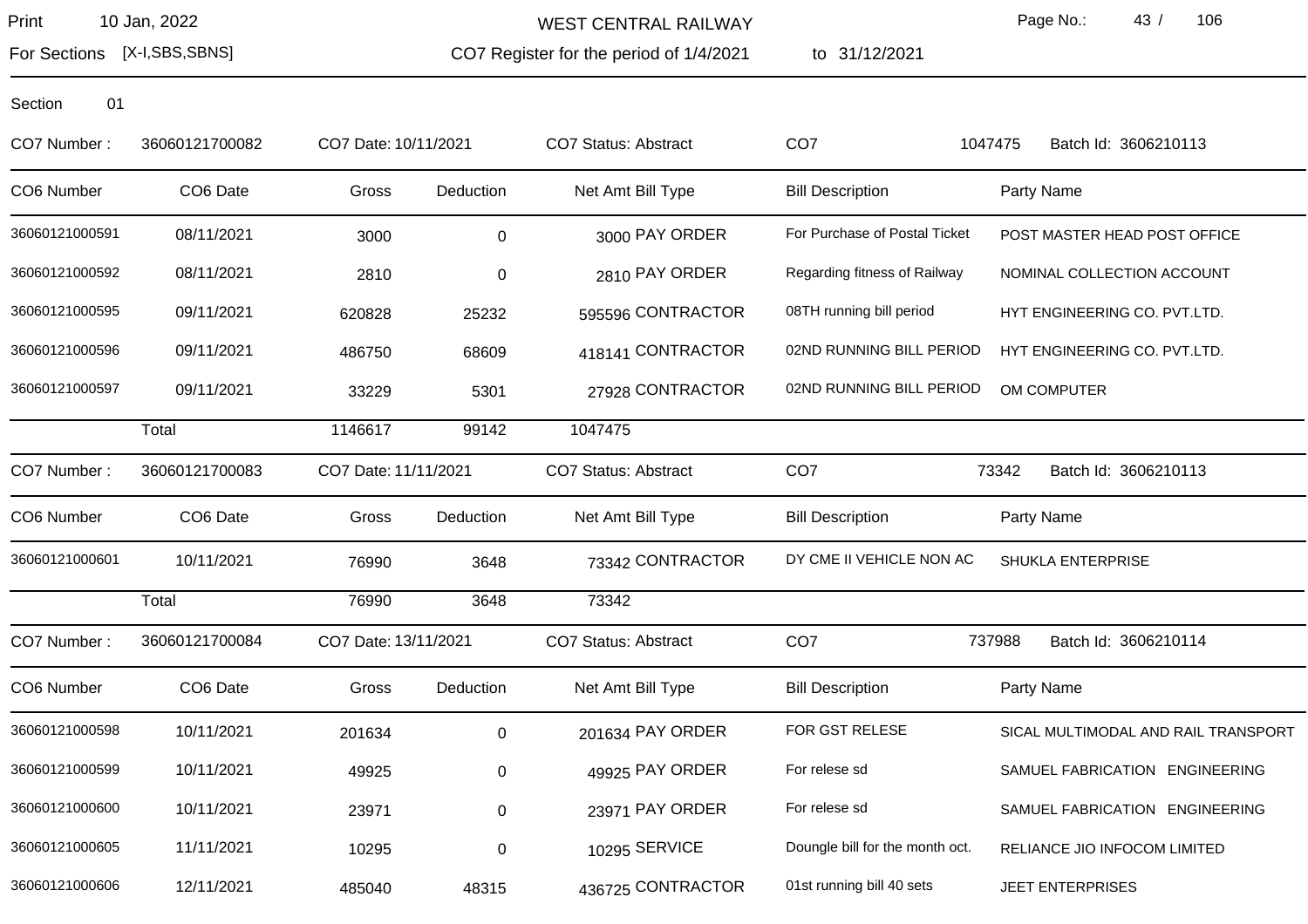WEST CENTRAL RAILWAY

CO7 Register for the period of 1/4/2021

to 31/12/2021

Page No.: 44 / 106

For Sections [X-I,SBS,SBNS]

| Section | 01 |
|---------|----|
|         |    |

| CO7 Number:    | 36060121700084       | CO7 Date: 13/11/2021 |             | CO7 Status: Abstract        | CO <sub>7</sub>                                                | 737988<br>Batch Id: 3606210114                              |
|----------------|----------------------|----------------------|-------------|-----------------------------|----------------------------------------------------------------|-------------------------------------------------------------|
| CO6 Number     | CO <sub>6</sub> Date | Gross                | Deduction   | Net Amt Bill Type           | <b>Bill Description</b>                                        | Party Name                                                  |
| 36060121000607 | 12/11/2021           | 15438                | $\mathbf 0$ | 15438 IMPREST BILL          | CIPS JV NO 3660632100802                                       | NOMINAL COLLECTION ACCOUNT                                  |
|                | Total                | 786303               | 48315       | 737988                      |                                                                |                                                             |
| CO7 Number:    | 36060121700085       | CO7 Date: 16/11/2021 |             | CO7 Status: Abstract        | CO <sub>7</sub>                                                | 95937<br>Batch Id: 3606210114                               |
| CO6 Number     | CO6 Date             | Gross                | Deduction   | Net Amt Bill Type           | <b>Bill Description</b>                                        | Party Name                                                  |
| 36060121000602 | 11/11/2021           | 7693                 | 154         |                             | 7539 PURCHASE ORDER LIBERTY SAFETY SHOES FL-04 G R SALESKARNAL |                                                             |
| 36060121000603 | 11/11/2021           | 24969                | 125         | 24844 GEM BILL              | SILBOIL 90.0 - 110 CST                                         | FLONEX OIL TECHNOLOGIES PRIVATE                             |
| 36060121000604 | 11/11/2021           | 63554                | 0           | 63554 GEM BILL              | SILBOIL VG-32 GENERAL                                          | FLONEX OIL TECHNOLOGIES PRIVATE                             |
|                | Total                | 96216                | 279         | 95937                       |                                                                |                                                             |
| CO7 Number:    | 36060121700086       | CO7 Date: 16/11/2021 |             | <b>CO7 Status: Abstract</b> | CO <sub>7</sub>                                                | 58174<br>Batch Id: 3606210114                               |
| CO6 Number     | CO6 Date             | Gross                | Deduction   | Net Amt Bill Type           | <b>Bill Description</b>                                        | Party Name                                                  |
| 36060121000608 | 13/11/2021           | 24737                | $\mathbf 0$ | 24737 IMPREST BILL          | <b>CASH IMPREST</b>                                            | DY CMM KOTA                                                 |
| 36060121000609 | 13/11/2021           | 5846                 | $\Omega$    | 5846 SERVICE                | null                                                           | <b>JIO DIGITAL LIFE</b>                                     |
| 36060121000610 | 13/11/2021           | 1353                 | $\mathbf 0$ | 1353 SERVICE                |                                                                | BSNL LANDLINE BILL OF CWM ACCOUNTS OFFICER (BANKING) BHARAT |
| 36060121000611 | 13/11/2021           | 388                  | 0           | 388 SERVICE                 | BSNL LANDLINE BILL OF DY                                       | ACCOUNTS OFFICER (BANKING) BHARAT                           |
| 36060121000612 | 13/11/2021           | 1355                 | 0           | 1355 SERVICE                | BSNL LANDLINE BILL OF DY                                       | ACCOUNTS OFFICER (BANKING) BHARAT                           |
| 36060121000613 | 13/11/2021           | 388                  | 0           | 388 SERVICE                 | BSNL LANDLINE BILL OF DY                                       | ACCOUNTS OFFICER (BANKING) BHARAT                           |
| 36060121000614 | 13/11/2021           | 471                  | 0           | 471 SERVICE                 | BSNL LANDLINE BILL OF SPO                                      | ACCOUNTS OFFICER (BANKING) BHARAT                           |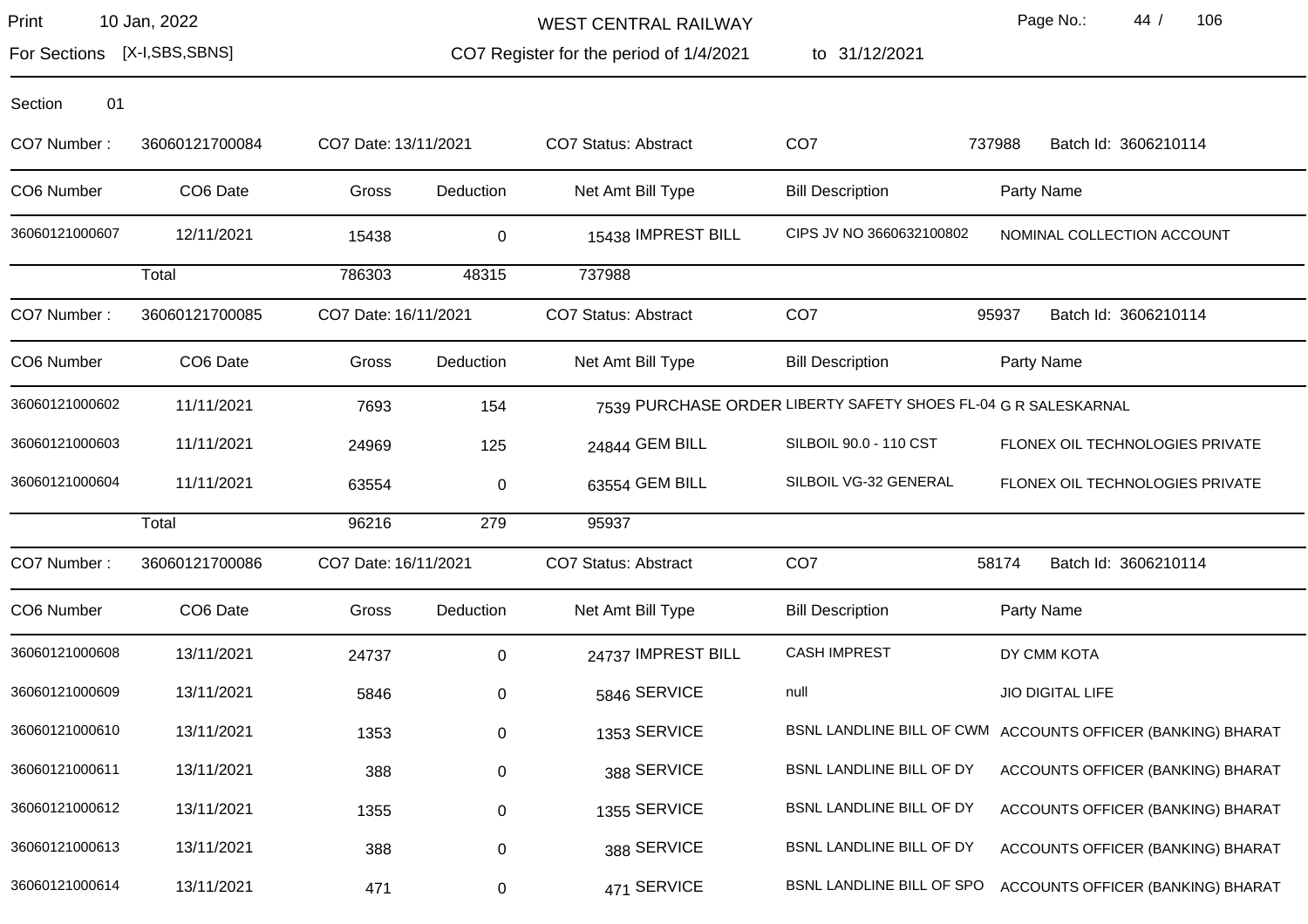WEST CENTRAL RAILWAY

CO7 Register for the period of 1/4/2021

to 31/12/2021

Page No.: 45 / 106

For Sections [X-I,SBS,SBNS]

| CO7 Number:    | 36060121700086 | CO7 Date: 16/11/2021 |           | <b>CO7 Status: Abstract</b> | CO <sub>7</sub>                   | 58174<br>Batch Id: 3606210114                              |
|----------------|----------------|----------------------|-----------|-----------------------------|-----------------------------------|------------------------------------------------------------|
| CO6 Number     | CO6 Date       | Gross                | Deduction | Net Amt Bill Type           | <b>Bill Description</b>           | Party Name                                                 |
| 36060121000615 | 13/11/2021     | 388                  | 0         | 388 SERVICE                 | <b>BSNL LANDLINE BILL OF IPF</b>  | ACCOUNTS OFFICER (BANKING) BHARAT                          |
| 36060121000616 | 13/11/2021     | 4118                 | 0         | 4118 SERVICE                | JIO DONGAL BILL OF WRS            | JIO DIGITAL LIFE                                           |
| 36060121000617 | 15/11/2021     | 19130                | 0         | 19130 PAY ORDER             | Provision of painting if electric | <b>M/S DHAKAR ELECTRICALS</b>                              |
|                | Total          | 58174                | 0         | 58174                       |                                   |                                                            |
| CO7 Number:    | 36060121700087 | CO7 Date: 17/11/2021 |           | CO7 Status: Abstract        | CO <sub>7</sub>                   | 34931<br>Batch Id: 3606210115                              |
| CO6 Number     | CO6 Date       | Gross                | Deduction | Net Amt Bill Type           | <b>Bill Description</b>           | Party Name                                                 |
| 36060121000618 | 16/11/2021     | 32958                | 0         | 32958 PAY ORDER             | Regarding refilling of Gas        | STAFF CANTEEN WRS KOTA                                     |
| 36060121000620 | 17/11/2021     | 647                  | 0         | 647 SERVICE                 |                                   | LANDLNE PHONE DY FA&CAO ACCOUNTS OFFICER (BANKING) BHARAT  |
| 36060121000621 | 17/11/2021     | 1326                 | 0         | 1326 SERVICE                |                                   | BB OF DY FA&CAO W&S KOTA ACCOUNTS OFFICER (BANKING) BHARAT |
|                | Total          | 34931                | 0         | 34931                       |                                   |                                                            |
| CO7 Number:    | 36060121700088 | CO7 Date: 22/11/2021 |           | CO7 Status: Abstract        | CO <sub>7</sub>                   | 26180<br>Batch Id: 3606210117                              |
| CO6 Number     | CO6 Date       | Gross                | Deduction | Net Amt Bill Type           | <b>Bill Description</b>           | Party Name                                                 |
| 36060121000623 | 17/11/2021     | 8000                 | 0         | 8000 PAY ORDER              | hindi workshop                    | NOMINAL COLLECTION ACCOUNT                                 |
| 36060121000624 | 17/11/2021     | 8000                 | 0         | 8000 PAY ORDER              | For refreshment held during       | NOMINAL COLLECTION ACCOUNT                                 |
| 36060121000625 | 17/11/2021     | 3000                 | 0         | 3000 PAY ORDER              | For Purchase of Postal Ticket     | POST MASTER HEAD POST OFFICE                               |
| 36060121000626 | 17/11/2021     | 1200                 | 0         | 1200 PAY ORDER              | Misc Exp during surveillance      | NOMINAL COLLECTION ACCOUNT                                 |
| 36060121000627 | 17/11/2021     | 5980                 | 0         | 5980 IMPREST BILL           | Vehicle Imprest bill of WRS       | NOMINAL COLLECTION ACCOUNT                                 |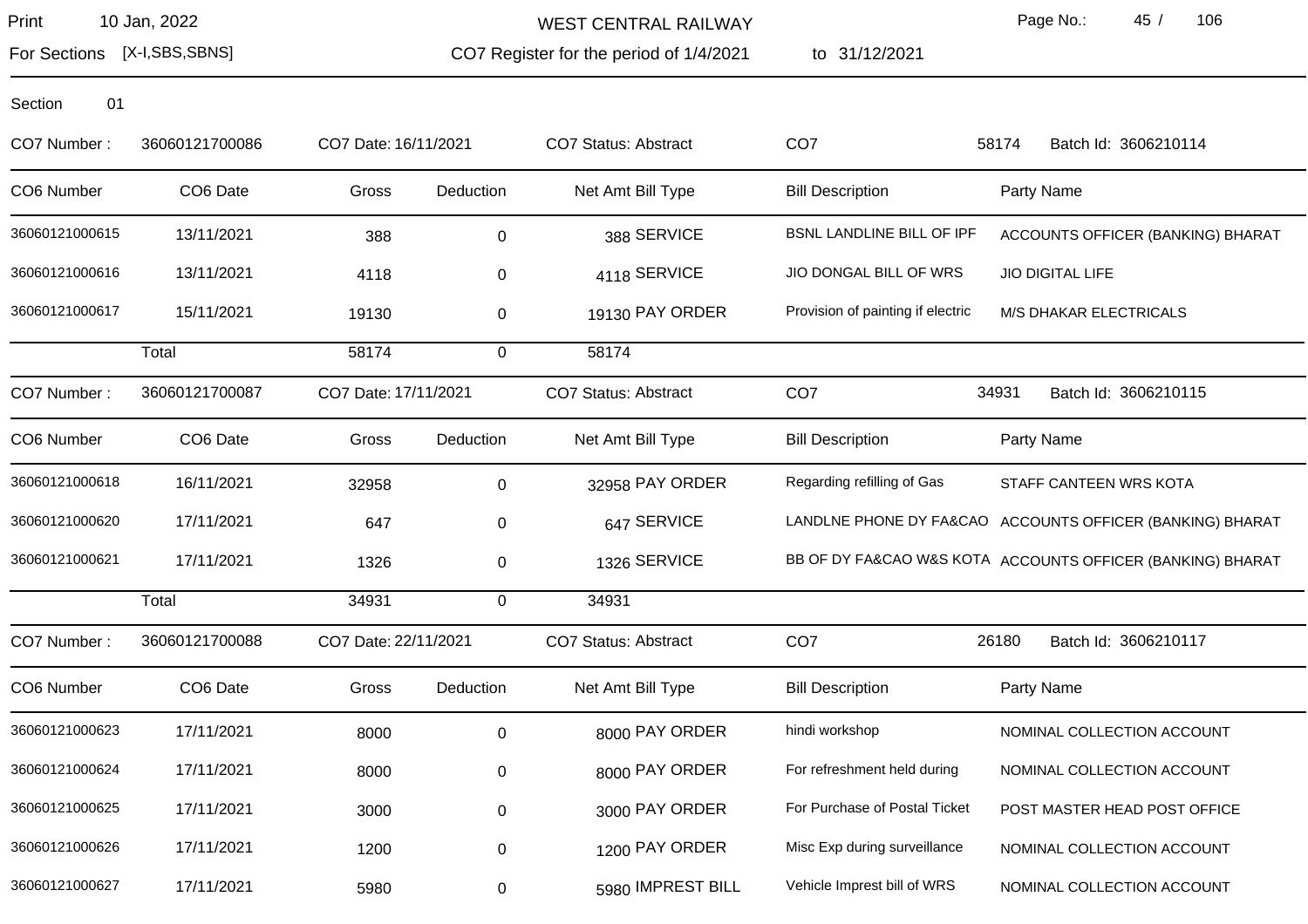WEST CENTRAL RAILWAY

to 31/12/2021

Page No.: 46 / 106

CO7 26180 Batch Id: 3606210117

CO7 70774 Batch Id: 3606210117

Bill Description **Party Name** 

For Sections [X-I,SBS,SBNS]

CO7 Register for the period of 1/4/2021

| 01<br>Section  |                      |                      |           |                      |
|----------------|----------------------|----------------------|-----------|----------------------|
| CO7 Number:    | 36060121700088       | CO7 Date: 22/11/2021 |           | CO7 Status: Abstract |
|                | Total                | 26180                | $\Omega$  | 26180                |
| CO7 Number:    | 36060121700089       | CO7 Date: 23/11/2021 |           | CO7 Status: Abstract |
| CO6 Number     | CO <sub>6</sub> Date | Gross                | Deduction | Net Amt Bill Type    |
| 36060121000628 | 20/11/2021           | 39333                | 1860      | 37473 CONTRACTO      |
| 36060121000629 | 22/11/2021           | 33301                | $\Omega$  | 33301 IMPREST BIL    |
|                | Total                | 72634                | 1860      | 70774                |
| CO7 Number:    | 36060121700090       | CO7 Date: 24/11/2021 |           | CO7 Status: Abstract |
| CO6 Number     | CO <sub>6</sub> Date | Gross                | Deduction | Net Amt Bill Type    |
|                |                      |                      |           |                      |

| 36060121000628 | 20/11/2021     | 39333                | 1860        | 37473 CONTRACTOR     | 12 th RUNNING BILL Dy CME I                     | PIMI GREEN TECHNOLOGIES                             |
|----------------|----------------|----------------------|-------------|----------------------|-------------------------------------------------|-----------------------------------------------------|
| 36060121000629 | 22/11/2021     | 33301                | $\pmb{0}$   | 33301 IMPREST BILL   | DY CME/I/CASH IMPREST                           | NOMINAL COLLECTION ACCOUNT                          |
|                | Total          | 72634                | 1860        | 70774                |                                                 |                                                     |
| CO7 Number:    | 36060121700090 | CO7 Date: 24/11/2021 |             | CO7 Status: Abstract | CO <sub>7</sub>                                 | 459254<br>Batch Id: 3606210118                      |
| CO6 Number     | CO6 Date       | Gross                | Deduction   | Net Amt Bill Type    | <b>Bill Description</b>                         | Party Name                                          |
| 36060121000630 | 22/11/2021     | 37282                | 1775        | 35507 CONTRACTOR     | Third running bill of cwm taxi                  | K K TOUR AND TRAVELS                                |
| 36060121000631 | 22/11/2021     | 62350                | 2601        | 59749 VEHICLE BILLS  |                                                 | CAB AND TAXI HIRING OF CMM RIDDHI CAB SERVICE, KOTA |
| 36060121000632 | 22/11/2021     | 39500                | 1648        | 37852 VEHICLE BILLS  | CAB AND TAXI HIRING OF                          | K K TOUR AND TRAVELS                                |
| 36060121000633 | 22/11/2021     | 12712                | $\mathbf 0$ | 12712 SERVICE        | AIRTEL DONGAL BILL OF WRS                       | <b>BHARTI HEXACOM LIMITED</b>                       |
| 36060121000634 | 22/11/2021     | 37760                | 856         | 36904 VEHICLE BILLS  | Repairnig work of godrej                        | DASMESH AUTO ENGINEERS                              |
| 36060121000635 | 22/11/2021     | 271322               | 4240        |                      | 267082 PURCHASE ORDER LLOYD 2 TON 5 STAR SPILIT | Video Center                                        |
| 36060121000636 | 23/11/2021     | 4350                 | 435         | 3915 LAW BILLS       | Advocate 1st & part bill                        | ANUPAM AGARWAL                                      |
| 36060121000637 | 23/11/2021     | 5315                 | 532         | 4783 LAW BILLS       | advocate 1st & part bill                        | ANUPAM AGARWAL                                      |
| 36060121000638 | 23/11/2021     | 750                  | $\pmb{0}$   | 750 IMPREST BILL     | wcr/pwrs/503/ir Cash imp                        | NOMINAL COLLECTION ACCOUNT                          |
|                | Total          | 471341               | 12087       | 459254               |                                                 |                                                     |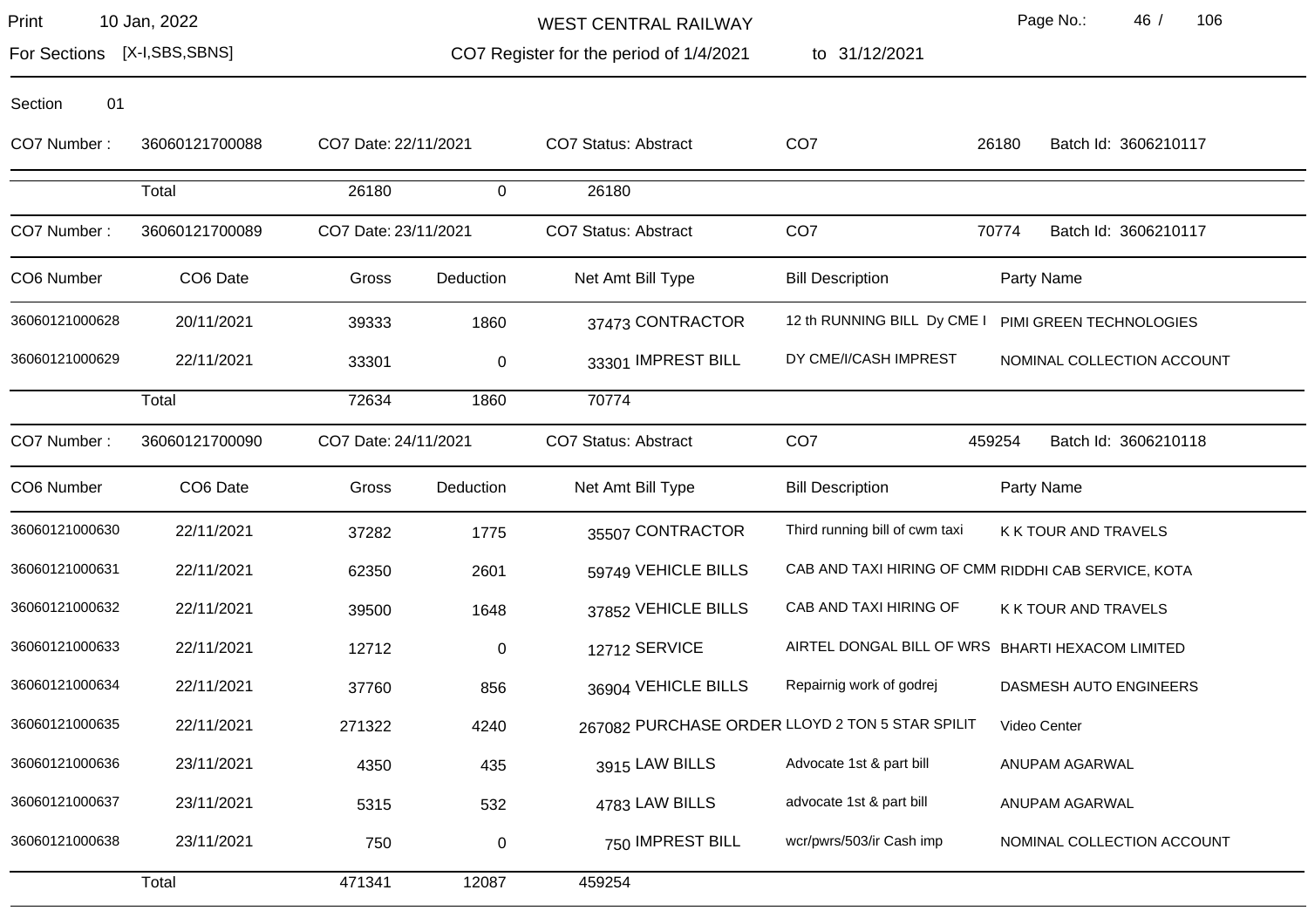WEST CENTRAL RAILWAY

CO7 Register for the period of 1/4/2021

to 31/12/2021

Page No.: 47 / 106

For Sections [X-I,SBS,SBNS]

| CO7 Number:    | 36060121700091 | CO7 Date: 24/11/2021 |             | <b>CO7 Status: Abstract</b> | CO <sub>7</sub>                | 16081<br>Batch Id: 3606210118                           |
|----------------|----------------|----------------------|-------------|-----------------------------|--------------------------------|---------------------------------------------------------|
| CO6 Number     | CO6 Date       | Gross                | Deduction   | Net Amt Bill Type           | <b>Bill Description</b>        | Party Name                                              |
| 36060121000640 | 24/11/2021     | 14581                | $\pmb{0}$   | 14581 IMPREST BILL          |                                | IMPREST BILL OF AWM/II. C.NO NOMINAL COLLECTION ACCOUNT |
| 36060121000641 | 24/11/2021     | 1500                 | 0           | 1500 IMPREST BILL           | COMPUTER IMP OF DY<br>FA&CAO   | NOMINAL COLLECTION ACCOUNT                              |
|                | Total          | 16081                | $\mathbf 0$ | 16081                       |                                |                                                         |
| CO7 Number:    | 36060121700092 | CO7 Date: 24/11/2021 |             | CO7 Status: Abstract        | CO <sub>7</sub>                | 60840<br>Batch Id: 3606210118                           |
| CO6 Number     | CO6 Date       | Gross                | Deduction   | Net Amt Bill Type           | <b>Bill Description</b>        | Party Name                                              |
| 36060121000639 | 24/11/2021     | 60840                | $\pmb{0}$   | 60840 FUEL BILL             | 7th and part supply against p. | RAJASTHAN STATE GAS LIMITED-JAIPUR                      |
|                | Total          | 60840                | $\mathbf 0$ | 60840                       |                                |                                                         |
| CO7 Number:    | 36060121700093 | CO7 Date: 29/11/2021 |             | CO7 Status: Abstract        | CO <sub>7</sub>                | 17139<br>Batch Id: 3606210119                           |
| CO6 Number     | CO6 Date       | Gross                | Deduction   | Net Amt Bill Type           | <b>Bill Description</b>        | Party Name                                              |
| 36060121000642 | 26/11/2021     | 3000                 | 0           | 3000 PAY ORDER              | For Purchase of Postal Ticket  | POST MASTER HEAD POST OFFICE                            |
| 36060121000643 | 27/11/2021     | 14139                | 0           | 14139 CONTRACTOR            | WRS KOTA - Illumination        | M/S BABA ELECTRICALS ENTERPRISES                        |
|                | Total          | 17139                | $\Omega$    | 17139                       |                                |                                                         |
| CO7 Number:    | 36060121700094 | CO7 Date: 30/11/2021 |             | CO7 Status: Abstract        | CO <sub>7</sub>                | 2200<br>Batch Id: 3606210121                            |
| CO6 Number     | CO6 Date       | Gross                | Deduction   | Net Amt Bill Type           | <b>Bill Description</b>        | Party Name                                              |
| 36060121000644 | 29/11/2021     | 1200                 | $\pmb{0}$   | 1200 PAY ORDER              | for informal meeting of sc/st  | NOMINAL COLLECTION ACCOUNT                              |
| 36060121000645 | 29/11/2021     | 1000                 | 0           | 1000 PAY ORDER              | post stemp tickets DY FA&CAO   | POST MASTER HEAD POST OFFICE                            |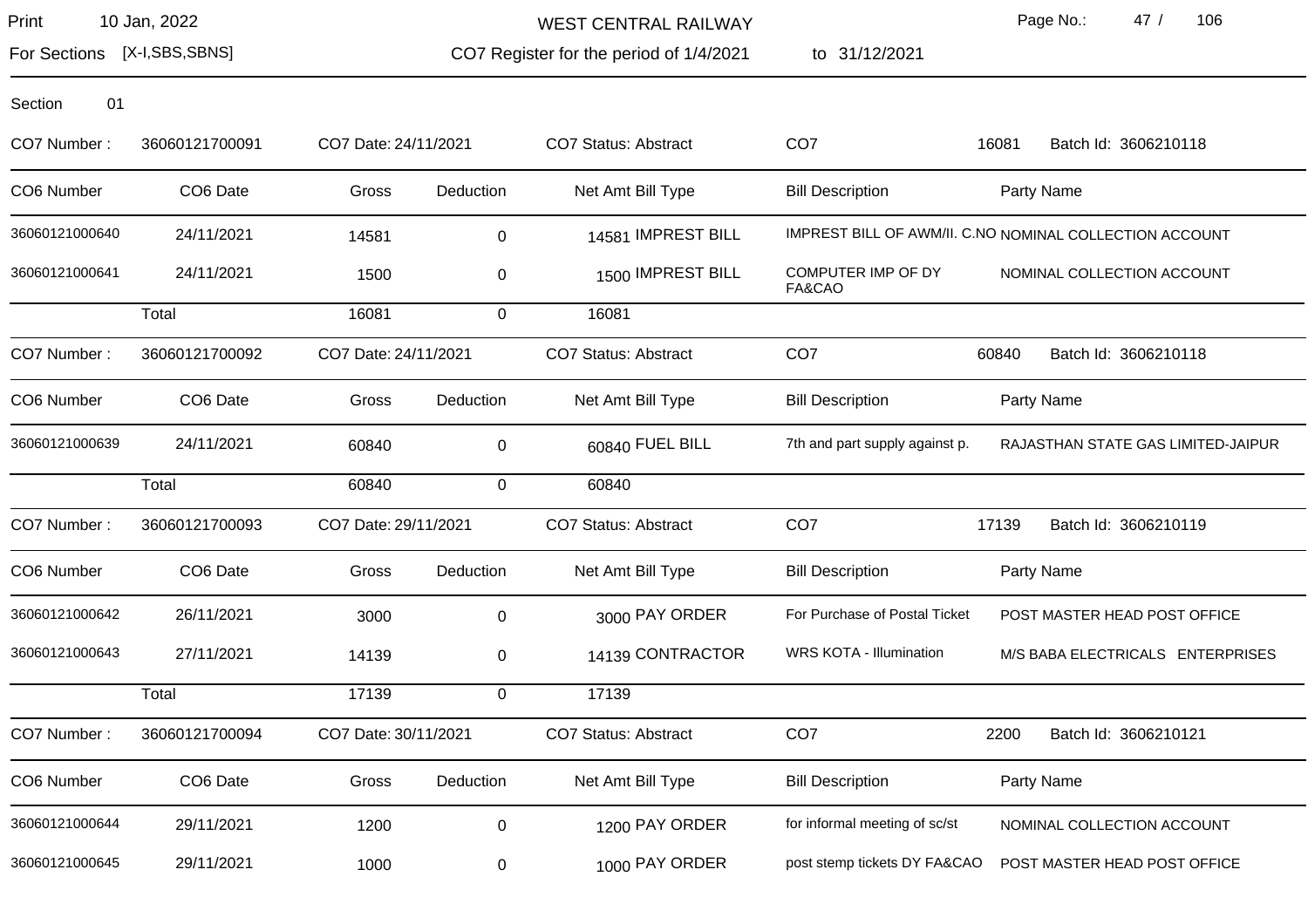WEST CENTRAL RAILWAY

to 31/12/2021

Page No.: 48 / 106

For Sections [X-I,SBS,SBNS]

CO7 Register for the period of 1/4/2021

| 01 |
|----|
|    |

| CO7 Number:    | 36060121700094 | CO7 Date: 30/11/2021 |             | <b>CO7 Status: Abstract</b> | CO <sub>7</sub>                          | Batch Id: 3606210121<br>2200                   |
|----------------|----------------|----------------------|-------------|-----------------------------|------------------------------------------|------------------------------------------------|
|                | Total          | 2200                 | $\mathbf 0$ | 2200                        |                                          |                                                |
| CO7 Number:    | 36060121700095 | CO7 Date: 03/12/2021 |             | <b>CO7 Status: Abstract</b> | CO <sub>7</sub>                          | 111923<br>Batch Id: 3606210122                 |
| CO6 Number     | CO6 Date       | Gross                | Deduction   | Net Amt Bill Type           | <b>Bill Description</b>                  | Party Name                                     |
| 36060121000646 | 29/11/2021     | 25000                | 567         | 24433 ANNUAL                | amc of cctv camera system                | <b>TECH TONIC</b>                              |
| 36060121000647 | 29/11/2021     | 25000                | 567         | 24433 ANNUAL                | AMC OF CCTV CAMERA                       | <b>TECH TONIC</b>                              |
| 36060121000648 | 29/11/2021     | 3650                 | 0           | 3650 PAY ORDER              | Expenditure on SEminar on th             | NOMINAL COLLECTION ACCOUNT                     |
| 36060121000652 | 01/12/2021     | 4095                 | 0           | 4095 VEHICLE BILLS          | Bill for Vehicle Hiring of Stores        | K K TOUR AND TRAVELS                           |
| 36060121000653 | 01/12/2021     | 19131                | 0           | 19131 IMPREST BILL          | M&P/Cash Imprest/2021-                   | NOMINAL COLLECTION ACCOUNT                     |
| 36060121000656 | 01/12/2021     | 18009                | 0           | 18009 LAW BILLS             | HIRE FOR INCOME TAX WORK jain associates |                                                |
| 36060121000657 | 01/12/2021     | 18172                | 0           | 18172 LAW BILLS             | HIRE FOR INCOME TAX WORK jain associates |                                                |
|                | Total          | 113057               | 1134        | 111923                      |                                          |                                                |
| CO7 Number:    | 36060121700096 | CO7 Date: 03/12/2021 |             | CO7 Status: Abstract        | CO <sub>7</sub>                          | 2168498<br>Batch Id: 3606210122                |
| CO6 Number     | CO6 Date       | Gross                | Deduction   | Net Amt Bill Type           | <b>Bill Description</b>                  | Party Name                                     |
| 36060121000662 | 02/12/2021     | 2170000              | 33907       | 2136093 GEM BILL            |                                          | ASHOK LEYLAND TRUCK 1615 ASHOK LEYLAND LIMITED |
| 36060121000663 | 02/12/2021     | 32568                | 163         | 32405 GEM BILL              | <b>EPCOS POWER CAPACITOR</b>             | <b>DYNATECH ENGINEERS</b>                      |
|                | Total          | 2202568              | 34070       | 2168498                     |                                          |                                                |
| CO7 Number:    | 36060121700097 | CO7 Date: 04/12/2021 |             | <b>CO7 Status: Abstract</b> | CO <sub>7</sub>                          | 229834<br>Batch Id: 3606210123                 |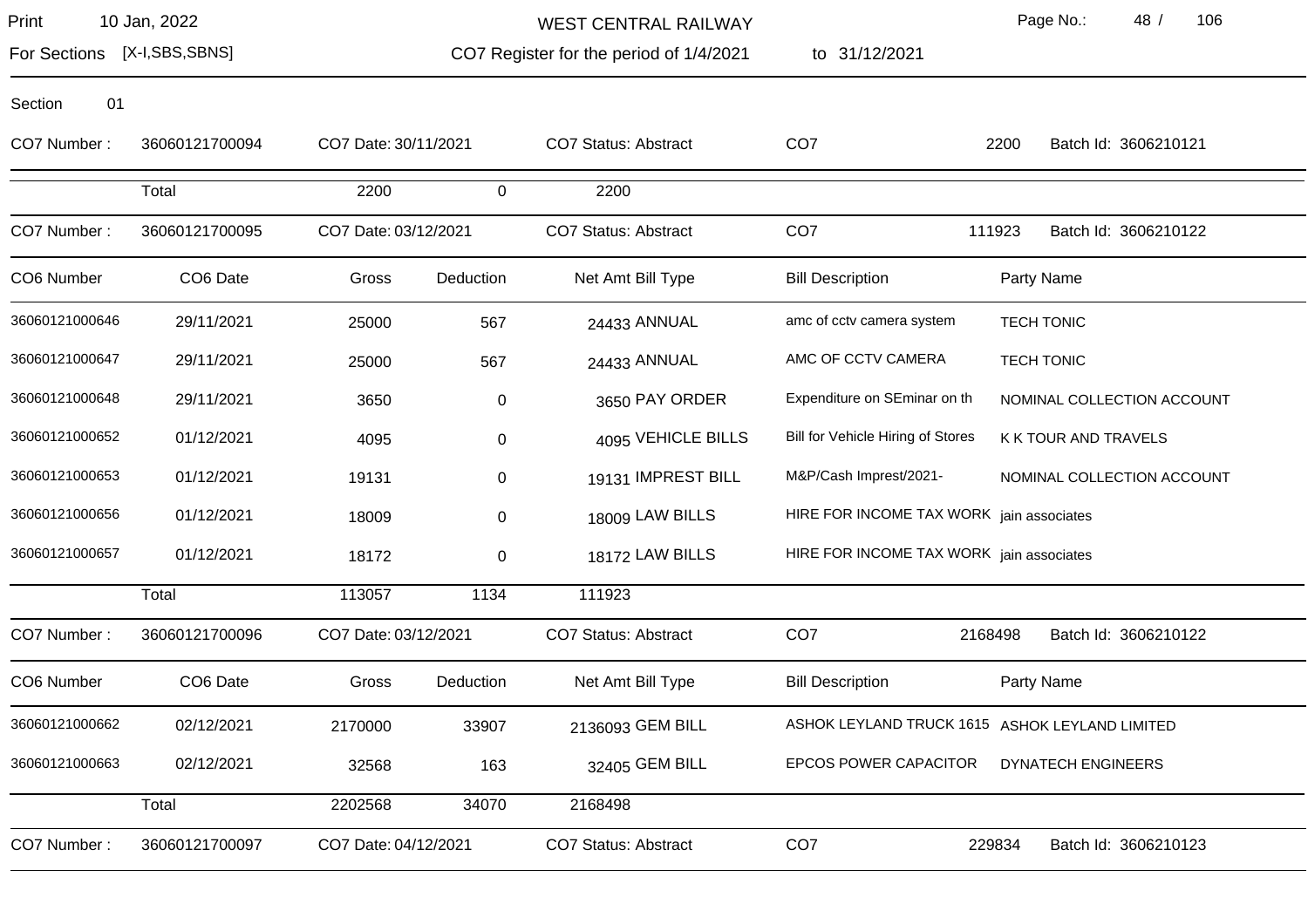For Sections [X-I,SBS,SBNS]

WEST CENTRAL RAILWAY

CO7 Register for the period of 1/4/2021

to 31/12/2021

Page No.: 49 / 106

| CO7 Number:    | 36060121700097 | CO7 Date: 04/12/2021 |             | <b>CO7 Status: Abstract</b> | CO <sub>7</sub>                      | 229834<br>Batch Id: 3606210123    |
|----------------|----------------|----------------------|-------------|-----------------------------|--------------------------------------|-----------------------------------|
| CO6 Number     | CO6 Date       | Gross                | Deduction   | Net Amt Bill Type           | <b>Bill Description</b>              | Party Name                        |
| 36060121000660 | 02/12/2021     | 9710                 | 0           | 9710 IMPREST BILL           | <b>BTC CASH IMPREST</b>              | NOMINAL COLLECTION ACCOUNT        |
| 36060121000661 | 02/12/2021     | 20773                | 0           | 20773 CONTRACTOR            | Examination, Testing,                | G. S. ENGINEERING                 |
| 36060121000664 | 03/12/2021     | 123740               | 619         | 123121 GEM BILL             | RR OSCILATING 600 MM 61              | Ms Keerthi Engineers              |
| 36060121000665 | 03/12/2021     | 38495                | 1824        | 36671 CONTRACTOR            | 6 th Running Bill of Vehicle         | SHUKLA ENTERPRISE                 |
| 36060121000666 | 03/12/2021     | 4745                 | $\mathbf 0$ | 4745 IMPREST BILL           | Imprest bill of AXEN/W of WRS        | NOMINAL COLLECTION ACCOUNT        |
| 36060121000667 | 03/12/2021     | 18101                | $\mathbf 0$ | 18101 IMPREST BILL          | SSE/ELECTRICAL CASH<br><b>IMREST</b> | NOMINAL COLLECTION ACCOUNT        |
| 36060121000668 | 03/12/2021     | 16120                | 1612        | 14508 LAW BILLS             | Advocate bills for prepare           | Naresh SHARMA                     |
| 36060121000669 | 03/12/2021     | 2450                 | 245         | 2205 LAW BILLS              | Advocate bills for prepare           | ANUPAM AGARWAL                    |
|                | Total          | 234134               | 4300        | 229834                      |                                      |                                   |
| CO7 Number:    | 36060121700098 | CO7 Date: 09/12/2021 |             | <b>CO7 Status: Abstract</b> | CO <sub>7</sub>                      | 325498<br>Batch Id: 3606210125    |
| CO6 Number     | CO6 Date       | Gross                | Deduction   | Net Amt Bill Type           | <b>Bill Description</b>              | Party Name                        |
| 36060121000670 | 03/12/2021     | 26338                | 0           | 26338 IMPREST BILL          | <b>CASH IMPREST</b>                  | DY CMM KOTA                       |
| 36060121000671 | 03/12/2021     | 294392               | 0           | 294392 SERVICE              | Solar Energy Generated system        | MS RENEW DISTRIBUTED SOLAR ENERGY |
| 36060121000672 | 03/12/2021     | 4768                 | 0           | 4768 IMPREST BILL           | <b>IMPREST BILL OF TRUCK</b>         | NOMINAL COLLECTION ACCOUNT        |
|                | Total          | 325498               | 0           | 325498                      |                                      |                                   |
| CO7 Number:    | 36060121700099 | CO7 Date: 14/12/2021 |             | <b>CO7 Status: Abstract</b> | CO <sub>7</sub>                      | 111962<br>Batch Id: 3606210126    |
| CO6 Number     | CO6 Date       | Gross                | Deduction   | Net Amt Bill Type           | <b>Bill Description</b>              | Party Name                        |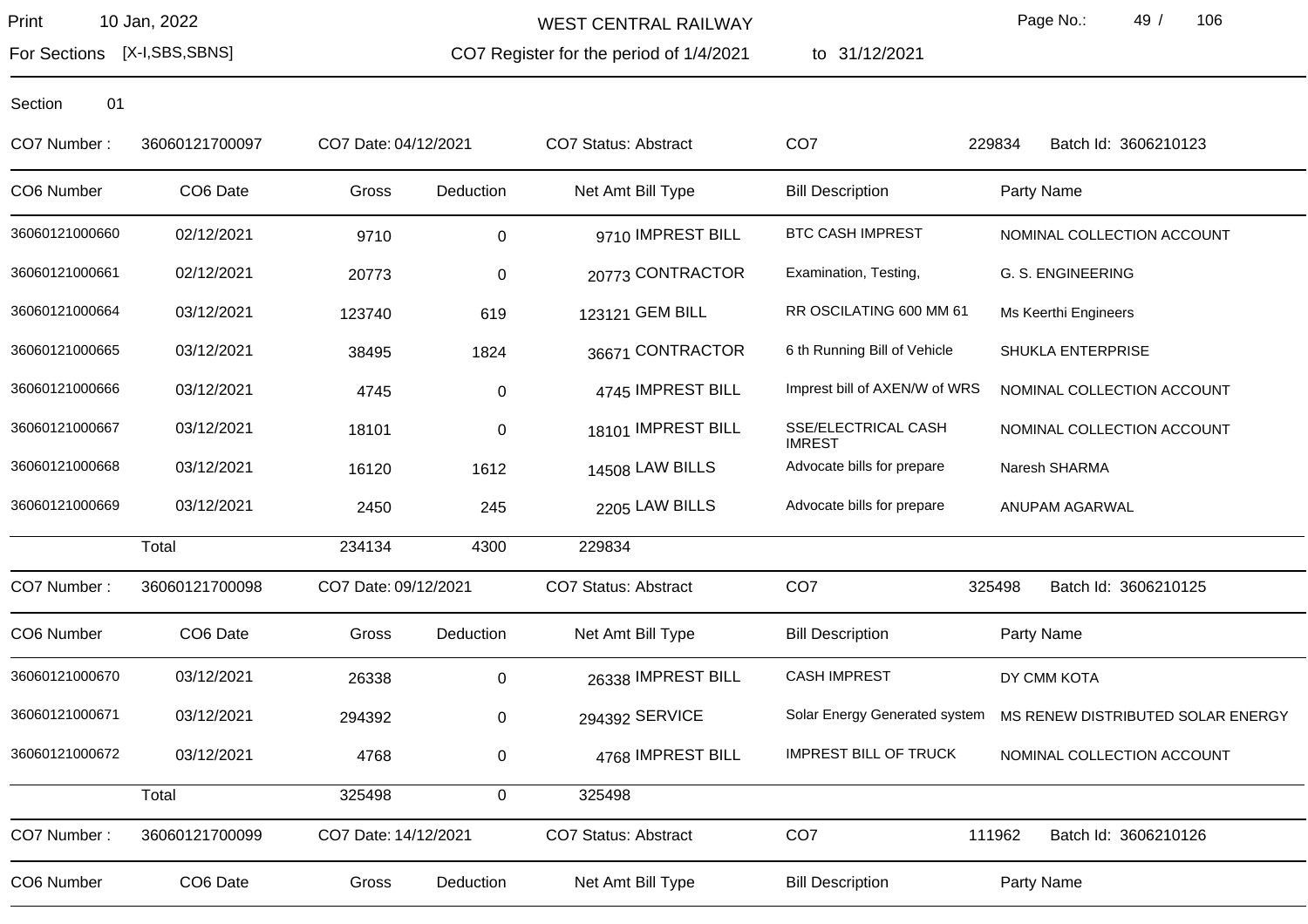CO7 Register for the period of 1/4/2021 WEST CENTRAL RAILWAY

to 31/12/2021

Page No.: 50 / 106

For Sections [X-I,SBS,SBNS]

| CO7 Number:    | 36060121700099 | CO7 Date: 14/12/2021 |             | <b>CO7 Status: Abstract</b> | CO <sub>7</sub>                  | 111962<br>Batch Id: 3606210126                              |
|----------------|----------------|----------------------|-------------|-----------------------------|----------------------------------|-------------------------------------------------------------|
| CO6 Number     | CO6 Date       | Gross                | Deduction   | Net Amt Bill Type           | <b>Bill Description</b>          | Party Name                                                  |
| 36060121000676 | 08/12/2021     | 4118                 | $\mathbf 0$ | 4118 SERVICE                | JIO DONGAL BILL OF WRS           | <b>JIO DIGITAL LIFE</b>                                     |
| 36060121000678 | 08/12/2021     | 600                  | 0           | 600 PAY ORDER               | AUDIT OF WQMS                    | NOMINAL COLLECTION ACCOUNT                                  |
| 36060121000679 | 08/12/2021     | 10295                | 0           | 10295 SERVICE               |                                  | DONGLE BILL FOR THE MONTH RELIANCE JIO INFOCOM LIMITED      |
| 36060121000680 | 09/12/2021     | 37282                | 1775        | 35507 CONTRACTOR            | -CWM WRS KOTA VEHICLE            | K K TOUR AND TRAVELS                                        |
| 36060121000681 | 10/12/2021     | 13617                | $\pmb{0}$   | 13617 IMPREST BILL          | imprest bill of Awm/II C.No-     | NOMINAL COLLECTION ACCOUNT                                  |
| 36060121000682 | 10/12/2021     | 3000                 | 0           | 3000 PAY ORDER              | For Purchase of postal ticket of | POST MASTER HEAD POST OFFICE                                |
| 36060121000683 | 10/12/2021     | 34869                | 0           | 34869 IMPREST BILL          | DY CME/I/CASH IMPREST            | NOMINAL COLLECTION ACCOUNT                                  |
| 36060121000684 | 10/12/2021     | 1620                 | 0           | 1620 OTHER BILLS            | News paper bill for the month    | <b>CHAUTH MAL NAGAR</b>                                     |
| 36060121000685 | 11/12/2021     | 388                  | 0           | 388 SERVICE                 | BSNL LANDLINE BILL OF IPF        | ACCOUNTS OFFICER (BANKING) BHARAT                           |
| 36060121000686 | 11/12/2021     | 388                  | 0           | 388 SERVICE                 | BSNL LANDLINE BILL OF DY         | ACCOUNTS OFFICER (BANKING) BHARAT                           |
| 36060121000687 | 11/12/2021     | 388                  | 0           | 388 SERVICE                 | BSNL LANDLINE BILL OF DY         | ACCOUNTS OFFICER (BANKING) BHARAT                           |
| 36060121000688 | 11/12/2021     | 1326                 | 0           | 1326 SERVICE                |                                  | BSNL LANDLINE BILL OF CWM ACCOUNTS OFFICER (BANKING) BHARAT |
| 36060121000689 | 11/12/2021     | 5846                 | 0           | 5846 SERVICE                | JIO CUG SIM OF WRS Kota.         | <b>JIO DIGITAL LIFE</b>                                     |
|                | Total          | 113737               | 1775        | 111962                      |                                  |                                                             |
| CO7 Number:    | 36060121700100 | CO7 Date: 18/12/2021 |             | <b>CO7 Status: Abstract</b> | CO <sub>7</sub>                  | 43429<br>Batch Id: 3606210128                               |
| CO6 Number     | CO6 Date       | Gross                | Deduction   | Net Amt Bill Type           | <b>Bill Description</b>          | Party Name                                                  |
| 36060121000690 | 14/12/2021     | 500                  | 0           | 500 PAY ORDER               | Dr. BHIMRAO AMBEDKAR TO          | NOMINAL COLLECTION ACCOUNT                                  |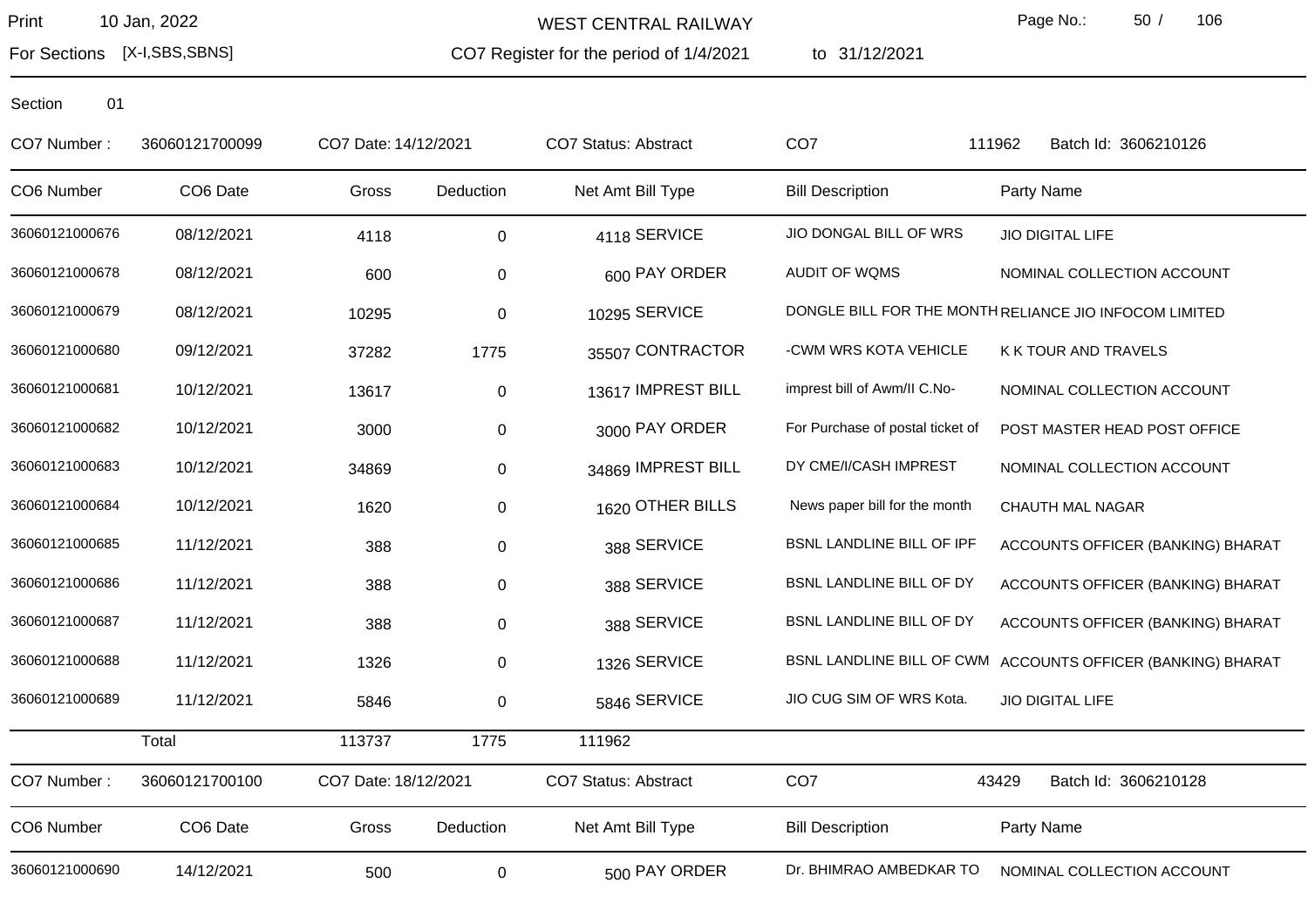WEST CENTRAL RAILWAY

CO7 Register for the period of 1/4/2021

to 31/12/2021

Page No.: 51 / 106

For Sections [X-I,SBS,SBNS]

| CO7 Number:    | 36060121700100 | CO7 Date: 18/12/2021 |             | <b>CO7 Status: Abstract</b> | CO <sub>7</sub>                | 43429<br>Batch Id: 3606210128     |
|----------------|----------------|----------------------|-------------|-----------------------------|--------------------------------|-----------------------------------|
| CO6 Number     | CO6 Date       | Gross                | Deduction   | Net Amt Bill Type           | <b>Bill Description</b>        | Party Name                        |
| 36060121000691 | 14/12/2021     | 22092                | $\mathbf 0$ | 22092 PAY ORDER             | Regarding refilling of Gas     | STAFF CANTEEN WRS KOTA            |
| 36060121000692 | 17/12/2021     | 19507                | $\mathbf 0$ | 19507 IMPREST BILL          | CASH IMPREST - SSE/ELECT.      | NOMINAL COLLECTION ACCOUNT        |
| 36060121000694 | 17/12/2021     | 1330                 | 0           | 1330 SERVICE                | BB BILL OF Dy FA&CAO W&S       | ACCOUNTS OFFICER (BANKING) BHARAT |
|                | Total          | 43429                | $\mathbf 0$ | 43429                       |                                |                                   |
| CO7 Number:    | 36060121700101 | CO7 Date: 20/12/2021 |             | CO7 Status: Abstract        | CO <sub>7</sub>                | 353609<br>Batch Id: 3606210128    |
| CO6 Number     | CO6 Date       | Gross                | Deduction   | Net Amt Bill Type           | <b>Bill Description</b>        | Party Name                        |
| 36060121000693 | 17/12/2021     | 39333                | 1860        | 37473 CONTRACTOR            | 13 th Running Bill DY CME I    | PIMI GREEN TECHNOLOGIES           |
| 36060121000695 | 17/12/2021     | 62350                | 2601        | 59749 VEHICLE BILLS         | CAB AND TAXI HIRING OF         | RIDDHI CAB SERVICE, KOTA          |
| 36060121000696 | 17/12/2021     | 230925               | 24538       | 206387 CONTRACTOR           | 01st & Final bill              | ANSARI ENGINEERING AND WELDING    |
| 36060121000697 | 17/12/2021     | 50000                | $\pmb{0}$   | 50000 PAY ORDER             | Special case Imprest regarding | NOMINAL COLLECTION ACCOUNT        |
|                | Total          | 382608               | 28999       | 353609                      |                                |                                   |
| CO7 Number:    | 36060121700102 | CO7 Date: 22/12/2021 |             | CO7 Status: Abstract        | CO <sub>7</sub>                | 1251677<br>Batch Id: 3606210129   |
| CO6 Number     | CO6 Date       | Gross                | Deduction   | Net Amt Bill Type           | <b>Bill Description</b>        | Party Name                        |
| 36060121000698 | 18/12/2021     | 621556               | 24837       | 596719 CONTRACTOR           | 04th running bill period       | <b>S R ENTERPRISES</b>            |
| 36060121000699 | 18/12/2021     | 727561               | 72603       | 654958 CONTRACTOR           | 02nd running bill 60 sets      | <b>JEET ENTERPRISES</b>           |
|                | Total          | 1349117              | 97440       | 1251677                     |                                |                                   |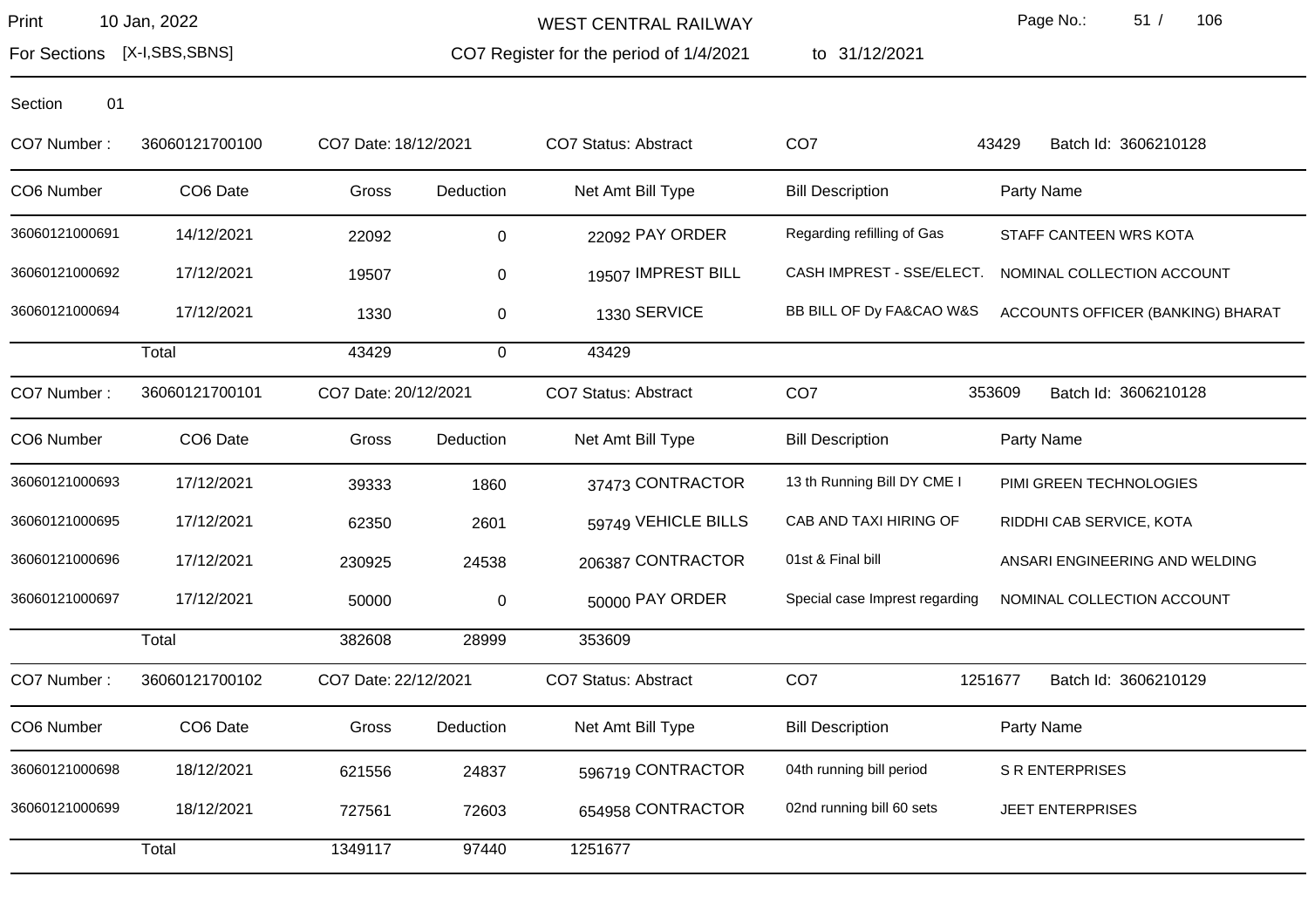For Sections [X-I,SBS,SBNS]

WEST CENTRAL RAILWAY

CO7 Register for the period of 1/4/2021

to 31/12/2021

Page No.: 52 / 106

| CO7 Number:    | 36060121700103 | CO7 Date: 24/12/2021 |             | CO7 Status: Abstract | CO <sub>7</sub>                  | Batch Id: 3606210131<br>143947                          |
|----------------|----------------|----------------------|-------------|----------------------|----------------------------------|---------------------------------------------------------|
| CO6 Number     | CO6 Date       | Gross                | Deduction   | Net Amt Bill Type    | <b>Bill Description</b>          | Party Name                                              |
| 36060121000700 | 21/12/2021     | 8200                 | $\mathbf 0$ | 8200 PAY ORDER       | EMD RELEASE M/S MADHU            | <b>MADHU ELECTRICALS</b>                                |
| 36060121000701 | 21/12/2021     | 4430                 | 0           | 4430 IMPREST BILL    | Truck imprest of bill awm(II) c- | NOMINAL COLLECTION ACCOUNT                              |
| 36060121000702 | 22/12/2021     | 52126                | 19440       | 32686 CONTRACTOR     | Cleaning work stores depot       | S.N.T. CONTRACTORS-SATNA                                |
| 36060121000706 | 22/12/2021     | 1502                 | $\pmb{0}$   | 1502 PAY ORDER       | Security Deposit (SD) Release    | YOGLAXMI ENTERPRISES-KOTA                               |
| 36060121000708 | 22/12/2021     | 890                  | $\pmb{0}$   | 890 PAY ORDER        | Security Deposit (SD) Release    | YOGLAXMI ENTERPRISES-KOTA                               |
| 36060121000709 | 22/12/2021     | 1660                 | 0           | 1660 PAY ORDER       | Security Deposit (SD) Release    | YOGLAXMI ENTERPRISES-KOTA                               |
| 36060121000710 | 22/12/2021     | 2383                 | 0           | 2383 PAY ORDER       | Security Deposit (SD) Release    | YOGLAXMI ENTERPRISES-KOTA                               |
| 36060121000711 | 22/12/2021     | 3000                 | 0           | 3000 PAY ORDER       | For Purchase of postal ticket of | POST MASTER HEAD POST OFFICE                            |
| 36060121000712 | 23/12/2021     | 24217                | 0           | 24217 IMPREST BILL   | <b>CASH IMPREST</b>              | DY CMM KOTA                                             |
| 36060121000713 | 23/12/2021     | 14415                | 0           | 14415 IMPREST BILL   |                                  | IMPREST BILL OF AWM/II. C.NO NOMINAL COLLECTION ACCOUNT |
| 36060121000714 | 23/12/2021     | 12712                | 0           | 12712 SERVICE        |                                  | AIRTEL DONGAL BILL OF WRS BHARTI HEXACOM LIMITED        |
| 36060121000715 | 23/12/2021     | 39500                | 1648        | 37852 VEHICLE BILLS  | CAB AND TAXI HIRING OF           | K K TOUR AND TRAVELS                                    |
|                | Total          | 165035               | 21088       | 143947               |                                  |                                                         |
| CO7 Number:    | 36060121700104 | CO7 Date: 30/12/2021 |             | CO7 Status: Abstract | CO <sub>7</sub>                  | 60961<br>Batch Id: 3606210136                           |
| CO6 Number     | CO6 Date       | Gross                | Deduction   | Net Amt Bill Type    | <b>Bill Description</b>          | Party Name                                              |
| 36060121000716 | 29/12/2021     | 1970                 | $\mathbf 0$ | 1970 PAY ORDER       | Security Deposit (SD) Release    | YOGLAXMI ENTERPRISES-KOTA                               |
| 36060121000717 | 29/12/2021     | 18580                | 3556        | 15024 ANNUAL         | AMC FOR Computer VI th           | <b>EXACT COMPUTERS</b>                                  |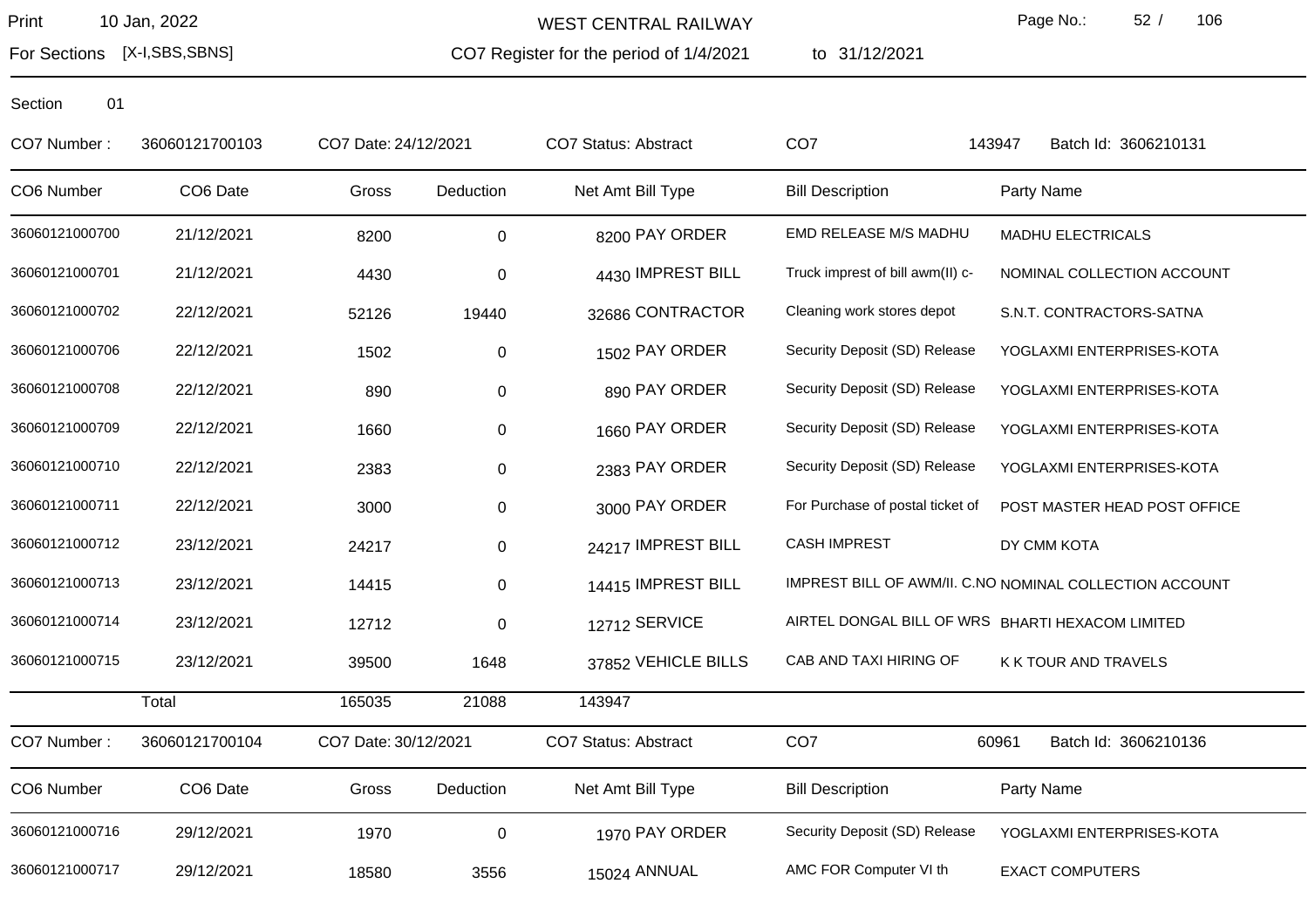WEST CENTRAL RAILWAY

CO7 Register for the period of 1/4/2021

to 31/12/2021

Page No.: 53 / 106

For Sections [X-I,SBS,SBNS]

| CO7 Number:    | 36060121700104       | CO7 Date: 30/12/2021 |             | CO7 Status: Abstract | CO <sub>7</sub>                  | 60961<br>Batch Id: 3606210136 |
|----------------|----------------------|----------------------|-------------|----------------------|----------------------------------|-------------------------------|
| CO6 Number     | CO <sub>6</sub> Date | Gross                | Deduction   | Net Amt Bill Type    | <b>Bill Description</b>          | Party Name                    |
| 36060121000722 | 29/12/2021           | 3000                 | $\mathbf 0$ | 3000 PAY ORDER       | For Purchase of postal ticket of | POST MASTER HEAD POST OFFICE  |
| 36060121000723 | 29/12/2021           | 19590                | $\mathbf 0$ | 19590 IMPREST BILL   | SSE/ELECT. Cash Imprest          | NOMINAL COLLECTION ACCOUNT    |
| 36060121000724 | 29/12/2021           | 19877                | $\mathbf 0$ | 19877 IMPREST BILL   | M&P Cash Imprest 2021-           | NOMINAL COLLECTION ACCOUNT    |
| 36060121000726 | 29/12/2021           | 1500                 | $\mathbf 0$ | 1500 IMPREST BILL    | COMPUTER IMP OF DY<br>FA&CAO     | NOMINAL COLLECTION ACCOUNT    |
|                | Total                | 64517                | 3556        | 60961                |                                  |                               |
|                | <b>Section Total</b> | 67445056             | 5610979     | 61834077             |                                  |                               |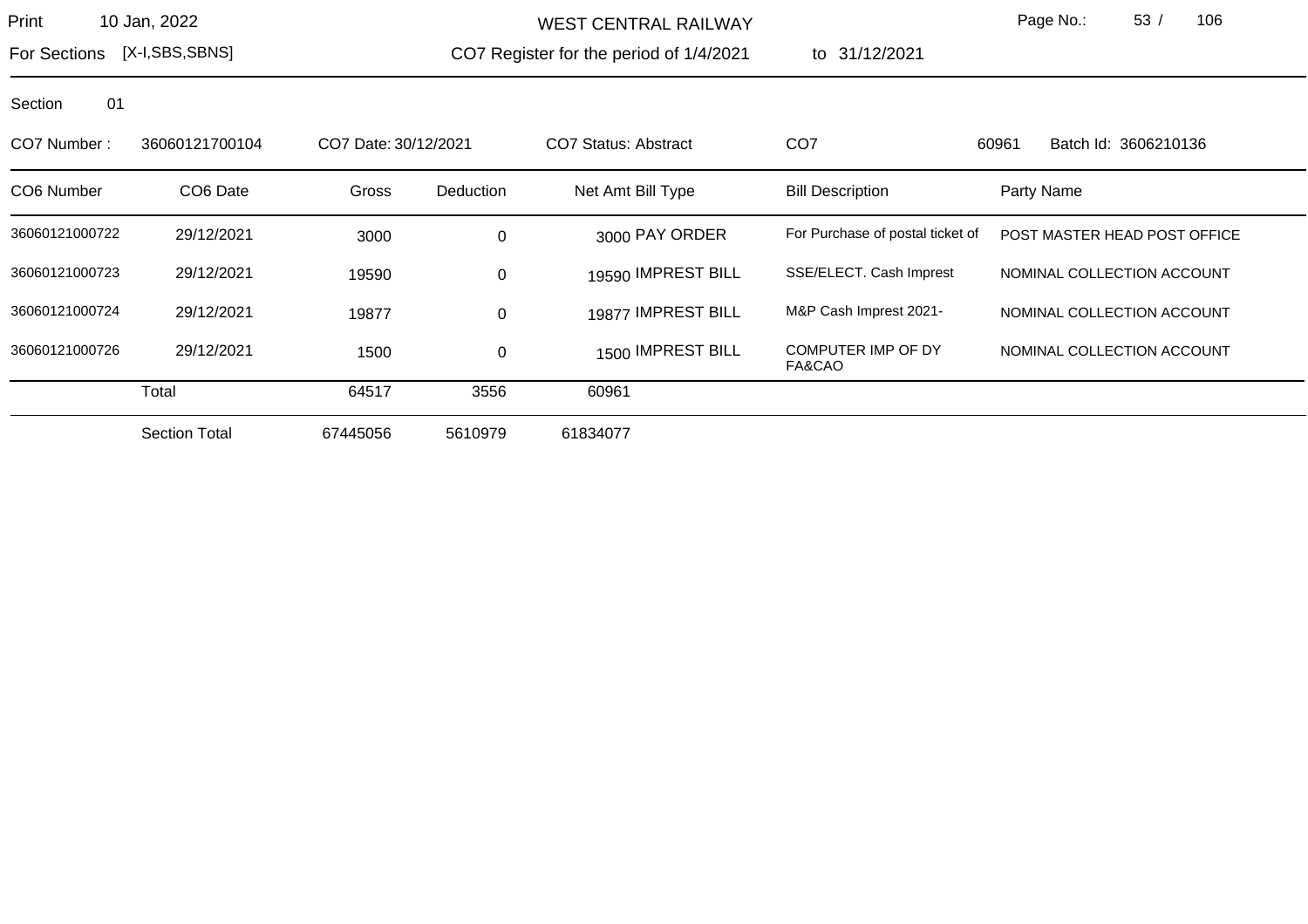WEST CENTRAL RAILWAY

CO7 Register for the period of 1/4/2021

to 31/12/2021

Page No.: 54 / 106

For Sections [X-I,SBS,SBNS]

| Section | 03 |
|---------|----|
|         |    |

| CO7 Number:    | 36060321700001       | CO7 Date: 20/04/2021 |             | CO7 Status: Abstract                        | CO <sub>7</sub>         | 1662170 | Batch Id: 3606210010            |
|----------------|----------------------|----------------------|-------------|---------------------------------------------|-------------------------|---------|---------------------------------|
| CO6 Number     | CO <sub>6</sub> Date | Gross                | Deduction   | Net Amt Bill Type                           | <b>Bill Description</b> |         | Party Name                      |
| 36060321000001 | 08/04/2021           | 1680000              | 30000       | 1650000 PURCHASE ORDER SPRING PLANK         |                         |         | ANAND SALES CORPORATION-KOLKATA |
| 36060321000003 | 08/04/2021           | 12170                | $\pmb{0}$   | 12170 PURCHASE ORDER DA GAS BILL 07         |                         |         | MODI GAS PRODUCT-GHAZIABAD.     |
|                | Total                | 1692170              | 30000       | 1662170                                     |                         |         |                                 |
| CO7 Number:    | 36060321700002       | CO7 Date: 23/04/2021 |             | CO7 Status: Abstract                        | CO <sub>7</sub>         | 13142   | Batch Id: 3606210011            |
| CO6 Number     | CO6 Date             | Gross                | Deduction   | Net Amt Bill Type                           | <b>Bill Description</b> |         | Party Name                      |
| 36060321000004 | 08/04/2021           | 13142                | $\mathbf 0$ | 13142 PURCHASE ORDER BILL06OXYGEN GAS       |                         |         | MODI GAS PRODUCT-GHAZIABAD.     |
|                | Total                | 13142                | $\mathbf 0$ | 13142                                       |                         |         |                                 |
| CO7 Number:    | 36060321700003       | CO7 Date: 05/05/2021 |             | CO7 Status: Abstract                        | CO <sub>7</sub>         | 1176354 | Batch Id: 3606210018            |
| CO6 Number     | CO6 Date             | Gross                | Deduction   | Net Amt Bill Type                           | <b>Bill Description</b> |         | Party Name                      |
| 36060321000005 | 28/04/2021           | 129066               | $\pmb{0}$   | 129066 PURCHASE ORDER FOOT STEP FOR SIDE    |                         |         | A. J. STEEL ENTERPRISE-HOWRAH   |
| 36060321000006 | 28/04/2021           | 924000               | 16500       | 907500 PURCHASE ORDER DOOR CHECK SPRING     |                         |         | AVANTIKA INDUSTRIES-KOLKATA     |
| 36060321000007 | 28/04/2021           | 53100                | 0           | 53100 PURCHASE ORDER READY MIXED BRUSHING   |                         |         | <b>GS INDUSTRIES-JALANDHAR</b>  |
| 36060321000008 | 28/04/2021           | 86688                | $\pmb{0}$   | 86688 PURCHASE ORDER HAND BRAKE BEVEL WHEEL | TO                      |         | KOLKATA ENGINEERING INDUSTRIES- |
|                | Total                | 1192854              | 16500       | 1176354                                     |                         |         |                                 |
| CO7 Number:    | 36060321700004       | CO7 Date: 10/06/2021 |             | CO7 Status: Abstract                        | CO <sub>7</sub>         | 5485593 | Batch Id: 3606210037            |
| CO6 Number     | CO6 Date             | Gross                | Deduction   | Net Amt Bill Type                           | <b>Bill Description</b> |         | Party Name                      |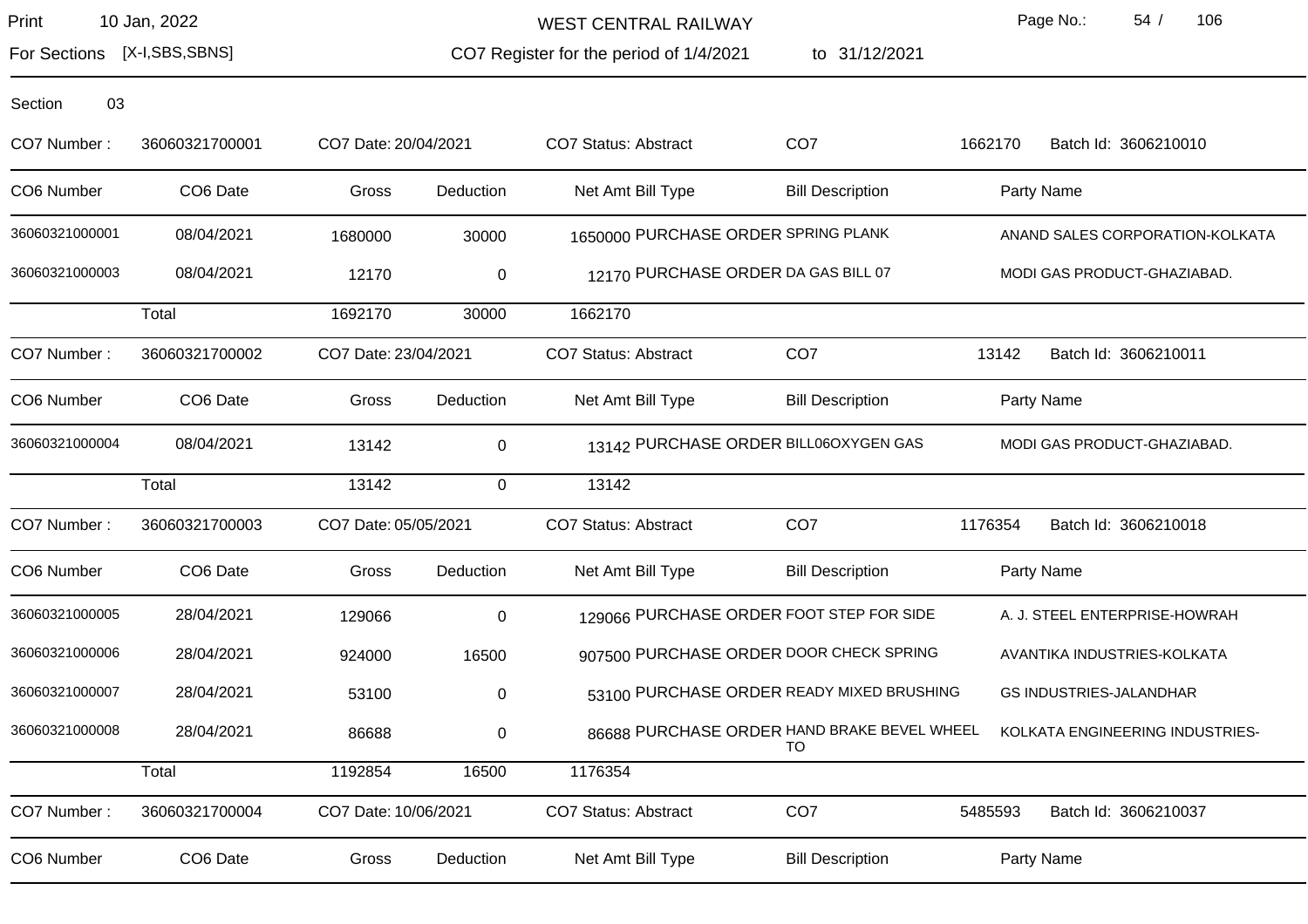WEST CENTRAL RAILWAY

CO7 Register for the period of 1/4/2021

to 31/12/2021

Page No.: 55 / 106

For Sections [X-I,SBS,SBNS]

| CO7 Number:    | 36060321700004 | CO7 Date: 10/06/2021 |           | <b>CO7 Status: Abstract</b>         | CO <sub>7</sub>                                           | 5485593 | Batch Id: 3606210037                                                             |
|----------------|----------------|----------------------|-----------|-------------------------------------|-----------------------------------------------------------|---------|----------------------------------------------------------------------------------|
| CO6 Number     | CO6 Date       | Gross                | Deduction | Net Amt Bill Type                   | <b>Bill Description</b>                                   |         | Party Name                                                                       |
| 36060321000010 | 05/06/2021     | 588395               | 9973      |                                     | 578422 PURCHASE ORDER PAINT SYN ENAMEL EXT FINI           |         | PUSHKER PAINT INDUSTRIES-LUCKNOW                                                 |
| 36060321000012 | 05/06/2021     | 3843840              | 68640     |                                     | 3775200 PURCHASE ORDER COUPLER BODY                       |         | SHREE KEDAR METAL FOUNDRIES-SANGLI                                               |
| 36060321000013 | 05/06/2021     | 1100442              | 19651     | 1080791 PURCHASE ORDER BILL DETAILS |                                                           |         | BALAJI NIRYAAT PRIVATE LIMITED-<br><b>HOWRAH</b>                                 |
| 36060321000014 | 05/06/2021     | 53312                | 2132      |                                     | 51180 PURCHASE ORDER BRACKET ANTI PILFERAGE               |         | A. J. STEEL ENTERPRISE-HOWRAH                                                    |
|                | Total          | 5585989              | 100396    | 5485593                             |                                                           |         |                                                                                  |
| CO7 Number:    | 36060321700005 | CO7 Date: 15/06/2021 |           | CO7 Status: Abstract                | CO <sub>7</sub>                                           | 187972  | Batch Id: 3606210039                                                             |
| CO6 Number     | CO6 Date       | Gross                | Deduction | Net Amt Bill Type                   | <b>Bill Description</b>                                   |         | Party Name                                                                       |
| 36060321000015 | 10/06/2021     | 187972               | $\pmb{0}$ |                                     | 187972 PURCHASE ORDER PRE shortening insert               |         | SHAKTI SALES CORPORATION-KOTA JN                                                 |
|                | Total          | 187972               | 0         | 187972                              |                                                           |         |                                                                                  |
| CO7 Number:    | 36060321700006 | CO7 Date: 09/07/2021 |           | CO7 Status: Abstract                | CO <sub>7</sub>                                           | 633268  | Batch Id: 3606210050                                                             |
| CO6 Number     | CO6 Date       | Gross                | Deduction | Net Amt Bill Type                   | <b>Bill Description</b>                                   |         | Party Name                                                                       |
| 36060321000020 | 06/07/2021     | 64381                | $\pmb{0}$ |                                     | 64381 PURCHASE ORDER PAINT RM BLACK JAPAN<br><b>TYPEB</b> |         | PUSHKER PAINT INDUSTRIES-LUCKNOW                                                 |
| 36060321000021 | 06/07/2021     | 578696               | 9809      |                                     |                                                           |         | 568887 PURCHASE ORDER PAINT SYN ENAMEL EXT FINI PUSHKER PAINT INDUSTRIES-LUCKNOW |
|                | Total          | 643077               | 9809      | 633268                              |                                                           |         |                                                                                  |
| CO7 Number:    | 36060321700007 | CO7 Date: 19/07/2021 |           | CO7 Status: Abstract                | CO <sub>7</sub>                                           | 2123784 | Batch Id: 3606210054                                                             |
| CO6 Number     | CO6 Date       | Gross                | Deduction | Net Amt Bill Type                   | <b>Bill Description</b>                                   |         | Party Name                                                                       |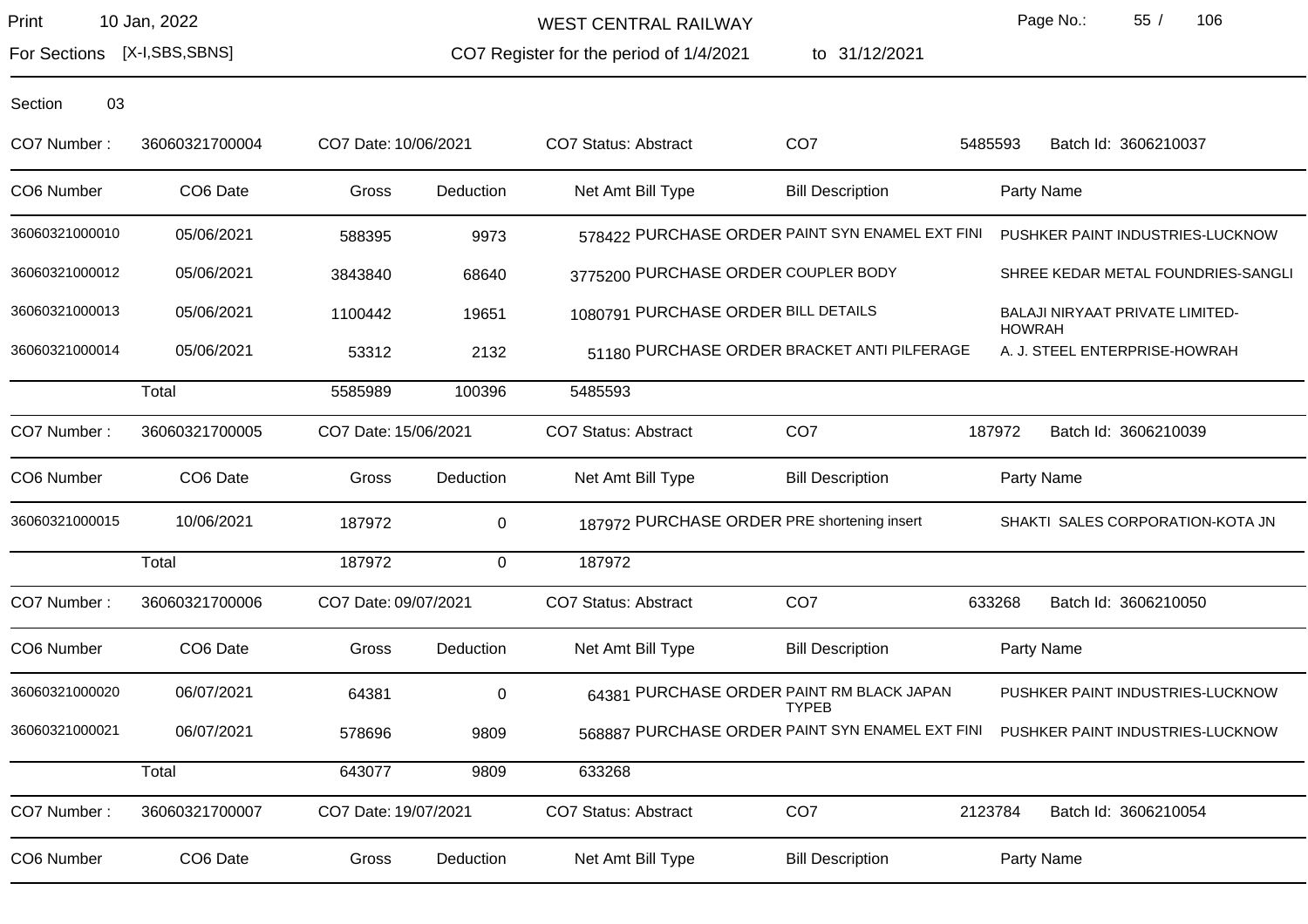WEST CENTRAL RAILWAY

CO7 Register for the period of 1/4/2021 to 31/12/2021 Page No.: 56 / 106

For Sections [X-I,SBS,SBNS]

| CO7 Number:    | 36060321700007 | CO7 Date: 19/07/2021 |           | CO7 Status: Abstract                       | CO <sub>7</sub>                                                     | 2123784        | Batch Id: 3606210054                                                        |
|----------------|----------------|----------------------|-----------|--------------------------------------------|---------------------------------------------------------------------|----------------|-----------------------------------------------------------------------------|
| CO6 Number     | CO6 Date       | Gross                | Deduction | Net Amt Bill Type                          | <b>Bill Description</b>                                             |                | Party Name                                                                  |
| 36060321000024 | 13/07/2021     | 497945               | 8440      |                                            |                                                                     |                | 489505 PURCHASE ORDER MSHRCSPLATESHEET7208 MS MANISH METAL CORPORATION-KOTA |
| 36060321000026 | 13/07/2021     | 14974                | 75        |                                            | 14899 PURCHASE ORDER RUBBER BASED ADHESIVE TO NARENDRA UDYOG-NASHIK |                |                                                                             |
| 36060321000027 | 13/07/2021     | 1164240              | 20790     |                                            | 1143450 PURCHASE ORDER FLAP DOOR FOR BCNA<br><b>WAGON</b>           | <b>KOLKATA</b> | A K FERROCAST PRIVATE LIMITED-                                              |
| 36060321000028 | 13/07/2021     | 289379               | 9001      | 280378 PURCHASE ORDER M S PLATE 12 MM      |                                                                     |                | MANGAL TRADERS-KOTA                                                         |
| 36060321000029 | 13/07/2021     | 195552               | $\pmb{0}$ |                                            | 195552 PURCHASE ORDER Packing Plate 12mm Thick for                  |                | EASTERN ENGINEERING INDUSTRIES-                                             |
|                | Total          | 2162090              | 38306     | 2123784                                    |                                                                     |                |                                                                             |
| CO7 Number:    | 36060321700008 | CO7 Date: 28/07/2021 |           | <b>CO7 Status: Abstract</b>                | CO <sub>7</sub>                                                     | 1517950        | Batch Id: 3606210058                                                        |
| CO6 Number     | CO6 Date       | Gross                | Deduction | Net Amt Bill Type                          | <b>Bill Description</b>                                             |                | Party Name                                                                  |
| 36060321000030 | 23/07/2021     | 191520               | 171       | 191349 PURCHASE ORDER PS PAY               |                                                                     |                | SHREE RAM IRON AND STEEL TRADING                                            |
| 36060321000032 | 24/07/2021     | 429793               | 7649      |                                            | 422144 PURCHASE ORDER EXXON ARAPEN RB 320<br><b>GREASE</b>          |                | NIS MARKETING PVT LTD-NEW DELHI                                             |
| 36060321000033 | 24/07/2021     | 493240               | 8778      | 484462 PURCHASE ORDER Manual Metal Welding |                                                                     |                | MODI HITECH INDIA LIMITED-MEERUT                                            |
| 36060321000034 | 24/07/2021     | 429793               | 9798      |                                            | 419995 PURCHASE ORDER EXXON ARAPEN RB 320<br><b>GREASE</b>          |                | NIS MARKETING PVT LTD-NEW DELHI                                             |
|                | Total          | 1544346              | 26396     | 1517950                                    |                                                                     |                |                                                                             |
| CO7 Number:    | 36060321700009 | CO7 Date: 07/08/2021 |           | CO7 Status: Abstract                       | CO <sub>7</sub>                                                     | 4353480        | Batch Id: 3606210065                                                        |
| CO6 Number     | CO6 Date       | Gross                | Deduction | Net Amt Bill Type                          | <b>Bill Description</b>                                             |                | Party Name                                                                  |
| 36060321000035 | 04/08/2021     | 2273976              | 53542     |                                            | 2220434 PURCHASE ORDER BILL FOR 100 PERCENT                         |                | SHIVALIK POWER AND STEEL PVT LTD-                                           |
| 36060321000036 | 04/08/2021     | 297024               | 5569      |                                            | 291455 PURCHASE ORDER COUPLER ROD FOR AIR<br><b>BRAKE</b>           |                | A. J. STEEL ENTERPRISE-HOWRAH                                               |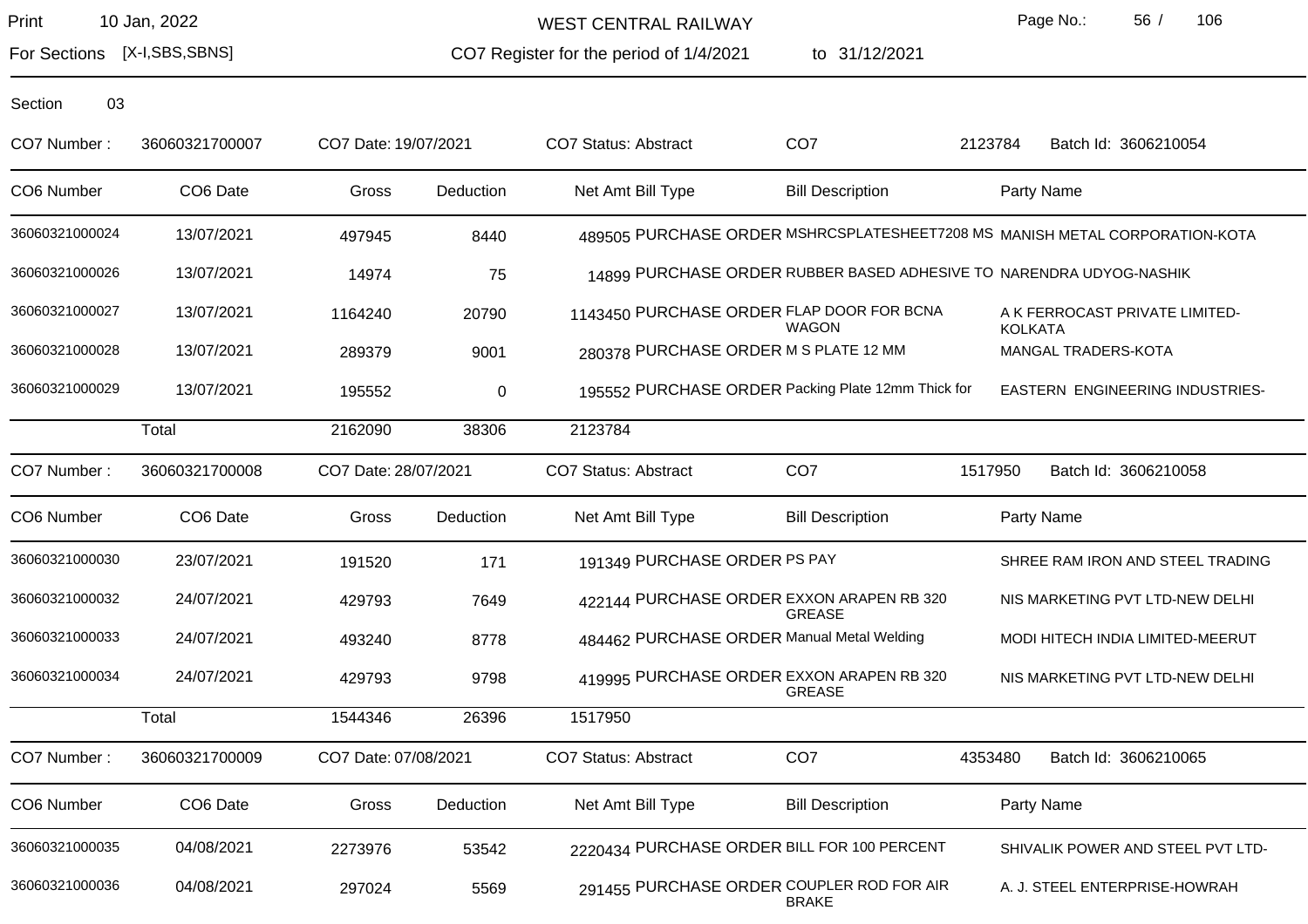WEST CENTRAL RAILWAY

Page No.: 57 / 106

For Sections [X-I,SBS,SBNS]

CO7 Register for the period of 1/4/2021

to 31/12/2021

| CO7 Number:    | 36060321700009 | CO7 Date: 07/08/2021 |           | CO7 Status: Abstract              | CO <sub>7</sub>                                    | Batch Id: 3606210065<br>4353480                                                            |  |
|----------------|----------------|----------------------|-----------|-----------------------------------|----------------------------------------------------|--------------------------------------------------------------------------------------------|--|
| CO6 Number     | CO6 Date       | Gross                | Deduction | Net Amt Bill Type                 | <b>Bill Description</b>                            | Party Name                                                                                 |  |
| 36060321000037 | 04/08/2021     | 144256               | 3606      | 140650 PURCHASE ORDER DUST SHIELD |                                                    | OMEX INDUSTRIES-HOWRAH                                                                     |  |
| 36060321000038 | 04/08/2021     | 205643               | 1028      |                                   |                                                    | 204615 PURCHASE ORDER MS FLAT STEEL SIZE 50X12MM MANISH METAL CORPORATION-KOTA             |  |
| 36060321000039 | 05/08/2021     | 861494               | 15332     |                                   | 846162 PURCHASE ORDER COPPER BEARING MSPLATE<br>10 | FAMOUS STEEL CORPORATION-MUMBAI                                                            |  |
| 36060321000040 | 05/08/2021     | 661945               | 11781     |                                   |                                                    | 650164 PURCHASE ORDER PAINT SYN ENAMEL EXT FINI PUSHKER PAINT INDUSTRIES-LUCKNOW           |  |
|                | Total          | 4444338              | 90858     | 4353480                           |                                                    |                                                                                            |  |
| CO7 Number:    | 36060321700010 | CO7 Date: 11/08/2021 |           | <b>CO7 Status: Abstract</b>       | CO <sub>7</sub>                                    | 2397514<br>Batch Id: 3606210067                                                            |  |
| CO6 Number     | CO6 Date       | Gross                | Deduction | Net Amt Bill Type                 | <b>Bill Description</b>                            | Party Name                                                                                 |  |
| 36060321000041 | 06/08/2021     | 13440                | 146       |                                   |                                                    | 13294 PURCHASE ORDER CONNECTING ROD TWIST FOR NUTECH ENGINEERING COMPANY-<br><b>HOWRAH</b> |  |
| 36060321000042 | 06/08/2021     | 2167384              | 40639     |                                   | 2126745 PURCHASE ORDER BILL FOR 100 PERCENT        | SHIVALIK POWER AND STEEL PVT LTD-                                                          |  |
| 36060321000043 | 06/08/2021     | 158072               | 0         | 158072 PURCHASE ORDER KOTA BILL   |                                                    | VIJAY ENGINEERS-JALANDHAR                                                                  |  |
| 36060321000044 | 09/08/2021     | 99403                | $\pmb{0}$ |                                   |                                                    | 99403 PURCHASE ORDER RIVETS MS SNAP HEAD 22MM HINDUSTAN FORGINGS-HOWRAH                    |  |
|                | Total          | 2438299              | 40785     | 2397514                           |                                                    |                                                                                            |  |
| CO7 Number:    | 36060321700011 | CO7 Date: 14/08/2021 |           | CO7 Status: Abstract              | CO <sub>7</sub>                                    | Batch Id: 3606210069<br>254724                                                             |  |
| CO6 Number     | CO6 Date       | Gross                | Deduction | Net Amt Bill Type                 | <b>Bill Description</b>                            | Party Name                                                                                 |  |
| 36060321000045 | 11/08/2021     | 259340               | 4616      |                                   | 254724 PURCHASE ORDER Enamel synthetic exterior    | ADVANCE PAINTS PRIVATE LIMITED-                                                            |  |
|                | Total          | 259340               | 4616      | 254724                            |                                                    |                                                                                            |  |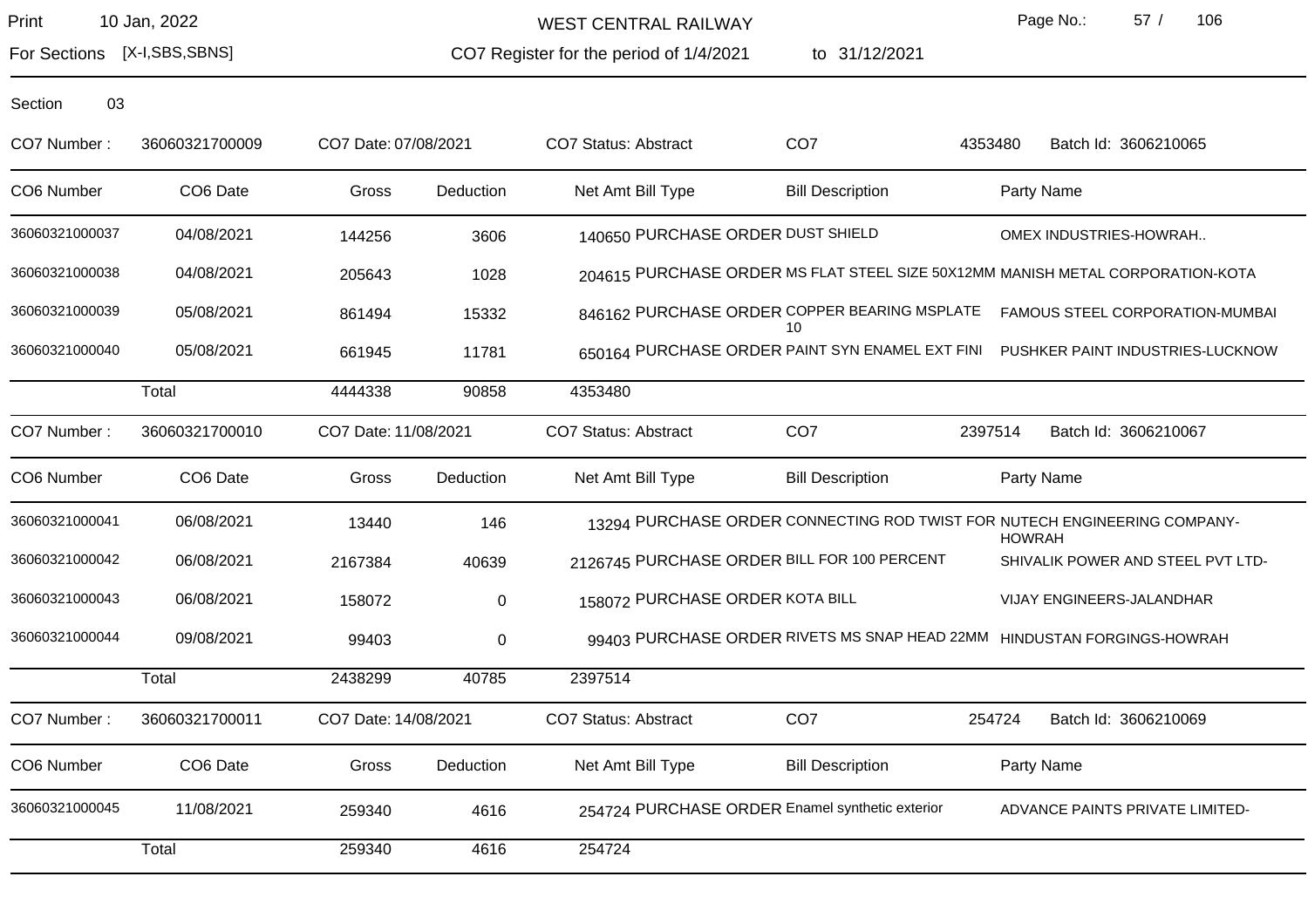WEST CENTRAL RAILWAY

CO7 Register for the period of 1/4/2021

to 31/12/2021

Page No.: 58 / 106

For Sections [X-I,SBS,SBNS]

| CO7 Number:    | 36060321700012 | CO7 Date: 26/08/2021 |             | <b>CO7 Status: Abstract</b>   | CO <sub>7</sub>                                                    | 2047058<br>Batch Id: 3606210074                                          |
|----------------|----------------|----------------------|-------------|-------------------------------|--------------------------------------------------------------------|--------------------------------------------------------------------------|
| CO6 Number     | CO6 Date       | Gross                | Deduction   | Net Amt Bill Type             | <b>Bill Description</b>                                            | Party Name                                                               |
| 36060321000046 | 23/08/2021     | 805254               | 13649       |                               | 791605 PURCHASE ORDER MS PLATE SIZE 6300 X 1400 X G.K. METALS-KOTA |                                                                          |
| 36060321000047 | 23/08/2021     | 309635               | 5806        |                               | 303829 PURCHASE ORDER CENTRE PIVOT PIN WITH                        | MELBROW ENGINEERING WORKS PVT.<br>LTD.-                                  |
| 36060321000048 | 23/08/2021     | 386400               | 7245        | 379155 PURCHASE ORDER PLS PAY |                                                                    | SHREE RAM IRON AND STEEL TRADING                                         |
| 36060321000049 | 23/08/2021     | 266000               | 4988        |                               | 261012 PURCHASE ORDER FOOT STEP FOR SIDE                           | A. J. STEEL ENTERPRISE-HOWRAH                                            |
| 36060321000050 | 23/08/2021     | 317408               | 5951        |                               | 311457 PURCHASE ORDER SHANK WEAR PLATE                             | MELBROW ENGINEERING WORKS PVT.<br>LTD.-                                  |
|                | Total          | 2084697              | 37639       | 2047058                       |                                                                    |                                                                          |
| CO7 Number:    | 36060321700013 | CO7 Date: 30/09/2021 |             | <b>CO7 Status: Abstract</b>   | CO <sub>7</sub>                                                    | 6791058<br>Batch Id: 3606210093                                          |
| CO6 Number     | CO6 Date       | Gross                | Deduction   | Net Amt Bill Type             | <b>Bill Description</b>                                            | Party Name                                                               |
| 36060321000054 | 28/09/2021     | 179360               | $\mathbf 0$ |                               | 179360 PURCHASE ORDER BOLT MS BLACK HEX HEAD                       | HINDUSTAN FORGINGS-HOWRAH                                                |
| 36060321000055 | 28/09/2021     | 645956               | 43794       |                               | 602162 PURCHASE ORDER Paint Syn Enamel Ext finishing               | ADVANCE PAINTS PRIVATE LIMITED-                                          |
| 36060321000056 | 28/09/2021     | 23148                | 20          |                               | 23128 PURCHASE ORDER RIVET MSSNAP HD 180X22MM                      | MOHINDRA ENTERPRISES-JALANDHAR                                           |
| 36060321000057 | 28/09/2021     | 2042880              | 36480       |                               | 2006400 PURCHASE ORDER SPRING PLANK FOR CASNUB                     | PRANAY ENGINEERING CO PVT LTD-                                           |
| 36060321000059 | 28/09/2021     | 133838               | 119         |                               | 133719 PURCHASE ORDER Main Pull Rod Assembly Short                 | R.N.STEEL CO.-HOWRAH                                                     |
| 36060321000060 | 28/09/2021     | 3796800              | 71190       |                               | 3725610 PURCHASE ORDER 100 payment due as Rnote                    | GOLD STAR STEELS PRIVATE LIMITED-                                        |
| 36060321000061 | 28/09/2021     | 120679               | $\mathbf 0$ |                               |                                                                    | 120679 PURCHASE ORDER RIVETS MS SNAP HEAD 22MM HINDUSTAN FORGINGS-HOWRAH |
|                | Total          | 6942661              | 151603      | 6791058                       |                                                                    |                                                                          |
| CO7 Number:    | 36060321700014 | CO7 Date: 08/10/2021 |             | <b>CO7 Status: Abstract</b>   | CO <sub>7</sub>                                                    | 105336<br>Batch Id: 3606210100                                           |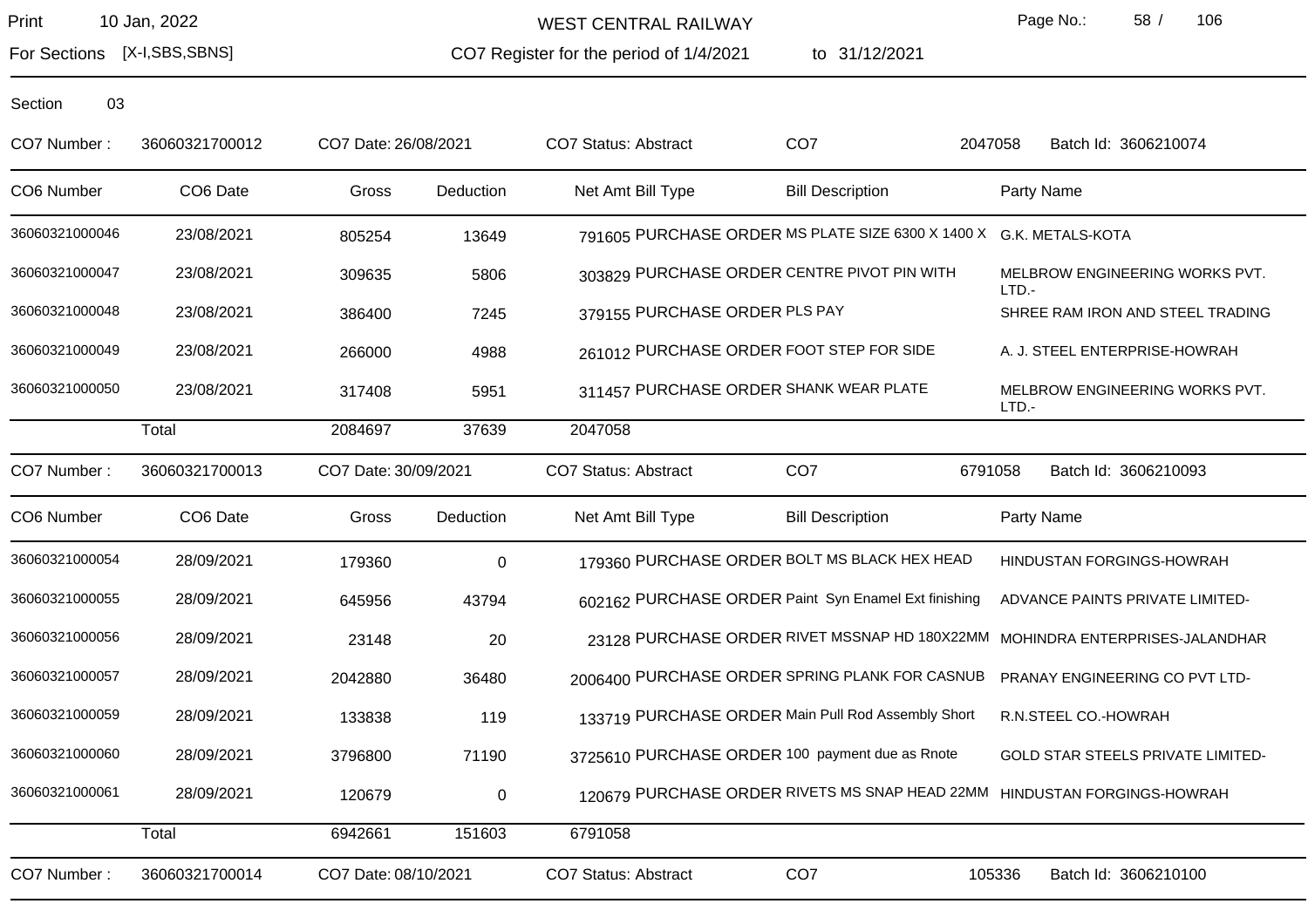| Print | 10 Jan, 2022 |  |
|-------|--------------|--|
|-------|--------------|--|

WEST CENTRAL RAILWAY

1/4/2021 to 31/12/2021

Page No.: 59 / 106

For Sections [X-I,SBS,SBNS]

| CO7 Register for the period of 1/4/2021 |  |
|-----------------------------------------|--|
|-----------------------------------------|--|

| 03<br>Section  |                      |                      |                |                                     |                                                                         |         |                                  |
|----------------|----------------------|----------------------|----------------|-------------------------------------|-------------------------------------------------------------------------|---------|----------------------------------|
| CO7 Number:    | 36060321700014       | CO7 Date: 08/10/2021 |                | <b>CO7 Status: Abstract</b>         | CO <sub>7</sub>                                                         | 105336  | Batch Id: 3606210100             |
| CO6 Number     | CO <sub>6</sub> Date | Gross                | Deduction      | Net Amt Bill Type                   | <b>Bill Description</b>                                                 |         | Party Name                       |
| 36060321000062 | 04/10/2021           | 105336               | 0              |                                     | 105336 PURCHASE ORDER BRACKET FOR LOCKING BOLT MAYUR ENTERPRISES-BHOPAL |         |                                  |
|                | Total                | 105336               | $\mathbf 0$    | 105336                              |                                                                         |         |                                  |
| CO7 Number:    | 36060321700015       | CO7 Date: 12/10/2021 |                | <b>CO7 Status: Abstract</b>         | CO <sub>7</sub>                                                         | 107184  | Batch Id: 3606210101             |
| CO6 Number     | CO <sub>6</sub> Date | Gross                | Deduction      | Net Amt Bill Type                   | <b>Bill Description</b>                                                 |         | Party Name                       |
| 36060321000063 | 07/10/2021           | 107184               | $\mathbf 0$    |                                     | 107184 PURCHASE ORDER 100 Bill No22 dt070821                            |         | <b>B N KARAR AND CO-HOWRAH</b>   |
|                | Total                | 107184               | $\overline{0}$ | 107184                              |                                                                         |         |                                  |
| CO7 Number:    | 36060321700016       | CO7 Date: 19/10/2021 |                | CO7 Status: Abstract                | CO <sub>7</sub>                                                         | 3841625 | Batch Id: 3606210102             |
| CO6 Number     | CO6 Date             | Gross                | Deduction      | Net Amt Bill Type                   | <b>Bill Description</b>                                                 |         | Party Name                       |
| 36060321000064 | 12/10/2021           | 585422               | 9923           |                                     | 575499 PURCHASE ORDER INDIAN STANDARD EQUAL                             |         | MANISH METAL CORPORATION-KOTA    |
| 36060321000065 | 12/10/2021           | 732659               | 17401          |                                     | 715258 PURCHASE ORDER COMPLETE ASSEMBLY OF                              |         | INEZ ENGINEERING COMPANY-KOLKATA |
| 36060321000066 | 12/10/2021           | 1478400              | 27720          | 1450680 PURCHASE ORDER SPRING PLANK |                                                                         |         | ANAND SALES CORPORATION-KOLKATA  |
| 36060321000067 | 12/10/2021           | 860015               | 14577          | 845438 PURCHASE ORDER M S PLATE     |                                                                         |         | MANGAL TRADERS-KOTA              |
| 36060321000068 | 12/10/2021           | 212312               | 1242           |                                     | 211070 PURCHASE ORDER BOLT HEX HEAD WITH NUT                            |         | MOHINDRA ENTERPRISES-JALANDHAR   |
| 36060321000069 | 12/10/2021           | 43680                | 0              | 43680 PURCHASE ORDER AS PER PO      |                                                                         |         | MULLICK AND SANTRA ENGINEERING-  |
|                | Total                | 3912488              | 70863          | 3841625                             |                                                                         |         |                                  |

CO7 Number: 36060321700017 CO7 Date: 01/11/2021 CO7 Status: Abstract CO7 CO7 140965 Batch Id: 3606210111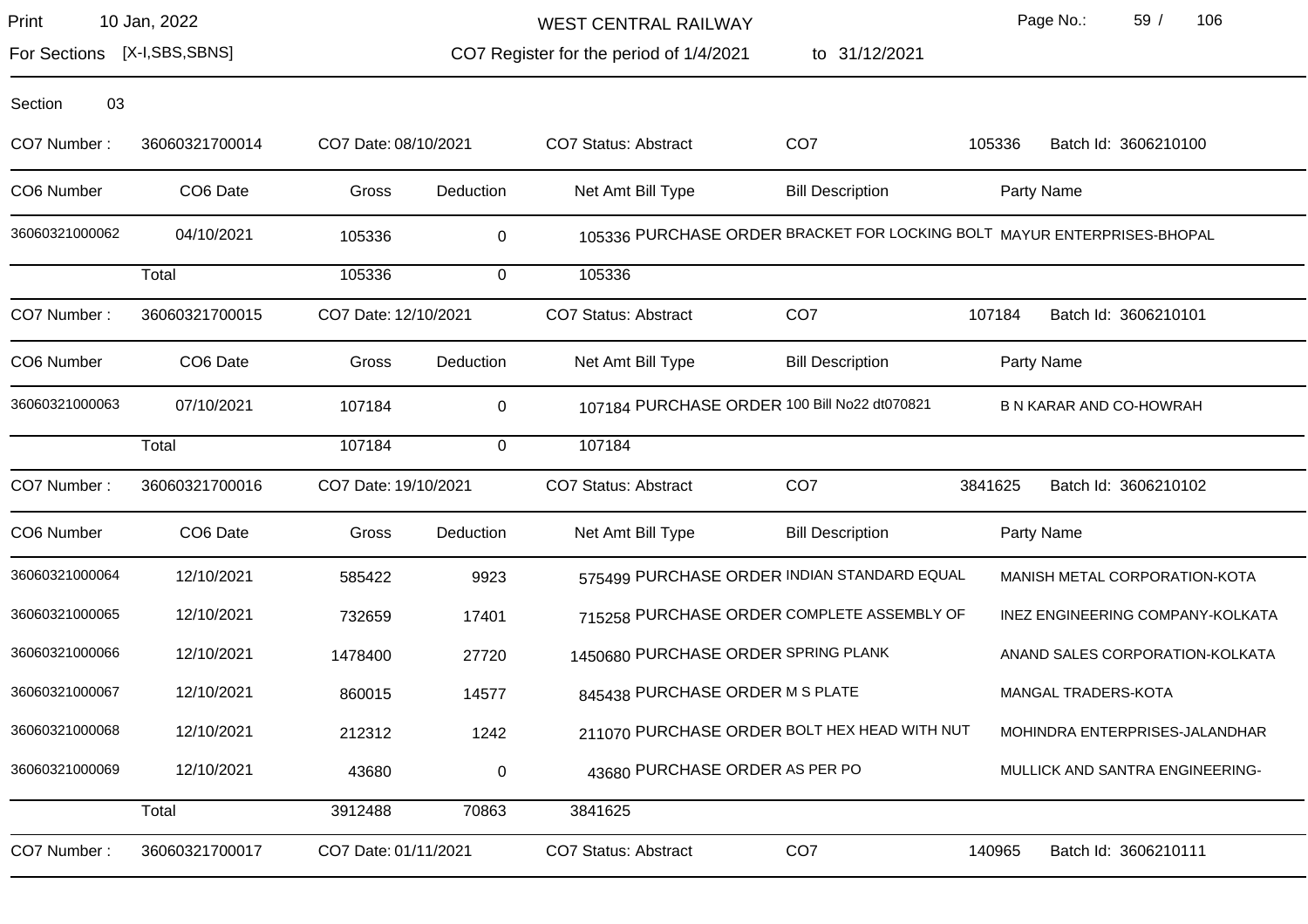| Print | 10 Jan, 2022 |  |
|-------|--------------|--|
|-------|--------------|--|

WEST CENTRAL RAILWAY

to 31/12/2021

Page No.: 60 / 106

For Sections [X-I,SBS,SBNS]

CO7 Register for the period of 1/4/2021

| 03<br>Section  |                |                      |             |                                             |                                              |        |                                                                                      |
|----------------|----------------|----------------------|-------------|---------------------------------------------|----------------------------------------------|--------|--------------------------------------------------------------------------------------|
| CO7 Number:    | 36060321700017 | CO7 Date: 01/11/2021 |             | CO7 Status: Abstract                        | CO <sub>7</sub>                              | 140965 | Batch Id: 3606210111                                                                 |
| CO6 Number     | CO6 Date       | Gross                | Deduction   | Net Amt Bill Type                           | <b>Bill Description</b>                      |        | Party Name                                                                           |
| 36060321000073 | 28/10/2021     | 140965               | $\mathbf 0$ |                                             |                                              |        | 140965 PURCHASE ORDER BRACKET FOR LOCKING BOLT MULTITECH INDUSTRIES-HOWRAH           |
|                | Total          | 140965               | $\mathbf 0$ | 140965                                      |                                              |        |                                                                                      |
| CO7 Number:    | 36060321700018 | CO7 Date: 10/11/2021 |             | <b>CO7 Status: Abstract</b>                 | CO <sub>7</sub>                              | 137907 | Batch Id: 3606210112                                                                 |
| CO6 Number     | CO6 Date       | Gross                | Deduction   | Net Amt Bill Type                           | <b>Bill Description</b>                      |        | Party Name                                                                           |
| 36060321000075 | 09/11/2021     | 139300               | 1393        | 137907 PAY ORDER                            | Dust Shield for Centre Pivot of              |        | SONALI ENGINEERING CO-HOWRAH                                                         |
|                | Total          | 139300               | 1393        | 137907                                      |                                              |        |                                                                                      |
| CO7 Number:    | 36060321700019 | CO7 Date: 22/11/2021 |             | CO7 Status: Abstract                        | CO <sub>7</sub>                              | 619978 | Batch Id: 3606210117                                                                 |
| CO6 Number     | CO6 Date       | Gross                | Deduction   | Net Amt Bill Type                           | <b>Bill Description</b>                      |        | Party Name                                                                           |
| 36060321000089 | 17/11/2021     | 40478                | $\mathsf 0$ | 40478 PURCHASE ORDER Pre Shortening Inserts |                                              |        | JAGDAMBA SALES CORPORATION-KOTA                                                      |
| 36060321000090 | 17/11/2021     | 590000               | 10500       |                                             | 579500 PURCHASE ORDER BEARING PIECE ASSEMBLY |        | KANISHK FABRICATORS PRIVATE LIMITED-                                                 |
|                | Total          | 630478               | 10500       | 619978                                      |                                              |        |                                                                                      |
| CO7 Number:    | 36060321700020 | CO7 Date: 23/11/2021 |             | CO7 Status: Abstract                        | CO <sub>7</sub>                              | 130444 | Batch Id: 3606210117                                                                 |
| CO6 Number     | CO6 Date       | Gross                | Deduction   | Net Amt Bill Type                           | <b>Bill Description</b>                      |        | Party Name                                                                           |
| 36060321000091 | 18/11/2021     | 130555               | 111         |                                             |                                              |        | 130444 PURCHASE ORDER Pull Rod Main SAB side for BLC EASTERN ENGINEERING INDUSTRIES- |
|                |                |                      |             |                                             |                                              |        |                                                                                      |

CO7 Number: 36060321700021 CO7 Date: 29/11/2021 CO7 Status: Abstract CO7 CO7 5294552 Batch Id: 3606210119

Total 130555 111 130444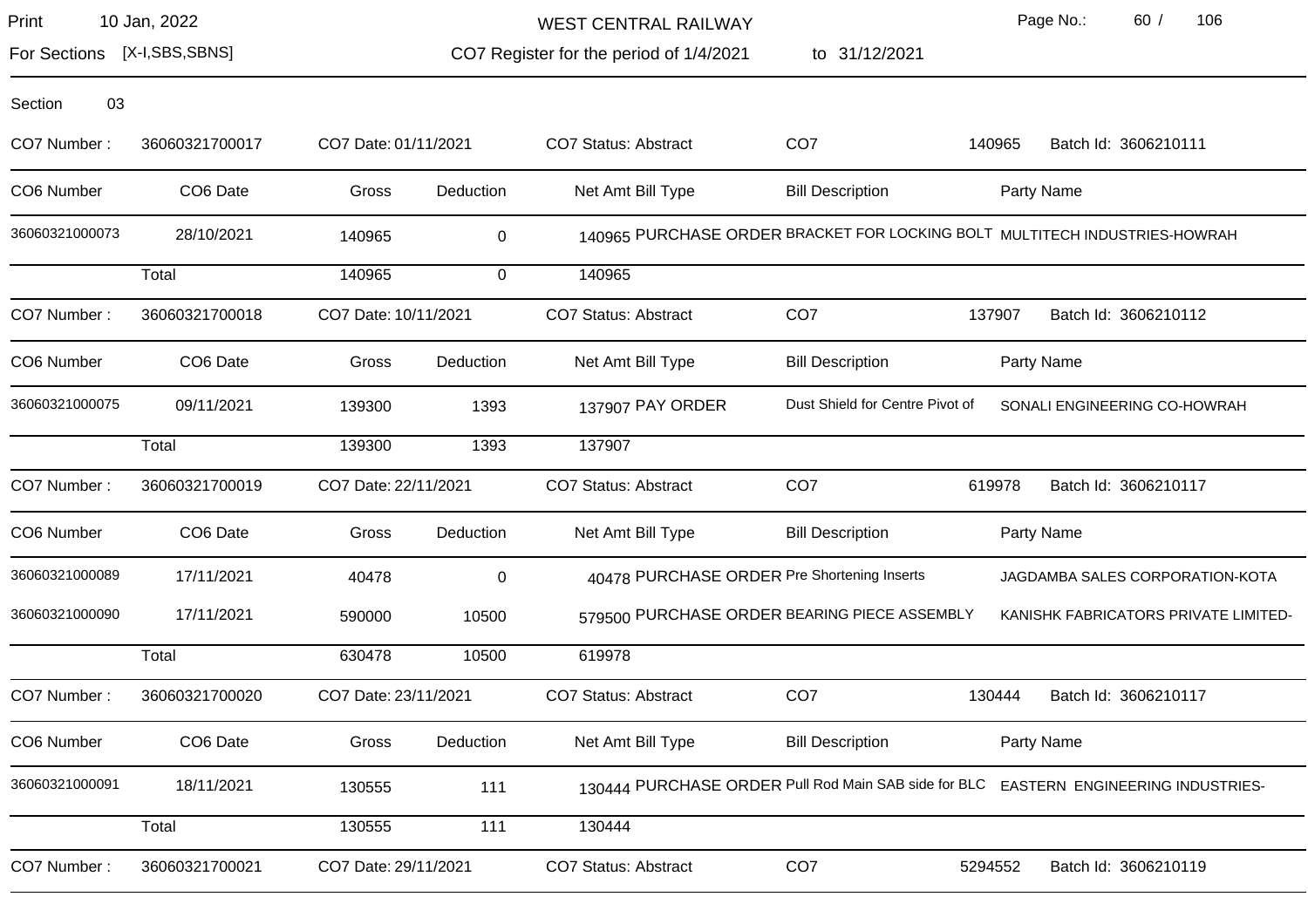WEST CENTRAL RAILWAY

CO7 Register for the period of 1/4/2021

to 31/12/2021

Page No.: 61 / 106

For Sections [X-I,SBS,SBNS]

| CO7 Number:    | 36060321700021 | CO7 Date: 29/11/2021 |                  | CO7 Status: Abstract              | CO <sub>7</sub>                                    | 5294552 | Batch Id: 3606210119                                                    |
|----------------|----------------|----------------------|------------------|-----------------------------------|----------------------------------------------------|---------|-------------------------------------------------------------------------|
| CO6 Number     | CO6 Date       | Gross                | Deduction        | Net Amt Bill Type                 | <b>Bill Description</b>                            |         | Party Name                                                              |
| 36060321000093 | 26/11/2021     | 786470               | 13997            | 772473 PURCHASE ORDER PLS PAY     |                                                    |         | SHREE RAM IRON AND STEEL TRADING                                        |
| 36060321000094 | 26/11/2021     | 611100               | 10913            |                                   | 600187 PURCHASE ORDER TAX INVOICE NO 20 DT 3       |         | M.K.INDUSTRIES-JABALPUR                                                 |
| 36060321000095 | 26/11/2021     | 88500                | $\boldsymbol{0}$ |                                   | 88500 PURCHASE ORDER MS Black plain punched washer |         | STERLING ENGINEERING-BHOPAL                                             |
| 36060321000097 | 26/11/2021     | 3902850              | 69458            |                                   | 3833392 PURCHASE ORDER 100 payment claimed against |         | TIMKEN INDIA LIMITED-NEW DELHI                                          |
|                | Total          | 5388920              | 94368            | 5294552                           |                                                    |         |                                                                         |
| CO7 Number:    | 36060321700022 | CO7 Date: 03/12/2021 |                  | CO7 Status: Abstract              | CO <sub>7</sub>                                    | 3335138 | Batch Id: 3606210122                                                    |
| CO6 Number     | CO6 Date       | Gross                | Deduction        | Net Amt Bill Type                 | <b>Bill Description</b>                            |         | Party Name                                                              |
| 36060321000099 | 02/12/2021     | 3395568              | 60430            | 3335138 PURCHASE ORDER RBA1812122 |                                                    |         | RBA FERRO INDUSTRIES PRIVATE LIMITED-                                   |
|                | Total          | 3395568              | 60430            | 3335138                           |                                                    |         |                                                                         |
| CO7 Number:    | 36060321700023 | CO7 Date: 04/12/2021 |                  | <b>CO7 Status: Abstract</b>       | CO <sub>7</sub>                                    | 710727  | Batch Id: 3606210123                                                    |
| CO6 Number     | CO6 Date       | Gross                | Deduction        | Net Amt Bill Type                 | <b>Bill Description</b>                            |         | Party Name                                                              |
| 36060321000100 | 03/12/2021     | 722981               | 12254            |                                   | 710727 PURCHASE ORDER CHANNEL ISMC 150 150 X 75    |         | ENGINEERS ASSOCIATES-KOTA                                               |
|                | Total          | 722981               | 12254            | 710727                            |                                                    |         |                                                                         |
| CO7 Number:    | 36060321700024 | CO7 Date: 14/12/2021 |                  | <b>CO7 Status: Abstract</b>       | CO <sub>7</sub>                                    | 1089166 | Batch Id: 3606210126                                                    |
| CO6 Number     | CO6 Date       | Gross                | Deduction        | Net Amt Bill Type                 | <b>Bill Description</b>                            |         | Party Name                                                              |
| 36060321000101 | 09/12/2021     | 78348                | 66               |                                   |                                                    |         | 78282 PURCHASE ORDER RIVETS MS SNAP HEAD 22MM HINDUSTAN FORGINGS-HOWRAH |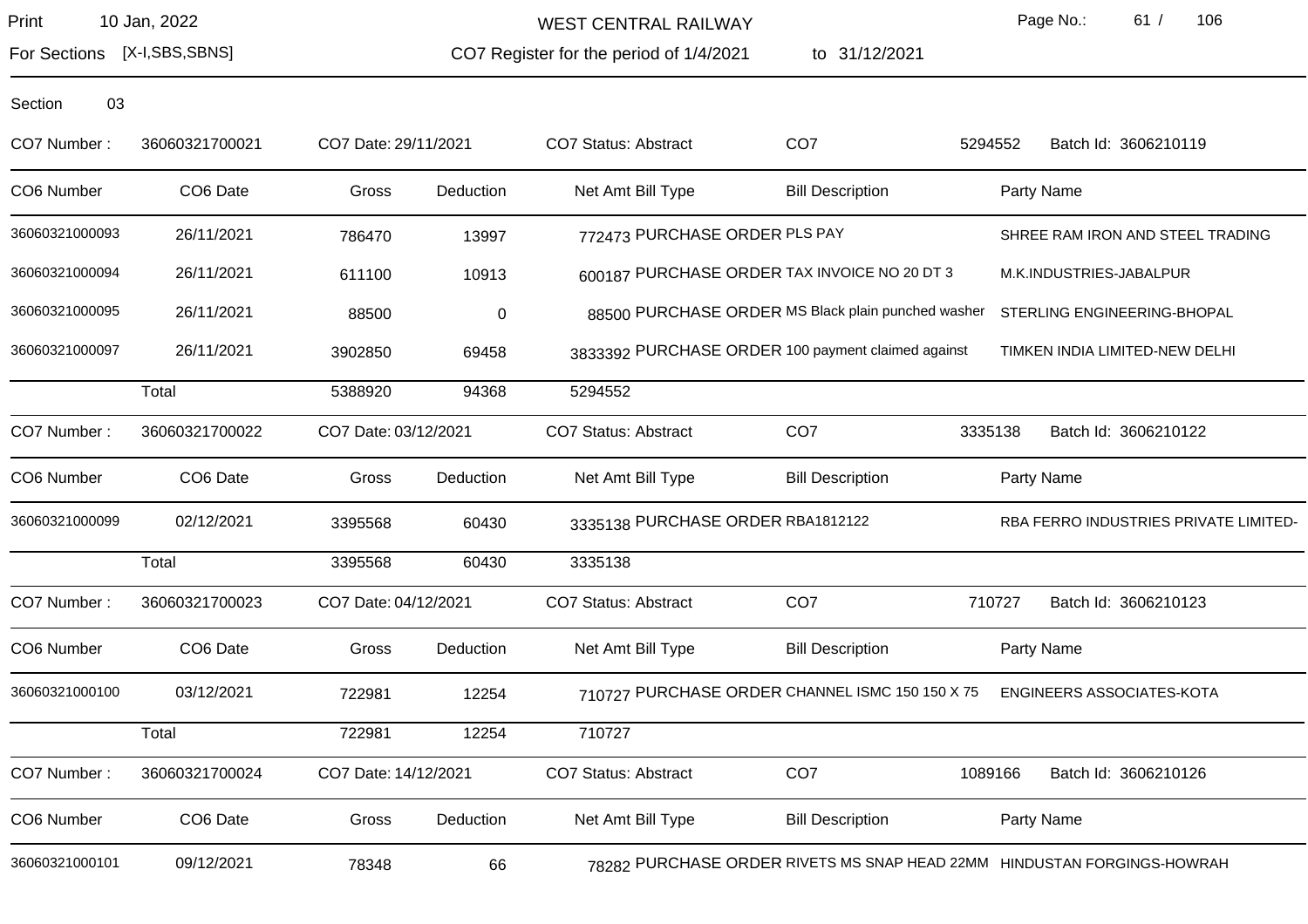WEST CENTRAL RAILWAY

CO7 Register for the period of 1/4/2021 to 31/12/2021 Page No.: 62 / 106

For Sections [X-I,SBS,SBNS]

| CO7 Number:    | 36060321700024 | CO7 Date: 14/12/2021 |           | CO7 Status: Abstract | CO <sub>7</sub>                                     | 1089166 | Batch Id: 3606210126                  |
|----------------|----------------|----------------------|-----------|----------------------|-----------------------------------------------------|---------|---------------------------------------|
| CO6 Number     | CO6 Date       | Gross                | Deduction | Net Amt Bill Type    | <b>Bill Description</b>                             |         | Party Name                            |
| 36060321000102 | 09/12/2021     | 71921                | 24214     |                      | 47707 PURCHASE ORDER Gasket for Brake Pipe flanged  |         | AMAR ENGINEERS AND FABRICATORS-       |
| 36060321000103 | 10/12/2021     | 800040               | 14238     |                      | 785802 PURCHASE ORDER Adapter Narrow Jaw            |         | NATRAJ IRON AND CASTINGS PVT LIMITED- |
| 36060321000104 | 11/12/2021     | 180589               | 3214      |                      | 177375 PURCHASE ORDER KEY BOLT WITH NUT SPRING      |         | MOHINDRA ENTERPRISES-JALANDHAR        |
|                | Total          | 1130898              | 41732     | 1089166              |                                                     |         |                                       |
| CO7 Number:    | 36060321700025 | CO7 Date: 16/12/2021 |           | CO7 Status: Abstract | CO <sub>7</sub>                                     | 195419  | Batch Id: 3606210128                  |
| CO6 Number     | CO6 Date       | Gross                | Deduction | Net Amt Bill Type    | <b>Bill Description</b>                             |         | Party Name                            |
| 36060321000105 | 15/12/2021     | 195585               | 166       |                      | 195419 PURCHASE ORDER FLAP DOOR CHAINLESS           |         | ISHMEET FORGINGS PVT. LTD.-LUDHIANA   |
|                | Total          | 195585               | 166       | 195419               |                                                     |         |                                       |
| CO7 Number:    | 36060321700026 | CO7 Date: 20/12/2021 |           | CO7 Status: Abstract | CO <sub>7</sub>                                     | 16301   | Batch Id: 3606210128                  |
| CO6 Number     | CO6 Date       | Gross                | Deduction | Net Amt Bill Type    | <b>Bill Description</b>                             |         | Party Name                            |
| 36060321000106 | 17/12/2021     | 16301                | 0         |                      | 16301 PURCHASE ORDER Bracket for empty load changer |         | OMEGA ENGINEERING WORKS-KOTA          |
|                | Total          | 16301                | 0         | 16301                |                                                     |         |                                       |
| CO7 Number:    | 36060321700027 | CO7 Date: 24/12/2021 |           | CO7 Status: Abstract | CO <sub>7</sub>                                     | 261891  | Batch Id: 3606210131                  |
| CO6 Number     | CO6 Date       | Gross                | Deduction | Net Amt Bill Type    | <b>Bill Description</b>                             |         | Party Name                            |
| 36060321000108 | 23/12/2021     | 66080                | 0         |                      | 66080 PURCHASE ORDER MS black plain punched         |         | STERLING ENGINEERING-BHOPAL           |
| 36060321000109 | 24/12/2021     | 84540                | 0         |                      | 84540 PURCHASE ORDER Pre Shortening Inserts         |         | SHAKTI SALES CORPORATION-KOTA JN      |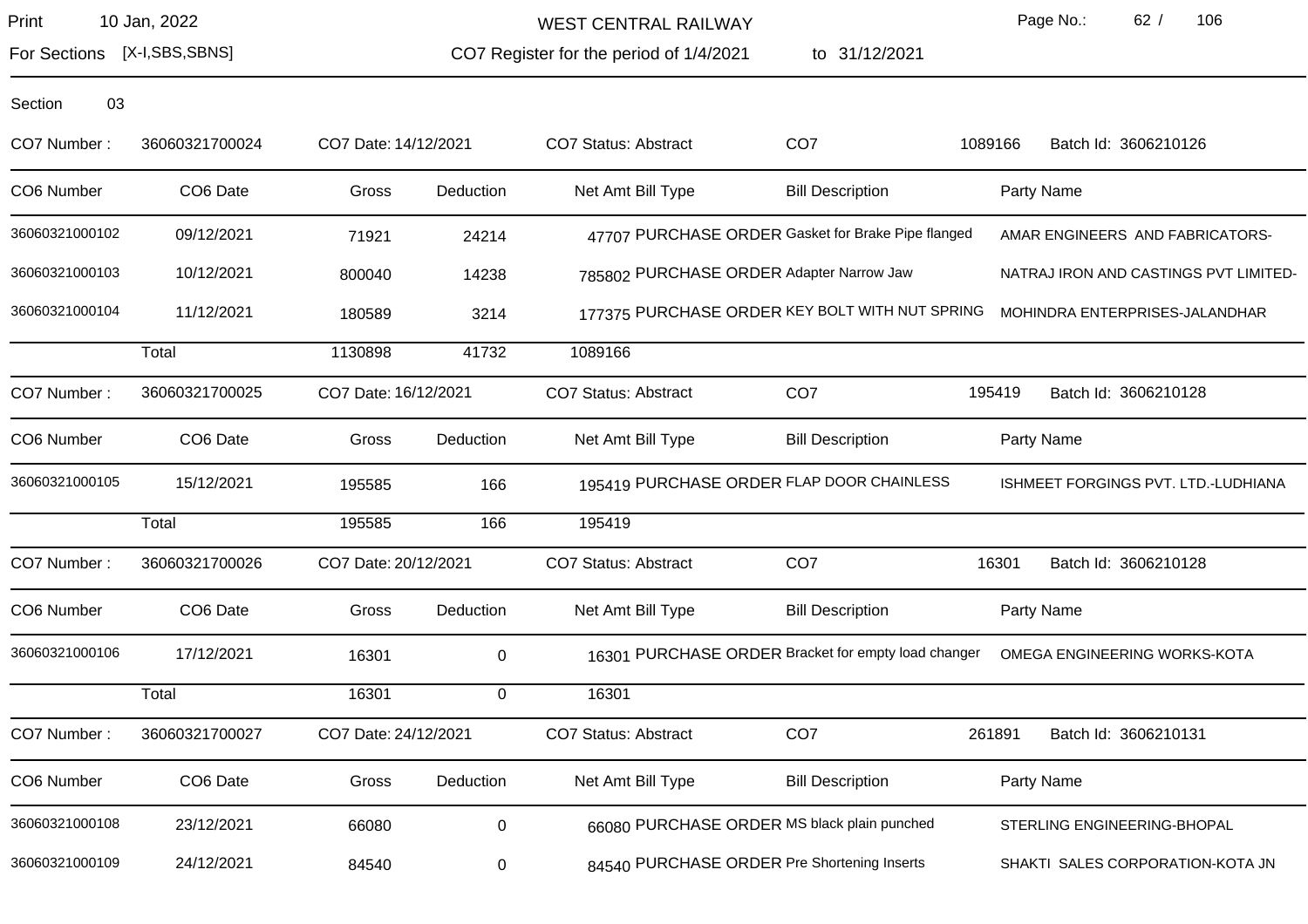| Print                          | 10 Jan, 2022                           |          |                      | <b>WEST CENTRAL RAILWAY</b>             |                                             |  | Page No.:            | 63 | 106                              |
|--------------------------------|----------------------------------------|----------|----------------------|-----------------------------------------|---------------------------------------------|--|----------------------|----|----------------------------------|
| [X-I,SBS,SBNS]<br>For Sections |                                        |          |                      | CO7 Register for the period of 1/4/2021 | to 31/12/2021                               |  |                      |    |                                  |
| Section<br>03                  |                                        |          |                      |                                         |                                             |  |                      |    |                                  |
| CO7 Number:                    | 36060321700027<br>CO7 Date: 24/12/2021 |          | CO7 Status: Abstract | CO <sub>7</sub>                         | 261891                                      |  | Batch Id: 3606210131 |    |                                  |
| CO6 Number                     | CO <sub>6</sub> Date                   | Gross    | Deduction            | Net Amt Bill Type                       | <b>Bill Description</b>                     |  | Party Name           |    |                                  |
| 36060321000110                 | 24/12/2021                             | 111271   | 0                    |                                         | 111271 PURCHASE ORDER Pre Shortening Insert |  |                      |    | SHAKTI SALES CORPORATION-KOTA JN |
|                                | Total                                  | 261891   | $\Omega$             | 261891                                  |                                             |  |                      |    |                                  |
|                                | <b>Section Total</b>                   | 45469425 | 838725               | 44630700                                |                                             |  |                      |    |                                  |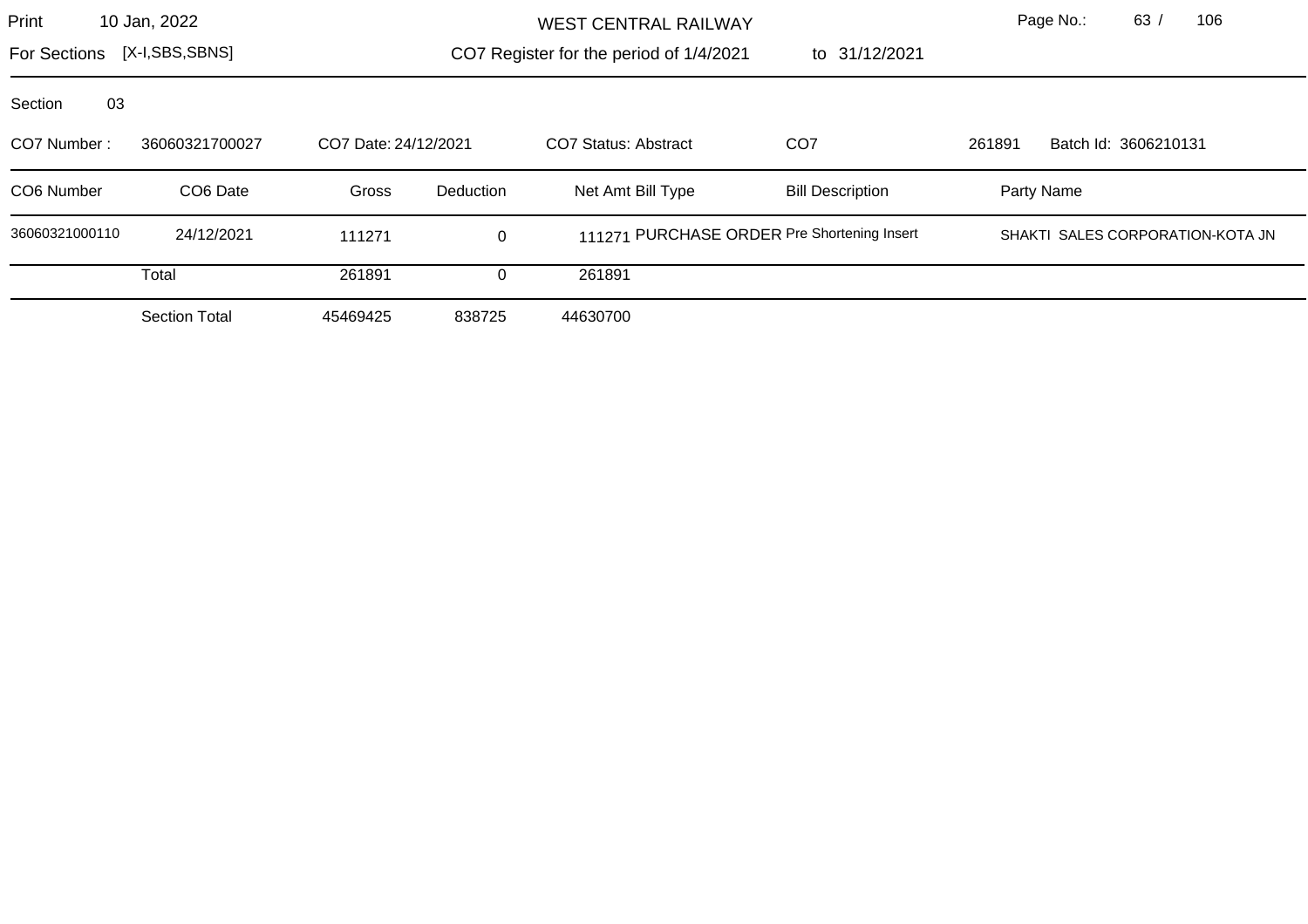WEST CENTRAL RAILWAY

CO7 Register for the period of 1/4/2021

to 31/12/2021

Page No.: 64 / 106

For Sections [X-I,SBS,SBNS]

| CO7 Number:    | 36060421700001 | CO7 Date: 01/04/2021 |             | CO7 Status: Abstract                 | CO <sub>7</sub>                                     | 202690 | Batch Id: 3606210002                |
|----------------|----------------|----------------------|-------------|--------------------------------------|-----------------------------------------------------|--------|-------------------------------------|
| CO6 Number     | CO6 Date       | Gross                | Deduction   | Net Amt Bill Type                    | <b>Bill Description</b>                             |        | Party Name                          |
| 36060420000906 | 25/03/2021     | 81499                | 5297        |                                      | 76202 PURCHASE ORDER AS PER P.O. NO.                |        | LINKS ENGINEERING INDUSTRIES-HOWRAH |
| 36060420000907 | 25/03/2021     | 32799                | 1148        |                                      | 31651 PURCHASE ORDER AS PER P.O. NO.                |        | LINKS ENGINEERING INDUSTRIES-HOWRAH |
| 36060420000908 | 25/03/2021     | 98277                | 3440        |                                      | 94837 PURCHASE ORDER AS PER P.O. NO.                |        | LINKS ENGINEERING INDUSTRIES-HOWRAH |
|                | Total          | 212575               | 9885        | 202690                               |                                                     |        |                                     |
| CO7 Number:    | 36060421700002 | CO7 Date: 07/04/2021 |             | <b>CO7 Status: Abstract</b>          | CO <sub>7</sub>                                     | 927069 | Batch Id: 3606210004                |
| CO6 Number     | CO6 Date       | Gross                | Deduction   | Net Amt Bill Type                    | <b>Bill Description</b>                             |        | Party Name                          |
| 36060421000001 | 03/04/2021     | 114401               | $\mathbf 0$ |                                      | 114401 LOCAL PURCHASE CNG gas bill against P.O. no. |        | RAJASTHAN STATE GAS LIMITED-JAIPUR  |
| 36060421000002 | 03/04/2021     | 56404                | $\mathbf 0$ | 56404 PURCHASE ORDER As per p.o. no. |                                                     |        | HUSAMI TOOLS AND HARDWARE-KOTA      |
| 36060421000003 | 03/04/2021     | 6216                 | $\mathbf 0$ |                                      | 6216 PURCHASE ORDER AS PER P.O.NO.                  |        | RAINBOW PAINTS AND CHEMICALS PVT.   |
| 36060421000004 | 03/04/2021     | 85904                | $\mathbf 0$ | 85904 PURCHASE ORDER as per p.o.no.  |                                                     |        | BHAVNA TOOLS AGENCY-MUMBAI          |
| 36060421000005 | 03/04/2021     | 7049                 | $\pmb{0}$   |                                      | 7049 PURCHASE ORDER AS PER P.O. NO.                 |        | CHEMTEX SPECIALITY LIMITED-KOLKATA  |
| 36060421000006 | 03/04/2021     | 94080                | 8702        |                                      | 85378 PURCHASE ORDER AS PER P.O.NO.                 |        | <b>CRISTY ENGINEERING-KOTA</b>      |
| 36060421000015 | 03/04/2021     | 76110                | 761         | 75349 PURCHASE ORDER As per p.o. no. |                                                     |        | T SQUARE ASSOCIATES-KOTA JN.        |
| 36060421000016 | 03/04/2021     | 11210                | $\pmb{0}$   | 11210 PURCHASE ORDER As per p.o. no. |                                                     |        | MADHU ELECTRICALS-KOTA              |
| 36060421000018 | 03/04/2021     | 154999               | 49369       |                                      | 105630 PURCHASE ORDER AS PER P.O. NO.               |        | STANLEY ENGINEERED FASTENING INDIA  |
| 36060421000019 | 07/04/2021     | 241295               | 4090        |                                      | 237205 PURCHASE ORDER LPG Gas p.o.no.               |        | SRI GAS SERVICE-KOTA                |
| 36060421000020 | 07/04/2021     | 144777               | 2454        | 142323 PURCHASE ORDER as per p.o.no. |                                                     |        | SRI GAS SERVICE-KOTA                |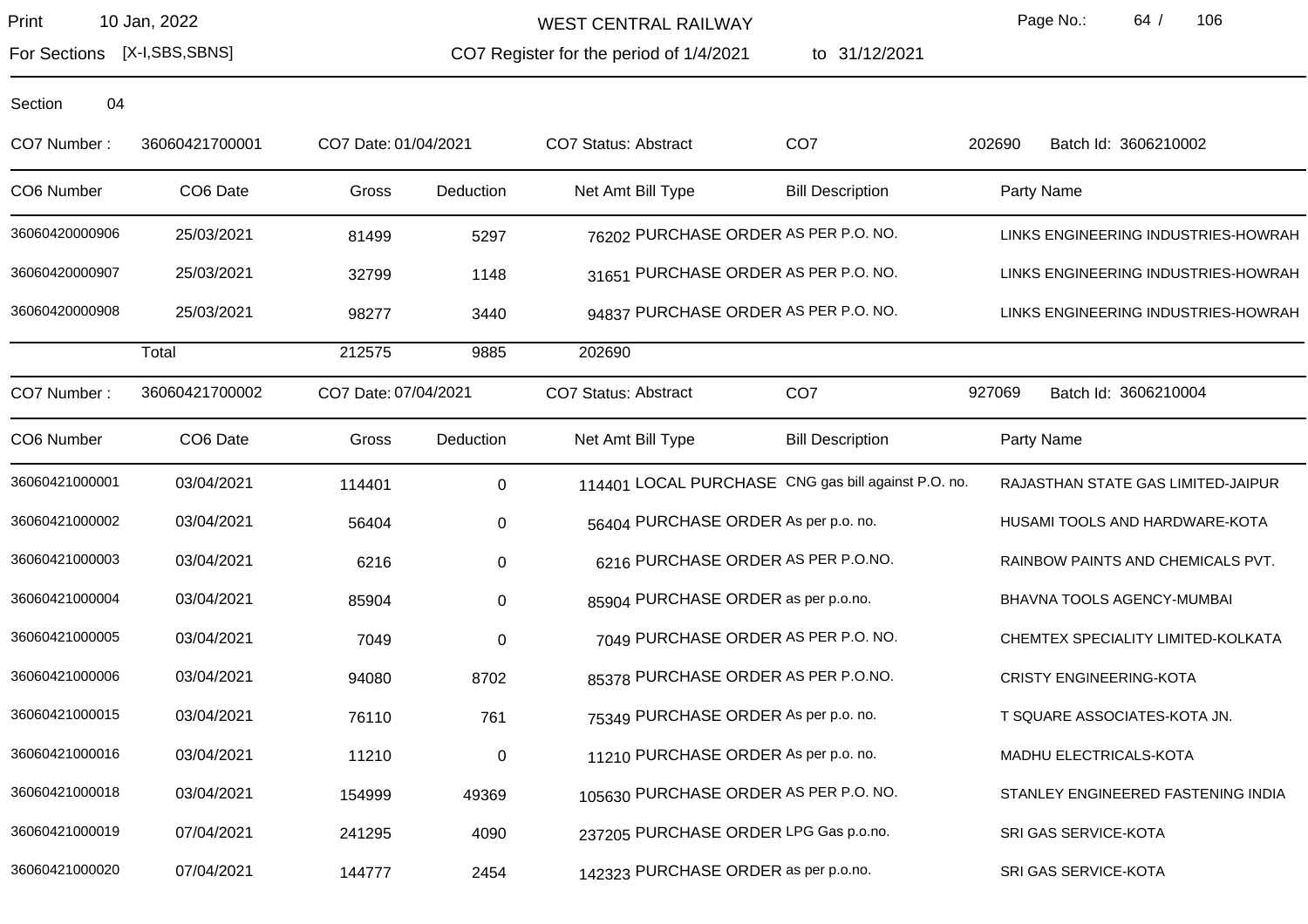WEST CENTRAL RAILWAY

CO7 Register for the period of 1/4/2021

to 31/12/2021

Page No.: 65 / 106

For Sections [X-I,SBS,SBNS]

| CO7 Number:    | 36060421700002 | CO7 Date: 07/04/2021 |           | <b>CO7 Status: Abstract</b>           | CO <sub>7</sub>                      | 927069<br>Batch Id: 3606210004               |  |
|----------------|----------------|----------------------|-----------|---------------------------------------|--------------------------------------|----------------------------------------------|--|
|                | Total          | 992445               | 65376     | 927069                                |                                      |                                              |  |
| CO7 Number:    | 36060421700003 | CO7 Date: 20/04/2021 |           | <b>CO7 Status: Abstract</b>           | CO <sub>7</sub>                      | Batch Id: 3606210010<br>1694545              |  |
| CO6 Number     | CO6 Date       | Gross                | Deduction | Net Amt Bill Type                     | <b>Bill Description</b>              | Party Name                                   |  |
| 36060421000021 | 08/04/2021     | 59822                | 59822     |                                       | 0 PURCHASE ORDER As per p.o. no.     | ENGINEERS ASSOCIATES-KOTA                    |  |
| 36060421000022 | 08/04/2021     | 38719                | 581       | 38138 PURCHASE ORDER As per p.o. no.  |                                      | ENGINEERS ASSOCIATES-KOTA                    |  |
| 36060421000023 | 08/04/2021     | 35123                | 23327     |                                       | 11796 PURCHASE ORDER AS PER P.O. NO. | ENGINEERS ASSOCIATES-KOTA                    |  |
| 36060421000024 | 08/04/2021     | 28700                | 574       |                                       | 28126 PURCHASE ORDER AS PER P.O. NO. | ENGINEERS ASSOCIATES-KOTA                    |  |
| 36060421000025 | 08/04/2021     | 94080                | 3293      |                                       | 90787 PURCHASE ORDER AS PER P.O. NO. | NUTECH ENGINEERING COMPANY-<br><b>HOWRAH</b> |  |
| 36060421000026 | 08/04/2021     | 435120               | 25536     | 409584 PURCHASE ORDER AS PER P.O. NO. |                                      | A. J. STEEL ENTERPRISE-HOWRAH                |  |
| 36060421000028 | 08/04/2021     | 158341               | 1583      | 156758 PURCHASE ORDER AS PER P.O. NO. |                                      | PRIME INDUSTRIES-HOWRAH                      |  |
| 36060421000029 | 08/04/2021     | 25486                | 892       |                                       | 24594 PURCHASE ORDER AS PER P.O. NO. | VIRAT STAINLESS INDIA-DELHI                  |  |
| 36060421000030 | 08/04/2021     | 26174                | 916       | 25258 PURCHASE ORDER As per p.o. no.  |                                      | VIRAT STAINLESS INDIA-DELHI                  |  |
| 36060421000031 | 08/04/2021     | 30090                | 1204      |                                       | 28886 LOCAL PURCHASE AS PER P.O. NO. | AARYA SALES-DELHI                            |  |
| 36060421000032 | 08/04/2021     | 954030               | 73412     | 880618 PURCHASE ORDER AS PER P.O. NO. |                                      | <b>TECHLIFT-MUMBAI</b>                       |  |
|                | Total          | 1885685              | 191140    | 1694545                               |                                      |                                              |  |
| CO7 Number:    | 36060421700004 | CO7 Date: 20/04/2021 |           | <b>CO7 Status: Abstract</b>           | CO <sub>7</sub>                      | 2886589<br>Batch Id: 3606210010              |  |
| CO6 Number     | CO6 Date       | Gross                | Deduction | Net Amt Bill Type                     | <b>Bill Description</b>              | Party Name                                   |  |
| 36060421000033 | 08/04/2021     | 1308980              | 22187     | 1286793 PURCHASE ORDER AS PER P.O.NO. |                                      | FAMOUS STEEL CORPORATION-MUMBAI              |  |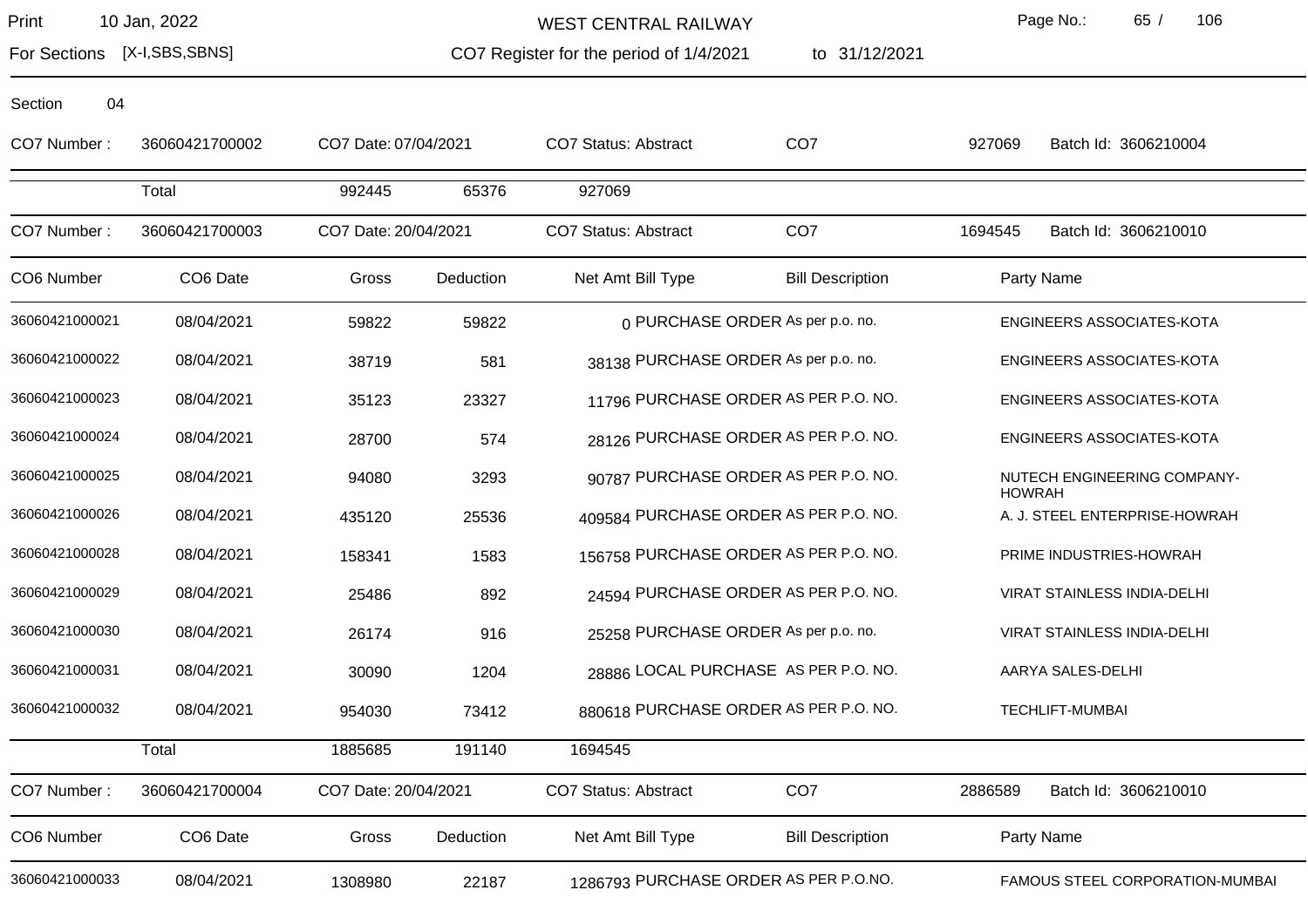For Sections [X-I,SBS,SBNS]

WEST CENTRAL RAILWAY

CO7 Register for the period of 1/4/2021

to 31/12/2021

Page No.: 66 / 106

| CO7 Number:    | 36060421700004 | CO7 Date: 20/04/2021 |           | CO7 Status: Abstract                  | CO <sub>7</sub>                       | 2886589    | Batch Id: 3606210010                 |
|----------------|----------------|----------------------|-----------|---------------------------------------|---------------------------------------|------------|--------------------------------------|
| CO6 Number     | CO6 Date       | Gross                | Deduction | Net Amt Bill Type                     | <b>Bill Description</b>               | Party Name |                                      |
| 36060421000034 | 08/04/2021     | 228480               | $\pmb{0}$ | 228480 PURCHASE ORDER AS PER P.O.NO.  |                                       |            | INDIA TOOLS CRAFTS PVT LTD-KOLKATA   |
| 36060421000035 | 08/04/2021     | 201600               | 2016      |                                       | 199584 PURCHASE ORDER AS PER P.O. NO. |            | JAIN VINIMAY PRIVATE LIMITED-KOLKATA |
| 36060421000036 | 08/04/2021     | 28320                | 0         |                                       | 28320 PURCHASE ORDER AS PER P.O.NO.   |            | POWER TOOLS AND SERVICES-KOTA        |
| 36060421000038 | 08/04/2021     | 58056                | $\pmb{0}$ |                                       | 58056 PURCHASE ORDER AS PER P.O.NO.   |            | OLIVINE MERCANTILES PRIVATE LIMITED- |
| 36060421000042 | 08/04/2021     | 17700                | 0         |                                       | 17700 PURCHASE ORDER AS PER P.O.NO.   |            | THE ORIENTAL CHEMICAL WORKS (P) LTD- |
| 36060421000043 | 08/04/2021     | 101952               | $\pmb{0}$ | 101952 PURCHASE ORDER as per p.o.no.  |                                       |            | THE ORIENTAL CHEMICAL WORKS (P) LTD- |
| 36060421000044 | 08/04/2021     | 512568               | 9153      | 503415 PURCHASE ORDER as per p.o.no.  |                                       |            | TAWAKKAL WOOD PRODUCTS PVT LTD.-     |
| 36060421000045 | 08/04/2021     | 453600               | 8100      |                                       | 445500 PURCHASE ORDER AS PER P.O. NO. |            | TAWAKKAL WOOD PRODUCTS PVT LTD.-     |
| 36060421000052 | 13/04/2021     | 17220                | 431       |                                       | 16789 PURCHASE ORDER AS PER P.O. NO.  |            | ENGINEERS ASSOCIATES-KOTA            |
|                | Total          | 2928476              | 41887     | 2886589                               |                                       |            |                                      |
| CO7 Number:    | 36060421700005 | CO7 Date: 24/04/2021 |           | CO7 Status: Abstract                  | CO <sub>7</sub>                       | 6008025    | Batch Id: 3606210012                 |
| CO6 Number     | CO6 Date       | Gross                | Deduction | Net Amt Bill Type                     | <b>Bill Description</b>               | Party Name |                                      |
| 36060421000053 | 13/04/2021     | 19517                | $\pmb{0}$ |                                       | 19517 PURCHASE ORDER AS PER P.O. NO.  |            | MADHU ELECTRICALS-KOTA               |
| 36060421000054 | 13/04/2021     | 452760               | 8085      | 444675 PURCHASE ORDER As per p.o. no. |                                       |            | PRIME INDUSTRIES-HOWRAH              |
| 36060421000055 | 13/04/2021     | 38468                | 0         | 38468 PURCHASE ORDER As per p.o. no.  |                                       |            | R N POLYMERS-JAIPUR                  |
| 36060421000056 | 13/04/2021     | 88028                | $\pmb{0}$ | 88028 PURCHASE ORDER As per p.o. no.  |                                       |            | R N POLYMERS-JAIPUR                  |
| 36060421000057 | 13/04/2021     | 58464                | 0         |                                       | 58464 PURCHASE ORDER AS PER P.O. NO.  |            | AMEX ENGINEERING WORKS-HOWRAH        |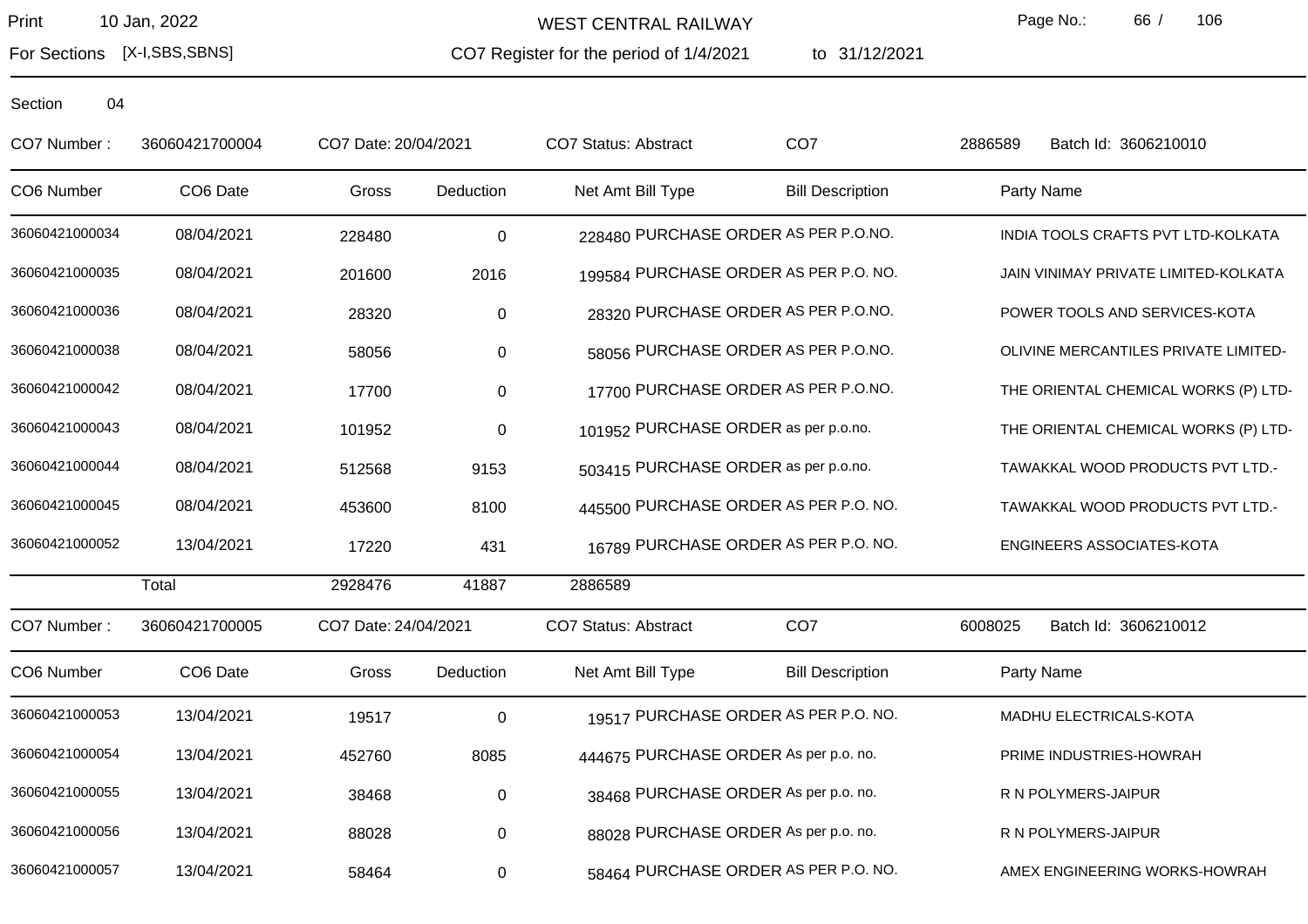For Sections [X-I,SBS,SBNS]

WEST CENTRAL RAILWAY

CO7 Register for the period of 1/4/2021 to 31/12/2021 Page No.: 67 / 106

| CO7 Number:    | 36060421700005 | CO7 Date: 24/04/2021 |                  | <b>CO7 Status: Abstract</b>            | CO <sub>7</sub>                      | 6008025    | Batch Id: 3606210012               |
|----------------|----------------|----------------------|------------------|----------------------------------------|--------------------------------------|------------|------------------------------------|
| CO6 Number     | CO6 Date       | Gross                | Deduction        | Net Amt Bill Type                      | <b>Bill Description</b>              | Party Name |                                    |
| 36060421000058 | 13/04/2021     | 145152               | $\mathbf 0$      | 145152 PURCHASE ORDER As per p.o. no.  |                                      |            | ABHILASHA ENGINEERING AND          |
| 36060421000059 | 13/04/2021     | 133056               | 0                | 133056 PURCHASE ORDER AS PER P.O. NO.  |                                      |            | ABHILASHA ENGINEERING AND          |
| 36060421000060 | 13/04/2021     | 44352                | $\boldsymbol{0}$ | 44352 PURCHASE ORDER As per p.o. no.   |                                      |            | ABHILASHA ENGINEERING AND          |
| 36060421000061 | 13/04/2021     | 121776               | $\pmb{0}$        | 121776 PURCHASE ORDER As per p.o. no.  |                                      |            | AVLOCK INTERNATIONAL INDIA PRIVATE |
| 36060421000062 | 13/04/2021     | 121776               | 4262             | 117514 PURCHASE ORDER As per p.o. no.  |                                      |            | AVLOCK INTERNATIONAL INDIA PRIVATE |
| 36060421000063 | 13/04/2021     | 479808               | 11843            | 467965 PURCHASE ORDER AS PER P.O. NO.  |                                      |            | KHUSHAL INDUSTRIES-KOTA            |
| 36060421000065 | 13/04/2021     | 20343                | $\pmb{0}$        | 20343 PURCHASE ORDER As per p.o. no.   |                                      |            | MADHU ELECTRICALS-KOTA             |
| 36060421000067 | 13/04/2021     | 483328               | 8192             | 475136 PURCHASE ORDER As per p.o. no.  |                                      |            | STANLEY ENGINEERED FASTENING INDIA |
| 36060421000069 | 13/04/2021     | 672672               | 42282            | 630390 PURCHASE ORDER AS PER P.O. NO.  |                                      |            | A. J. STEEL ENTERPRISE-HOWRAH      |
| 36060421000070 | 13/04/2021     | 113280               | 38409            |                                        | 74871 PURCHASE ORDER AS PER P.O. NO. |            | RESHMA TRADING CORPORATION-MUMBAI  |
| 36060421000071 | 13/04/2021     | 67618                | $\pmb{0}$        | 67618 PURCHASE ORDER As per p.o. no.   |                                      |            | MAA VAISHNO ASSOCIATES-KOTA        |
| 36060421000072 | 13/04/2021     | 3108000              | 366300           | 2741700 PURCHASE ORDER As per p.o. no. |                                      |            | SIMPLEX INDUSTRIES-NAGPUR          |
| 36060421000073 | 13/04/2021     | 324500               | 5500             | 319000 PURCHASE ORDER AS PER P.O. NO.  |                                      |            | PRAG RUBBER INDUSTRIES PVT. LTD.-  |
|                | Total          | 6492898              | 484873           | 6008025                                |                                      |            |                                    |
| CO7 Number:    | 36060421700006 | CO7 Date: 26/04/2021 |                  | <b>CO7 Status: Abstract</b>            | CO <sub>7</sub>                      | 4167368    | Batch Id: 3606210014               |
| CO6 Number     | CO6 Date       | Gross                | Deduction        | Net Amt Bill Type                      | <b>Bill Description</b>              | Party Name |                                    |
| 36060421000075 | 15/04/2021     | 987000               | 22560            | 964440 PURCHASE ORDER AS PER P.O.NO.   |                                      |            | LAL BABA SEAMLESS TUBES PVT LTD-   |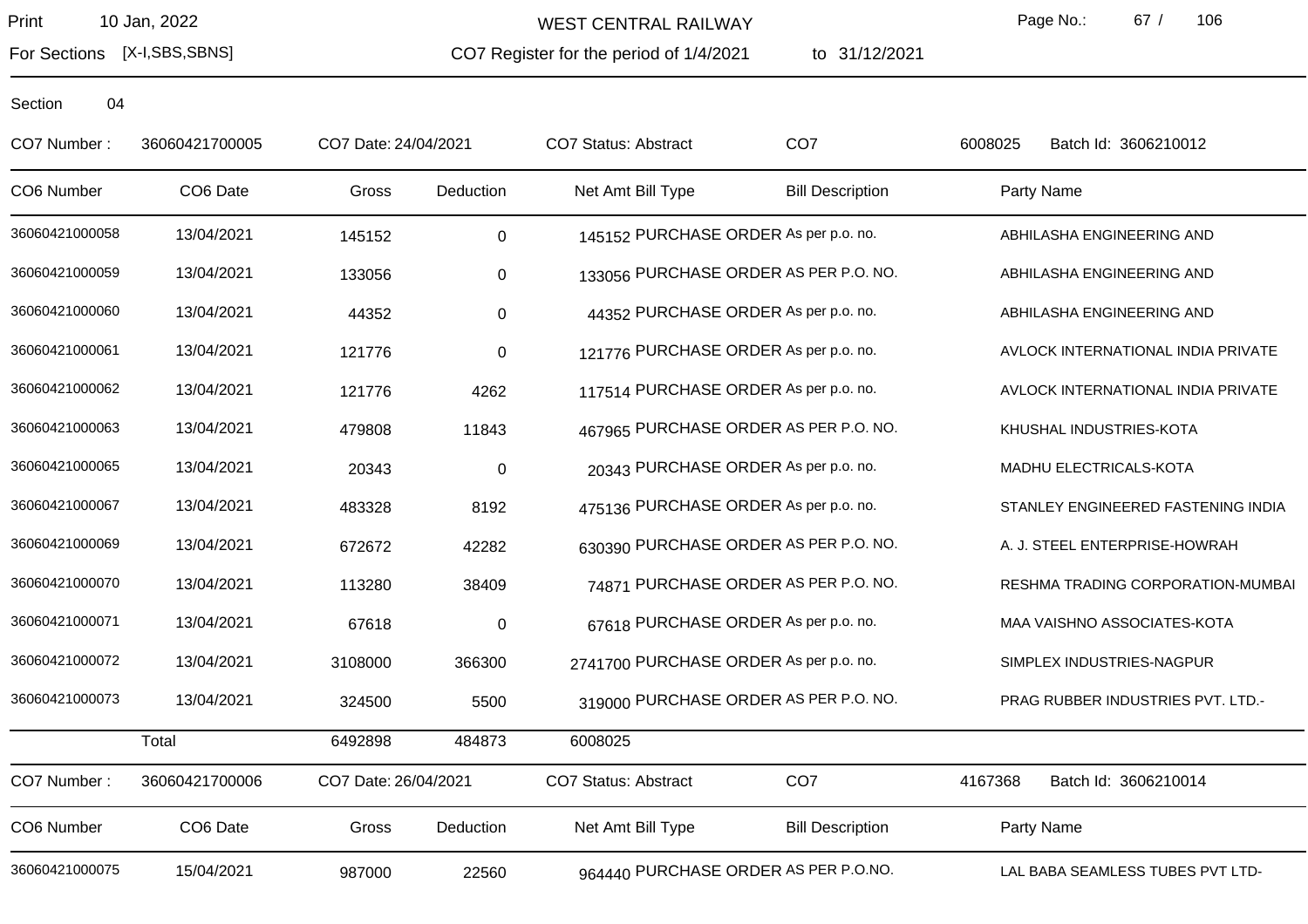WEST CENTRAL RAILWAY

CO7 Register for the period of 1/4/2021

to 31/12/2021

Page No.: 68 / 106

For Sections [X-I,SBS,SBNS]

| CO7 Number:    | 36060421700006 | CO7 Date: 26/04/2021 |             | <b>CO7 Status: Abstract</b>           | CO <sub>7</sub>         | 4167368    | Batch Id: 3606210014                 |
|----------------|----------------|----------------------|-------------|---------------------------------------|-------------------------|------------|--------------------------------------|
| CO6 Number     | CO6 Date       | Gross                | Deduction   | Net Amt Bill Type                     | <b>Bill Description</b> | Party Name |                                      |
| 36060421000076 | 15/04/2021     | 1316000              | 69560       | 1246440 PURCHASE ORDER AS PER P.O.NO. |                         |            | LAL BABA SEAMLESS TUBES PVT LTD-     |
| 36060421000077 | 15/04/2021     | 873432               | 19964       | 853468 PURCHASE ORDER AS PER P.O.NO.  |                         |            | LAL BABA SEAMLESS TUBES PVT LTD-     |
| 36060421000078 | 15/04/2021     | 1164576              | 61556       | 1103020 PURCHASE ORDER AS PER P.O.NO. |                         |            | LAL BABA SEAMLESS TUBES PVT LTD-     |
|                | Total          | 4341008              | 173640      | 4167368                               |                         |            |                                      |
| CO7 Number:    | 36060421700007 | CO7 Date: 28/04/2021 |             | <b>CO7 Status: Abstract</b>           | CO <sub>7</sub>         | 480103     | Batch Id: 3606210016                 |
| CO6 Number     | CO6 Date       | Gross                | Deduction   | Net Amt Bill Type                     | <b>Bill Description</b> | Party Name |                                      |
| 36060421000090 | 15/04/2021     | 70500                | $\mathbf 0$ | 70500 GEM BILL                        | AS PER P.O. NO.         |            | SALASAR OVERSEAS                     |
| 36060421000092 | 17/04/2021     | 22410                | $\pmb{0}$   | 22410 GEM BILL                        | PO 00170 01-03-2021 NS  |            | S K BHARAT ELECTRICAL CO-NORTH DELHI |
| 36060421000093 | 17/04/2021     | 67909.357            | 0.357       | 67909 PURCHASE ORDER As per p.o. no.  |                         |            | RAJASTHAN STATE GAS LIMITED-JAIPUR   |
| 36060421000095 | 17/04/2021     | 104845               | 1778        | 103067 PURCHASE ORDER AS PER P.O. NO. |                         |            | SIYA GASES-JHALAWAR                  |
| 36060421000096 | 17/04/2021     | 108313               | 1836        | 106477 PURCHASE ORDER AS PER P.O. NO. |                         |            | SIYA GASES-JHALAWAR                  |
| 36060421000099 | 17/04/2021     | 109740               | 0           | 109740 PURCHASE ORDER AS PER P.O. NO. |                         |            | CHAMPALAL AGARWAL AND CO.-AJMER      |
|                | Total          | 483717.357           | 3614.357    | 480103                                |                         |            |                                      |
| CO7 Number:    | 36060421700008 | CO7 Date: 05/05/2021 |             | <b>CO7 Status: Abstract</b>           | CO <sub>7</sub>         | 3786061    | Batch Id: 3606210018                 |
| CO6 Number     | CO6 Date       | Gross                | Deduction   | Net Amt Bill Type                     | <b>Bill Description</b> | Party Name |                                      |
| 36060421000100 | 28/04/2021     | 71881                | 2331        | 69550 PURCHASE ORDER As per p.o. no.  |                         |            | GOPI ENGINEERING WORKS-KOTA          |
| 36060421000101 | 28/04/2021     | 89994                | 0           | 89994 PURCHASE ORDER AS PER P.O. NO.  |                         |            | GOPI ENGINEERING WORKS-KOTA          |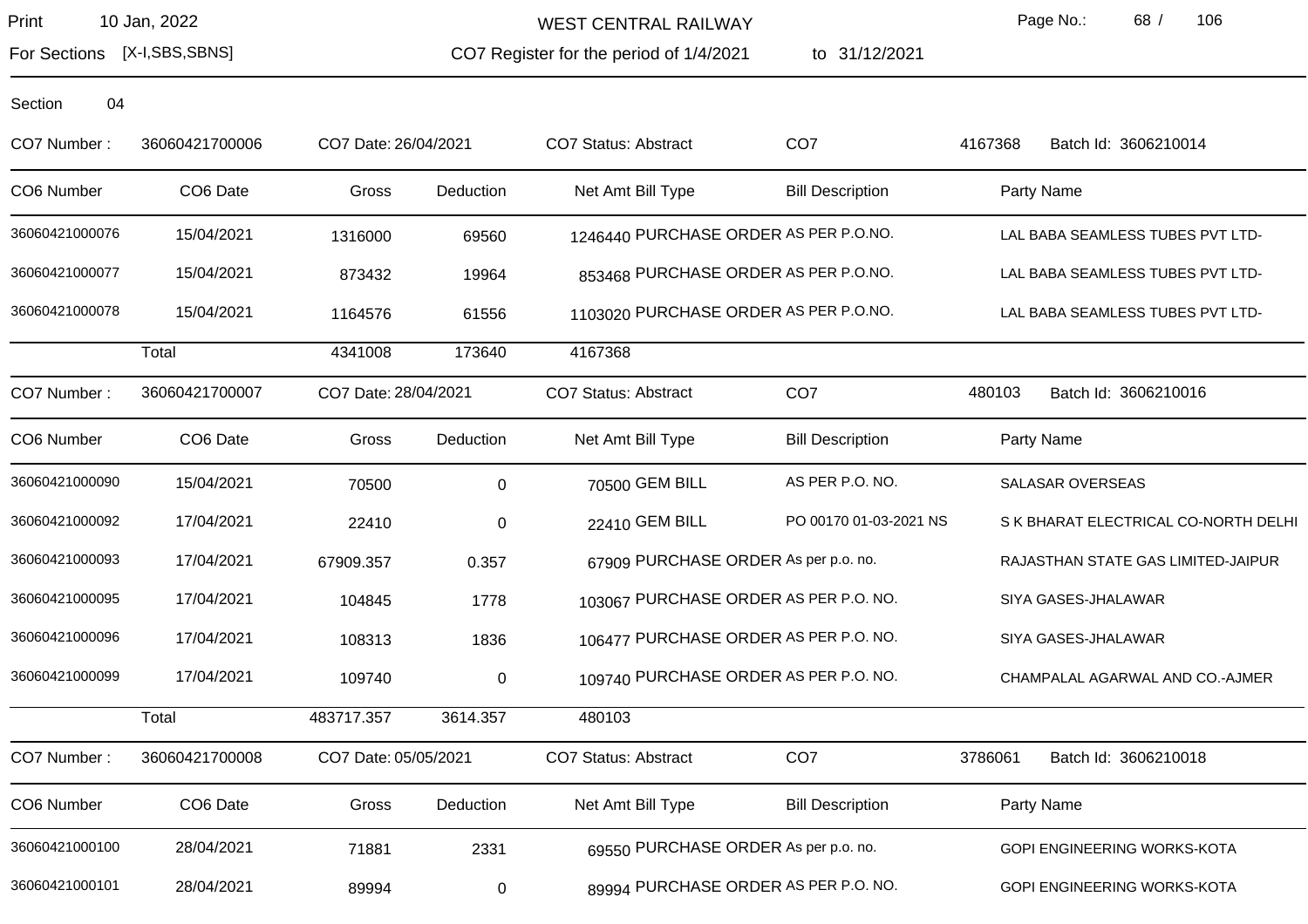For Sections [X-I,SBS,SBNS]

WEST CENTRAL RAILWAY

CO7 Register for the period of 1/4/2021

to 31/12/2021

Page No.: 69 / 106

| CO7 Number:    | 36060421700008 | CO7 Date: 05/05/2021 |                  | CO7 Status: Abstract                   | CO <sub>7</sub>                      | 3786061    | Batch Id: 3606210018                 |
|----------------|----------------|----------------------|------------------|----------------------------------------|--------------------------------------|------------|--------------------------------------|
| CO6 Number     | CO6 Date       | Gross                | Deduction        | Net Amt Bill Type                      | <b>Bill Description</b>              | Party Name |                                      |
| 36060421000102 | 28/04/2021     | 144479               | $\boldsymbol{0}$ | 144479 PURCHASE ORDER As per p.o. no.  |                                      |            | MAA VAISHNO ASSOCIATES-KOTA          |
| 36060421000103 | 28/04/2021     | 69620                | 348              |                                        | 69272 PURCHASE ORDER AS PER P.O. NO. |            | <b>EXPRESS CARGO-KOTA</b>            |
| 36060421000104 | 28/04/2021     | 293866               | 4981             | 288885 PURCHASE ORDER AS PER P.O. NO.  |                                      |            | MANGAL TRADERS-KOTA                  |
| 36060421000105 | 28/04/2021     | 70694                | $\pmb{0}$        |                                        | 70694 PURCHASE ORDER AS PER P.O. NO. |            | MULTITECH INDUSTRIES-HOWRAH          |
| 36060421000106 | 28/04/2021     | 62171                | 1243             |                                        | 60928 PURCHASE ORDER AS PER P.O. NO. |            | PRIME INDUSTRIES-HOWRAH              |
| 36060421000107 | 28/04/2021     | 111014               | 555              | 110459 PURCHASE ORDER AS PER P.O. NO.  |                                      |            | PRIME INDUSTRIES-HOWRAH              |
| 36060421000108 | 28/04/2021     | 31500                | $\mathbf 0$      |                                        | 31500 PURCHASE ORDER BRACKET P.O.NO. |            | JHARNA ENGINEERING WORKS-HOWRAH      |
| 36060421000109 | 28/04/2021     | 59000                | 5458             |                                        | 53542 PURCHASE ORDER AS PER P.O. NO. |            | <b>TECHLIFT-MUMBAI</b>               |
| 36060421000114 | 28/04/2021     | 14797                | $\mathbf 0$      |                                        | 14797 PURCHASE ORDER AS PER P.O. NO. |            | THE ORIENTAL CHEMICAL WORKS (P) LTD- |
| 36060421000116 | 28/04/2021     | 1159350              | 19650            | 1139700 PURCHASE ORDER AS PER P.O. NO. |                                      |            | PANKAJ INTERNATIONAL-LUDHIANA        |
| 36060421000117 | 28/04/2021     | 5901                 | $\boldsymbol{0}$ | 5901 PURCHASE ORDER As per p.o. no.    |                                      |            | WILSON OXYGEN LLP-JAIPUR             |
| 36060421000118 | 28/04/2021     | 171900               | 2579             | 169321 PURCHASE ORDER AS PER P.O. NO.  |                                      |            | MINING AND CONSTRUCTION EQUIPMENT-   |
| 36060421000120 | 28/04/2021     | 737028               | 12492            | 724536 PURCHASE ORDER As per p.o. no.  |                                      |            | PANKAJ INTERNATIONAL-LUDHIANA        |
| 36060421000121 | 28/04/2021     | 89686                | 3587             |                                        | 86099 PURCHASE ORDER AS PER P.O. NO. |            | STANLEY ENGINEERED FASTENING INDIA   |
| 36060421000122 | 28/04/2021     | 65042                | 2276             |                                        | 62766 PURCHASE ORDER AS PER P.O. NO. |            | STANLEY ENGINEERED FASTENING INDIA   |
| 36060421000123 | 28/04/2021     | 577315               | 9785             | 567530 PURCHASE ORDER AS PER P.O. NO.  |                                      |            | AVLOCK INTERNATIONAL INDIA PRIVATE   |
| 36060421000124 | 28/04/2021     | 26108                | $\pmb{0}$        |                                        | 26108 PURCHASE ORDER AS PER P.O. NO. |            | SHREE GANESH ELECTRICALS-DELHI       |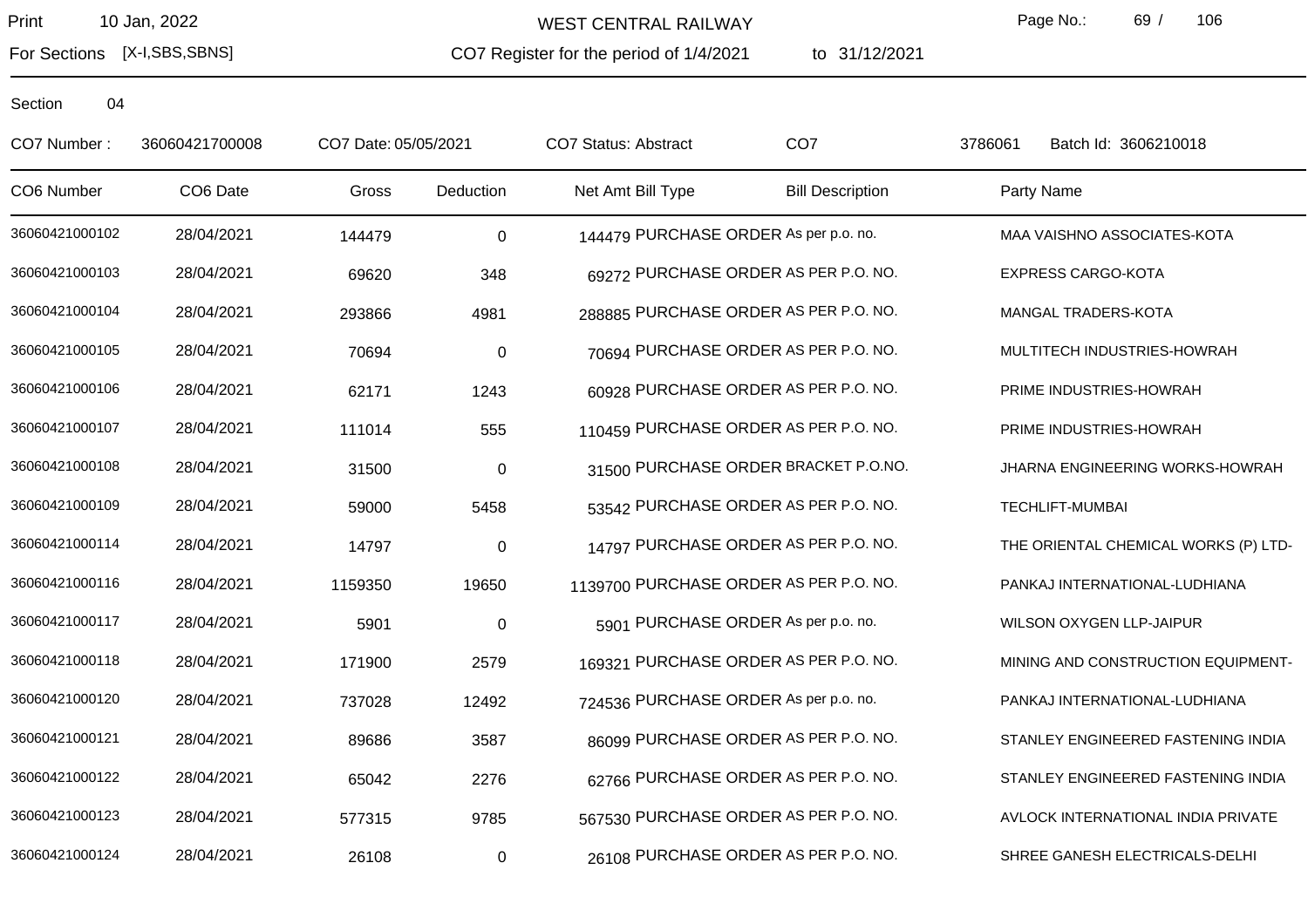Section 04

WEST CENTRAL RAILWAY

Page No.: 70 / 106

3786061 Batch Id: 3606210018

1677605 Batch Id: 3606210020

For Sections [X-I,SBS,SBNS]

CO7 Register for the period of 1/4/2021

to 31/12/2021

| CO7 Number:    | 36060421700008       | CO7 Date: 05/05/2021 |           | CO7 Status: Abstract                 | CO <sub>7</sub>         | 3786061 | <b>Batc</b>         |
|----------------|----------------------|----------------------|-----------|--------------------------------------|-------------------------|---------|---------------------|
|                | Total                | 3851346              | 65285     | 3786061                              |                         |         |                     |
| CO7 Number:    | 36060421700009       | CO7 Date: 10/05/2021 |           | CO7 Status: Abstract                 | CO <sub>7</sub>         | 1677605 | <b>Batc</b>         |
| CO6 Number     | CO <sub>6</sub> Date | Gross                | Deduction | Net Amt Bill Type                    | <b>Bill Description</b> |         | Party Name          |
| 36060421000126 | 03/05/2021           | 20060                | 8832      | 11228 PURCHASE ORDER AS PER P.O. NO. |                         |         | <b>ANJANEYA I</b>   |
| 36060421000127 | 03/05/2021           | 89376                | 447       | 88929 PURCHASE ORDER As per p.o. no. |                         |         | <b>ESS KAY EN</b>   |
| 36060421000128 | 03/05/2021           | 93798                | 469       | 93329 PURCHASE ORDER As per p.o. no. |                         |         | <b>PRIME INDU</b>   |
| 36060421000129 | 03/05/2021           | 10620                | 319       | 10301 PURCHASE ORDER AS PER P.O. NO. |                         |         | <b>HUSAMI TO</b>    |
| 36060421000133 | 03/05/2021           | 38707                | 0         | 38707 PURCHASE ORDER AS PER P.O. NO. |                         |         | <b>SHREENIDH</b>    |
| 20000121000125 | 0.205                | --^^ <i>*</i>        |           |                                      |                         |         | <b>DA IAOTIIANI</b> |

| 36060421000140 | 03/05/2021 | 62720  | $\pmb{0}$ |                                       | 62720 PURCHASE ORDER AS PER P.O. NO.              | DATTA ENGINEERING WORKS.-HOWRAH                                                    |  |
|----------------|------------|--------|-----------|---------------------------------------|---------------------------------------------------|------------------------------------------------------------------------------------|--|
| 36060421000138 | 03/05/2021 | 53932  | 1079      |                                       | 52853 PURCHASE ORDER AS PER P.O. NO.              | ANJANEYA ENTERPRISES-KOTA                                                          |  |
| 36060421000137 | 03/05/2021 | 81387  | $\pmb{0}$ |                                       |                                                   | 81387 LOCAL PURCHASE 3RD PART SUPPLY AGAINST P. RAJASTHAN STATE GAS LIMITED-JAIPUR |  |
| 36060421000136 | 03/05/2021 | 141600 | $\pmb{0}$ | 141600 PURCHASE ORDER AS PER P.O. NO. |                                                   | <b>EXPRESS CARGO-KOTA</b>                                                          |  |
|                |            |        |           |                                       |                                                   |                                                                                    |  |
| 36060421000135 | 03/05/2021 | 75991  | $\pmb{0}$ |                                       | 75991 PURCHASE ORDER 4th part supply payment p.o. | RAJASTHAN STATE GAS LIMITED-JAIPUR                                                 |  |
| 36060421000133 | 03/05/2021 | 38707  | $\pmb{0}$ |                                       | 38707 PURCHASE ORDER AS PER P.O. NO.              | SHREENIDHI RUBBER PRIVATE LIMITED-                                                 |  |
| 36060421000129 | 03/05/2021 | 10620  | 319       |                                       | 10301 PURCHASE ORDER AS PER P.O. NO.              | HUSAMI TOOLS AND HARDWARE-KOTA                                                     |  |
| 36060421000128 | 03/05/2021 | 93798  | 469       | 93329 PURCHASE ORDER As per p.o. no.  |                                                   | PRIME INDUSTRIES-HOWRAH                                                            |  |
| 36060421000127 | 03/05/2021 | 89376  | 447       | 88929 PURCHASE ORDER As per p.o. no.  |                                                   | <b>ESS KAY ENTERPRISES-KOTA</b>                                                    |  |
|                |            | 20060  | 8832      |                                       |                                                   | ANJANEYA ENTERPRISES-KOTA                                                          |  |
| 36060421000126 | 03/05/2021 |        |           |                                       | 11228 PURCHASE ORDER AS PER P.O. NO.              |                                                                                    |  |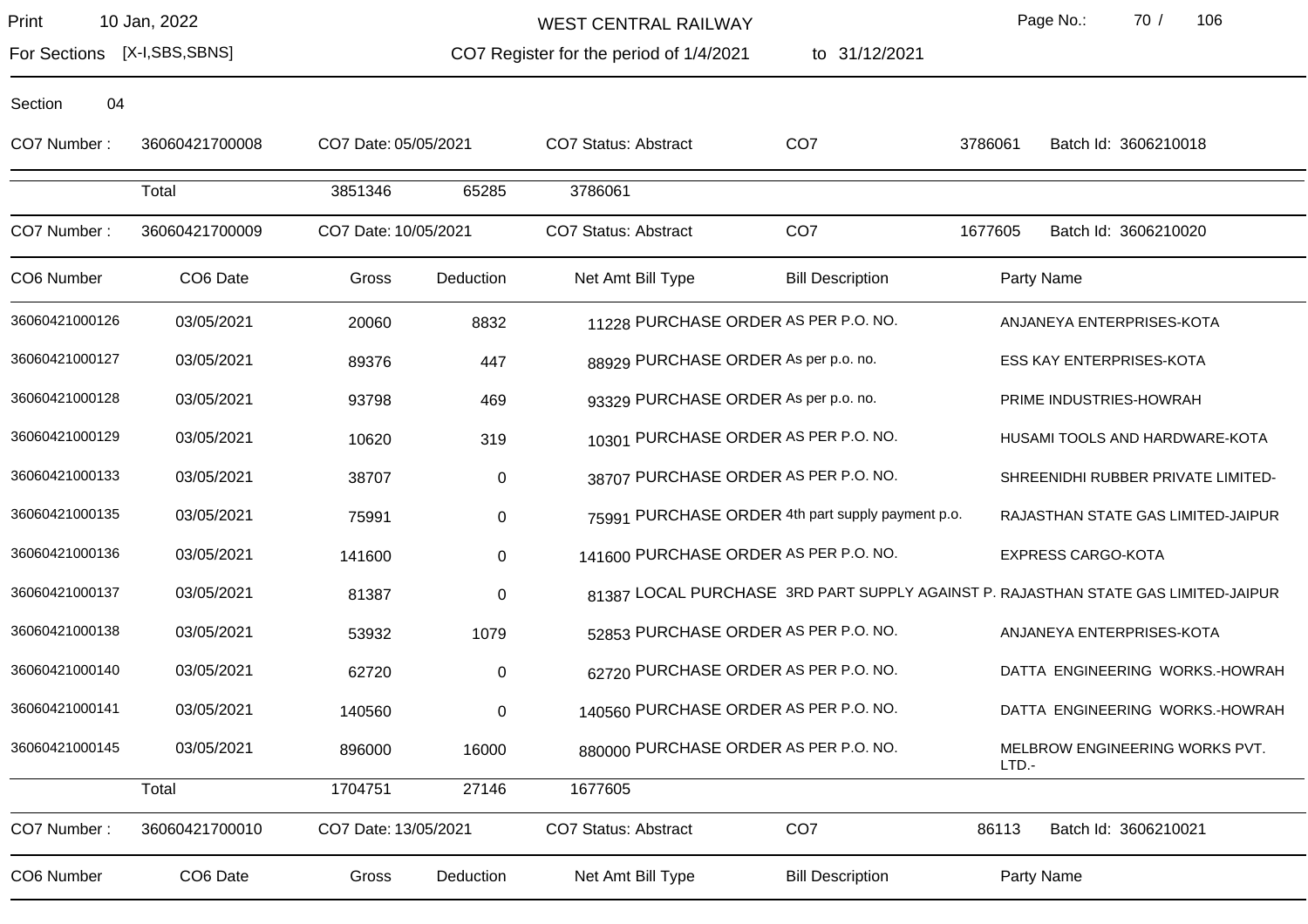For Sections [X-I,SBS,SBNS]

WEST CENTRAL RAILWAY

CO7 Register for the period of 1/4/2021

1/4/2021 to 31/12/2021

Page No.: 71 / 106

Section 04

CO7 Number : 36060421700010 CO7 Date:13/05/2021 CO7 Status: Abstract CO7 86113 Batch Id: 3606210021 CO6 Number CO6 Date Gross Deduction Net Amt Bill Type Bill Description Party Name 36060421000152 08/05/2021 7595 0 7595 GEM BILL PO 00117 5-02-2021 NS SIDDARTH AUTOMOBILES-KOTA 36060421000158 08/05/2021 21286 0 21286 PURCHASE ORDER AS PER P.O. NO. DATTA ENGINEERING WORKS.-HOWRAH 36060421000160 08/05/2021 57232 0 57232 DURCHASE ORDER AS PER P.O. NO. DATTA ENGINEERING WORKS.-HOWRAH Total 86113 0 86113 CO7 Number : 36060421700011 CO7 Date:19/05/2021 CO7 Status: Abstract CO7 7024016 Batch Id: 3606210023 CO6 Number CO6 Date Gross Deduction Net Amt Bill Type Bill Description Party Name 36060421000167 17/05/2021 358266 13563 344703 PURCHASE ORDER AS PER P.O. NO. MULTITECH INDUSTRIES-HOWRAH 36060421000168 17/05/2021 44657 670 43987 PURCHASE ORDER AS PER P.O. NO. MOHINDRA ENTERPRISES-JALANDHAR 36060421000169 17/05/2021 911400 16275 895125 PURCHASE ORDER AS PER P.O. NO. ENGINEERS CONCERN-KOLKATA 36060421000170 17/05/2021 109827 1862 107965 PURCHASE ORDER AS PER P.O. NO. SRI GAS SERVICE-KOTA 36060421000171 17/05/2021 109403 1855 107548 PURCHASE ORDER AS PER P.O. NO. SRI GAS SERVICE-KOTA 36060421000172 17/05/2021 36557 0 36557 0 36557 BURCHASE ORDER AS PER P.O. NO. AMITA ENGINEERING WORKS-HOWRAH 36060421000173 17/05/2021 167731 0 167731 0 167731 PURCHASE ORDER AS PER P.O. NO. PS ENGINEERING CONCERN-HOWRAH 36060421000174 17/05/2021 103287 0 103287 PURCHASE ORDER AS PER P.O. NO. AIRTECH SOLUTIONS-PUNE 36060421000175 17/05/2021 181104 0 181104 PURCHASE ORDER As per p.o. no. ENGINEERS CONCERN-KOLKATA 36060421000176 17/05/2021 1380600 23400 1357200 PURCHASE ORDER AS PER P.O. NO. BERCO WELDING AND ELECTRICALS PRIVATE 36060421000177 17/05/2021 1111277 18836 1092441 PURCHASE ORDER AS PER P.O. NO. PANKAJ INTERNATIONAL-LUDHIANA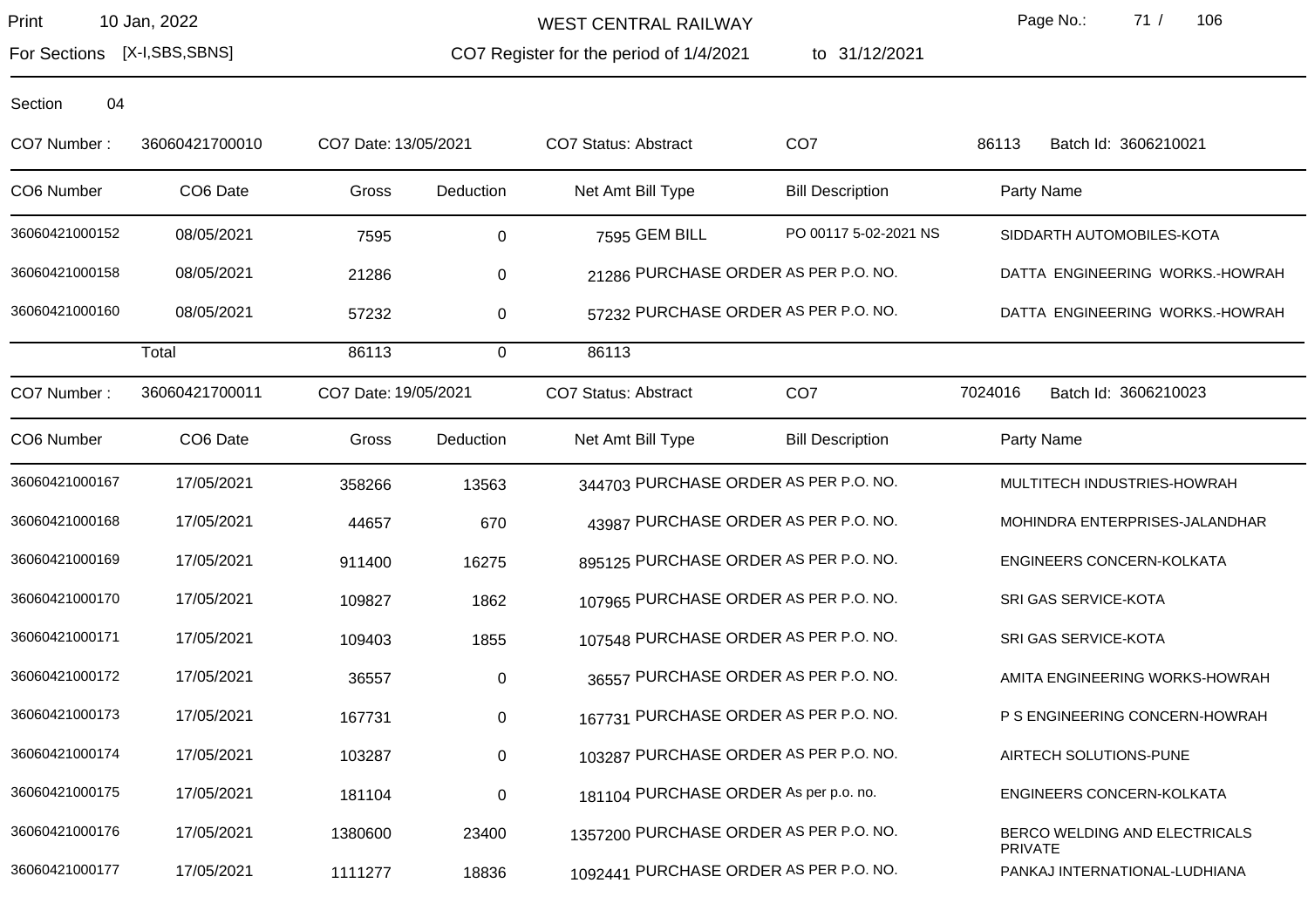For Sections [X-I,SBS,SBNS]

WEST CENTRAL RAILWAY

CO7 Register for the period of 1/4/2021

1/4/2021 to 31/12/2021

Page No.: 72 / 106

Section 04

CO7 Number : 36060421700011 CO7 Date:19/05/2021 CO7 Status: Abstract CO7 7024016 Batch Id: 3606210023 CO6 Number CO6 Date Gross Deduction Net Amt Bill Type Bill Description Party Name 36060421000178 17/05/2021 947835 16065 931770 PURCHASE ORDER As per p.o. no. PANKAJ INTERNATIONAL-LUDHIANA 36060421000179 17/05/2021 12474 0 12474 PURCHASE ORDER As per p.o. no. NARENDRA UDYOG-NASHIK 36060421000180 17/05/2021 490880 15683 475197 PURCHASE ORDER As per p.o. no. PARAGON INSTRUMENTATION ENGINEERS 36060421000181 17/05/2021 1082592 46397 1036195 PURCHASE ORDER AS PER P.O. NO. DEEPAK ENGINEERING WORKS-MUNGER. 36060421000182 17/05/2021 130732 0 130732 PURCHASE ORDER AS PER P.O. NO. MAA VAISHNO ASSOCIATES-KOTA Total 7178622 154606 7024016 CO7 Number : 36060421700012 CO7 Date:22/05/2021 CO7 Status: Abstract CO7 1304455 Batch Id: 3606210025 CO6 Number CO6 Date Gross Deduction Net Amt Bill Type Bill Description Party Name 36060421000184 20/05/2021 214967 0 214967 PURCHASE ORDER AS PER P.O.NO. PANKAJ INTERNATIONAL-LUDHIANA 36060421000185 20/05/2021 197060 0 197060 0 197060 197060 PURCHASE ORDER as per p.o.no. PANKAJ INTERNATIONAL-LUDHIANA 36060421000186 20/05/2021 67361 0 67361 0 67361 67361 6736 EURCHASE ORDER AS PER P.O.NO. PANKAJ INTERNATIONAL-LUDHIANA 36060421000188 20/05/2021 98766 0 98766 9 98766 98766 9 98766 PURCHASE ORDER AS PER P.O. NO. ARA ENGINEERING CO-MUMBAI 36060421000189 20/05/2021 70210 70210 PURCHASE ORDER AS PER P.O. NO. THE INDUSTRIAL TOOLS AND SAFETY-**KOTA** 36060421000190 20/05/2021 399779 6776 393003 PURCHASE ORDER 1st part supply against p.o.no. SRI GAS SERVICE-KOTA 36060421000191 20/05/2021 36250 2538 33712 PURCHASE ORDER AS PER P.O. NO. ANJANEYA ENTERPRISES-KOTA 36060421000193 20/05/2021 229376 0 229376 PURCHASE ORDER AS PER P.O. NO. KOLKATA ENGINEERING INDUSTRIES-Total 1313769 9314 1304455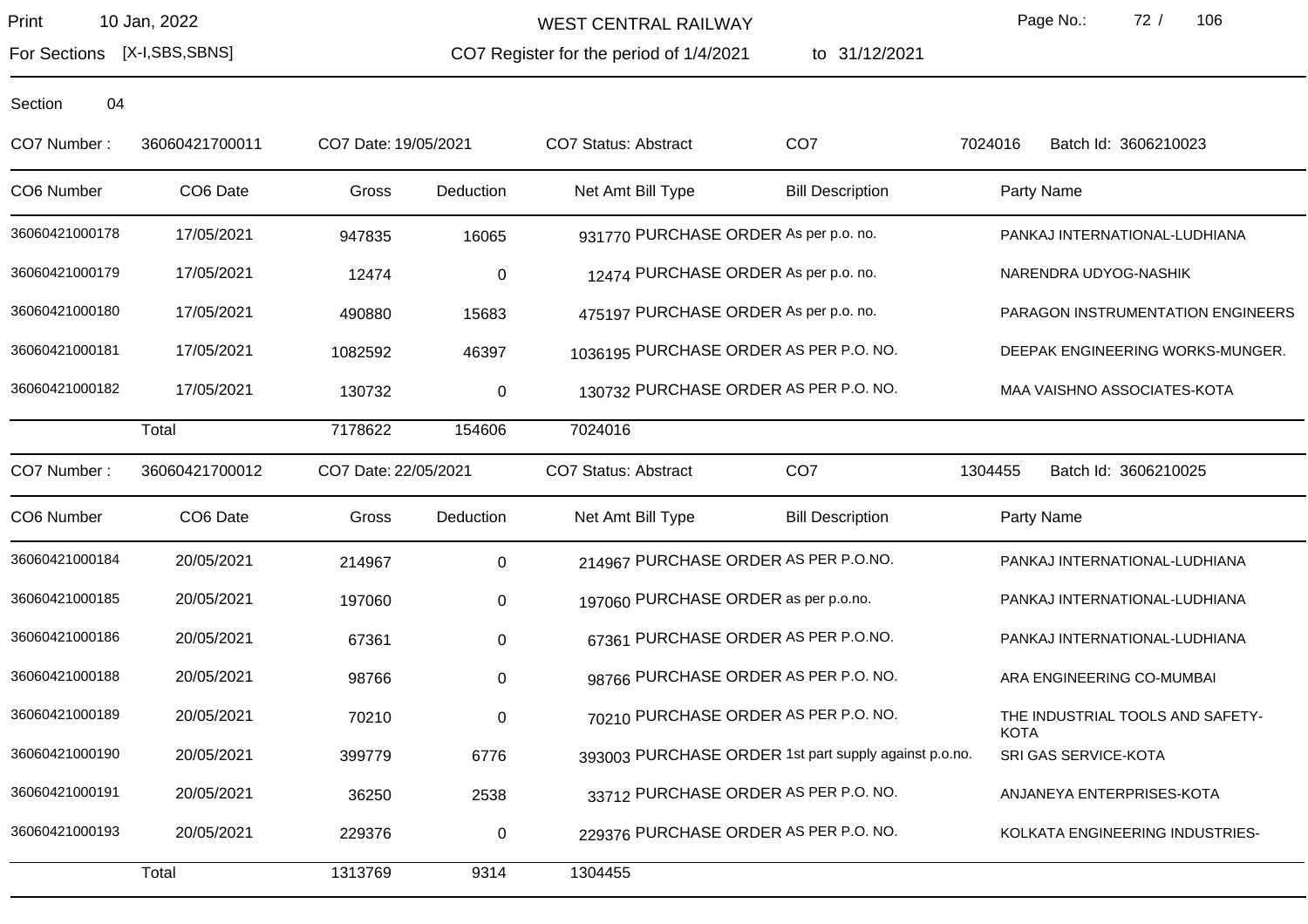WEST CENTRAL RAILWAY

CO7 Register for the period of 1/4/2021

to 31/12/2021

Page No.: 73 / 106

For Sections [X-I,SBS,SBNS]

| CO7 Number:    | 36060421700013 | CO7 Date: 01/06/2021 |           | <b>CO7 Status: Abstract</b>           | CO <sub>7</sub>                       | 446026     | Batch Id: 3606210031             |
|----------------|----------------|----------------------|-----------|---------------------------------------|---------------------------------------|------------|----------------------------------|
| CO6 Number     | CO6 Date       | Gross                | Deduction | Net Amt Bill Type                     | <b>Bill Description</b>               | Party Name |                                  |
| 36060421000196 | 26/05/2021     | 353920               | 6320      |                                       | 347600 PURCHASE ORDER AS PER P.O. NO. |            | ANAND SALES CORPORATION-KOLKATA  |
| 36060421000198 | 26/05/2021     | 33432                | $\pmb{0}$ |                                       | 33432 PURCHASE ORDER AS PER P.O. NO.  |            | <b>GUPTA ENTERPRISES-JHANSI</b>  |
| 36060421000199 | 26/05/2021     | 64994                | $\pmb{0}$ |                                       | 64994 PURCHASE ORDER AS PER P.O. NO.  |            | <b>GUPTA ENTERPRISES-JHANSI</b>  |
|                | Total          | 452346               | 6320      | 446026                                |                                       |            |                                  |
| CO7 Number:    | 36060421700014 | CO7 Date: 03/06/2021 |           | <b>CO7 Status: Abstract</b>           | CO <sub>7</sub>                       | 1450132    | Batch Id: 3606210032             |
| CO6 Number     | CO6 Date       | Gross                | Deduction | Net Amt Bill Type                     | <b>Bill Description</b>               | Party Name |                                  |
| 36060421000204 | 28/05/2021     | 945000               | 112500    | 832500 PURCHASE ORDER As per p.o. no. |                                       |            | SILOMAN ENGINEERS-FARIDABAD      |
| 36060421000206 | 28/05/2021     | 142500               | 713       | 141787 GEM BILL                       | AS PER P.O. NO.                       |            | <b>AVG INDUSTRIES</b>            |
| 36060421000208 | 28/05/2021     | 6930                 | $\pmb{0}$ |                                       | 6930 PURCHASE ORDER AS PER P.O. NO.   |            | SHRI VIJAY INDUSTRIES-JODHPUR    |
| 36060421000209 | 28/05/2021     | 236964               | $\pmb{0}$ |                                       | 236964 PURCHASE ORDER AS PER P.O. NO. |            | MULTITECH INDUSTRIES-HOWRAH      |
| 36060421000211 | 28/05/2021     | 150198               | 2546      |                                       | 147652 PURCHASE ORDER AS PER P.O. NO. |            | SIYA GASES-JHALAWAR              |
| 36060421000213 | 29/05/2021     | 84842                | 543       |                                       | 84299 PURCHASE ORDER AS PER P.O. NO.  |            | <b>GFC WELD HOUSE-DELHI</b>      |
|                | Total          | 1566434              | 116302    | 1450132                               |                                       |            |                                  |
| CO7 Number:    | 36060421700015 | CO7 Date: 07/06/2021 |           | <b>CO7 Status: Abstract</b>           | CO <sub>7</sub>                       | 745493     | Batch Id: 3606210034             |
| CO6 Number     | CO6 Date       | Gross                | Deduction | Net Amt Bill Type                     | <b>Bill Description</b>               | Party Name |                                  |
| 36060421000214 | 02/06/2021     | 79520                | 2783      |                                       | 76737 PURCHASE ORDER AS PER P.O. NO.  |            | <b>BALAJI ENTERPRISES-ITARSI</b> |
| 36060421000215 | 02/06/2021     | 9000                 | $\pmb{0}$ |                                       | 9000 PURCHASE ORDER AS PER P.O. NO.   |            | CHAMJEERA ENTERPRISES-KOTA       |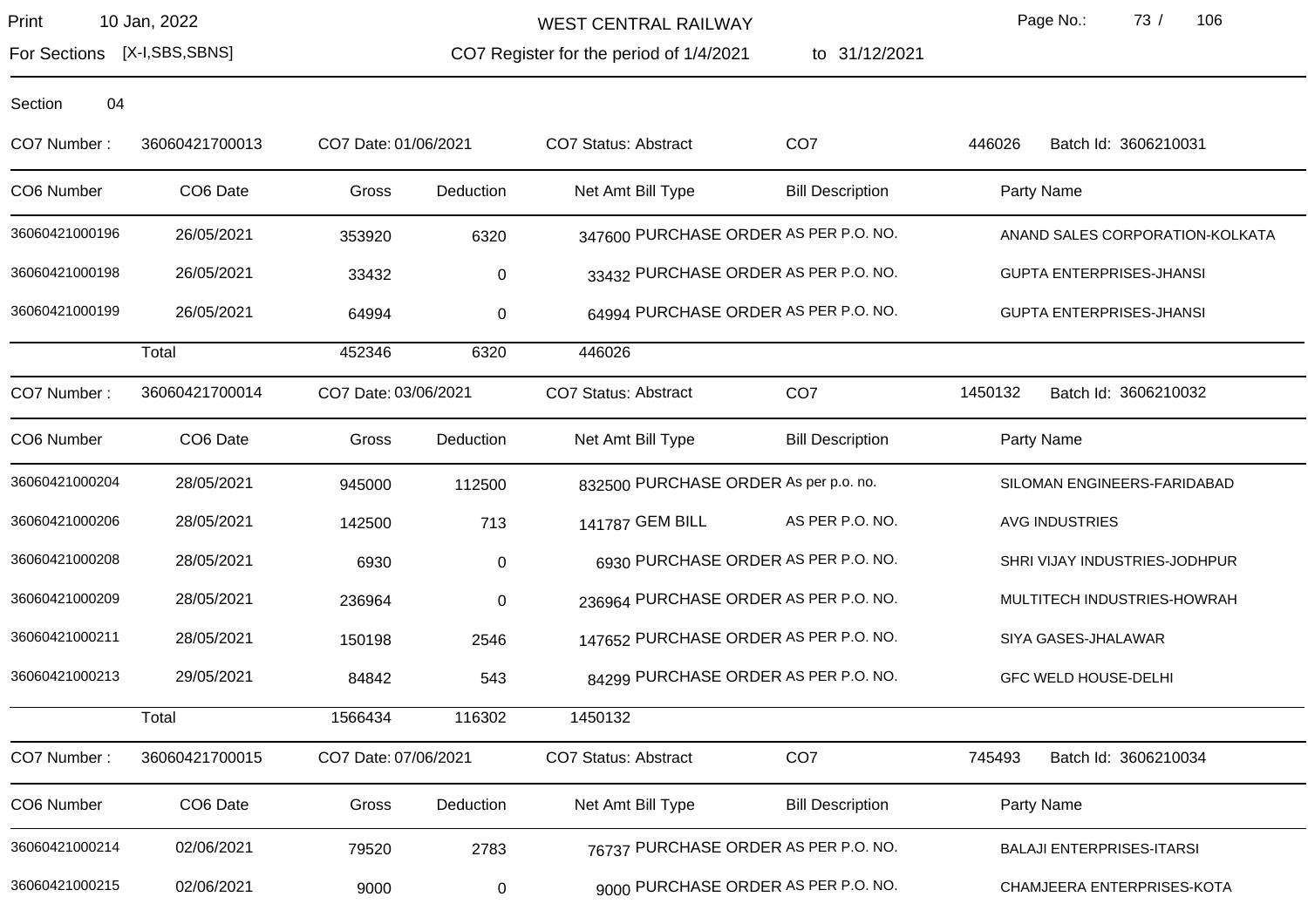For Sections [X-I,SBS,SBNS]

WEST CENTRAL RAILWAY

CO7 Register for the period of 1/4/2021

to 31/12/2021

Page No.: 74 / 106

| CO7 Number:    | 36060421700015 | CO7 Date: 07/06/2021 |             | <b>CO7 Status: Abstract</b>            | CO <sub>7</sub>                     | 745493        | Batch Id: 3606210034                 |
|----------------|----------------|----------------------|-------------|----------------------------------------|-------------------------------------|---------------|--------------------------------------|
| CO6 Number     | CO6 Date       | Gross                | Deduction   | Net Amt Bill Type                      | <b>Bill Description</b>             | Party Name    |                                      |
| 36060421000216 | 02/06/2021     | 9000                 | $\pmb{0}$   |                                        | 9000 PURCHASE ORDER AS PER P.O. NO. |               | CHAMJEERA ENTERPRISES-KOTA           |
| 36060421000217 | 02/06/2021     | 123323               | $\pmb{0}$   | 123323 PURCHASE ORDER AS PER P.O. NO.  |                                     |               | ENGINEERS CONCERN-KOLKATA            |
| 36060421000218 | 02/06/2021     | 13440                | $\pmb{0}$   | 13440 PURCHASE ORDER AS PER P.O. NO.   |                                     | <b>HOWRAH</b> | NUTECH ENGINEERING COMPANY-          |
| 36060421000219 | 02/06/2021     | 197471               | $\pmb{0}$   | 197471 PURCHASE ORDER AS PER P.O. NO   |                                     |               | ABHILASHA ENGINEERING AND            |
| 36060421000220 | 02/06/2021     | 235528               | $\pmb{0}$   | 235528 PURCHASE ORDER AS PER P.O. NO.  |                                     |               | MADHU ELECTRICALS-KOTA               |
| 36060421000222 | 02/06/2021     | 80994                | 0           | 80994 CIPS BILL                        | UNPAID PAYMENTID                    |               | <b>CRISTY ENGINEERING-KOTA</b>       |
|                | Total          | 748276               | 2783        | 745493                                 |                                     |               |                                      |
| CO7 Number:    | 36060421700016 | CO7 Date: 10/06/2021 |             | CO7 Status: Abstract                   | CO <sub>7</sub>                     | 1978198       | Batch Id: 3606210037                 |
| CO6 Number     | CO6 Date       | Gross                | Deduction   | Net Amt Bill Type                      | <b>Bill Description</b>             | Party Name    |                                      |
| 36060421000224 | 04/06/2021     | 37000                | $\mathbf 0$ | 37000 PURCHASE ORDER AS PER P.O. NO.   |                                     |               | CHAMJEERA ENTERPRISES-KOTA           |
| 36060421000225 | 04/06/2021     | 428400               | 14076       | 414324 PURCHASE ORDER AS PER P.O. NO.  |                                     |               | ENGINEERS ASSOCIATES-KOTA            |
| 36060421000227 | 04/06/2021     | 1561140              | 34266       | 1526874 PURCHASE ORDER AS PER P.O. NO. |                                     |               | <b>BIMCO ENGINEERING ENTERPRISE-</b> |
|                | Total          | 2026540              | 48342       | 1978198                                |                                     |               |                                      |
| CO7 Number:    | 36060421700017 | CO7 Date: 12/06/2021 |             | CO7 Status: Abstract                   | CO <sub>7</sub>                     | 3316602       | Batch Id: 3606210038                 |
| CO6 Number     | CO6 Date       | Gross                | Deduction   | Net Amt Bill Type                      | <b>Bill Description</b>             | Party Name    |                                      |
| 36060421000228 | 07/06/2021     | 499376               | 8464        | 490912 PURCHASE ORDER AS PER P.O. NO.  |                                     |               | AVLOCK INTERNATIONAL INDIA PRIVATE   |
| 36060421000229 | 07/06/2021     | 224613               | $\pmb{0}$   | 224613 PURCHASE ORDER AS PER P.O. NO.  |                                     |               | AVLOCK INTERNATIONAL INDIA PRIVATE   |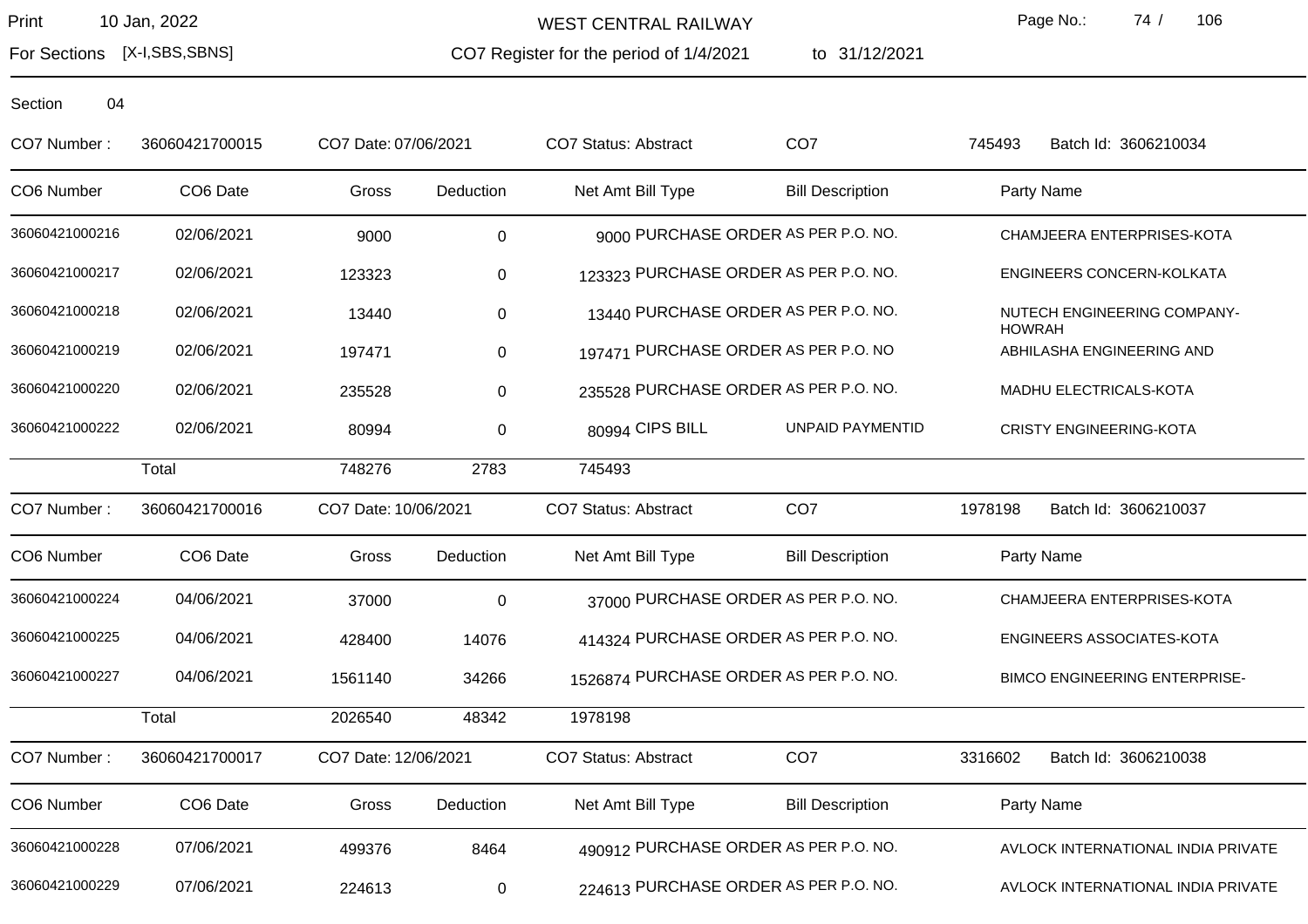WEST CENTRAL RAILWAY

CO7 Register for the period of 1/4/2021

to 31/12/2021

Page No.: 75 / 106

For Sections [X-I,SBS,SBNS]

| CO7 Number:    | 36060421700017 | CO7 Date: 12/06/2021 |             | CO7 Status: Abstract                   | CO <sub>7</sub>                      | 3316602 | Batch Id: 3606210038               |
|----------------|----------------|----------------------|-------------|----------------------------------------|--------------------------------------|---------|------------------------------------|
| CO6 Number     | CO6 Date       | Gross                | Deduction   | Net Amt Bill Type                      | <b>Bill Description</b>              |         | Party Name                         |
| 36060421000230 | 07/06/2021     | 182280               | $\mathbf 0$ | 182280 PURCHASE ORDER AS PER P.O. NO.  |                                      |         | <b>GUPTA ENTERPRISES-JHANSI</b>    |
| 36060421000232 | 07/06/2021     | 237552               | 49686       | 187866 PURCHASE ORDER AS PER P.O. NO.  |                                      |         | AVADH RAIL INFRA LIMITED-HARIDWAR  |
| 36060421000233 | 07/06/2021     | 156800               | 3136        | 153664 PURCHASE ORDER AS PER P.O. NO.  |                                      |         | J K MECHANICALS-BHOPAL             |
| 36060421000234 | 08/06/2021     | 20886                | 52          |                                        | 20834 PURCHASE ORDER AS PER P.O. NO. |         | BHAVDEEP STEEL AND ENGINEERING CO- |
| 36060421000235 | 08/06/2021     | 158120               | $\pmb{0}$   | 158120 PURCHASE ORDER AS PER P.O. NO.  |                                      |         | RAJESHI TOOLS-PUNE                 |
| 36060421000236 | 08/06/2021     | 131194               | $\pmb{0}$   | 131194 PURCHASE ORDER AS PER P.O. NO.  |                                      |         | MULTITECH INDUSTRIES-HOWRAH        |
| 36060421000237 | 08/06/2021     | 41300                | 2767        |                                        | 38533 PURCHASE ORDER AS PER P.O. NO. |         | R B UDYAM-KOTA                     |
| 36060421000238 | 08/06/2021     | 46150                | 19360       |                                        | 26790 PURCHASE ORDER AS PER P.O. NO. |         | MEERA ENTERPRISES-JAIPUR           |
| 36060421000240 | 08/06/2021     | 1561105              | 26460       | 1534645 PURCHASE ORDER AS PER P.O. NO. |                                      |         | PANKAJ INTERNATIONAL-LUDHIANA      |
| 36060421000241 | 08/06/2021     | 40912                | 694         |                                        | 40218 PURCHASE ORDER AS PER P.O. NO. |         | SIYA GASES-JHALAWAR                |
| 36060421000242 | 08/06/2021     | 129122               | 2189        | 126933 PURCHASE ORDER AS PER P.O. NO.  |                                      |         | SIYA GASES-JHALAWAR                |
|                | Total          | 3429410              | 112808      | 3316602                                |                                      |         |                                    |
| CO7 Number:    | 36060421700018 | CO7 Date: 15/06/2021 |             | <b>CO7 Status: Abstract</b>            | CO <sub>7</sub>                      | 160659  | Batch Id: 3606210039               |
| CO6 Number     | CO6 Date       | Gross                | Deduction   | Net Amt Bill Type                      | <b>Bill Description</b>              |         | Party Name                         |
| 36060421000246 | 11/06/2021     | 28499                | $\mathbf 0$ | 28499 GEM BILL                         | PO 00202 08-03-2021 NS               |         | PLAZA WIRES PRIVATE LIMITED        |
| 36060421000249 | 11/06/2021     | 97704                | 0           |                                        | 97704 PURCHASE ORDER AS PER P.O. NO. |         | ULTRAMAX HYDROJET PRIVATE LIMITED- |
| 36060421000250 | 11/06/2021     | 34456                | 0           | 34456 PURCHASE ORDER As per p.o. no.   |                                      |         | ULTRAMAX HYDROJET PRIVATE LIMITED- |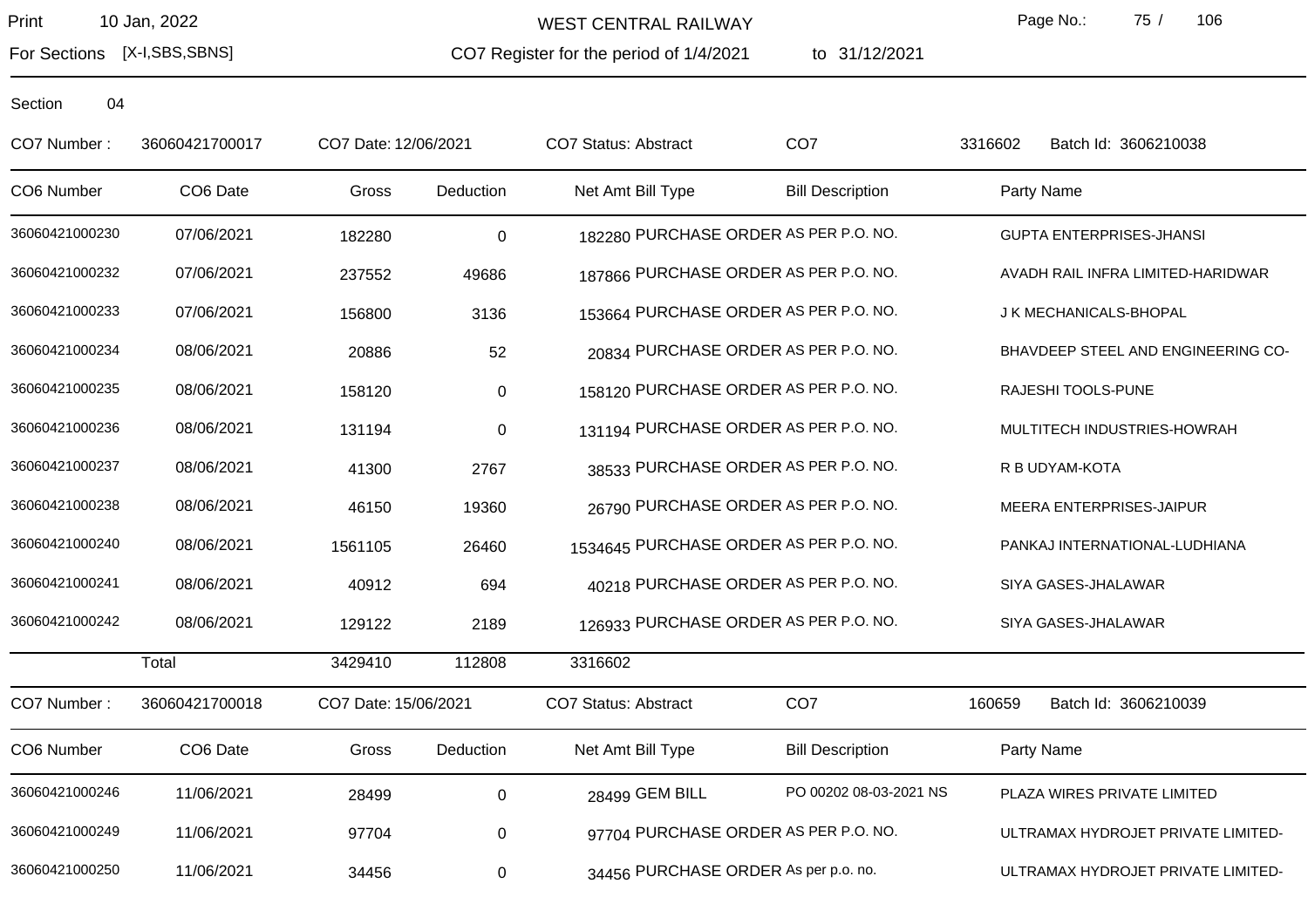Section 04

WEST CENTRAL RAILWAY

to 31/12/2021

Page No.: 76 / 106

For Sections [X-I,SBS,SBNS]

CO7 Register for the period of 1/4/2021

| CO7 Number:    | 36060421700018       | CO7 Date: 15/06/2021 |                  | CO7 Status: Abstract        | CO <sub>7</sub>                       | 160659  | Batch Id: 3606210039               |
|----------------|----------------------|----------------------|------------------|-----------------------------|---------------------------------------|---------|------------------------------------|
|                | Total                | 160659               | 0                | 160659                      |                                       |         |                                    |
| CO7 Number:    | 36060421700019       | CO7 Date: 17/06/2021 |                  | <b>CO7 Status: Abstract</b> | CO <sub>7</sub>                       | 243108  | Batch Id: 3606210040               |
| CO6 Number     | CO <sub>6</sub> Date | Gross                | Deduction        | Net Amt Bill Type           | <b>Bill Description</b>               |         | Party Name                         |
| 36060421000252 | 14/06/2021           | 108811               | 0                |                             | 108811 PURCHASE ORDER AS PER P.O. NO. |         | SRI GAS SERVICE-KOTA               |
| 36060421000253 | 14/06/2021           | 92997                | 0                |                             | 92997 PURCHASE ORDER AS PER P.O. NO.  |         | SRI GAS SERVICE-KOTA               |
| 36060421000254 | 14/06/2021           | 41300                | 0                |                             | 41300 PURCHASE ORDER AS PER P.O. NO.  |         | AVLOCK INTERNATIONAL INDIA PRIVATE |
|                | Total                | 243108               | 0                | 243108                      |                                       |         |                                    |
| CO7 Number:    | 36060421700020       | CO7 Date: 23/06/2021 |                  | <b>CO7 Status: Abstract</b> | CO <sub>7</sub>                       | 1266545 | Batch Id: 3606210042               |
| CO6 Number     | CO <sub>6</sub> Date | Gross                | Deduction        | Net Amt Bill Type           | <b>Bill Description</b>               |         | Party Name                         |
| 36060421000255 | 18/06/2021           | 182000               | $\boldsymbol{0}$ |                             | 182000 PURCHASE ORDER AS PER P.O. NO. |         | <b>CRISTY ENGINEERING-KOTA</b>     |
| 36060421000256 | 18/06/2021           | 388211               | 6580             |                             | 381631 PURCHASE ORDER AS PER P.O. NO. |         | FAMOUS STEEL CORPORATION-MUMBAI    |
| 36060421000257 | 18/06/2021           | 570528               | 10188            |                             | 560340 PURCHASE ORDER AS PER P.O. NO. |         | PAX ENGINEERS-HOWRAH               |
| 36060421000258 | 18/06/2021           | 145484               | 2910             |                             | 142574 PURCHASE ORDER AS PER P.O. NO. |         | PRIME INDUSTRIES-HOWRAH            |
|                | Total                | 1286223              | 19678            | 1266545                     |                                       |         |                                    |
| CO7 Number:    | 36060421700021       | CO7 Date: 29/06/2021 |                  | <b>CO7 Status: Abstract</b> | CO <sub>7</sub>                       | 1536022 | Batch Id: 3606210045               |

CO6 Number CO6 Date Gross Deduction Net Amt Bill Type Bill Description Party Name

36060421000260 23/06/2021 50070 0 50070 50070 50070 50070 EURCHASE ORDER AS PER P.O. NO. SANTERPRISES-NAVI MUMBAI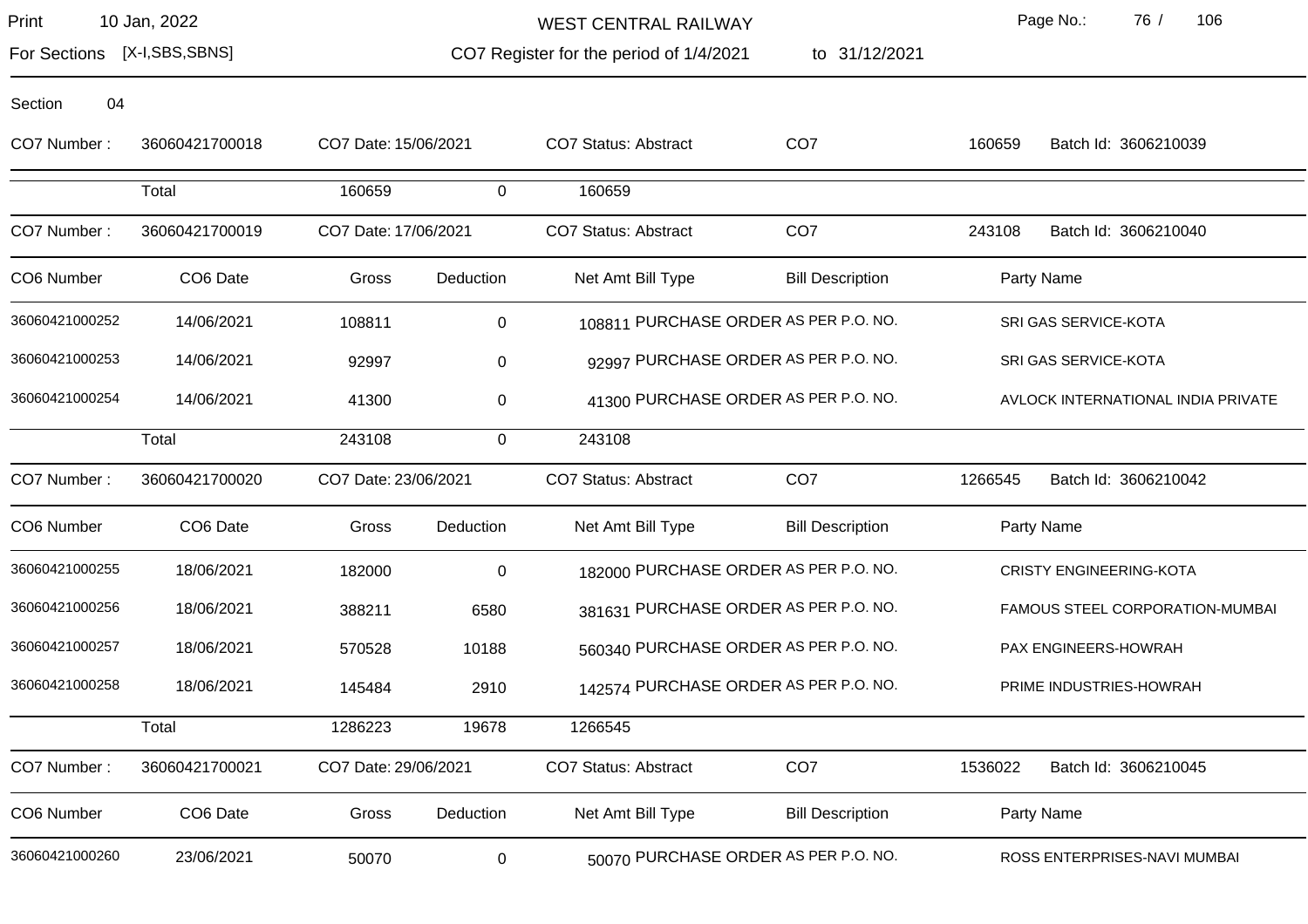WEST CENTRAL RAILWAY

CO7 Register for the period of 1/4/2021

to 31/12/2021

Page No.: 77 / 106

For Sections [X-I,SBS,SBNS]

| CO7 Number:    | 36060421700021 | CO7 Date: 29/06/2021 |             | CO7 Status: Abstract                  | CO <sub>7</sub>                      | 1536022    | Batch Id: 3606210045            |
|----------------|----------------|----------------------|-------------|---------------------------------------|--------------------------------------|------------|---------------------------------|
| CO6 Number     | CO6 Date       | Gross                | Deduction   | Net Amt Bill Type                     | <b>Bill Description</b>              | Party Name |                                 |
| 36060421000262 | 23/06/2021     | 922878               | 15642       | 907236 PURCHASE ORDER AS PER P.O. NO. |                                      |            | S.S.ENTERPRISES-PUNE            |
| 36060421000264 | 23/06/2021     | 162987               | 815         | 162172 PURCHASE ORDER AS PER P.O. NO. |                                      |            | RADHEY RADHEY ENTERPRISES-KOTA  |
| 36060421000265 | 23/06/2021     | 28672                | 1290        |                                       | 27382 PURCHASE ORDER AS PER P.O. NO. |            | GOPI ENGINEERING WORKS-KOTA     |
| 36060421000266 | 23/06/2021     | 41064                | $\pmb{0}$   |                                       | 41064 PURCHASE ORDER AS PER P.O. NO. |            | MAA VAISHNO ASSOCIATES-KOTA     |
| 36060421000267 | 23/06/2021     | 11466                | $\pmb{0}$   |                                       | 11466 PURCHASE ORDER AS PER P.O. NO. |            | ULTRA CHEMICAL WORKS-MUMBAI     |
| 36060421000268 | 23/06/2021     | 64428                | 322         |                                       | 64106 PURCHASE ORDER AS PER P.O. NO. |            | BHAVNA TOOLS AGENCY-MUMBAI      |
| 36060421000269 | 23/06/2021     | 99680                | 3844        |                                       | 95836 PURCHASE ORDER AS PER P.O. NO. |            | CENTRAL GASKET CO.-MUMBAI       |
| 36060421000270 | 23/06/2021     | 178475               | 1785        | 176690 PURCHASE ORDER AS PER P.O. NO. |                                      |            | MJ TRADING-GURGAON              |
|                | Total          | 1559720              | 23698       | 1536022                               |                                      |            |                                 |
| CO7 Number:    | 36060421700022 | CO7 Date: 30/06/2021 |             | CO7 Status: Abstract                  | CO <sub>7</sub>                      | 168209     | Batch Id: 3606210045            |
| CO6 Number     | CO6 Date       | Gross                | Deduction   | Net Amt Bill Type                     | <b>Bill Description</b>              | Party Name |                                 |
| 36060421000271 | 28/06/2021     | 168209               | $\mathbf 0$ | 168209 PURCHASE ORDER AS PER P.O. NO. |                                      |            | BALBIR SINGH AND SONS-NEW DELHI |
|                | Total          | 168209               | 0           | 168209                                |                                      |            |                                 |
| CO7 Number:    | 36060421700023 | CO7 Date: 02/07/2021 |             | <b>CO7 Status: Abstract</b>           | CO <sub>7</sub>                      | 1154005    | Batch Id: 3606210047            |
| CO6 Number     | CO6 Date       | Gross                | Deduction   | Net Amt Bill Type                     | <b>Bill Description</b>              | Party Name |                                 |
| 36060421000272 | 30/06/2021     | 267324               | 6429        | 260895 PURCHASE ORDER AS PER P.O. NO. |                                      |            | RAIL CORP INDIA-RAIPUR          |
| 36060421000273 | 30/06/2021     | 377731               | 10523       | 367208 PURCHASE ORDER AS PER P.O. NO. |                                      |            | R K ENGINEERING-BHOPAL          |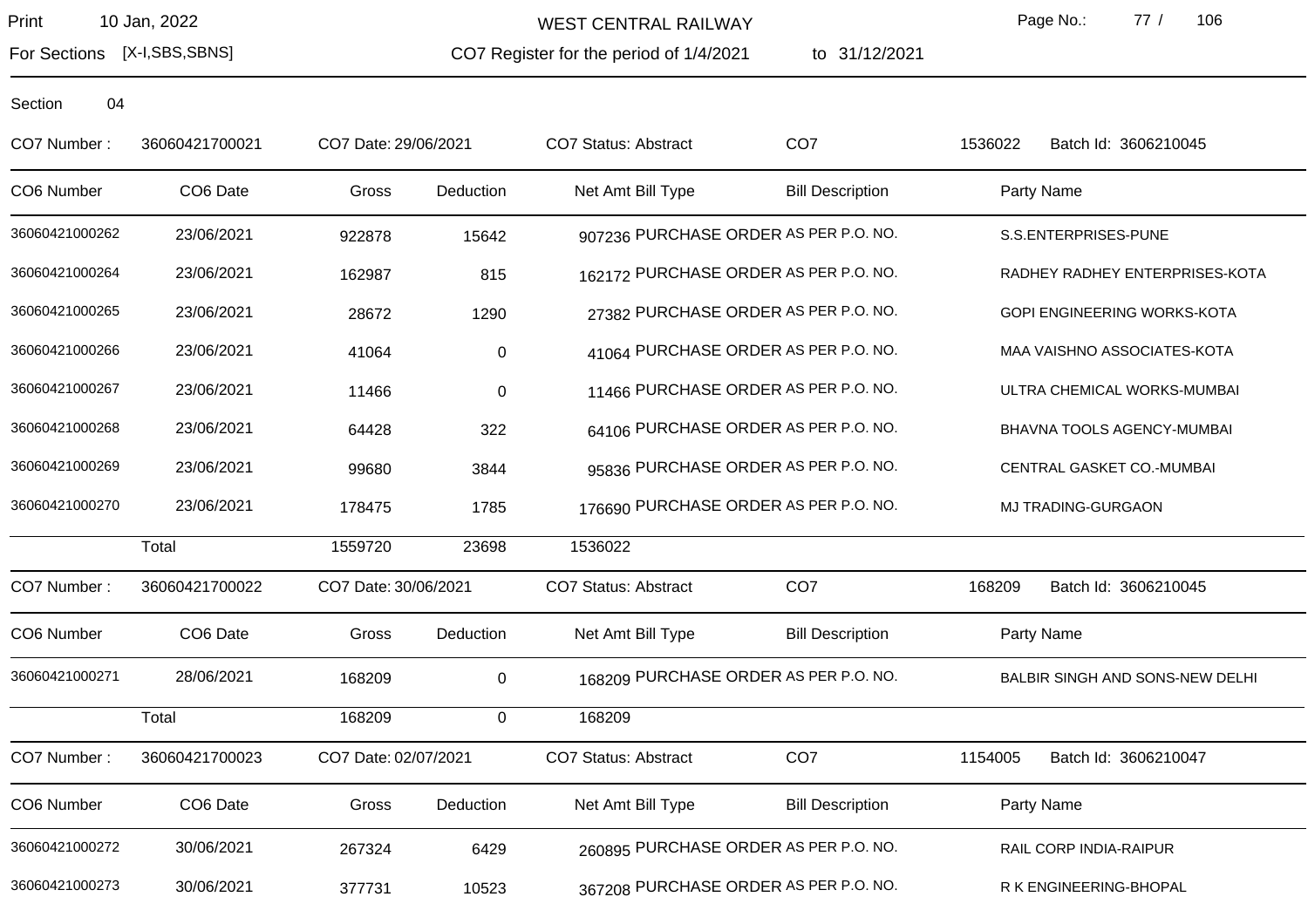For Sections [X-I,SBS,SBNS]

WEST CENTRAL RAILWAY

CO7 Register for the period of 1/4/2021

to 31/12/2021

Page No.: 78 / 106

| 04<br>Section  |                      |                      |           |                                       |                                      |         |                                   |
|----------------|----------------------|----------------------|-----------|---------------------------------------|--------------------------------------|---------|-----------------------------------|
| CO7 Number:    | 36060421700023       | CO7 Date: 02/07/2021 |           | <b>CO7 Status: Abstract</b>           | CO <sub>7</sub>                      | 1154005 | Batch Id: 3606210047              |
| CO6 Number     | CO6 Date             | Gross                | Deduction | Net Amt Bill Type                     | <b>Bill Description</b>              |         | Party Name                        |
| 36060421000276 | 30/06/2021           | 597000               | 71098     | 525902 PURCHASE ORDER AS PER P.O. NO. |                                      |         | LAL BABA SEAMLESS TUBES PVT LTD-  |
|                | Total                | 1242055              | 88050     | 1154005                               |                                      |         |                                   |
| CO7 Number:    | 36060421700024       | CO7 Date: 06/07/2021 |           | CO7 Status: Abstract                  | CO <sub>7</sub>                      | 895022  | Batch Id: 3606210048              |
| CO6 Number     | CO <sub>6</sub> Date | Gross                | Deduction | Net Amt Bill Type                     | <b>Bill Description</b>              |         | Party Name                        |
| 36060421000277 | 02/07/2021           | 15727                | 236       |                                       | 15491 PURCHASE ORDER AS PER P.O. NO. |         | MOHINDRA ENTERPRISES-JALANDHAR    |
| 36060421000278 | 02/07/2021           | 18957                | 284       |                                       | 18673 PURCHASE ORDER AS PER P.O. NO. |         | SARTAJ INDUSTRIES-LUDHIANA        |
| 36060421000279 | 02/07/2021           | 58729                | $\pmb{0}$ |                                       | 58729 PURCHASE ORDER AS PER P.O. NO. |         | SHAKTI SALES CORPORATION-KOTA JN  |
| 36060421000280 | 02/07/2021           | 14396                | 0         |                                       | 14396 PURCHASE ORDER AS PER P.O. NO. |         | KIRAN HYDRAULICS AND ENGG. WORKS- |
| 36060421000281 | 02/07/2021           | 27791                | 0         |                                       | 27791 PURCHASE ORDER AS PER P.O. NO. |         | RADHEY RADHEY ENTERPRISES-KOTA    |
| 36060421000282 | 02/07/2021           | 199360               | 0         | 199360 PURCHASE ORDER AS PER P.O. NO. |                                      |         | COMET TECHNOCOM PVT. LTD.-HOWRAH  |
| 36060421000284 | 02/07/2021           | 6292                 | $\pmb{0}$ |                                       | 6292 PURCHASE ORDER AS PER P.O. NO.  |         | WILSON OXYGEN LLP-JAIPUR          |
| 36060421000285 | 02/07/2021           | 165035               | 14853     | 150182 PURCHASE ORDER AS PER P.O. NO. |                                      |         | LAKSHMI INDUSTRIES-CUDDALORE      |
| 36060421000286 | 02/07/2021           | 169495               | 11865     | 157630 PURCHASE ORDER AS PER P.O. NO. |                                      |         | LAKSHMI INDUSTRIES-CUDDALORE      |
| 36060421000287 | 02/07/2021           | 165058               | 0         | 165058 PURCHASE ORDER AS PER P.O. NO. |                                      |         | GOPI ENGINEERING WORKS-KOTA       |
| 36060421000288 | 02/07/2021           | 81420                | $\pmb{0}$ |                                       | 81420 PURCHASE ORDER AS PER P.O. NO. |         | SAGAR ENTERPRISES-CHANDAULI       |
|                | Total                | 922260               | 27238     | 895022                                |                                      |         |                                   |
| CO7 Number:    | 36060421700025       | CO7 Date: 09/07/2021 |           | <b>CO7 Status: Abstract</b>           | CO <sub>7</sub>                      | 4479307 | Batch Id: 3606210050              |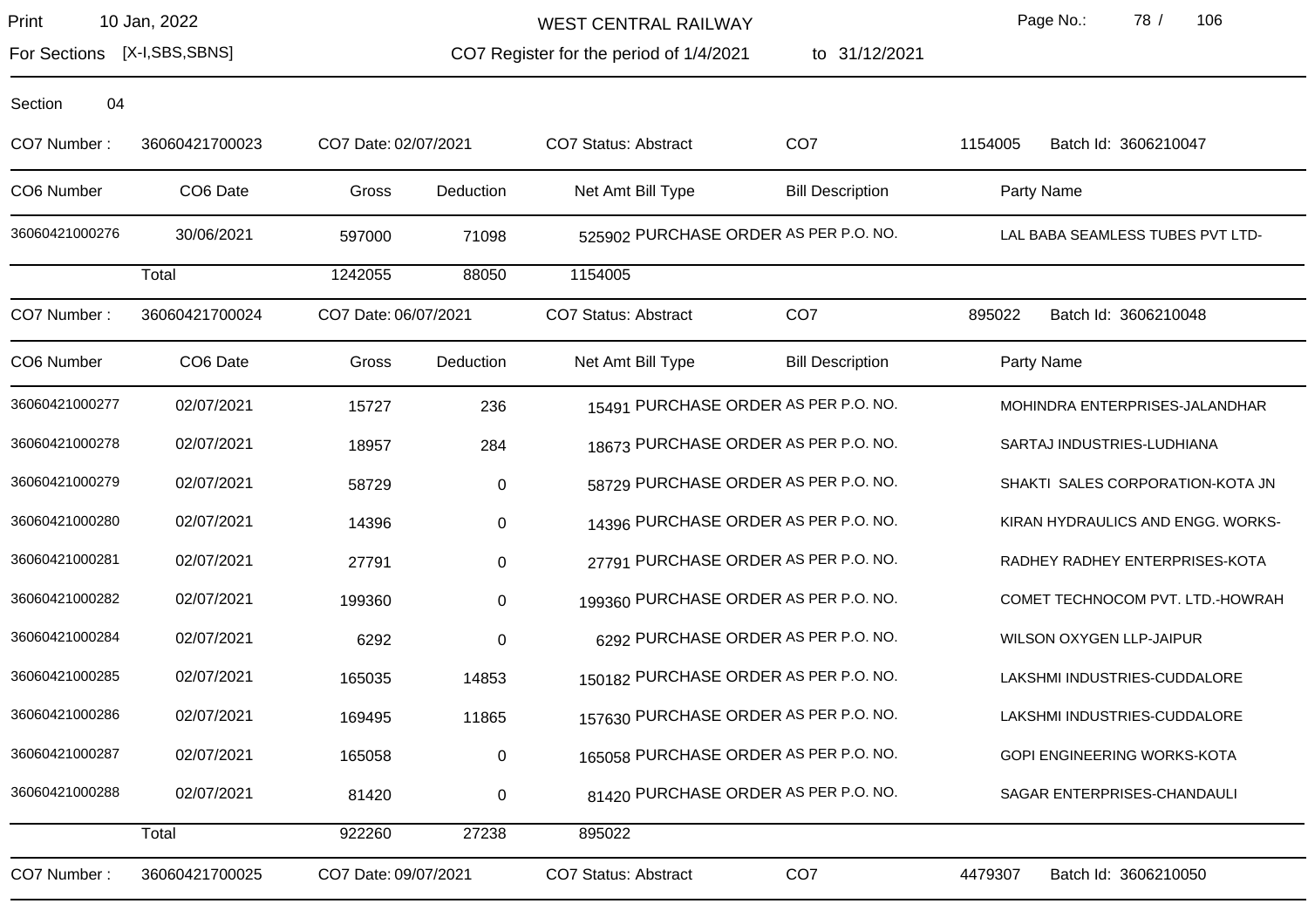WEST CENTRAL RAILWAY

CO7 Register for the period of 1/4/2021

to 31/12/2021

Page No.: 79 / 106

For Sections [X-I,SBS,SBNS]

| CO7 Number:    | 36060421700025 | CO7 Date: 09/07/2021 |                  | <b>CO7 Status: Abstract</b>            | CO <sub>7</sub>                       | 4479307<br>Batch Id: 3606210050      |  |
|----------------|----------------|----------------------|------------------|----------------------------------------|---------------------------------------|--------------------------------------|--|
| CO6 Number     | CO6 Date       | Gross                | Deduction        | Net Amt Bill Type                      | <b>Bill Description</b>               | Party Name                           |  |
| 36060421000289 | 06/07/2021     | 315840               | 5640             |                                        | 310200 PURCHASE ORDER AS PER P.O. NO. | LAL BABA SEAMLESS TUBES PVT LTD-     |  |
| 36060421000290 | 06/07/2021     | 411600               | 9408             |                                        | 402192 PURCHASE ORDER AS PER P.O. NO. | LAL BABA SEAMLESS TUBES PVT LTD-     |  |
| 36060421000291 | 06/07/2021     | 795200               | 14200            |                                        | 781000 PURCHASE ORDER AS PER P.O. NO. | LAL BABA SEAMLESS TUBES PVT LTD-     |  |
| 36060421000292 | 06/07/2021     | 375582               | 6366             |                                        | 369216 PURCHASE ORDER AS PER P.O. NO. | MODI HITECH INDIA LIMITED-MEERUT     |  |
| 36060421000293 | 06/07/2021     | 206500               | $\boldsymbol{0}$ |                                        | 206500 PURCHASE ORDER AS PER P.O. NO. | SAGAR ENTERPRISES-CHANDAULI          |  |
| 36060421000294 | 06/07/2021     | 1516536              | 75712            | 1440824 PURCHASE ORDER AS PER P.O. NO. |                                       | <b>BIMCO ENGINEERING ENTERPRISE-</b> |  |
| 36060421000295 | 06/07/2021     | 987000               | 17625            |                                        | 969375 PURCHASE ORDER AS PER P.O. NO. | LAL BABA SEAMLESS TUBES PVT LTD-     |  |
|                | Total          | 4608258              | 128951           | 4479307                                |                                       |                                      |  |
| CO7 Number:    | 36060421700026 | CO7 Date: 19/07/2021 |                  | <b>CO7 Status: Abstract</b>            | CO <sub>7</sub>                       | Batch Id: 3606210054<br>617147       |  |
| CO6 Number     | CO6 Date       | Gross                | Deduction        | Net Amt Bill Type                      | <b>Bill Description</b>               | Party Name                           |  |
| 36060421000297 | 13/07/2021     | 79200                | $\pmb{0}$        |                                        | 79200 PURCHASE ORDER AS PER P.O. NO.  | BHARAT MOTOR STORES-KOTA             |  |
| 36060421000298 | 13/07/2021     | 64345                | 17966            |                                        | 46379 PURCHASE ORDER AS PER P.O. NO.  | ADVANCE INDUSTRIAL MART-HOWRAH       |  |
| 36060421000302 | 13/07/2021     | 146043               | $\boldsymbol{0}$ |                                        | 146043 PURCHASE ORDER AS PER P.O. NO. | RAMPRASAD BRIJLAL-KOLKATA            |  |
| 36060421000303 | 13/07/2021     | 17248                | $\pmb{0}$        |                                        | 17248 PURCHASE ORDER AS PER P.O. NO.  | SHAKTI SALES CORPORATION-KOTA JN     |  |
| 36060421000307 | 13/07/2021     | 135475               | $\mathbf 0$      |                                        | 135475 PURCHASE ORDER AS PER P.O. NO. | BABA LOKENATH ENGINEERING WORKS-     |  |
| 36060421000308 | 13/07/2021     | 10192                | $\pmb{0}$        |                                        | 10192 PURCHASE ORDER AS PER P.O. NO.  | DATTA ENGINEERING WORKS.-HOWRAH      |  |
| 36060421000309 | 13/07/2021     | 45253                | 0                |                                        | 45253 PURCHASE ORDER AS PER P.O. NO.  | VIVIDHA INDUSTRIAL MARKET LINKS-KOTA |  |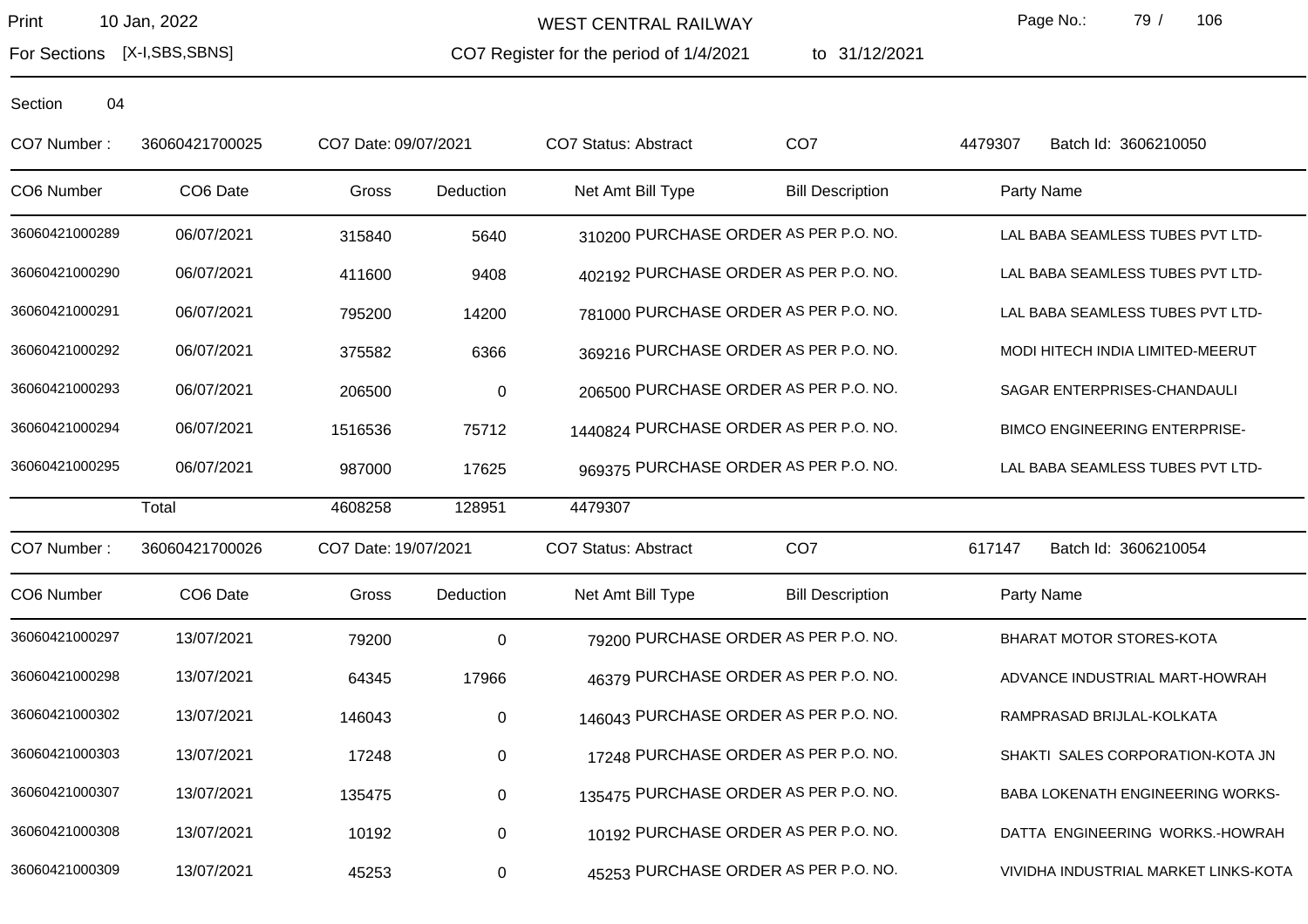WEST CENTRAL RAILWAY

CO7 Register for the period of 1/4/2021

to 31/12/2021

Page No.: 80 / 106

For Sections [X-I,SBS,SBNS]

| CO7 Number:    | 36060421700026 | CO7 Date: 19/07/2021 |                  | <b>CO7 Status: Abstract</b>        | CO <sub>7</sub>                       | 617147  | Batch Id: 3606210054                 |
|----------------|----------------|----------------------|------------------|------------------------------------|---------------------------------------|---------|--------------------------------------|
| CO6 Number     | CO6 Date       | Gross                | Deduction        | Net Amt Bill Type                  | <b>Bill Description</b>               |         | Party Name                           |
| 36060421000310 | 13/07/2021     | 9204                 | $\pmb{0}$        |                                    | 9204 PURCHASE ORDER AS PER P.O. NO.   |         | STERLING ENGINEERING-BHOPAL          |
| 36060421000314 | 13/07/2021     | 128797               | 644              |                                    | 128153 PURCHASE ORDER AS PER P.O. NO. |         | VIVIDHA INDUSTRIAL MARKET LINKS-KOTA |
|                | Total          | 635757               | 18610            | 617147                             |                                       |         |                                      |
| CO7 Number:    | 36060421700027 | CO7 Date: 22/07/2021 |                  | CO7 Status: Abstract               | CO <sub>7</sub>                       | 303972  | Batch Id: 3606210056                 |
| CO6 Number     | CO6 Date       | Gross                | Deduction        | Net Amt Bill Type                  | <b>Bill Description</b>               |         | Party Name                           |
| 36060421000315 | 15/07/2021     | 33040                | 2643             |                                    | 30397 PURCHASE ORDER AS PER P.O. NO.  |         | RAJESHI TOOLS-PUNE                   |
| 36060421000316 | 15/07/2021     | 9856                 | 49               |                                    | 9807 PURCHASE ORDER AS PER P.O. NO.   |         | OMEX INDUSTRIES-HOWRAH               |
| 36060421000317 | 15/07/2021     | 32175                | 483              |                                    | 31692 PURCHASE ORDER AS PER P.O. NO.  |         | OMEX INDUSTRIES-HOWRAH               |
| 36060421000318 | 15/07/2021     | 161280               | 2419             |                                    | 158861 PURCHASE ORDER AS PER P.O. NO. |         | UNIVERSAL ELECTRIC WORKS-JODHPUR     |
| 36060421000319 | 15/07/2021     | 74547                | 1332             |                                    | 73215 PURCHASE ORDER AS PER P.O. NO.  |         | RAMPRASAD BRIJLAL-KOLKATA            |
|                | Total          | 310898               | 6926             | 303972                             |                                       |         |                                      |
| CO7 Number:    | 36060421700028 | CO7 Date: 26/07/2021 |                  | CO7 Status: Abstract               | CO <sub>7</sub>                       | 1386664 | Batch Id: 3606210057                 |
| CO6 Number     | CO6 Date       | Gross                | Deduction        | Net Amt Bill Type                  | <b>Bill Description</b>               |         | Party Name                           |
| 36060421000320 | 20/07/2021     | 3250                 | $\boldsymbol{0}$ | 3250 PURCHASE ORDER as per p.o.no. |                                       |         | WILSON OXYGEN LLP-JAIPUR             |
| 36060421000321 | 20/07/2021     | 311095               | 6828             |                                    | 304267 PURCHASE ORDER AS PER P.O. NO. |         | ABHILASHA ENGINEERING AND            |
| 36060421000323 | 20/07/2021     | 206080               | $\pmb{0}$        |                                    | 206080 PURCHASE ORDER AS PER P.O. NO. |         | ARIECKAL INDUSTRIES-MUMBAI           |
| 36060421000324 | 20/07/2021     | 50400                | 3780             |                                    | 46620 PURCHASE ORDER AS PER P.O. NO.  |         | M V ENGINEERS-GHAZIABAD              |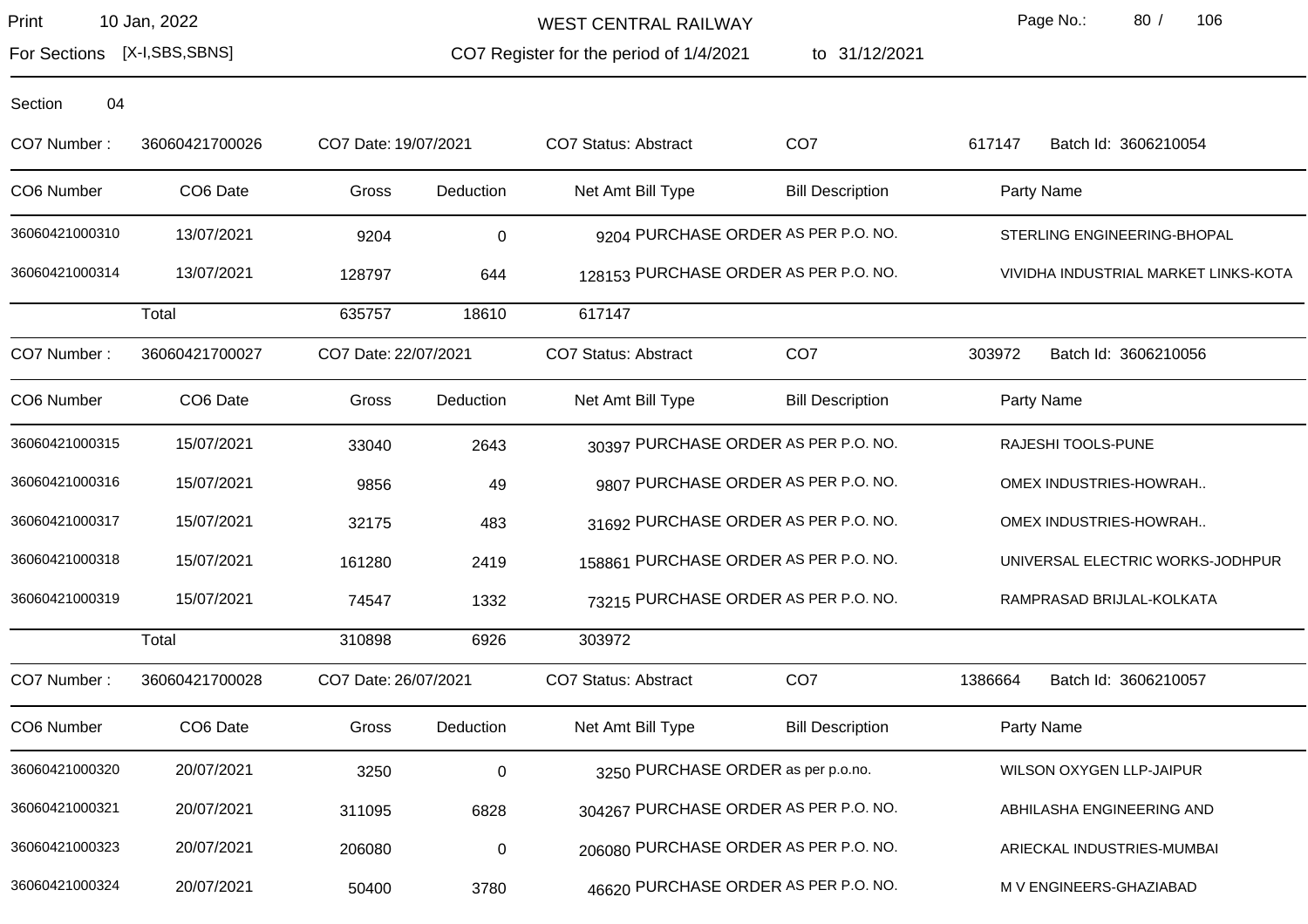For Sections [X-I,SBS,SBNS]

WEST CENTRAL RAILWAY

CO7 Register for the period of 1/4/2021

to 31/12/2021

Page No.: 81 / 106

| CO7 Number:    | 36060421700028 | CO7 Date: 26/07/2021 |           | <b>CO7 Status: Abstract</b>           | CO <sub>7</sub>                      | 1386664<br>Batch Id: 3606210057                |  |
|----------------|----------------|----------------------|-----------|---------------------------------------|--------------------------------------|------------------------------------------------|--|
| CO6 Number     | CO6 Date       | Gross                | Deduction | Net Amt Bill Type                     | <b>Bill Description</b>              | Party Name                                     |  |
| 36060421000325 | 20/07/2021     | 261072               | 4923      | 256149 PURCHASE ORDER as per P.O. no. |                                      | AVADH RAIL INFRA LIMITED-Lucknow               |  |
| 36060421000326 | 20/07/2021     | 168000               | 6048      | 161952 PURCHASE ORDER as per P.O. no. |                                      | RAMKRISHNA FORGINGS LIMITED-<br><b>KOLKATA</b> |  |
| 36060421000328 | 20/07/2021     | 79256.332            | 0.332     |                                       | 79256 PURCHASE ORDER AS PER P.O. NO. | RAJASTHAN STATE GAS LIMITED-JAIPUR             |  |
| 36060421000329 | 20/07/2021     | 232974               | 3949      | 229025 PURCHASE ORDER AS PER P.O. NO. |                                      | SRI GAS SERVICE-KOTA                           |  |
| 36060421000330 | 20/07/2021     | 54490                | 0         |                                       | 54490 PURCHASE ORDER AS PER P.O. NO. | MANISH METAL CORPORATION-KOTA                  |  |
| 36060421000331 | 20/07/2021     | 45575                | $\pmb{0}$ |                                       | 45575 PURCHASE ORDER AS PER P.O.NO.  | MANISH METAL CORPORATION-KOTA                  |  |
|                | Total          | 1412192.33           | 25528.332 | 1386664                               |                                      |                                                |  |
| CO7 Number:    | 36060421700029 | CO7 Date: 30/07/2021 |           | CO7 Status: Abstract                  | CO <sub>7</sub>                      | 7555949<br>Batch Id: 3606210061                |  |
| CO6 Number     | CO6 Date       | Gross                | Deduction | Net Amt Bill Type                     | <b>Bill Description</b>              | Party Name                                     |  |
| 36060421000332 | 27/07/2021     | 245280               | 90461     | 154819 PURCHASE ORDER AS PER P.O. NO. |                                      | PEW ENGINEERING PRIVATE LIMITED-               |  |
| 36060421000333 | 27/07/2021     | 146320               | 856       | 145464 PURCHASE ORDER AS PER P.O. NO. |                                      | ALPHA SERVICES-BHIWADI                         |  |
| 36060421000334 | 27/07/2021     | 392000               | 9310      | 382690 PURCHASE ORDER AS PER P.O. NO. |                                      | LAL BABA SEAMLESS TUBES PVT LTD-               |  |
| 36060421000335 | 27/07/2021     | 236826               | 201       | 236625 PURCHASE ORDER AS PER P.O. NO. |                                      | AVLOCK INTERNATIONAL INDIA PRIVATE             |  |
| 36060421000336 | 27/07/2021     | 582288               | 13829     | 568459 PURCHASE ORDER AS PER P.O. NO. |                                      | LAL BABA SEAMLESS TUBES PVT LTD-               |  |
| 36060421000337 | 27/07/2021     | 641954               | 11425     | 630529 PURCHASE ORDER AS PER P.O. NO. |                                      | FAMOUS STEEL CORPORATION-MUMBAI                |  |
| 36060421000338 | 27/07/2021     | 319200               | 5985      | 313215 PURCHASE ORDER AS PER P.O. NO. |                                      | COMET TECHNOCOM PVT. LTD.-HOWRAH               |  |
| 36060421000339 | 27/07/2021     | 92736                | 3591      |                                       | 89145 PURCHASE ORDER AS PER P.O. NO. | POLE STAR-KOLKATA                              |  |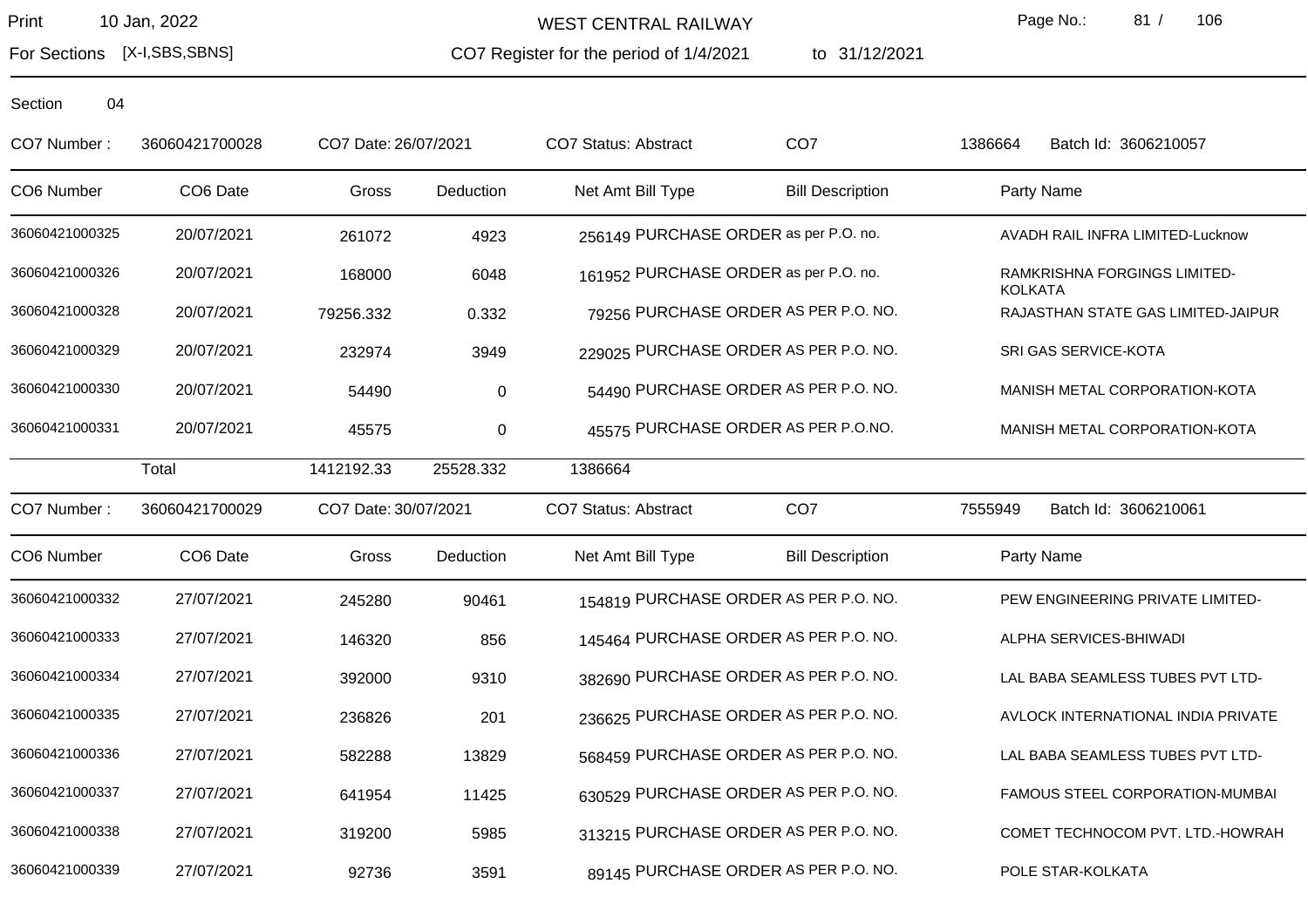For Sections [X-I,SBS,SBNS]

WEST CENTRAL RAILWAY

CO7 Register for the period of 1/4/2021

to 31/12/2021

Page No.: 82 / 106

| CO7 Number:    | 36060421700029 | CO7 Date: 30/07/2021 |           | CO7 Status: Abstract                   | CO <sub>7</sub>                      | 7555949<br>Batch Id: 3606210061    |  |
|----------------|----------------|----------------------|-----------|----------------------------------------|--------------------------------------|------------------------------------|--|
| CO6 Number     | CO6 Date       | Gross                | Deduction | Net Amt Bill Type                      | <b>Bill Description</b>              | Party Name                         |  |
| 36060421000340 | 27/07/2021     | 98112                | 2760      |                                        | 95352 PURCHASE ORDER AS PER P.O. NO. | POLE STAR-KOLKATA                  |  |
| 36060421000342 | 27/07/2021     | 758800               | 14270     | 744530 PURCHASE ORDER AS PER P.O. NO.  |                                      | ENGINEERS CONCERN-KOLKATA          |  |
| 36060421000343 | 27/07/2021     | 911400               | 39874     | 871526 PURCHASE ORDER AS PER P.O. NO.  |                                      | ENGINEERS CONCERN-KOLKATA          |  |
| 36060421000344 | 27/07/2021     | 690300               | 19188     | 671112 PURCHASE ORDER AS PER P.O. NO.  |                                      | AVLOCK INTERNATIONAL INDIA PRIVATE |  |
| 36060421000345 | 27/07/2021     | 743400               | 13230     | 730170 PURCHASE ORDER AS PER P.O. NO.  |                                      | AVLOCK INTERNATIONAL INDIA PRIVATE |  |
| 36060421000347 | 27/07/2021     | 1075200              | 20160     | 1055040 PURCHASE ORDER AS PER P.O. NO. |                                      | FRONTIER ALLOY STEELS LTD-KANPUR   |  |
| 36060421000348 | 27/07/2021     | 80240                | $\pmb{0}$ |                                        | 80240 PURCHASE ORDER AS PER P.O. NO. | STERLING ENGINEERING-BHOPAL        |  |
| 36060421000349 | 27/07/2021     | 730800               | 50243     | 680557 PURCHASE ORDER AS PER P.O. NO.  |                                      | ENGINEERS CONCERN-KOLKATA          |  |
| 36060421000350 | 27/07/2021     | 26411                | 448       |                                        | 25963 PURCHASE ORDER AS PER P.O. NO. | SIYA GASES-JHALAWAR                |  |
| 36060421000351 | 27/07/2021     | 81902                | 1389      |                                        | 80513 PURCHASE ORDER AS PER P.O. NO. | SIYA GASES-JHALAWAR                |  |
|                | Total          | 7853169              | 297220    | 7555949                                |                                      |                                    |  |
| CO7 Number:    | 36060421700030 | CO7 Date: 04/08/2021 |           | <b>CO7 Status: Abstract</b>            | CO <sub>7</sub>                      | 307032<br>Batch Id: 3606210064     |  |
| CO6 Number     | CO6 Date       | Gross                | Deduction | Net Amt Bill Type                      | <b>Bill Description</b>              | Party Name                         |  |
| 36060421000356 | 29/07/2021     | 76300                | 1294      |                                        | 75006 PURCHASE ORDER AS PER P.O. NO. | SIYA GASES-JHALAWAR                |  |
| 36060421000357 | 29/07/2021     | 184392               | 156       | 184236 PURCHASE ORDER AS PER P.O. NO.  |                                      | BHARAT WIRE ROPES LTD-MUMBAI       |  |
| 36060421000362 | 29/07/2021     | 47790                | $\pmb{0}$ | 47790 GEM BILL                         | po 00461 22-06-2021 ns               | CRYSTAL TRADERSCHANDIGARH          |  |
|                | Total          | 308482               | 1450      | 307032                                 |                                      |                                    |  |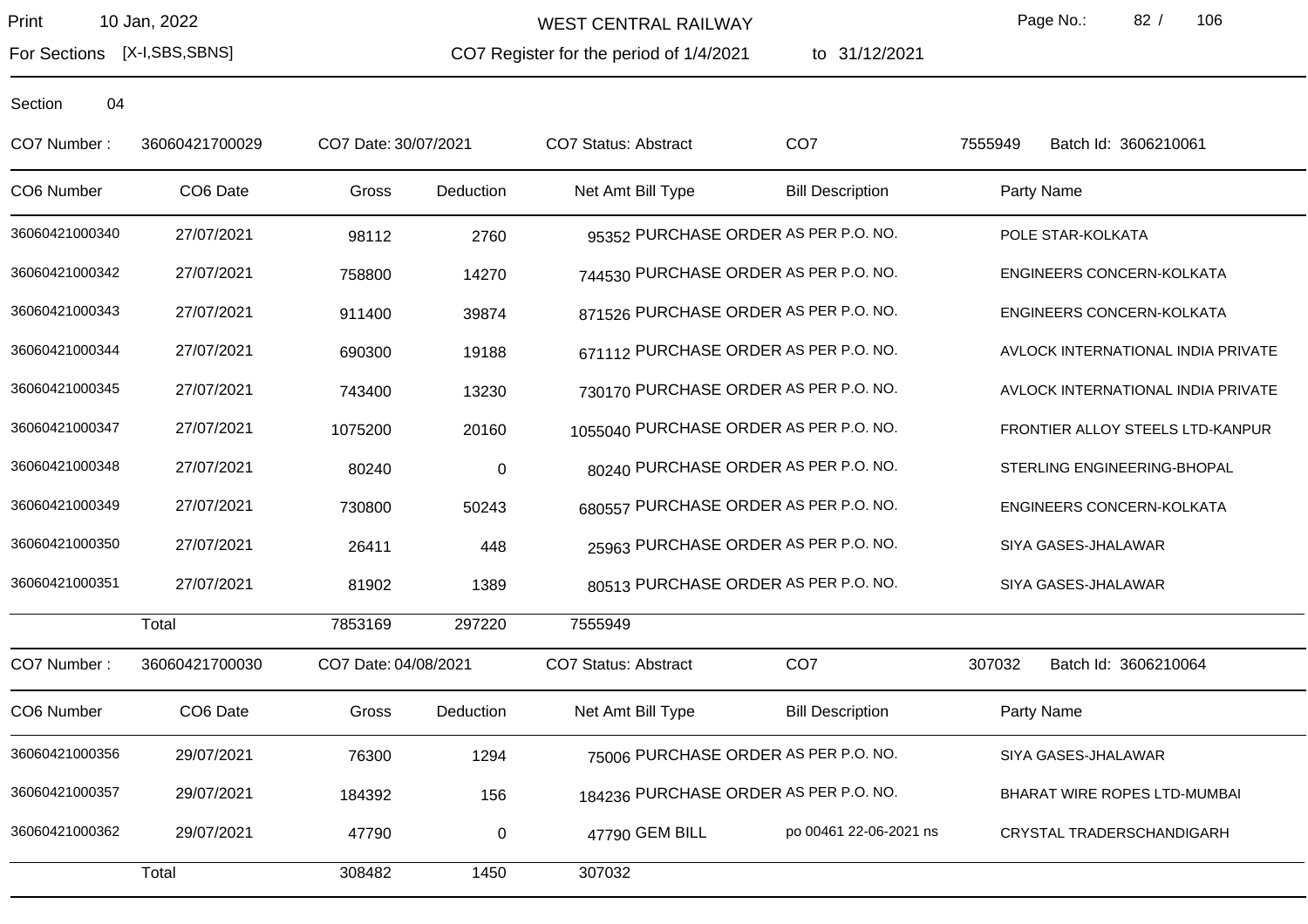WEST CENTRAL RAILWAY

CO7 Register for the period of 1/4/2021

to 31/12/2021

Page No.: 83 / 106

For Sections [X-I,SBS,SBNS]

| CO7 Number:    | 36060421700031 | CO7 Date: 07/08/2021 |             | CO7 Status: Abstract                  | CO <sub>7</sub>                      | 218321 | Batch Id: 3606210065               |
|----------------|----------------|----------------------|-------------|---------------------------------------|--------------------------------------|--------|------------------------------------|
| CO6 Number     | CO6 Date       | Gross                | Deduction   | Net Amt Bill Type                     | <b>Bill Description</b>              |        | Party Name                         |
| 36060421000364 | 04/08/2021     | 63012                | 6301        |                                       | 56711 PURCHASE ORDER AS PER P.O. NO. |        | MADHU ELECTRICALS-KOTA             |
| 36060421000365 | 04/08/2021     | 45620                | 456         |                                       | 45164 PURCHASE ORDER AS PER P.O. NO. |        | SARTAJ INDUSTRIES-LUDHIANA         |
| 36060421000366 | 04/08/2021     | 8555                 | 4986        |                                       | 3569 PURCHASE ORDER AS PER P.O. NO.  |        | ANJANEYA ENTERPRISES-KOTA          |
| 36060421000367 | 04/08/2021     | 57348                | 49          |                                       | 57299 PURCHASE ORDER AS PER P.O. NO. |        | AVLOCK INTERNATIONAL INDIA PRIVATE |
| 36060421000368 | 04/08/2021     | 28084                | 24          |                                       | 28060 PURCHASE ORDER AS PER P.O. NO. |        | AVLOCK INTERNATIONAL INDIA PRIVATE |
| 36060421000369 | 04/08/2021     | 27720                | 202         |                                       | 27518 PURCHASE ORDER AS PER P.O. NO. |        | CENTRAL GASKET CO.-MUMBAI          |
|                | Total          | 230339               | 12018       | 218321                                |                                      |        |                                    |
| CO7 Number:    | 36060421700032 | CO7 Date: 11/08/2021 |             | CO7 Status: Abstract                  | CO <sub>7</sub>                      | 509608 | Batch Id: 3606210067               |
| CO6 Number     | CO6 Date       | Gross                | Deduction   | Net Amt Bill Type                     | <b>Bill Description</b>              |        | Party Name                         |
| 36060421000371 | 06/08/2021     | 78322                | 70          |                                       | 78252 PURCHASE ORDER AS PER P.O. NO. |        | ENGINEERS CONCERN-KOLKATA          |
| 36060421000372 | 06/08/2021     | 34720                | 1768        |                                       | 32952 PURCHASE ORDER AS PER P.O. NO. |        | CENTRAL GASKET CO.-MUMBAI          |
| 36060421000373 | 06/08/2021     | 182157               | 49345       | 132812 PURCHASE ORDER AS PER P.O. NO. |                                      |        | VERMA INDUSTRIES-HOWRAH            |
| 36060421000374 | 06/08/2021     | 199920               | 7997        | 191923 PURCHASE ORDER AS PER P.O. NO. |                                      |        | OMEX INDUSTRIES-HOWRAH             |
| 36060421000375 | 06/08/2021     | 23305                | 233         |                                       | 23072 PURCHASE ORDER AS PER P.O. NO. |        | MAA VAISHNO ASSOCIATES-KOTA        |
| 36060421000376 | 06/08/2021     | 11528                | 231         | 11297 GEM BILL                        | EPSON C13T03Q198 CLASS               |        | <b>Multitech Automation</b>        |
| 36060421000377 | 06/08/2021     | 39300                | $\mathbf 0$ | 39300 GEM BILL                        | MFD EPSON L3150                      |        | <b>Multitech Automation</b>        |
|                | Total          | 569252               | 59644       | 509608                                |                                      |        |                                    |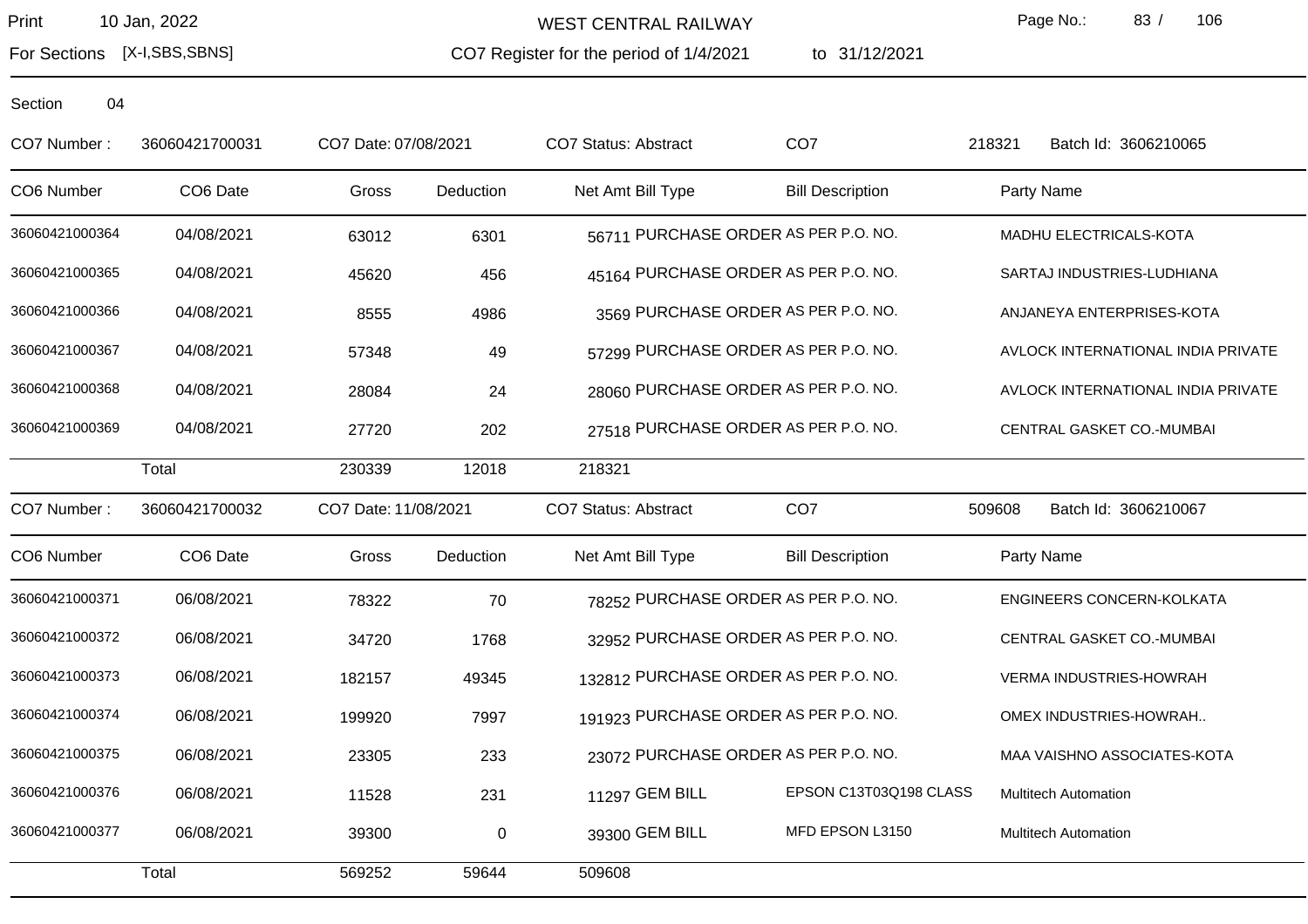WEST CENTRAL RAILWAY

CO7 Register for the period of 1/4/2021

to 31/12/2021

Page No.: 84 / 106

For Sections [X-I,SBS,SBNS]

| Section | 04 |
|---------|----|
|---------|----|

| CO7 Number :   | 36060421700033 | CO7 Date: 13/08/2021 |             | <b>CO7 Status: Abstract</b>           | CO <sub>7</sub>                     | 32625   | Batch Id: 3606210068                                   |
|----------------|----------------|----------------------|-------------|---------------------------------------|-------------------------------------|---------|--------------------------------------------------------|
| CO6 Number     | CO6 Date       | Gross                | Deduction   | Net Amt Bill Type                     | <b>Bill Description</b>             |         | Party Name                                             |
| 36060421000381 | 10/08/2021     | 16830                | $\mathbf 0$ | 16830 GEM BILL                        | PO 00502 12-07-2021 NS              |         | <b>VIKHYAT PROJECTS PRIVATE</b><br><b>LIMITEDDELHI</b> |
| 36060421000383 | 10/08/2021     | 16200                | 405         | 15795 GEM BILL                        | LIME POWDER                         |         | BHATTACHARJEE INTERNATIONAL                            |
|                | Total          | 33030                | 405         | 32625                                 |                                     |         |                                                        |
| CO7 Number:    | 36060421700034 | CO7 Date: 14/08/2021 |             | CO7 Status: Abstract                  | CO <sub>7</sub>                     | 358679  | Batch Id: 3606210069                                   |
| CO6 Number     | CO6 Date       | Gross                | Deduction   | Net Amt Bill Type                     | <b>Bill Description</b>             |         | Party Name                                             |
| 36060421000384 | 12/08/2021     | 99120                | $\pmb{0}$   | 99120 PURCHASE ORDER AS PER P.O. NO.  |                                     |         | KIRAN HYDRAULICS AND ENGG. WORKS-                      |
| 36060421000386 | 12/08/2021     | 223020               | $\pmb{0}$   | 223020 PURCHASE ORDER AS PER P.O. NO. |                                     |         | KIRAN HYDRAULICS AND ENGG. WORKS-                      |
| 36060421000387 | 12/08/2021     | 37318                | 779         | 36539 PURCHASE ORDER AS PER P.O. NO.  |                                     |         | <b>VIRAT STAINLESS INDIA-DELHI</b>                     |
|                | Total          | 359458               | 779         | 358679                                |                                     |         |                                                        |
| CO7 Number:    | 36060421700035 | CO7 Date: 20/08/2021 |             | <b>CO7 Status: Abstract</b>           | CO <sub>7</sub>                     | 3223748 | Batch Id: 3606210071                                   |
| CO6 Number     | CO6 Date       | Gross                | Deduction   | Net Amt Bill Type                     | <b>Bill Description</b>             |         | Party Name                                             |
| 36060421000388 | 14/08/2021     | 278924               | 20824       | 258100 PURCHASE ORDER AS PER P.O. NO. |                                     |         | SUNFLAG INDUSTRIES-LUDHIANA                            |
| 36060421000389 | 14/08/2021     | 7080                 | $\pmb{0}$   |                                       | 7080 PURCHASE ORDER AS PER P.O. NO. |         | STERLING ENGINEERING-BHOPAL                            |
| 36060421000390 | 14/08/2021     | 5310                 | $\pmb{0}$   |                                       | 5310 PURCHASE ORDER AS PER P.O. NO. |         | STERLING ENGINEERING-BHOPAL                            |
| 36060421000391 | 14/08/2021     | 34272                | $\pmb{0}$   | 34272 PURCHASE ORDER AS PER P.O. NO.  |                                     |         | ASSOCIATED TOOLS-HOWRAH                                |
| 36060421000392 | 14/08/2021     | 40320                | 1008        | 39312 PURCHASE ORDER AS PER P.O. NO.  |                                     |         | ASSOCIATED TOOLS-HOWRAH                                |
| 36060421000393 | 14/08/2021     | 180956               | 20348       | 160608 PURCHASE ORDER AS PER P.O. NO. |                                     |         | S. N. MECHANICAL ENTERPRISE PRIVATE                    |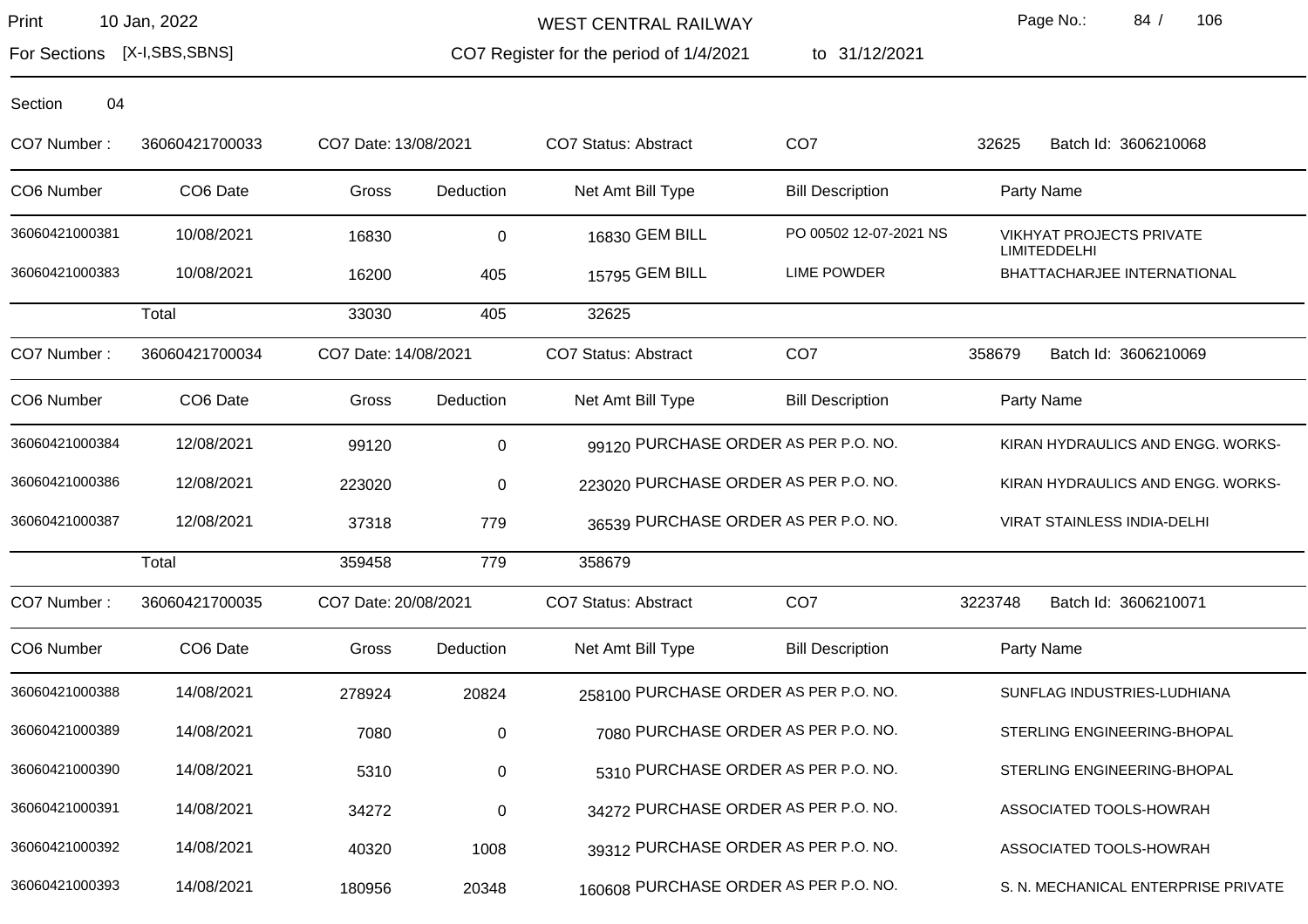WEST CENTRAL RAILWAY

CO7 Register for the period of 1/4/2021

to 31/12/2021

Page No.: 85 / 106

For Sections [X-I,SBS,SBNS]

| CO7 Number:    | 36060421700035       | CO7 Date: 20/08/2021 |                     | <b>CO7 Status: Abstract</b>            | CO <sub>7</sub>                                 | 3223748 | Batch Id: 3606210071              |
|----------------|----------------------|----------------------|---------------------|----------------------------------------|-------------------------------------------------|---------|-----------------------------------|
| CO6 Number     | CO <sub>6</sub> Date | Gross                | Deduction           | Net Amt Bill Type                      | <b>Bill Description</b>                         |         | Party Name                        |
| 36060421000394 | 14/08/2021           | 377731               | 8635                | 369096 PURCHASE ORDER AS PER P.O. NO.  |                                                 |         | R K ENGINEERING-BHOPAL            |
| 36060421000395 | 14/08/2021           | 105112               | 1782                | 103330 PURCHASE ORDER AS PER P.O. NO.  |                                                 |         | SIYA GASES-JHALAWAR               |
| 36060421000396 | 14/08/2021           | 77900                | 1321                | 76579 PURCHASE ORDER AS PER P.O. NO.   |                                                 |         | SIYA GASES-JHALAWAR               |
| 36060421000397 | 14/08/2021           | 1455720              | 100081              | 1355639 PURCHASE ORDER AS PER P.O. NO. |                                                 |         | LAL BABA SEAMLESS TUBES PVT LTD-  |
| 36060421000398 | 14/08/2021           | 435624               | 36484               | 399140 PURCHASE ORDER AS PER P.O. NO.  |                                                 |         | LAL BABA SEAMLESS TUBES PVT LTD-  |
| 36060421000399 | 14/08/2021           | 237880               | 1189                | 236691 GEM BILL                        | BAJAJ WALL MOUNTING TYPE Government Procurement |         |                                   |
| 36060421000400 | 14/08/2021           | 24210                | 121                 | 24089 GEM BILL                         | BPE 1.0/1200 KVA VAH                            | SunBlue |                                   |
| 36060421000402 | 14/08/2021           | 46512                | $\mathbf 0$         | 46512 GEM BILL                         | LEAD ACID BATTERY 26 AH                         |         | <b>GARG ENTERPRISES</b>           |
| 36060421000404 | 14/08/2021           | 8120                 | 162                 | 7958 GEM BILL                          | RAM 4GB DDR 3                                   |         | rso solutions                     |
| 36060421000405 | 14/08/2021           | 92560                | $\mathbf 0$         | 92560 GEM BILL                         | HP TONER CARTRIDGE                              |         | Krishna Computech                 |
| 36060421000406 | 14/08/2021           | 7472                 | $\mathbf 0$         | 7472 GEM BILL                          | HP TONER CARTRIDGE                              |         | Krishna Computech                 |
|                | Total                | 3415703              | 191955              | 3223748                                |                                                 |         |                                   |
| CO7 Number:    | 36060421700036       | CO7 Date: 24/08/2021 |                     | CO7 Status: Abstract                   | CO <sub>7</sub>                                 | 225563  | Batch Id: 3606210073              |
| CO6 Number     | CO6 Date             | Gross                | Deduction           | Net Amt Bill Type                      | <b>Bill Description</b>                         |         | Party Name                        |
| 36060421000408 | 20/08/2021           | 123900               | $\mathsf{O}\xspace$ | 123900 PURCHASE ORDER AS PER P.O. NO.  |                                                 |         | KIRAN HYDRAULICS AND ENGG. WORKS- |
| 36060421000410 | 20/08/2021           | 41961                | 712                 | 41249 PURCHASE ORDER AS PER P.O. NO.   |                                                 |         | SIYA GASES-JHALAWAR               |
| 36060421000411 | 20/08/2021           | 36950                | $\mathbf 0$         | 36950 GEM BILL                         | CC388AC HP LJ TONER                             |         | <b>DIAMOND SALES</b>              |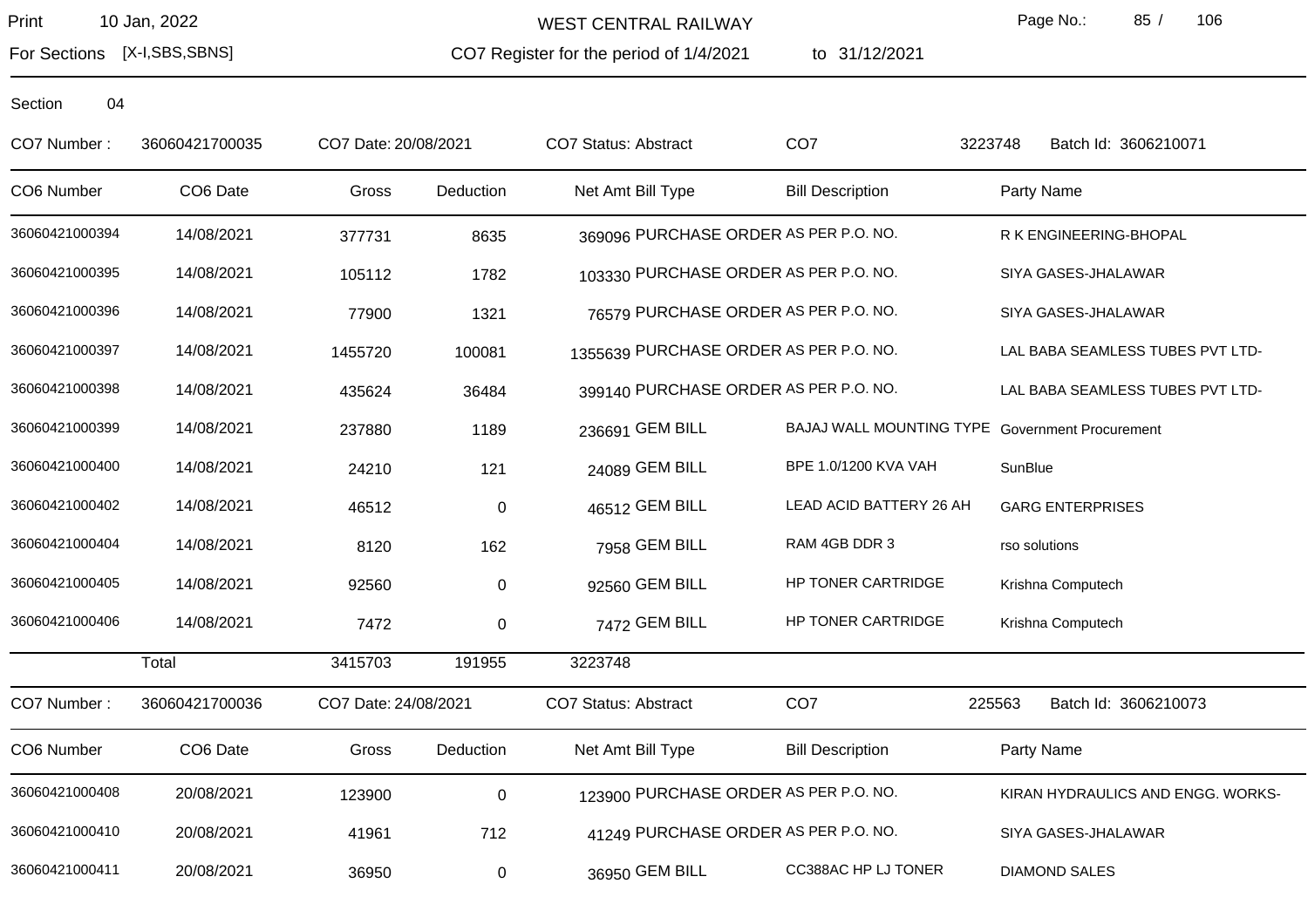WEST CENTRAL RAILWAY

CO7 Register for the period of 1/4/2021

to 31/12/2021

Page No.: 86 / 106

For Sections [X-I,SBS,SBNS]

| Section | 04 |
|---------|----|
|         |    |

| CO7 Number:    | 36060421700036       | CO7 Date: 24/08/2021 |             | <b>CO7 Status: Abstract</b>           | CO <sub>7</sub>                                | 225563<br>Batch Id: 3606210073                              |
|----------------|----------------------|----------------------|-------------|---------------------------------------|------------------------------------------------|-------------------------------------------------------------|
| CO6 Number     | CO6 Date             | Gross                | Deduction   | Net Amt Bill Type                     | <b>Bill Description</b>                        | Party Name                                                  |
| 36060421000412 | 20/08/2021           | 14850                | 0           | 14850 GEM BILL                        | SCHNEIDER 32 A 1 POLE WITH TBI SYSTEMS         |                                                             |
| 36060421000415 | 20/08/2021           | 8614                 | 0           | 8614 GEM BILL                         | HP KEYBOARD MOUSE AND                          | JAI AMBE CREATION                                           |
|                | Total                | 226275               | 712         | 225563                                |                                                |                                                             |
| CO7 Number:    | 36060421700037       | CO7 Date: 26/08/2021 |             | <b>CO7 Status: Abstract</b>           | CO <sub>7</sub>                                | 3874401<br>Batch Id: 3606210074                             |
| CO6 Number     | CO <sub>6</sub> Date | Gross                | Deduction   | Net Amt Bill Type                     | <b>Bill Description</b>                        | Party Name                                                  |
| 36060421000416 | 21/08/2021           | 169590               | $\mathbf 0$ | 169590 PURCHASE ORDER AS PER P.O. NO. |                                                | JAGDAMBA SALES CORPORATION-KOTA                             |
| 36060421000417 | 21/08/2021           | 245549               | 23020       | 222529 PURCHASE ORDER AS PER p.O. NO. |                                                | NUTECH ENGINEERING COMPANY-<br><b>HOWRAH</b>                |
| 36060421000418 | 21/08/2021           | 57304                | $\mathbf 0$ | 57304 PURCHASE ORDER AS PER P.O. NO.  |                                                | <b>GFC WELD HOUSE-DELHI</b>                                 |
| 36060421000419 | 21/08/2021           | 143480               | 5022        | 138458 PURCHASE ORDER AS PER P.O. NO. |                                                | SIDDARTH AUTOMOBILES-KOTA                                   |
| 36060421000420 | 21/08/2021           | 208320               | 186         | 208134 PURCHASE ORDER AS PER P.O. NO. |                                                | EASTERN ENGINEERING INDUSTRIES-                             |
| 36060421000421 | 21/08/2021           | 121446               | 607         | 120839 PURCHASE ORDER AS PER P.O. NO. |                                                | <b>GFC WELD HOUSE-DELHI</b>                                 |
| 36060421000422 | 21/08/2021           | 158976               | $\mathbf 0$ | 158976 PURCHASE ORDER AS PER P.O.NO.  |                                                | <b>GFC WELD HOUSE-DELHI</b>                                 |
| 36060421000423 | 21/08/2021           | 231941               | 8315        | 223626 PURCHASE ORDER AS PER P.O.NO.  |                                                | <b>BIMCO ENGINEERING ENTERPRISE-</b>                        |
| 36060421000424 | 21/08/2021           | 20832                | 521         | 20311 PURCHASE ORDER AS PER P.O. NO.  |                                                | <b>GOPI ENGINEERING WORKS-KOTA</b>                          |
| 36060421000425 | 21/08/2021           | 142464               | 839         | 141625 PURCHASE ORDER AS PER P.O.NO.  |                                                | S. N. MECHANICAL ENTERPRISE PRIVATE                         |
| 36060421000428 | 24/08/2021           | 10324                | 103         | 10221 GEM BILL                        | SHARP MX 235 AT CLASS OEM Multitech Automation |                                                             |
| 36060421000429 | 24/08/2021           | 2446325              | 43537       | 2402788 GEM BILL                      |                                                | JOSTS FIXED 2000(KG RATED JOSTS ENGINEERING COMAPNY LIMITED |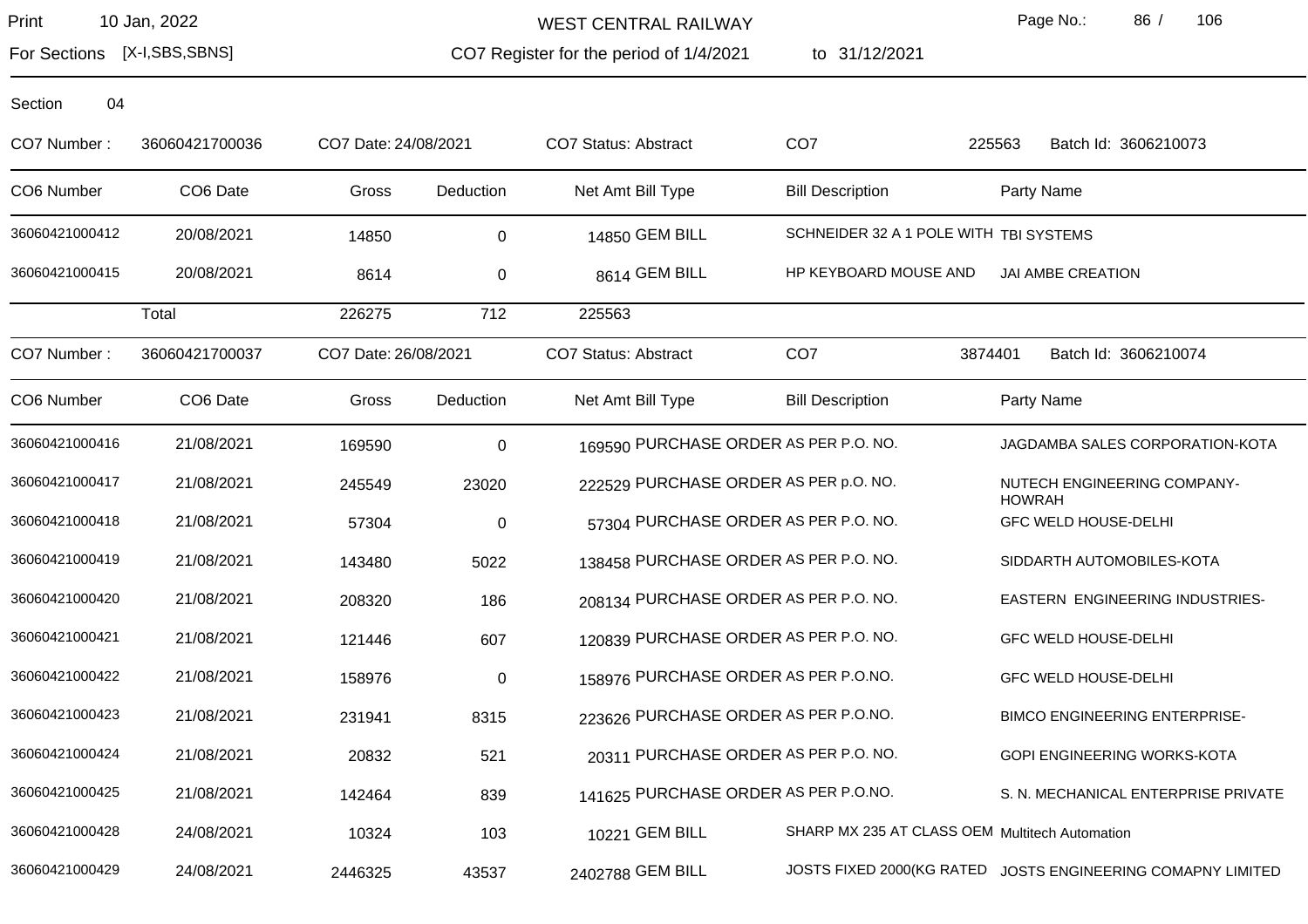WEST CENTRAL RAILWAY

to 31/12/2021

Page No.: 87 / 106

For Sections [X-I,SBS,SBNS]

CO7 Register for the period of 1/4/2021

| Section | 04 |
|---------|----|
|         |    |

| CO7 Number:    | 36060421700037       | CO7 Date: 26/08/2021 |             | CO7 Status: Abstract                   | CO <sub>7</sub>         | 3874401    | Batch Id: 3606210074            |
|----------------|----------------------|----------------------|-------------|----------------------------------------|-------------------------|------------|---------------------------------|
|                | Total                | 3956551              | 82150       | 3874401                                |                         |            |                                 |
| CO7 Number:    | 36060421700038       | CO7 Date: 02/09/2021 |             | CO7 Status: Abstract                   | CO <sub>7</sub>         | 2103905    | Batch Id: 3606210079            |
| CO6 Number     | CO6 Date             | Gross                | Deduction   | Net Amt Bill Type                      | <b>Bill Description</b> | Party Name |                                 |
| 36060421000430 | 27/08/2021           | 2144107              | 40202       | 2103905 PURCHASE ORDER AS PER P.O. NO. |                         |            | F B T PRIVATE LIMITED-FARIDABAD |
|                | Total                | 2144107              | 40202       | 2103905                                |                         |            |                                 |
| CO7 Number:    | 36060421700039       | CO7 Date: 06/09/2021 |             | CO7 Status: Abstract                   | CO <sub>7</sub>         | 1566751    | Batch Id: 3606210080            |
| CO6 Number     | CO <sub>6</sub> Date | Gross                | Deduction   | Net Amt Bill Type                      | <b>Bill Description</b> | Party Name |                                 |
| 36060421000432 | 28/08/2021           | 160160               | $\mathbf 0$ | 160160 PURCHASE ORDER AS PER P.O. NO.  |                         |            | ABHILASHA ENGINEERING AND       |
| 36060421000433 | 28/08/2021           | 160160               | $\mathbf 0$ | 160160 PURCHASE ORDER AS PER P.O. NO.  |                         |            | ABHILASHA ENGINEERING AND       |
| 36060421000434 | 28/08/2021           | 155232               | 48586       | 106646 PURCHASE ORDER AS PER P.O. NO.  |                         |            | ABHILASHA ENGINEERING AND       |
| 36060421000435 | 28/08/2021           | 11942                | 1981        | 9961 PURCHASE ORDER AS PER P.O. NO.    |                         |            | BHARAT MOTOR STORES-KOTA        |
| 36060421000436 | 28/08/2021           | 209171               | 2279        | 206892 PURCHASE ORDER AS PER P.O. NO.  |                         |            | EASTERN ENGINEERING INDUSTRIES- |
| 36060421000437 | 28/08/2021           | 29712                | 1486        | 28226 PURCHASE ORDER AS PER P.O. NO.   |                         |            | SIDDARTH AUTOMOBILES-KOTA       |
| 36060421000438 | 28/08/2021           | 156737               | 2351        | 154386 PURCHASE ORDER AS PER P.O. NO.  |                         |            | NEW AGE TRADE CENTRE-KOTA       |
| 36060421000439 | 28/08/2021           | 46280                | $\pmb{0}$   | 46280 GEM BILL                         | HP 12A BLACK ORIGINAL   |            | Krishna Computech               |
| 36060421000440 | 28/08/2021           | 22500                | 113         | 22387 GEM BILL                         | UNBRANDED DISINFECTION  |            | ARENA SOLAR ENERGY              |
| 36060421000441 | 28/08/2021           | 29500                | 443         | 29057 PURCHASE ORDER AS PER P.O. NO.   |                         |            | T SQUARE ASSOCIATES-KOTA JN.    |
| 36060421000443 | 28/08/2021           | 215350               | $\mathbf 0$ | 215350 PURCHASE ORDER AS PER P.O.NO.   |                         |            | HIND ENGINEERING-BHOPAL         |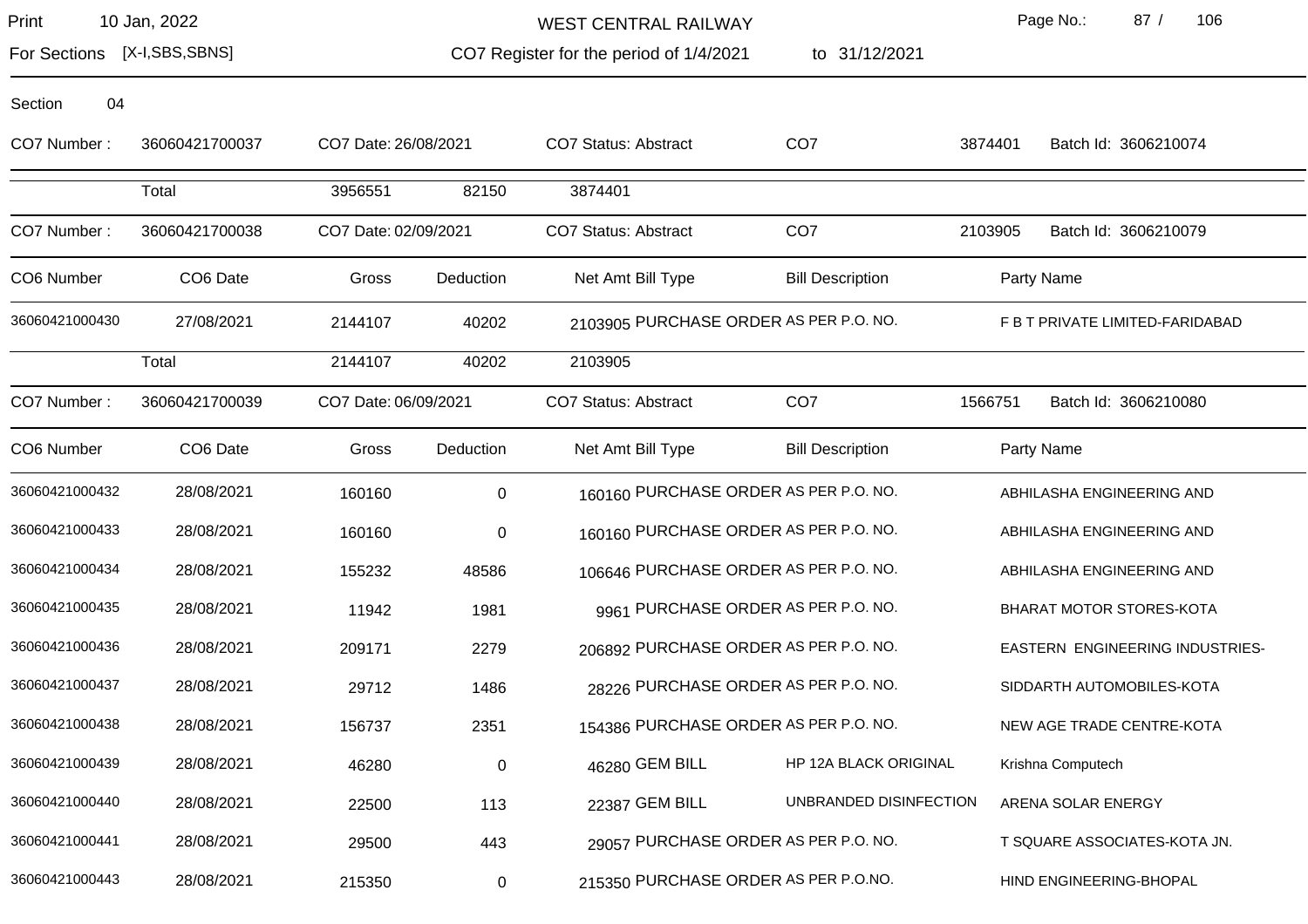For Sections [X-I,SBS,SBNS]

WEST CENTRAL RAILWAY

CO7 Register for the period of 1/4/2021 to 31/12/2021 Page No.: 88 / 106

| Section<br>04  |                      |                      |           |                                        |                                                 |         |                                  |
|----------------|----------------------|----------------------|-----------|----------------------------------------|-------------------------------------------------|---------|----------------------------------|
| CO7 Number:    | 36060421700039       | CO7 Date: 06/09/2021 |           | <b>CO7 Status: Abstract</b>            | CO <sub>7</sub>                                 | 1566751 | Batch Id: 3606210080             |
| CO6 Number     | CO <sub>6</sub> Date | Gross                | Deduction | Net Amt Bill Type                      | <b>Bill Description</b>                         |         | Party Name                       |
| 36060421000444 | 28/08/2021           | 434613               | 7367      |                                        | 427246 PURCHASE ORDER AS PER P.O. NO.           |         | T SQUARE ASSOCIATES-KOTA JN.     |
|                | Total                | 1631357              | 64606     | 1566751                                |                                                 |         |                                  |
| CO7 Number:    | 36060421700040       | CO7 Date: 07/09/2021 |           | <b>CO7 Status: Abstract</b>            | CO <sub>7</sub>                                 | 278878  | Batch Id: 3606210080             |
| CO6 Number     | CO <sub>6</sub> Date | Gross                | Deduction | Net Amt Bill Type                      | <b>Bill Description</b>                         |         | Party Name                       |
| 36060421000449 | 01/09/2021           | 291348               | 12470     |                                        | 278878 PURCHASE ORDER AS PER P.O. NO. 00308 DT. |         | LAKSHMI INDUSTRIES-CUDDALORE     |
|                | Total                | 291348               | 12470     | 278878                                 |                                                 |         |                                  |
| CO7 Number:    | 36060421700041       | CO7 Date: 10/09/2021 |           | <b>CO7 Status: Abstract</b>            | CO <sub>7</sub>                                 | 1573628 | Batch Id: 3606210082             |
| CO6 Number     | CO6 Date             | Gross                | Deduction | Net Amt Bill Type                      | <b>Bill Description</b>                         |         | Party Name                       |
| 36060421000452 | 03/09/2021           | 96768                | 2505      |                                        | 94263 PURCHASE ORDER AS PER P.O. NO.            |         | ASSOCIATED TOOLS-HOWRAH          |
| 36060421000453 | 03/09/2021           | 40026                | 200       |                                        | 39826 PURCHASE ORDER AS PER P.O. NO.            |         | HINDUSTAN FORGINGS-HOWRAH        |
| 36060421000454 | 03/09/2021           | 37856                | 379       |                                        | 37477 PURCHASE ORDER AS PER P.O. NO.            |         | SHANKAR ENGINEERS-HOWRAH.        |
| 36060421000455 | 03/09/2021           | 268128               | 5027      |                                        | 263101 PURCHASE ORDER AS PER P.O. NO.           |         | ATUL ENGINEERING UDHYOG-AGRA     |
| 36060421000456 | 07/09/2021           | 1220352              | 81391     | 1138961 PURCHASE ORDER AS PER P.O. NO. |                                                 |         | LAL BABA SEAMLESS TUBES PVT LTD- |
|                | Total                | 1663130              | 89502     | 1573628                                |                                                 |         |                                  |
| CO7 Number:    | 36060421700042       | CO7 Date: 16/09/2021 |           | <b>CO7 Status: Abstract</b>            | CO <sub>7</sub>                                 | 523609  | Batch Id: 3606210084             |
| CO6 Number     | CO <sub>6</sub> Date | Gross                | Deduction | Net Amt Bill Type                      | <b>Bill Description</b>                         |         | Party Name                       |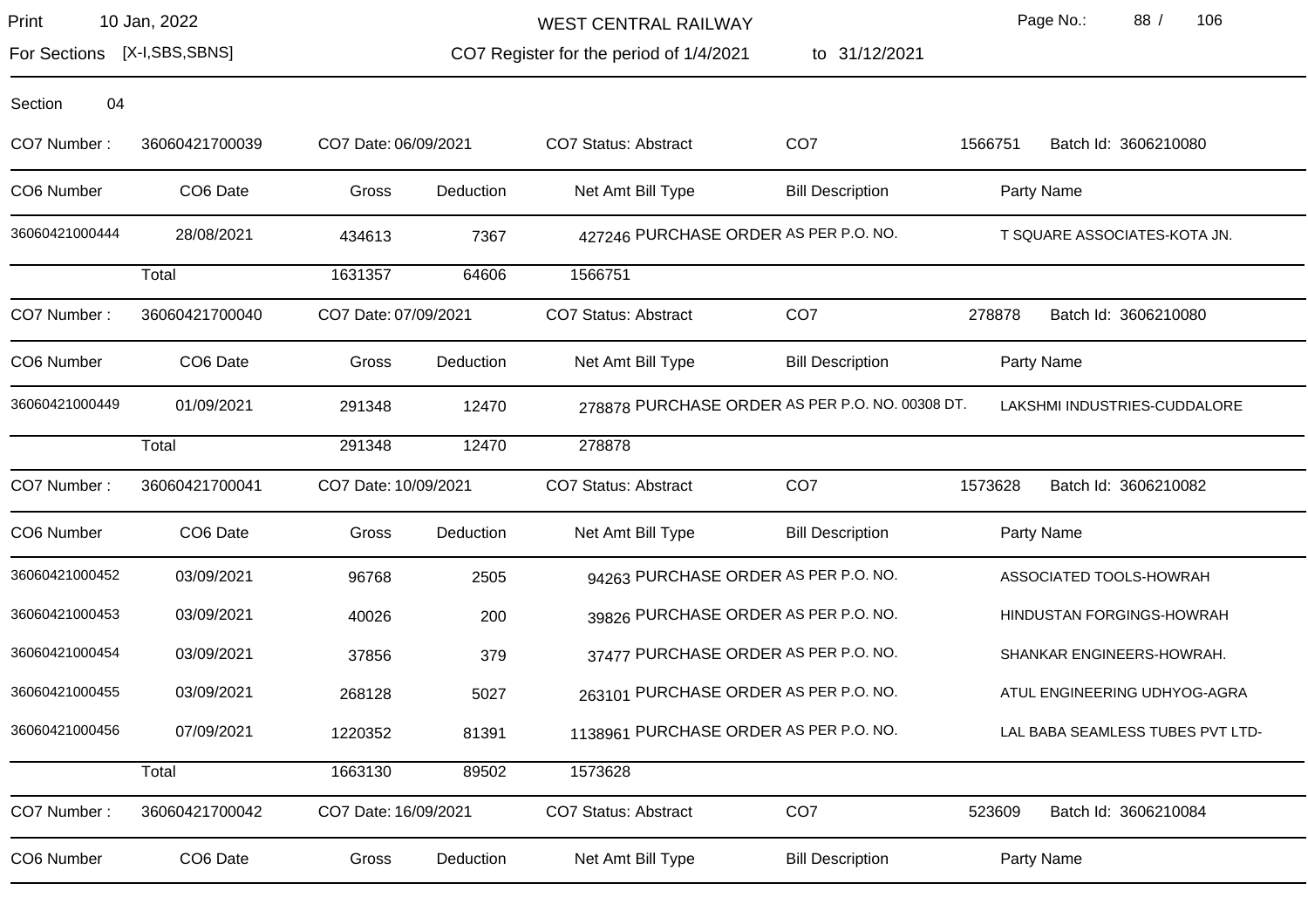For Sections [X-I,SBS,SBNS]

WEST CENTRAL RAILWAY

CO7 Register for the period of 1/4/2021

to 31/12/2021

Page No.: 89 / 106

| CO7 Number:    | 36060421700042       | CO7 Date: 16/09/2021 |                  | CO7 Status: Abstract                  | CO <sub>7</sub>           | 523609                                  | Batch Id: 3606210084        |
|----------------|----------------------|----------------------|------------------|---------------------------------------|---------------------------|-----------------------------------------|-----------------------------|
| CO6 Number     | CO <sub>6</sub> Date | Gross                | Deduction        | Net Amt Bill Type                     | <b>Bill Description</b>   | Party Name                              |                             |
| 36060421000457 | 14/09/2021           | 17500                | 88               | 17412 GEM BILL                        | EXIDE 12.0 VOLT LEAD ACID | HARSH AUTO ELECTRIC                     |                             |
| 36060421000458 | 14/09/2021           | 6195                 | $\boldsymbol{0}$ | 6195 GEM BILL                         |                           | GLYCERINE 15 LTR QUANTITY ACS CHEMICALS |                             |
| 36060421000462 | 14/09/2021           | 315025               | 5340             | 309685 PURCHASE ORDER AS PER P.O. NO. |                           | SRI GAS SERVICE-KOTA                    |                             |
| 36060421000463 | 14/09/2021           | 181956               | 1820             | 180136 PURCHASE ORDER AS PER P.O. NO. |                           |                                         | GOPI ENGINEERING WORKS-KOTA |
| 36060421000464 | 14/09/2021           | 10284                | 103              | 10181 PURCHASE ORDER AS PER P.O. NO.  |                           |                                         | STERLING ENGINEERING-BHOPAL |
|                | Total                | 530960               | 7351             | 523609                                |                           |                                         |                             |
| CO7 Number:    | 36060421700043       | CO7 Date: 17/09/2021 |                  | CO7 Status: Abstract                  | CO <sub>7</sub>           | 124650                                  | Batch Id: 3606210084        |
| CO6 Number     | CO <sub>6</sub> Date | Gross                | Deduction        | Net Amt Bill Type                     | <b>Bill Description</b>   | Party Name                              |                             |
| 36060421000470 | 15/09/2021           | 124650               | 0                | 124650 PURCHASE ORDER AS PER P.O. NO. |                           |                                         | SIDDARTH AUTOMOBILES-KOTA   |
|                | Total                | 124650               | $\mathsf{O}$     | 124650                                |                           |                                         |                             |
| CO7 Number:    | 36060421700044       | CO7 Date: 21/09/2021 |                  | CO7 Status: Abstract                  | CO <sub>7</sub>           | 284305                                  | Batch Id: 3606210087        |
| CO6 Number     | CO6 Date             | Gross                | Deduction        | Net Amt Bill Type                     | <b>Bill Description</b>   | Party Name                              |                             |
| 36060421000477 | 16/09/2021           | 289475               | 5170             | 284305 PURCHASE ORDER AS PER P.O. NO. |                           |                                         | ARIECKAL INDUSTRIES-MUMBAI  |
|                | Total                | 289475               | 5170             | 284305                                |                           |                                         |                             |
| CO7 Number:    | 36060421700045       | CO7 Date: 29/09/2021 |                  | CO7 Status: Abstract                  | CO <sub>7</sub>           | 3620680                                 | Batch Id: 3606210092        |
| CO6 Number     | CO6 Date             | Gross                | Deduction        | Net Amt Bill Type                     | <b>Bill Description</b>   | Party Name                              |                             |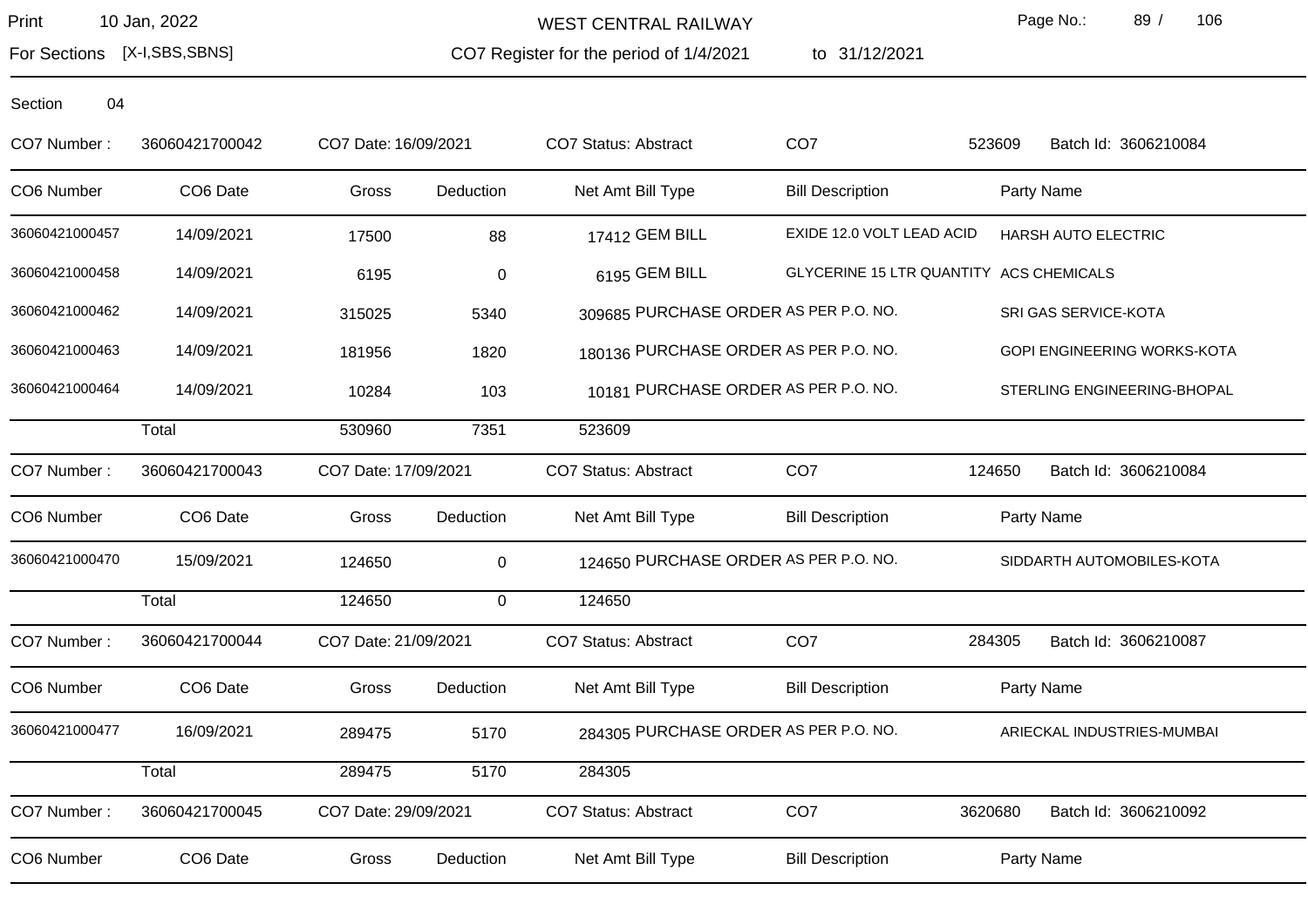CO7 Register for the period of 1/4/2021 WEST CENTRAL RAILWAY

to 31/12/2021

Page No.: 90 / 106

For Sections [X-I,SBS,SBNS]

| CO7 Number:    | 36060421700045 | CO7 Date: 29/09/2021 |                  | CO7 Status: Abstract                   | CO <sub>7</sub>                                  | 3620680<br>Batch Id: 3606210092       |  |
|----------------|----------------|----------------------|------------------|----------------------------------------|--------------------------------------------------|---------------------------------------|--|
| CO6 Number     | CO6 Date       | Gross                | Deduction        | Net Amt Bill Type                      | <b>Bill Description</b>                          | Party Name                            |  |
| 36060421000480 | 25/09/2021     | 190641               | 144              | 190497 PURCHASE ORDER AS PER P.O. NO.  |                                                  | KHUSHAL INDUSTRIES-KOTA               |  |
| 36060421000481 | 25/09/2021     | 140998               | 2115             | 138883 PURCHASE ORDER AS PER P.O. NO.  |                                                  | STERLING ENGINEERING-BHOPAL           |  |
| 36060421000482 | 25/09/2021     | 4800                 | $\mathbf 0$      |                                        | 4800 PURCHASE ORDER AS PER P.O. NO. 00553 DT.    | NIDHI PRINTERS AND STATIONER-KOTA     |  |
| 36060421000483 | 25/09/2021     | 514005               | 14319            | 499686 PURCHASE ORDER AS PER P.O. NO.  |                                                  | PRIME INDUSTRIES-HOWRAH               |  |
| 36060421000484 | 25/09/2021     | 176960               | $\pmb{0}$        | 176960 PURCHASE ORDER AS PER P.O. NO.  |                                                  | DATTA ENGINEERING WORKS.-HOWRAH       |  |
| 36060421000485 | 25/09/2021     | 122304               | $\pmb{0}$        | 122304 PURCHASE ORDER AS PER P.O. NO.  |                                                  | DATTA ENGINEERING WORKS.-HOWRAH       |  |
| 36060421000486 | 25/09/2021     | 1327500              | 30705            | 1296795 PURCHASE ORDER AS PER P.O. NO. |                                                  | NATIONAL ENGINEERING INDUSTRIES LTD.- |  |
| 36060421000487 | 25/09/2021     | 776294               | 57252            | 719042 PURCHASE ORDER AS PER P.O. NO.  |                                                  | P S ENGINEERING CONCERN-HOWRAH        |  |
| 36060421000488 | 25/09/2021     | 128325               | $\boldsymbol{0}$ | 128325 PURCHASE ORDER AS PER P.O. NO.  |                                                  | MAA VAISHNO ASSOCIATES-KOTA           |  |
| 36060421000489 | 25/09/2021     | 172032               | 9500             | 162532 PURCHASE ORDER AS PER P.O. NO.  |                                                  | RAMPRASAD BRIJLAL-KOLKATA             |  |
| 36060421000490 | 25/09/2021     | 182146               | 6520             | 175626 PURCHASE ORDER AS PER P.O. NO.  |                                                  | VERMA INDUSTRIES-HOWRAH               |  |
| 36060421000491 | 25/09/2021     | 5310                 | 80               | 5230 PURCHASE ORDER As per p.o. no.    |                                                  | T SQUARE ASSOCIATES-KOTA JN.          |  |
|                | Total          | 3741315              | 120635           | 3620680                                |                                                  |                                       |  |
| CO7 Number:    | 36060421700046 | CO7 Date: 06/10/2021 |                  | CO7 Status: Abstract                   | CO <sub>7</sub>                                  | 3453031<br>Batch Id: 3606210098       |  |
| CO6 Number     | CO6 Date       | Gross                | Deduction        | Net Amt Bill Type                      | <b>Bill Description</b>                          | Party Name                            |  |
| 36060421000492 | 30/09/2021     | 161280               | 5789             |                                        | 155491 PURCHASE ORDER AS PER P.O.NO. 00277 DT.   | S. N. MECHANICAL ENTERPRISE PRIVATE   |  |
| 36060421000493 | 30/09/2021     | 15694                | 1334             |                                        | 14360 PURCHASE ORDER AS PER P.O.NO. 00264 DT.07- | ANJANEYA ENTERPRISES-KOTA             |  |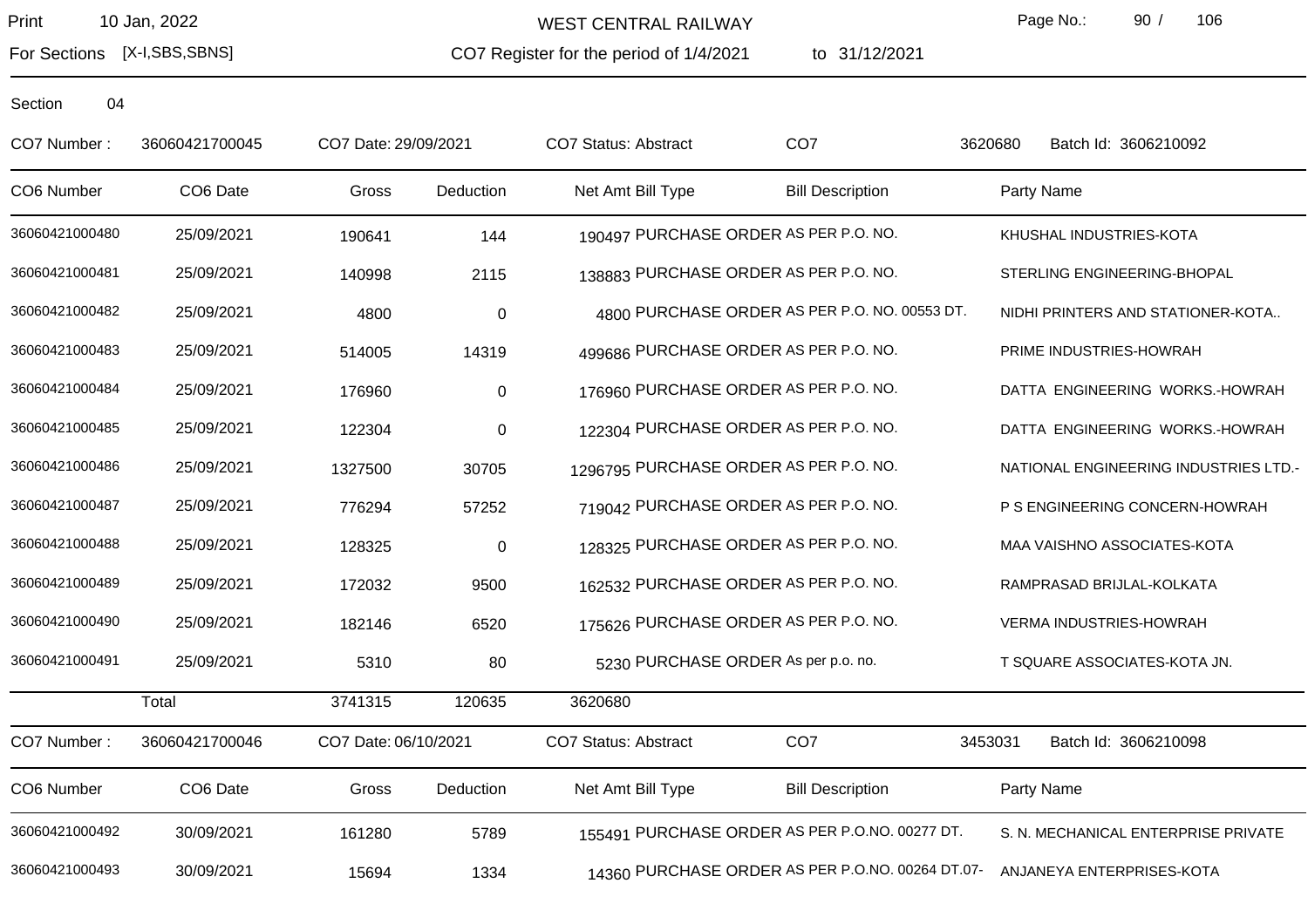For Sections [X-I,SBS,SBNS]

WEST CENTRAL RAILWAY

CO7 Register for the period of 1/4/2021

to 31/12/2021

Page No.: 91 / 106

| CO7 Number:    | 36060421700046 | CO7 Date: 06/10/2021 |             | CO7 Status: Abstract                   | CO <sub>7</sub>                                | 3453031       | Batch Id: 3606210098                |
|----------------|----------------|----------------------|-------------|----------------------------------------|------------------------------------------------|---------------|-------------------------------------|
| CO6 Number     | CO6 Date       | Gross                | Deduction   | Net Amt Bill Type                      | <b>Bill Description</b>                        |               | Party Name                          |
| 36060421000494 | 30/09/2021     | 54734                | $\mathbf 0$ |                                        | 54734 PURCHASE ORDER AS PER P.O. NO.           |               | SRI GAS SERVICE-KOTA                |
| 36060421000495 | 30/09/2021     | 2024960              | 78748       | 1946212 PURCHASE ORDER AS PER P.O. NO. |                                                |               | DEKON INDIA-HOWRAH                  |
| 36060421000497 | 30/09/2021     | 115626               | 3469        |                                        | 112157 PURCHASE ORDER AS PER P.O.NO. 00343 DT. |               | LINKS ENGINEERING INDUSTRIES-HOWRAH |
| 36060421000498 | 30/09/2021     | 33600                | 2382        |                                        | 31218 PURCHASE ORDER AS PER P.O.NO.            | <b>HOWRAH</b> | NUTECH ENGINEERING COMPANY-         |
| 36060421000499 | 30/09/2021     | 22438                | 1478        |                                        | 20960 PURCHASE ORDER AS PER P.O.NO.            | <b>HOWRAH</b> | NUTECH ENGINEERING COMPANY-         |
| 36060421000500 | 30/09/2021     | 90227                | 5414        |                                        | 84813 PURCHASE ORDER AS PER P.O.NO.            |               | MECH V INDUSTRRIES PRIVATE LIMITED- |
| 36060421000502 | 30/09/2021     | 247363               | 221         | 247142 PURCHASE ORDER AS PER P.O. NO.  |                                                |               | PEW ENGINEERING PRIVATE LIMITED-    |
| 36060421000503 | 30/09/2021     | 3181                 | 0           |                                        | 3181 PURCHASE ORDER AS PER P.O. NO             |               | INDURKHYA COMPUTER SALES AND        |
| 36060421000504 | 30/09/2021     | 2285                 | $\pmb{0}$   |                                        | 2285 PURCHASE ORDER AS PER P.O.NO.             |               | INDURKHYA COMPUTER SALES AND        |
| 36060421000505 | 30/09/2021     | 3181                 | $\pmb{0}$   |                                        | 3181 PURCHASE ORDER AS PER P.O.NO.             |               | INDURKHYA COMPUTER SALES AND        |
| 36060421000506 | 30/09/2021     | 3181                 | $\pmb{0}$   |                                        | 3181 PURCHASE ORDER AS PER P.O.NO.             |               | INDURKHYA COMPUTER SALES AND        |
| 36060421000507 | 30/09/2021     | 111155               | 20525       |                                        | 90630 LOCAL PURCHASE SEAMLESS PIPE             |               | RAIL CORP INDIA-RAIPUR              |
| 36060421000511 | 30/09/2021     | 317184               | 13594       |                                        | 303590 PURCHASE ORDER AS PER P.O.NO. 00108 DT. |               | DEEPAK ENGINEERING WORKS-MUNGER.    |
| 36060421000512 | 30/09/2021     | 68992                | 4202        |                                        | 64790 PURCHASE ORDER AS PER P.O. NO.           | <b>HOWRAH</b> | NUTECH ENGINEERING COMPANY-         |
| 36060421000513 | 30/09/2021     | 72912                | 73          |                                        | 72839 PURCHASE ORDER AS PER P.O. NO.           | <b>HOWRAH</b> | NUTECH ENGINEERING COMPANY-         |
| 36060421000514 | 30/09/2021     | 21168                | 1501        |                                        | 19667 PURCHASE ORDER AS PER P.O. NO.           | <b>HOWRAH</b> | NUTECH ENGINEERING COMPANY-         |
| 36060421000517 | 30/09/2021     | 222600               | 0           | 222600 PURCHASE ORDER AS PER P.O. NO.  |                                                |               | KAMAL ENGINEERS-FARIDABAD           |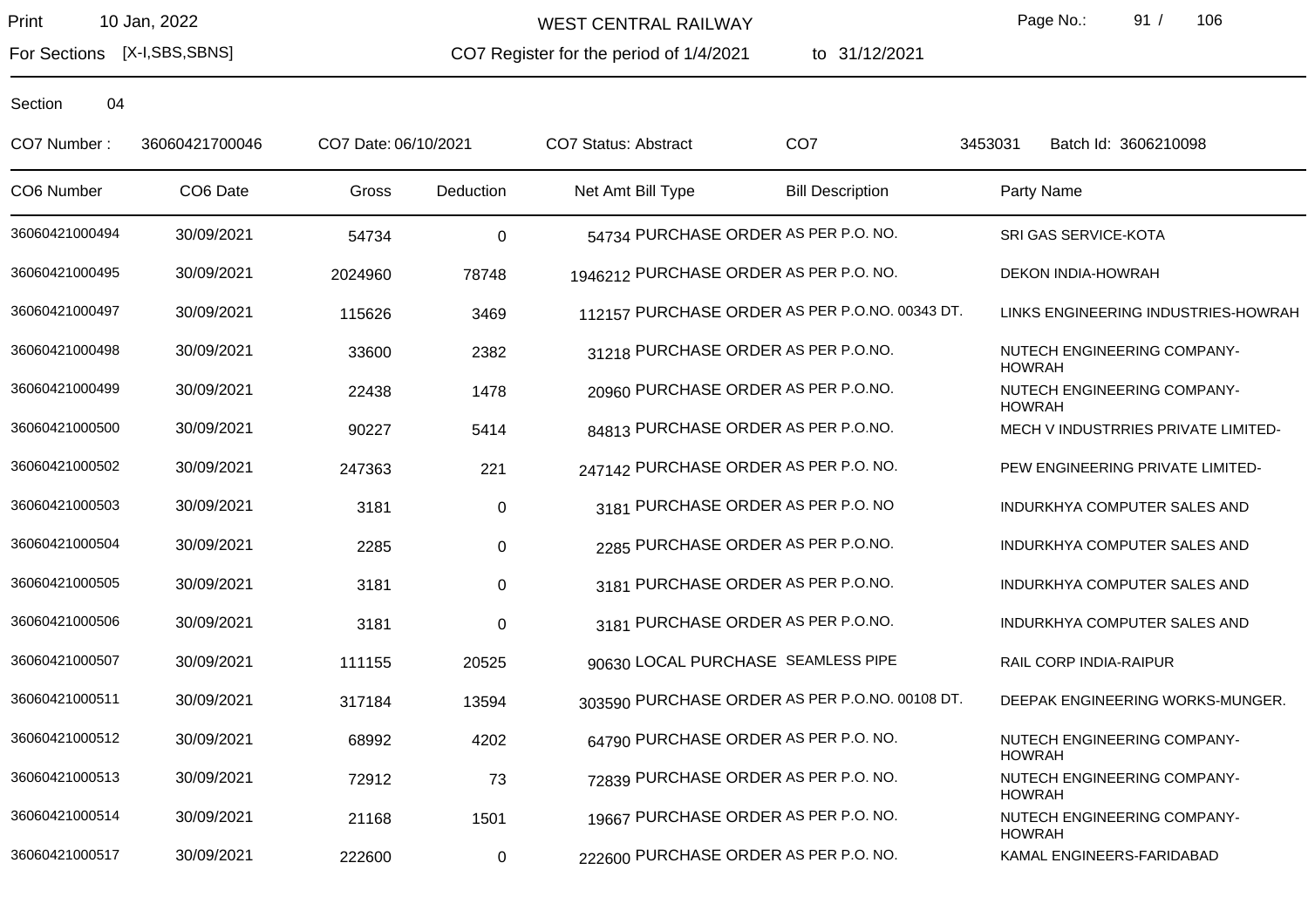WEST CENTRAL RAILWAY

to 31/12/2021

Page No.: 92 / 106

For Sections [X-I,SBS,SBNS]

CO7 Register for the period of 1/4/2021

| CO7 Number:    | 36060421700046       | CO7 Date: 06/10/2021 |             | <b>CO7 Status: Abstract</b>                           | CO <sub>7</sub>         | 3453031 | Batch Id: 3606210098                |
|----------------|----------------------|----------------------|-------------|-------------------------------------------------------|-------------------------|---------|-------------------------------------|
|                | Total                | 3591761              | 138730      | 3453031                                               |                         |         |                                     |
| CO7 Number:    | 36060421700047       | CO7 Date: 11/10/2021 |             | <b>CO7 Status: Abstract</b>                           | CO <sub>7</sub>         | 137849  | Batch Id: 3606210100                |
| CO6 Number     | CO6 Date             | Gross                | Deduction   | Net Amt Bill Type                                     | <b>Bill Description</b> |         | Party Name                          |
| 36060421000520 | 04/10/2021           | 144480               | 6631        | 137849 PURCHASE ORDER AS PER P.O. NO.                 |                         |         | SIENA ENGINEERING PVT. LTD.-INDORE  |
|                | Total                | 144480               | 6631        | 137849                                                |                         |         |                                     |
| CO7 Number:    | 36060421700048       | CO7 Date: 12/10/2021 |             | <b>CO7 Status: Abstract</b>                           | CO <sub>7</sub>         | 3383814 | Batch Id: 3606210101                |
| CO6 Number     | CO <sub>6</sub> Date | Gross                | Deduction   | Net Amt Bill Type                                     | <b>Bill Description</b> |         | Party Name                          |
| 36060421000521 | 07/10/2021           | 23010                | $\mathbf 0$ | 23010 PURCHASE ORDER AS PER P.O. NO.                  |                         |         | AARYA SALES-DELHI                   |
| 36060421000522 | 07/10/2021           | 1408456              | 26409       | 1382047 PURCHASE ORDER AS PER P.O. NO.                |                         |         | FRONTIER ALLOY STEELS LTD-KANPUR    |
| 36060421000523 | 07/10/2021           | 804832               | 15091       | 789741 PURCHASE ORDER AS PER P.O. NO.                 |                         |         | FRONTIER ALLOY STEELS LTD-KANPUR    |
| 36060421000524 | 08/10/2021           | 722669               | 53297       | 669372 LOCAL PURCHASE Dirt collector complete for air |                         |         | S. N. MECHANICAL ENTERPRISE PRIVATE |
| 36060421000525 | 08/10/2021           | 300384               | 27240       | 273144 LOCAL PURCHASE CHECK VALVE AS PER RDSO         |                         |         | POLE STAR-KOLKATA                   |
| 36060421000526 | 08/10/2021           | 246500               | $\pmb{0}$   | 246500 LOCAL PURCHASE Lenovo Ideacenter Desktop PC    |                         |         | URBAN MISTRY PRIVATE LIMITED-KOTA   |
|                | Total                | 3505851              | 122037      | 3383814                                               |                         |         |                                     |
| CO7 Number:    | 36060421700049       | CO7 Date: 18/10/2021 |             | <b>CO7 Status: Abstract</b>                           | CO <sub>7</sub>         | 762177  | Batch Id: 3606210102                |
| CO6 Number     | CO6 Date             | Gross                | Deduction   | Net Amt Bill Type                                     | <b>Bill Description</b> |         | Party Name                          |
| 36060421000528 | 11/10/2021           | 86800                | $\pmb{0}$   | 86800 PURCHASE ORDER AS PER P.O. NO.                  |                         |         | <b>CRISTY ENGINEERING-KOTA</b>      |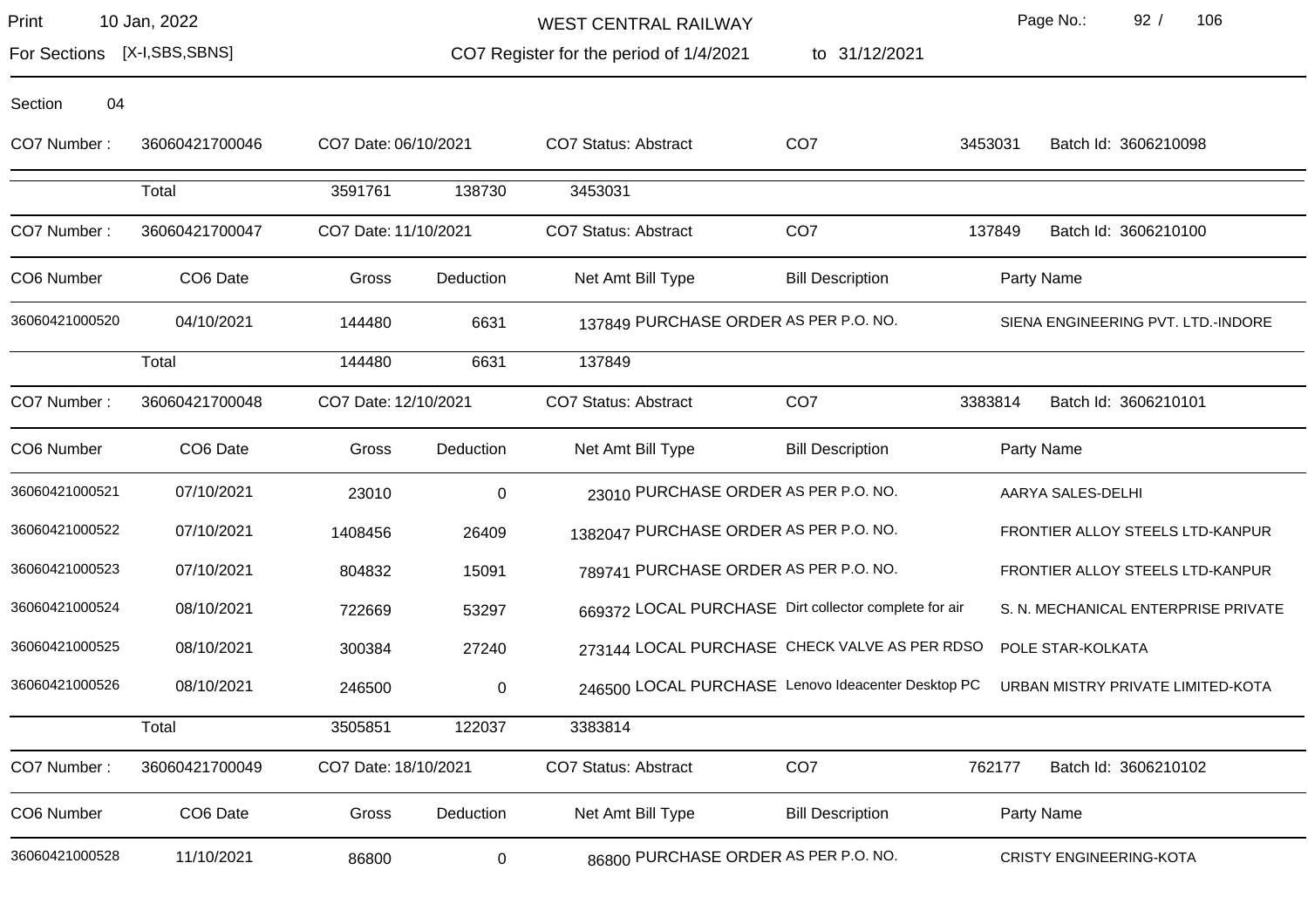For Sections [X-I,SBS,SBNS]

WEST CENTRAL RAILWAY

CO7 Register for the period of 1/4/2021 1/4/2021 to 31/12/2021 Page No.: 93 / 106

Section 04

CO7 Number : 36060421700049 CO7 Date:18/10/2021 CO7 Status: Abstract CO7 762177 Batch Id: 3606210102 CO6 Number CO6 Date Gross Deduction Net Amt Bill Type Bill Description Party Name 36060421000529 11/10/2021 78848 2365 76483 PURCHASE ORDER AS PER P.O. NO. GOPI ENGINEERING WORKS-KOTA 36060421000530 11/10/2021 249688 4994 244694 PURCHASE ORDER AS PER P.O.NO. DEEPAK ENGINEERING WORKS-MUNGER. 36060421000533 11/10/2021 360640 6440 354200 PURCHASE ORDER AS PER P.O. NO. 00477 DT. KOTA ENGINEERING WORKS-KOTA Total 775976 13799 762177 CO7 Number : 36060421700050 CO7 Date:19/10/2021 CO7 Status: Abstract CO7 835574 Batch Id: 3606210102 Total 855120 19546 835574

CO6 Number CO6 Date Gross Deduction Net Amt Bill Type Bill Description Party Name 36060421000538 12/10/2021 855120 19546 835574 LOCAL PURCHASE STIFFENER FOR BTPN WAGON STEEL CENTREHOWRAH CO7 Number: 36060421700051 CO7 Date: 20/10/2021 CO7 Status: Abstract CO7 CO7 686878 Batch Id: 3606210103 CO6 Number CO6 Date Gross Deduction Net Amt Bill Type Bill Description Party Name 36060421000539 13/10/2021 115640 1156 1156 114484 PURCHASE ORDER AS PER P.O. NO JS ENTERPRISES-MUMBAI 36060421000540 13/10/2021 87320 873 86447 PURCHASE ORDER AS PER P.O. NO JS ENTERPRISES-MUMBAI 36060421000541 13/10/2021 102778 514 102264 PURCHASE ORDER AS PER P.O. NO JS ENTERPRISES-MUMBAI 36060421000542 13/10/2021 19765 0 19765 19765 PURCHASE ORDER AS PER P.O. NO INSEL RECTIFIERS INDIA PVT LTD-GAUTAM 36060421000544 18/10/2021 208992 0 208992 LOCAL PURCHASE set of stand and palate of ctrb J K MECHANICALS-BHOPAL 36060421000549 18/10/2021 156632 1706 154926 LOCAL PURCHASE CSK HEAD BOLT M20X125MM MOHINDRA ENTERPRISES-JALANDHAR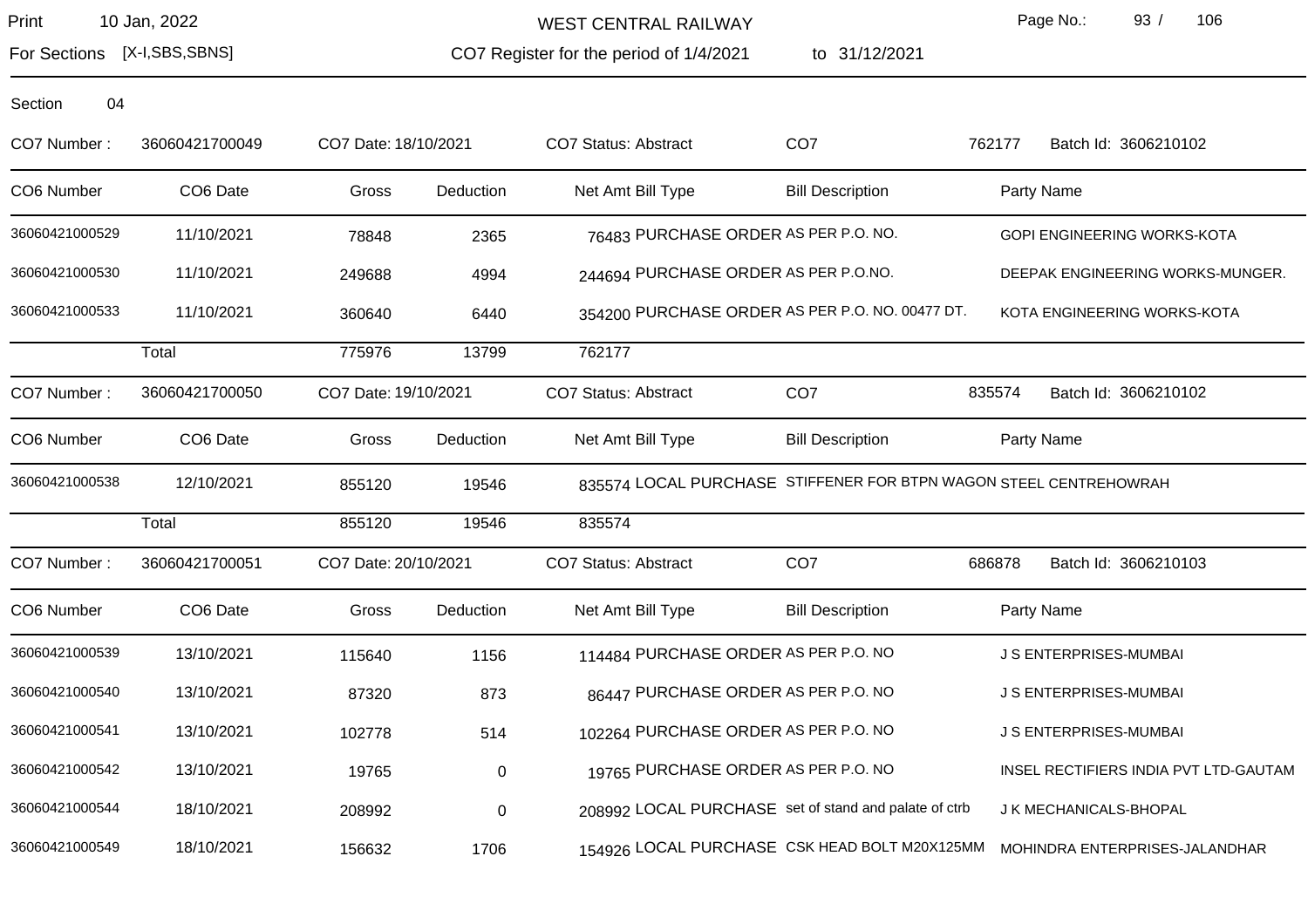| Print | 10 Jan, 2022 |  |
|-------|--------------|--|
|-------|--------------|--|

Section 04

WEST CENTRAL RAILWAY

to 31/12/2021

Page No.: 94 / 106

For Sections [X-I,SBS,SBNS]

CO7 Register for the period of 1/4/2021

| 36060421700051       |        |           | <b>CO7 Status: Abstract</b>                                                                  | CO <sub>7</sub>         | 686878                                                                                                                                                                                                | Batch Id: 3606210103                            |
|----------------------|--------|-----------|----------------------------------------------------------------------------------------------|-------------------------|-------------------------------------------------------------------------------------------------------------------------------------------------------------------------------------------------------|-------------------------------------------------|
| Total                | 691127 | 4249      | 686878                                                                                       |                         |                                                                                                                                                                                                       |                                                 |
| 36060421700052       |        |           | <b>CO7 Status: Abstract</b>                                                                  | CO <sub>7</sub>         | 417380                                                                                                                                                                                                | Batch Id: 3606210104                            |
| CO6 Date             | Gross  | Deduction | Net Amt Bill Type                                                                            | <b>Bill Description</b> |                                                                                                                                                                                                       | Party Name                                      |
| 21/10/2021           | 238667 | 4046      |                                                                                              |                         |                                                                                                                                                                                                       | SRI GAS SERVICE-KOTA                            |
| 21/10/2021           | 185911 | 3152      |                                                                                              |                         |                                                                                                                                                                                                       | SRI GAS SERVICE-KOTA                            |
| Total                | 424578 | 7198      | 417380                                                                                       |                         |                                                                                                                                                                                                       |                                                 |
| 36060421700053       |        |           | CO7 Status: Abstract                                                                         | CO <sub>7</sub>         | 348854                                                                                                                                                                                                | Batch Id: 3606210105                            |
| CO <sub>6</sub> Date | Gross  | Deduction | Net Amt Bill Type                                                                            | <b>Bill Description</b> |                                                                                                                                                                                                       | Party Name                                      |
| 23/10/2021           | 128162 | 2173      |                                                                                              |                         |                                                                                                                                                                                                       | SIYA GASES-JHALAWAR                             |
| 23/10/2021           | 101377 | 1719      |                                                                                              |                         |                                                                                                                                                                                                       | SIYA GASES-JHALAWAR                             |
| 23/10/2021           | 102444 | 1737      |                                                                                              |                         |                                                                                                                                                                                                       | SIYA GASES-JHALAWAR                             |
| 23/10/2021           | 22500  | 0         |                                                                                              |                         |                                                                                                                                                                                                       | CHAMJEERA ENTERPRISES-KOTA                      |
| Total                | 354483 | 5629      | 348854                                                                                       |                         |                                                                                                                                                                                                       |                                                 |
| 36060421700054       |        |           | <b>CO7 Status: Abstract</b>                                                                  | CO <sub>7</sub>         | 4809691                                                                                                                                                                                               | Batch Id: 3606210108                            |
| CO6 Date             | Gross  | Deduction | Net Amt Bill Type                                                                            | <b>Bill Description</b> |                                                                                                                                                                                                       | Party Name                                      |
|                      |        |           | CO7 Date: 20/10/2021<br>CO7 Date: 23/10/2021<br>CO7 Date: 26/10/2021<br>CO7 Date: 29/10/2021 |                         | 234621 PURCHASE ORDER as per p.o.no.<br>182759 PURCHASE ORDER as per p.o.no.<br>125989 PURCHASE ORDER AS PER P.O. NO.<br>99658 PURCHASE ORDER AS PER P.O. NO.<br>22500 PURCHASE ORDER AS PER P.O. NO. | 100707 PURCHASE ORDER AS PER P.O. NO. 00039 dt. |

36060421000559 25/10/2021 430080 8064 422016 LOCAL PURCHASE CHOKE COVER TO ESCORTS ESCORTS LIMITED-FARIDABAD

36060421000558 25/10/2021 427392 8014 419378 LOCAL PURCHASE Check valve as per RDSO Drg S. N. MECHANICAL ENTERPRISE PRIVATE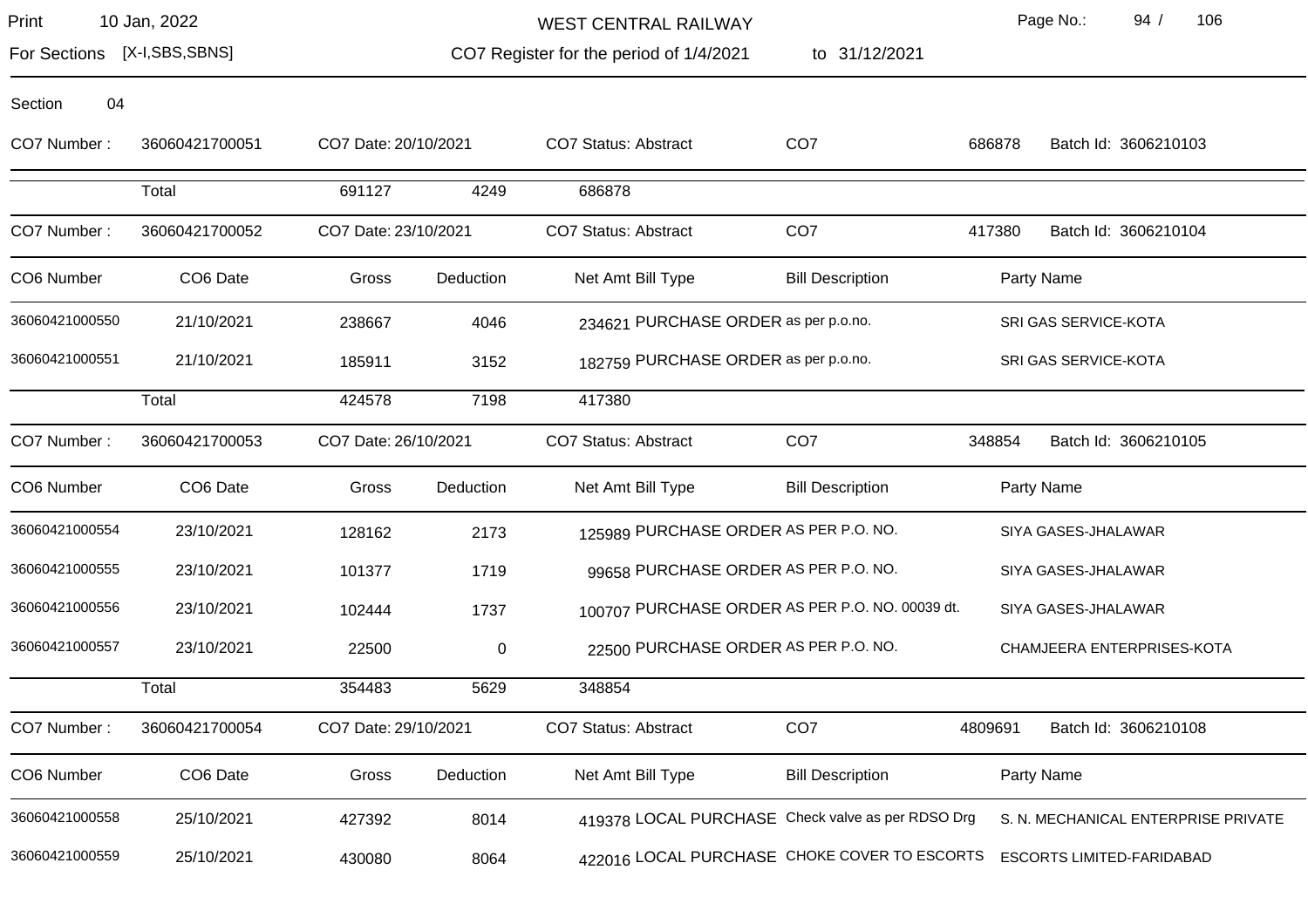For Sections [X-I,SBS,SBNS]

WEST CENTRAL RAILWAY

CO7 Register for the period of 1/4/2021

to 31/12/2021

Page No.: 95 / 106

| CO7 Number:    | 36060421700054 | CO7 Date: 29/10/2021 |             | CO7 Status: Abstract                              | CO <sub>7</sub>                                  | Batch Id: 3606210108<br>4809691                  |
|----------------|----------------|----------------------|-------------|---------------------------------------------------|--------------------------------------------------|--------------------------------------------------|
| CO6 Number     | CO6 Date       | Gross                | Deduction   | Net Amt Bill Type                                 | <b>Bill Description</b>                          | Party Name                                       |
| 36060421000560 | 25/10/2021     | 344960               | 6468        | 338492 LOCAL PURCHASE Automatic pressure          |                                                  | ADVANCE DIESEL ENGINES PVT LTD-<br><b>RAJKOT</b> |
| 36060421000561 | 25/10/2021     | 170688               | 152         | 170536 LOCAL PURCHASE Push Rod for BMBS Bogie to  |                                                  | ADVANCE DIESEL ENGINES PVT LTD-<br><b>RAJKOT</b> |
| 36060421000562 | 25/10/2021     | 1058400              | 19845       | 1038555 LOCAL PURCHASE 100 BILL                   |                                                  | PRAG RUBBER INDUSTRIES PVT. LTD.-                |
| 36060421000563 | 25/10/2021     | 1360800              | 25515       | 1335285 LOCAL PURCHASE 100 BILL                   |                                                  | PRAG RUBBER INDUSTRIES PVT. LTD.-                |
| 36060421000564 | 25/10/2021     | 155000               | 2628        | 152372 LOCAL PURCHASE Supply of Liquid Oxygen     |                                                  | SIYA GASES-JHALAWAR                              |
| 36060421000565 | 25/10/2021     | 156067               | 2646        | 153421 LOCAL PURCHASE Supply of Liquid Oxygen Gas |                                                  | SIYA GASES-JHALAWAR                              |
| 36060421000568 | 25/10/2021     | 349332               | 6551        | 342781 LOCAL PURCHASE AIR BRAKE HOSE COUPLING     |                                                  | VAISHNO RUBBER INDUSTRIES PVT LTD-               |
| 36060421000569 | 26/10/2021     | 204400               | 18396       | 186004 LOCAL PURCHASE centre pivot top bracket    |                                                  | GOPI ENGINEERING WORKS-KOTA                      |
| 36060421000572 | 26/10/2021     | 39412                | 2168        |                                                   | 37244 PURCHASE ORDER AS PER P.O.NO. 00248 DT.26- | PIOUS ASSOCIATES-KOTA                            |
| 36060421000574 | 26/10/2021     | 158167               | 4879        | 153288 PURCHASE ORDER AS PER P.O. NO.             |                                                  | BHARAT WIRE ROPES LTD-MUMBAI                     |
| 36060421000575 | 26/10/2021     | 64512                | 4193        | 60319 PURCHASE ORDER AS PER P.O. NO.              |                                                  | MORYA INDUSTRIES-JODHPUR                         |
|                | Total          | 4919210              | 109519      | 4809691                                           |                                                  |                                                  |
| CO7 Number:    | 36060421700055 | CO7 Date: 01/11/2021 |             | CO7 Status: Abstract                              | CO <sub>7</sub>                                  | 1126155<br>Batch Id: 3606210111                  |
| CO6 Number     | CO6 Date       | Gross                | Deduction   | Net Amt Bill Type                                 | <b>Bill Description</b>                          | Party Name                                       |
| 36060421000580 | 28/10/2021     | 45312                | $\mathbf 0$ |                                                   | 45312 LOCAL PURCHASE WIRE MESH FOR BREATHER      | SHREE VINAYAK ENGINEERS-KOTA                     |
| 36060421000582 | 28/10/2021     | 119888               | $\mathbf 0$ | 119888 LOCAL PURCHASE Material delivered and bill |                                                  | ARA ENGINEERING CO-MUMBAI                        |
| 36060421000585 | 28/10/2021     | 92140                | 3225        | 88915 LOCAL PURCHASE NORTON BONDED WHEEL          | V319                                             | KIRAN HYDRAULICS AND ENGG. WORKS-                |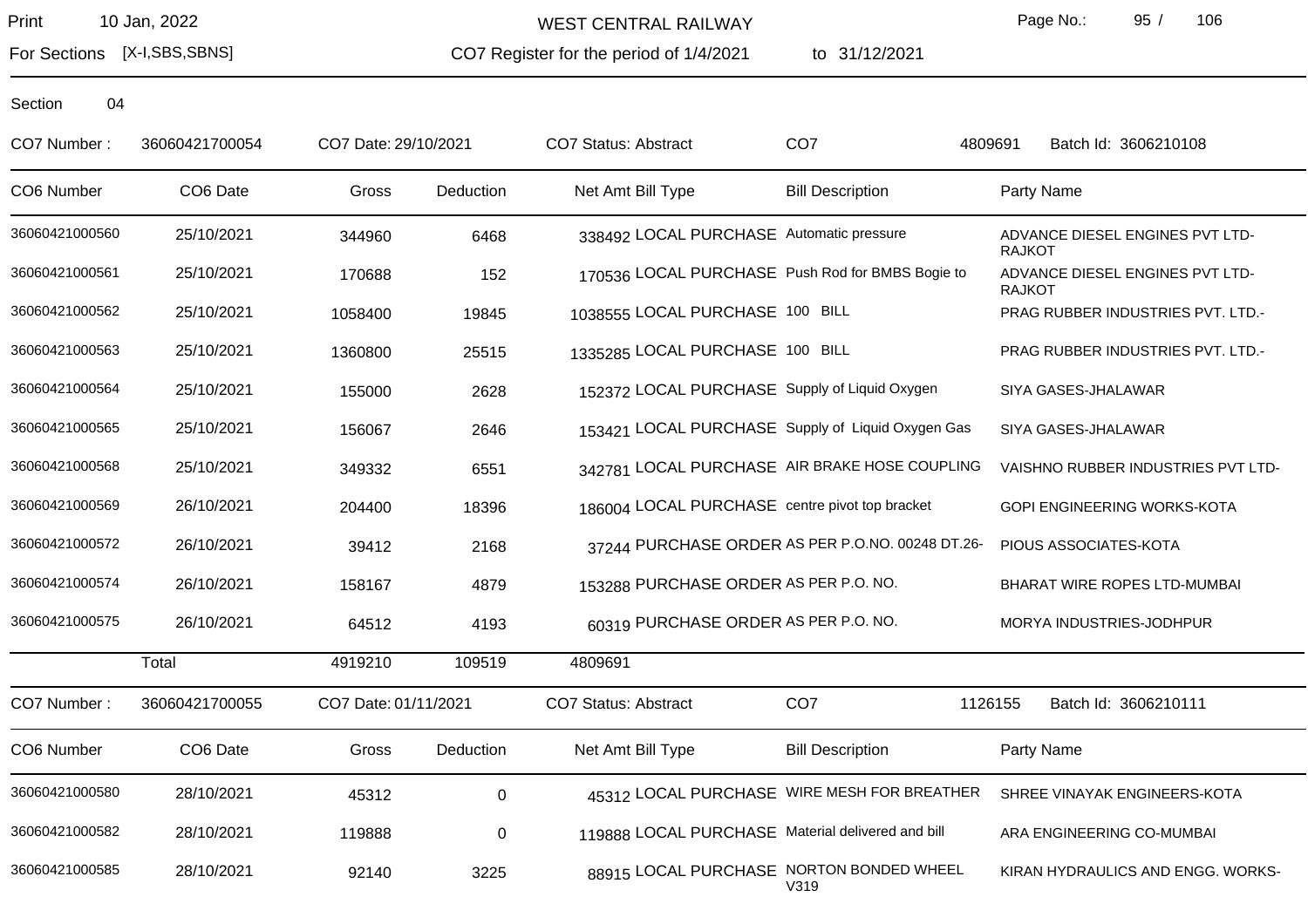WEST CENTRAL RAILWAY

to 31/12/2021

Page No.: 96 / 106

For Sections [X-I,SBS,SBNS]

CO7 Register for the period of 1/4/2021

| Section | 04 |
|---------|----|
|---------|----|

| CO7 Number:    | 36060421700055 | CO7 Date: 01/11/2021 |             | <b>CO7 Status: Abstract</b>                                        | CO <sub>7</sub>         | 1126155 | Batch Id: 3606210111                                                       |
|----------------|----------------|----------------------|-------------|--------------------------------------------------------------------|-------------------------|---------|----------------------------------------------------------------------------|
| CO6 Number     | CO6 Date       | Gross                | Deduction   | Net Amt Bill Type                                                  | <b>Bill Description</b> |         | Party Name                                                                 |
| 36060421000587 | 28/10/2021     | 21136                | 211         |                                                                    |                         |         | 20925 LOCAL PURCHASE STUD FOR C3W TYPE DV WITH MULTITECH INDUSTRIES-HOWRAH |
| 36060421000588 | 28/10/2021     | 86678                | $\pmb{0}$   | 86678 LOCAL PURCHASE PO NO 66215369100633                          |                         |         | <b>CRISTY ENGINEERING-KOTA</b>                                             |
| 36060421000589 | 28/10/2021     | 363582               | 6163        | 357419 PURCHASE ORDER AS PER P.O. NO                               |                         |         | SRI GAS SERVICE-KOTA                                                       |
| 36060421000591 | 30/10/2021     | 19000                | $\mathbf 0$ | 19000 LOCAL PURCHASE BILL NO 325                                   |                         |         | SIDDARTH AUTOMOBILES-KOTA                                                  |
| 36060421000592 | 30/10/2021     | 51710                | 2844        | 48866 PURCHASE ORDER AS PER P.O.NO.                                |                         |         | MATRIKA ENGINEERING WORKS-MUMBAI                                           |
| 36060421000593 | 30/10/2021     | 345000               | 5848        | 339152 GEM BILL                                                    | PO 00660 10-09-21 NS    |         | SINGHOUSE CORPORATION                                                      |
|                | Total          | 1144446              | 18291       | 1126155                                                            |                         |         |                                                                            |
| CO7 Number:    | 36060421700056 | CO7 Date: 08/11/2021 |             | <b>CO7 Status: Abstract</b>                                        | CO <sub>7</sub>         | 841037  | Batch Id: 3606210112                                                       |
| CO6 Number     | CO6 Date       | Gross                | Deduction   | Net Amt Bill Type                                                  | <b>Bill Description</b> |         | Party Name                                                                 |
| 36060421000594 | 02/11/2021     | 60180                | 602         | 59578 LOCAL PURCHASE Bill for payment                              |                         |         | ASSOCIATE PRODUCT AND SERVICES-                                            |
| 36060421000595 | 02/11/2021     | 61596                | 0           | 61596 LOCAL PURCHASE Bill for payment                              |                         |         | ASSOCIATE PRODUCT AND SERVICES-                                            |
| 36060421000596 | 02/11/2021     | 798739               | 78876       | 719863 LOCAL PURCHASE DIRT COLLECTOR COMPLETE PAX ENGINEERS-HOWRAH |                         |         |                                                                            |
|                | Total          | 920515               | 79478       | 841037                                                             |                         |         |                                                                            |
| CO7 Number:    | 36060421700057 | CO7 Date: 09/11/2021 |             | CO7 Status: Abstract                                               | CO <sub>7</sub>         | 1022845 | Batch Id: 3606210112                                                       |
| CO6 Number     | CO6 Date       | Gross                | Deduction   | Net Amt Bill Type                                                  | <b>Bill Description</b> |         | Party Name                                                                 |
| 36060421000597 | 08/11/2021     | 55994                | 1120        | 54874 LOCAL PURCHASE Spring for Cut off Angle cock                 |                         |         | <b>GUPTA ENTERPRISES-JHANSI</b>                                            |
| 36060421000600 | 08/11/2021     | 183501               | 15205       | 168296 LOCAL PURCHASE COMPREG CLAMP                                |                         |         | RAMPRASAD BRIJLAL-KOLKATA                                                  |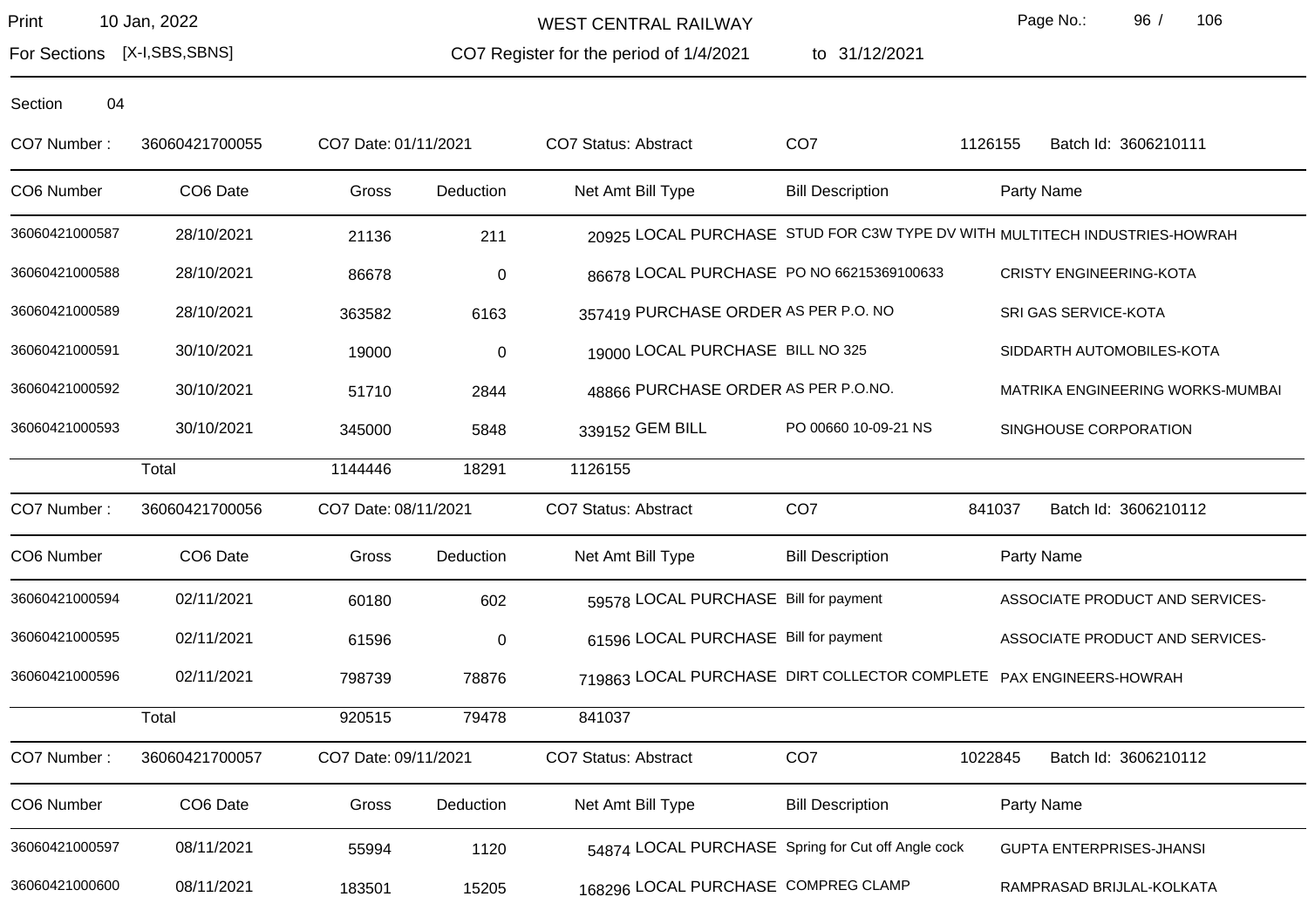WEST CENTRAL RAILWAY

CO7 Register for the period of 1/4/2021 to 31/12/2021 Page No.: 97 / 106

For Sections [X-I,SBS,SBNS]

| CO7 Number:    | 36060421700057 | CO7 Date: 09/11/2021 |             | CO7 Status: Abstract                                                     | CO <sub>7</sub>         | 1022845    | Batch Id: 3606210112                                      |
|----------------|----------------|----------------------|-------------|--------------------------------------------------------------------------|-------------------------|------------|-----------------------------------------------------------|
| CO6 Number     | CO6 Date       | Gross                | Deduction   | Net Amt Bill Type                                                        | <b>Bill Description</b> | Party Name |                                                           |
| 36060421000601 | 08/11/2021     | 17674                | $\mathbf 0$ | 17674 LOCAL PURCHASE SEALING CAP FOR CENTRE                              |                         |            | RESILITE INDUSTRIAL CORPORATION-                          |
| 36060421000602 | 08/11/2021     | 86365                | $\mathbf 0$ | 86365 LOCAL PURCHASE AIR BRAKE HOSE COUPLING                             |                         |            | IMPEX HITECH RUBBERFARIDABAD                              |
| 36060421000604 | 08/11/2021     | 170856               | 11106       | 159750 LOCAL PURCHASE Isolating cock without vent to                     |                         |            | POLE STAR-KOLKATA                                         |
| 36060421000605 | 08/11/2021     | 47460                | 2848        | 44612 LOCAL PURCHASE Isolating cock without vent to                      |                         |            | POLE STAR-KOLKATA                                         |
| 36060421000606 | 08/11/2021     | 9492                 | 664         | 8828 LOCAL PURCHASE solating cock without vent to                        |                         |            | POLE STAR-KOLKATA                                         |
| 36060421000609 | 08/11/2021     | 25812                | 1162        | 24650 LOCAL PURCHASE ANCHORING HOOK RDSO DRG MULTITECH INDUSTRIES-HOWRAH |                         |            |                                                           |
| 36060421000610 | 08/11/2021     | 477841               | 20045       | 457796 LOCAL PURCHASE RNOTE RCVD                                         |                         |            | <b>GFC WELD HOUSE-DELHI</b>                               |
|                | Total          | 1074995              | 52150       | 1022845                                                                  |                         |            |                                                           |
| CO7 Number:    | 36060421700058 | CO7 Date: 10/11/2021 |             | CO7 Status: Abstract                                                     | CO <sub>7</sub>         | 212759     | Batch Id: 3606210113                                      |
| CO6 Number     | CO6 Date       | Gross                | Deduction   | Net Amt Bill Type                                                        | <b>Bill Description</b> | Party Name |                                                           |
| 36060421000613 | 10/11/2021     | 194074               | 12615       | 181459 LOCAL PURCHASE CUTOFF ANGLE COCK WITH                             |                         |            | AMITA ENGINEERING WORKS-HOWRAH                            |
| 36060421000615 | 10/11/2021     | 31777                | 477         | 31300 LOCAL PURCHASE Wheel Lathe Machine Relay                           |                         |            | MADHU ELECTRICALS-KOTA                                    |
|                | Total          | 225851               | 13092       | 212759                                                                   |                         |            |                                                           |
| CO7 Number:    | 36060421700059 | CO7 Date: 16/11/2021 |             | CO7 Status: Abstract                                                     | CO <sub>7</sub>         | 3001251    | Batch Id: 3606210114                                      |
| CO6 Number     | CO6 Date       | Gross                | Deduction   | Net Amt Bill Type                                                        | <b>Bill Description</b> | Party Name |                                                           |
| 36060421000616 | 11/11/2021     | 23352                | $\pmb{0}$   | 23352 GEM BILL                                                           |                         |            | TRANSMISSION OILS DEEMOIL FLONEX OIL TECHNOLOGIES PRIVATE |
| 36060421000617 | 11/11/2021     | 110880               | 0           | 110880 PURCHASE ORDER part payment against P.O. no.                      |                         |            | M M TECHNO WORKS-HOWRAH                                   |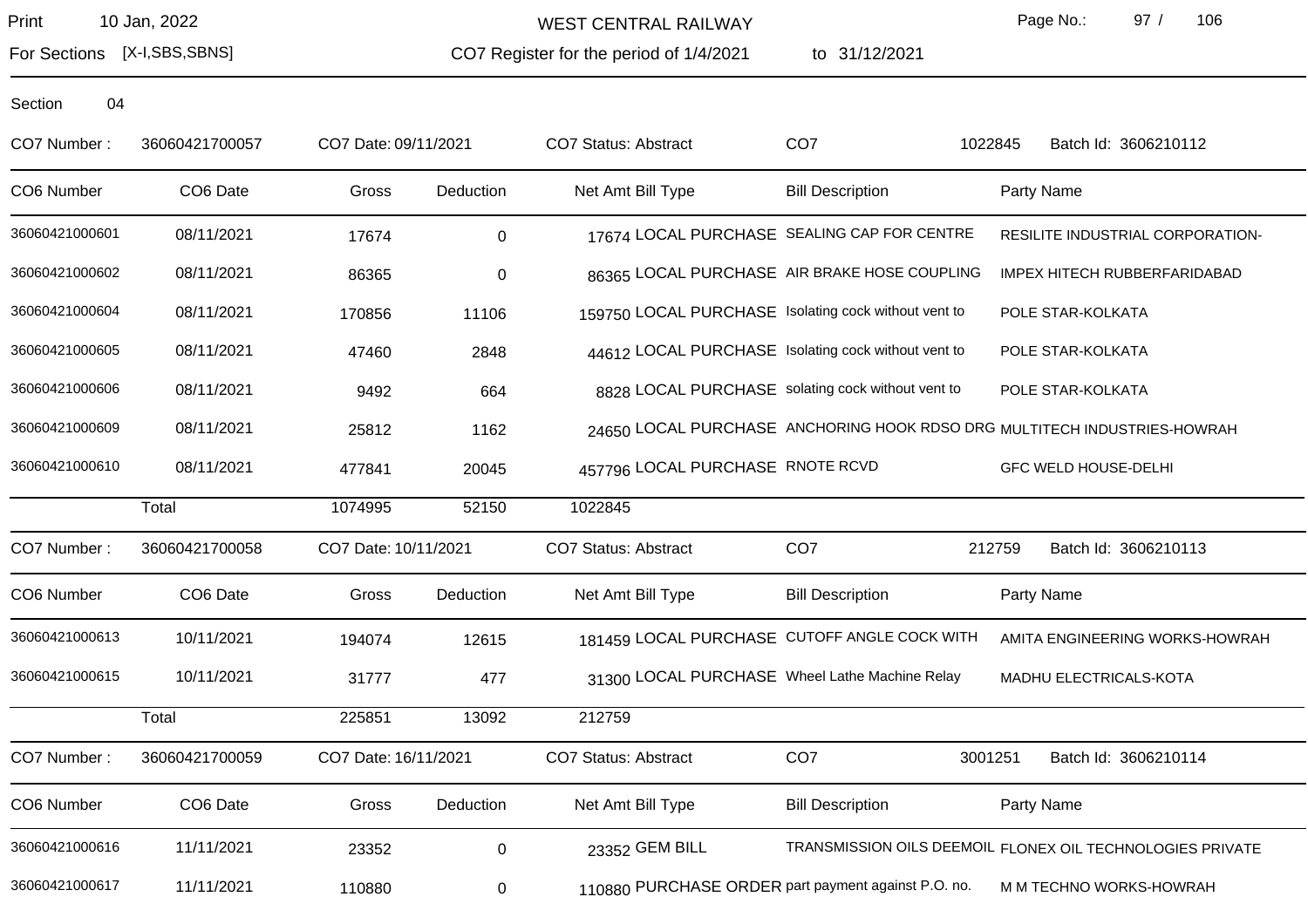For Sections [X-I,SBS,SBNS]

WEST CENTRAL RAILWAY

CO7 Register for the period of 1/4/2021

to 31/12/2021

Page No.: 98 / 106

| CO7 Number:    | 36060421700059 | CO7 Date: 16/11/2021 |           | <b>CO7 Status: Abstract</b>                          | CO <sub>7</sub>         | 3001251 | Batch Id: 3606210114                |
|----------------|----------------|----------------------|-----------|------------------------------------------------------|-------------------------|---------|-------------------------------------|
| CO6 Number     | CO6 Date       | Gross                | Deduction | Net Amt Bill Type                                    | <b>Bill Description</b> |         | Party Name                          |
| 36060421000619 | 11/11/2021     | 110880               | 554       | 110326 LOCAL PURCHASE Breather Plug Assembly         |                         |         | M M TECHNO WORKS-HOWRAH             |
| 36060421000620 | 11/11/2021     | 258120               | 0         | 258120 LOCAL PURCHASE R Note with telly book remarks |                         |         | <b>CRISTY ENGINEERING-KOTA</b>      |
| 36060421000625 | 12/11/2021     | 2543844              | 45271     | 2498573 LOCAL PURCHASE SPRING LOADED SIDE            | <b>BEARER</b>           |         | FRONTIER ALLOY STEELS LTD-KANPUR    |
|                | Total          | 3047076              | 45825     | 3001251                                              |                         |         |                                     |
| CO7 Number:    | 36060421700060 | CO7 Date: 17/11/2021 |           | <b>CO7 Status: Abstract</b>                          | CO <sub>7</sub>         | 1831537 | Batch Id: 3606210116                |
| CO6 Number     | CO6 Date       | Gross                | Deduction | Net Amt Bill Type                                    | <b>Bill Description</b> |         | Party Name                          |
| 36060421000627 | 15/11/2021     | 126721               | 2148      | 124573 LOCAL PURCHASE Supply of Liquid Oxygen Gas    |                         |         | SIYA GASES-JHALAWAR                 |
| 36060421000628 | 15/11/2021     | 41961                | 712       | 41249 LOCAL PURCHASE Supply of Argon Gas             |                         |         | SIYA GASES-JHALAWAR                 |
| 36060421000629 | 15/11/2021     | 1695896              | 30181     | 1665715 LOCAL PURCHASE SPRING LOADED SIDE            | <b>BEARER</b>           |         | FRONTIER ALLOY STEELS LTD-KANPUR    |
|                | Total          | 1864578              | 33041     | 1831537                                              |                         |         |                                     |
| CO7 Number:    | 36060421700061 | CO7 Date: 20/11/2021 |           | <b>CO7 Status: Abstract</b>                          | CO <sub>7</sub>         | 818746  | Batch Id: 3606210116                |
| CO6 Number     | CO6 Date       | Gross                | Deduction | Net Amt Bill Type                                    | <b>Bill Description</b> |         | Party Name                          |
| 36060421000630 | 16/11/2021     | 702336               | 12499     | 689837 LOCAL PURCHASE 100 BILL                       |                         |         | PRAG RUBBER INDUSTRIES PVT. LTD.-   |
| 36060421000631 | 16/11/2021     | 129024               | 115       | 128909 LOCAL PURCHASE 20mm NB Socket Flange          |                         |         | S. N. MECHANICAL ENTERPRISE PRIVATE |
|                | Total          | 831360               | 12614     | 818746                                               |                         |         |                                     |
| CO7 Number:    | 36060421700062 | CO7 Date: 22/11/2021 |           | <b>CO7 Status: Abstract</b>                          | CO <sub>7</sub>         | 587788  | Batch Id: 3606210117                |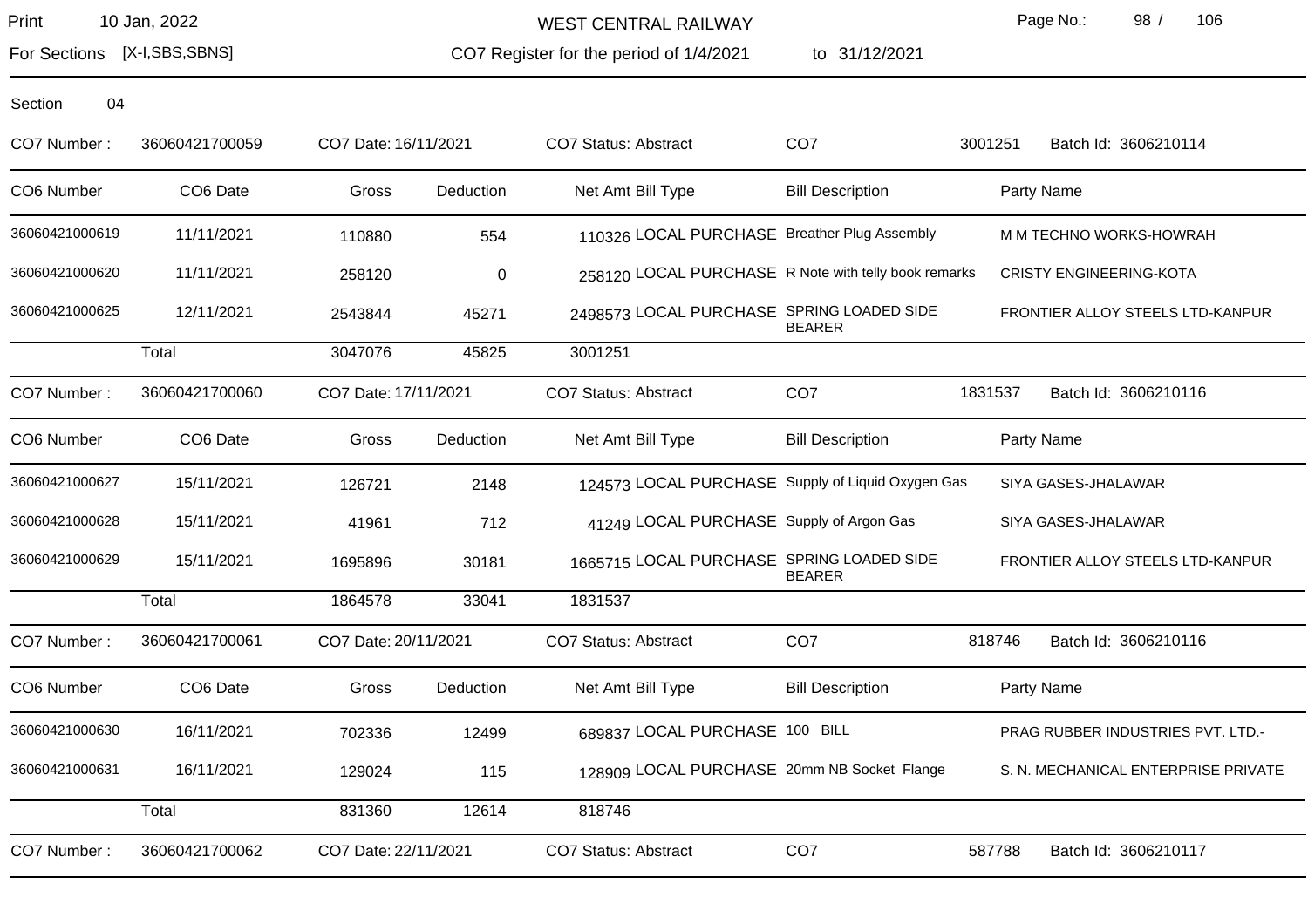WEST CENTRAL RAILWAY

CO7 Register for the period of 1/4/2021

to 31/12/2021

Page No.: 99 / 106

For Sections [X-I,SBS,SBNS]

| CO7 Number:    | 36060421700062 | CO7 Date: 22/11/2021 |           | <b>CO7 Status: Abstract</b>                       | CO <sub>7</sub>           | 587788<br>Batch Id: 3606210117                                               |
|----------------|----------------|----------------------|-----------|---------------------------------------------------|---------------------------|------------------------------------------------------------------------------|
| CO6 Number     | CO6 Date       | Gross                | Deduction | Net Amt Bill Type                                 | <b>Bill Description</b>   | Party Name                                                                   |
| 36060421000633 | 17/11/2021     | 194750               | 974       | 193776 GEM BILL                                   | PO NO 00745 05-10-2021 NS | <b>EXXOLITE ELECTRONICS INDIA</b>                                            |
| 36060421000635 | 17/11/2021     | 212800               | 190       | 212610 LOCAL PURCHASE Hand Brake Screw with Screw |                           | NUTECH ENGINEERING COMPANY-<br><b>HOWRAH</b>                                 |
| 36060421000639 | 17/11/2021     | 183400               | 1998      | 181402 LOCAL PURCHASE 12 INCH HOSE PIPE WITH      |                           | VAISHNO RUBBER INDUSTRIES PVT LTD-                                           |
|                | Total          | 590950               | 3162      | 587788                                            |                           |                                                                              |
| CO7 Number:    | 36060421700063 | CO7 Date: 23/11/2021 |           | <b>CO7 Status: Abstract</b>                       | CO <sub>7</sub>           | Batch Id: 3606210117<br>3120168                                              |
| CO6 Number     | CO6 Date       | Gross                | Deduction | Net Amt Bill Type                                 | <b>Bill Description</b>   | Party Name                                                                   |
| 36060421000641 | 18/11/2021     | 139194               | 3480      | 135714 LOCAL PURCHASE Aluminium strip for Dv      |                           | KHUSHAL INDUSTRIES-KOTA                                                      |
| 36060421000642 | 18/11/2021     | 2111391              | 37576     | 2073815 LOCAL PURCHASE SPRING LOADED SIDE         | <b>BEARER</b>             | FRONTIER ALLOY STEELS LTD-KANPUR                                             |
| 36060421000643 | 18/11/2021     | 207680               | $\pmb{0}$ |                                                   |                           | 207680 LOCAL PURCHASE PRIMARY COIL FOR WELDING POWER TOOLS AND SERVICES-KOTA |
| 36060421000644 | 18/11/2021     | 205910               | 6177      | 199733 LOCAL PURCHASE PLASMA SPARE PARTS AS       | <b>PER</b>                | POWER TOOLS AND SERVICES-KOTA                                                |
| 36060421000645 | 18/11/2021     | 179360               | 0         | 179360 LOCAL PURCHASE PLASMA SPARE PARTS NON      |                           | POWER TOOLS AND SERVICES-KOTA                                                |
| 36060421000646 | 18/11/2021     | 190512               | 0         | 190512 LOCAL PURCHASE Final payment of T Block    |                           | <b>CRISTY ENGINEERING-KOTA</b>                                               |
| 36060421000648 | 20/11/2021     | 11210                | $\pmb{0}$ | 11210 GEM BILL                                    | MCB 32 AMP SPN            | JMD Control Switch Gear                                                      |
| 36060421000650 | 20/11/2021     | 122248               | 104       | 122144 LOCAL PURCHASE 100 BILL                    |                           | PRAG RUBBER INDUSTRIES PVT. LTD.-                                            |
|                | Total          | 3167505              | 47337     | 3120168                                           |                           |                                                                              |
| CO7 Number:    | 36060421700064 | CO7 Date: 24/11/2021 |           | CO7 Status: Abstract                              | CO <sub>7</sub>           | Batch Id: 3606210118<br>232726                                               |
| CO6 Number     | CO6 Date       | Gross                | Deduction | Net Amt Bill Type                                 | <b>Bill Description</b>   | Party Name                                                                   |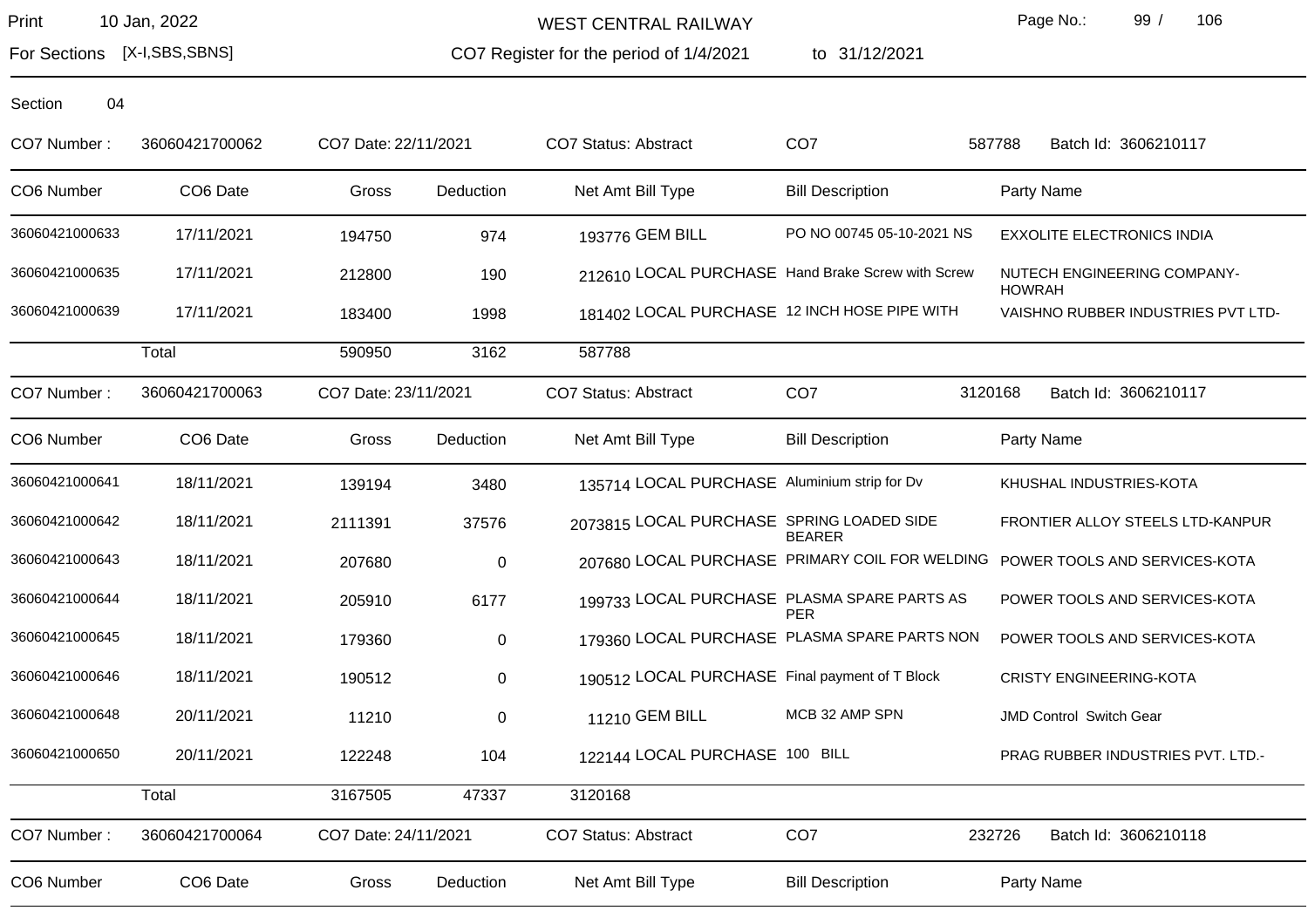WEST CENTRAL RAILWAY

to 31/12/2021

Page No.: 100 / 106

For Sections [X-I,SBS,SBNS]

CO7 Register for the period of 1/4/2021

| CO7 Number:    | 36060421700064 | CO7 Date: 24/11/2021 |           | CO7 Status: Abstract                              | CO <sub>7</sub>                                   | 232726<br>Batch Id: 3606210118                                                    |
|----------------|----------------|----------------------|-----------|---------------------------------------------------|---------------------------------------------------|-----------------------------------------------------------------------------------|
| CO6 Number     | CO6 Date       | Gross                | Deduction | Net Amt Bill Type                                 | <b>Bill Description</b>                           | Party Name                                                                        |
| 36060421000651 | 22/11/2021     | 4928                 | 0         | 4928 PURCHASE ORDER AS PER P.O. NO.               |                                                   | HADOTI INDUSTRIAL GASES-JHALAWAR                                                  |
| 36060421000652 | 22/11/2021     | 49253                | $\pmb{0}$ |                                                   | 49253 LOCAL PURCHASE Lenovo Ideacenter Desktop PC | URBAN MISTRY PRIVATE LIMITED-KOTA                                                 |
| 36060421000654 | 23/11/2021     | 79060                | 24971     |                                                   |                                                   | 54089 LOCAL PURCHASE BOLT HEX HEAD WITH NUT M SUNFLAG INDUSTRIES-LUDHIANA         |
| 36060421000656 | 23/11/2021     | 125194               | 738       | 124456 LOCAL PURCHASE SET OF CLAMPING             |                                                   | TAWAKKAL WOOD PRODUCTS PVT LTD.-                                                  |
|                | Total          | 258435               | 25709     | 232726                                            |                                                   |                                                                                   |
| CO7 Number:    | 36060421700065 | CO7 Date: 24/11/2021 |           | CO7 Status: Abstract                              | CO <sub>7</sub>                                   | 375492<br>Batch Id: 3606210118                                                    |
| CO6 Number     | CO6 Date       | Gross                | Deduction | Net Amt Bill Type                                 | <b>Bill Description</b>                           | Party Name                                                                        |
| 36060421000658 | 24/11/2021     | 131334               | 0         | 131334 LOCAL PURCHASE Grease AAR M914S Make       |                                                   | SHAKTI SALES CORPORATION-KOTA JN                                                  |
| 36060421000660 | 24/11/2021     | 122385               | $\pmb{0}$ | 122385 LOCAL PURCHASE SET OF DEFRENT TYPE OF      |                                                   | MAA VAISHNO ASSOCIATES-KOTA                                                       |
| 36060421000661 | 24/11/2021     | 122385               | 612       | 121773 LOCAL PURCHASE SET OF DEFRENT TYPE OF      |                                                   | MAA VAISHNO ASSOCIATES-KOTA                                                       |
|                | Total          | 376104               | 612       | 375492                                            |                                                   |                                                                                   |
| CO7 Number:    | 36060421700066 | CO7 Date: 29/11/2021 |           | CO7 Status: Abstract                              | CO <sub>7</sub>                                   | 755985<br>Batch Id: 3606210119                                                    |
| CO6 Number     | CO6 Date       | Gross                | Deduction | Net Amt Bill Type                                 | <b>Bill Description</b>                           | Party Name                                                                        |
| 36060421000667 | 26/11/2021     | 45406                | $\pmb{0}$ | 45406 LOCAL PURCHASE BILL NO 469                  |                                                   | BHARAT MOTOR STORES-KOTA                                                          |
| 36060421000668 | 26/11/2021     | 153933               | 2610      | 151323 LOCAL PURCHASE Supply of Liquid Oxygen Gas |                                                   | SIYA GASES-JHALAWAR                                                               |
| 36060421000670 | 26/11/2021     | 75018                | 3068      | 71950 LOCAL PURCHASE CSK HEAD SCREW M20 X         |                                                   | MOHINDRA ENTERPRISES-JALANDHAR                                                    |
| 36060421000672 | 26/11/2021     | 86987                | $\pmb{0}$ |                                                   |                                                   | 86987 LOCAL PURCHASE INVOICE NO RSGLK202122201 RAJASTHAN STATE GAS LIMITED-JAIPUR |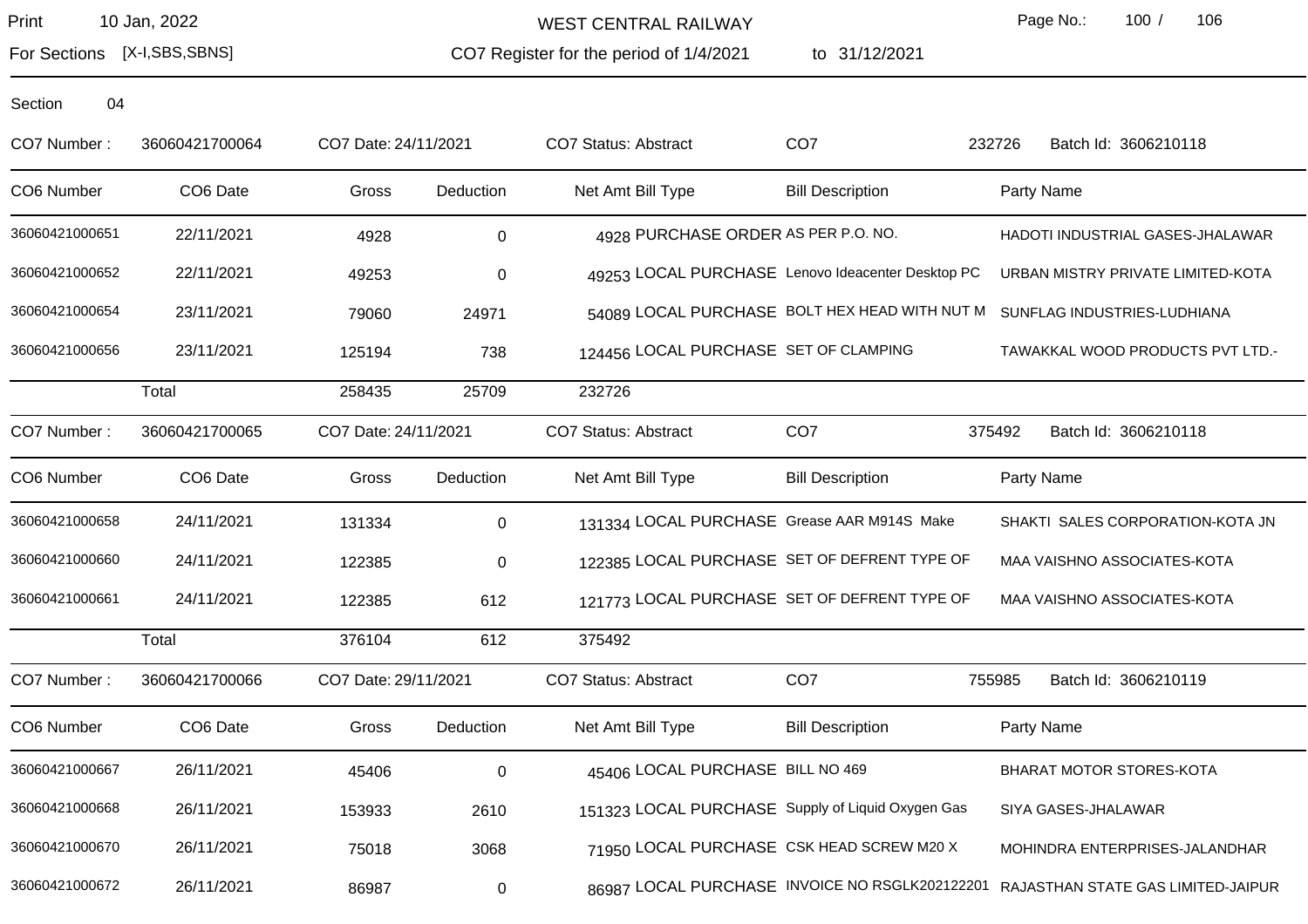WEST CENTRAL RAILWAY

CO7 Register for the period of 1/4/2021

to 31/12/2021

Page No.: 101 / 106

For Sections [X-I,SBS,SBNS]

| CO7 Number:    | 36060421700066       | CO7 Date: 29/11/2021 |             | CO7 Status: Abstract                                | CO <sub>7</sub>         | Batch Id: 3606210119<br>755985                                                    |
|----------------|----------------------|----------------------|-------------|-----------------------------------------------------|-------------------------|-----------------------------------------------------------------------------------|
| CO6 Number     | CO <sub>6</sub> Date | Gross                | Deduction   | Net Amt Bill Type                                   | <b>Bill Description</b> | Party Name                                                                        |
| 36060421000673 | 26/11/2021           | 57868                | $\mathbf 0$ |                                                     |                         | 57868 LOCAL PURCHASE INVOICE NO RSGLK202122217 RAJASTHAN STATE GAS LIMITED-JAIPUR |
| 36060421000674 | 26/11/2021           | 80620                | 0           |                                                     |                         | 80620 LOCAL PURCHASE INVOICE NO RSGLK202122244 RAJASTHAN STATE GAS LIMITED-JAIPUR |
| 36060421000675 | 26/11/2021           | 203616               | $\mathbf 0$ | 203616 LOCAL PURCHASE BILL NO 919 DATE29102021      |                         | ABHILASHA ENGINEERING AND                                                         |
| 36060421000677 | 26/11/2021           | 58215                | 0           |                                                     |                         | 58215 LOCAL PURCHASE INVOICE NO RSGLK202122259 RAJASTHAN STATE GAS LIMITED-JAIPUR |
|                | Total                | 761663               | 5678        | 755985                                              |                         |                                                                                   |
| CO7 Number:    | 36060421700067       | CO7 Date: 01/12/2021 |             | <b>CO7 Status: Abstract</b>                         | CO <sub>7</sub>         | 279434<br>Batch Id: 3606210122                                                    |
| CO6 Number     | CO6 Date             | Gross                | Deduction   | Net Amt Bill Type                                   | <b>Bill Description</b> | Party Name                                                                        |
| 36060421000679 | 29/11/2021           | 80334                | $\mathbf 0$ |                                                     |                         | 80334 LOCAL PURCHASE AIR HOSE COUPLING SUPORT KOTA ENGINEERING WORKS-KOTA         |
| 36060421000680 | 30/11/2021           | 176000               | $\mathbf 0$ | 176000 GEM BILL                                     | po no. 0746 dt.05/10/21 | <b>TRIVENI ENGINEERING COMP</b>                                                   |
| 36060421000681 | 30/11/2021           | 23100                | 0           | 23100 GEM BILL                                      | po no. 0811 dt.02/11/21 | MADAAN ENTERPRISESTHE DESERT                                                      |
|                | Total                | 279434               | $\mathbf 0$ | 279434                                              |                         |                                                                                   |
| CO7 Number:    | 36060421700068       | CO7 Date: 03/12/2021 |             | <b>CO7 Status: Abstract</b>                         | CO <sub>7</sub>         | 2459732<br>Batch Id: 3606210122                                                   |
| CO6 Number     | CO6 Date             | Gross                | Deduction   | Net Amt Bill Type                                   | <b>Bill Description</b> | Party Name                                                                        |
| 36060421000684 | 01/12/2021           | 2154919              | 40405       | 2114514 LOCAL PURCHASE SET OF AIR BRAKE PIPE        |                         | LAL BABA SEAMLESS TUBES PVT LTD-                                                  |
| 36060421000685 | 01/12/2021           | 198240               | 7670        | 190570 LOCAL PURCHASE Set of maintainance spares of |                         | MONDAL ENGINEERING CONCERN-<br><b>HOWRAH</b>                                      |
| 36060421000686 | 02/12/2021           | 156352               | 1704        | 154648 LOCAL PURCHASE Hand wheel Dia 380 BOXNHL     |                         | EASTERN ENGINEERING INDUSTRIES-                                                   |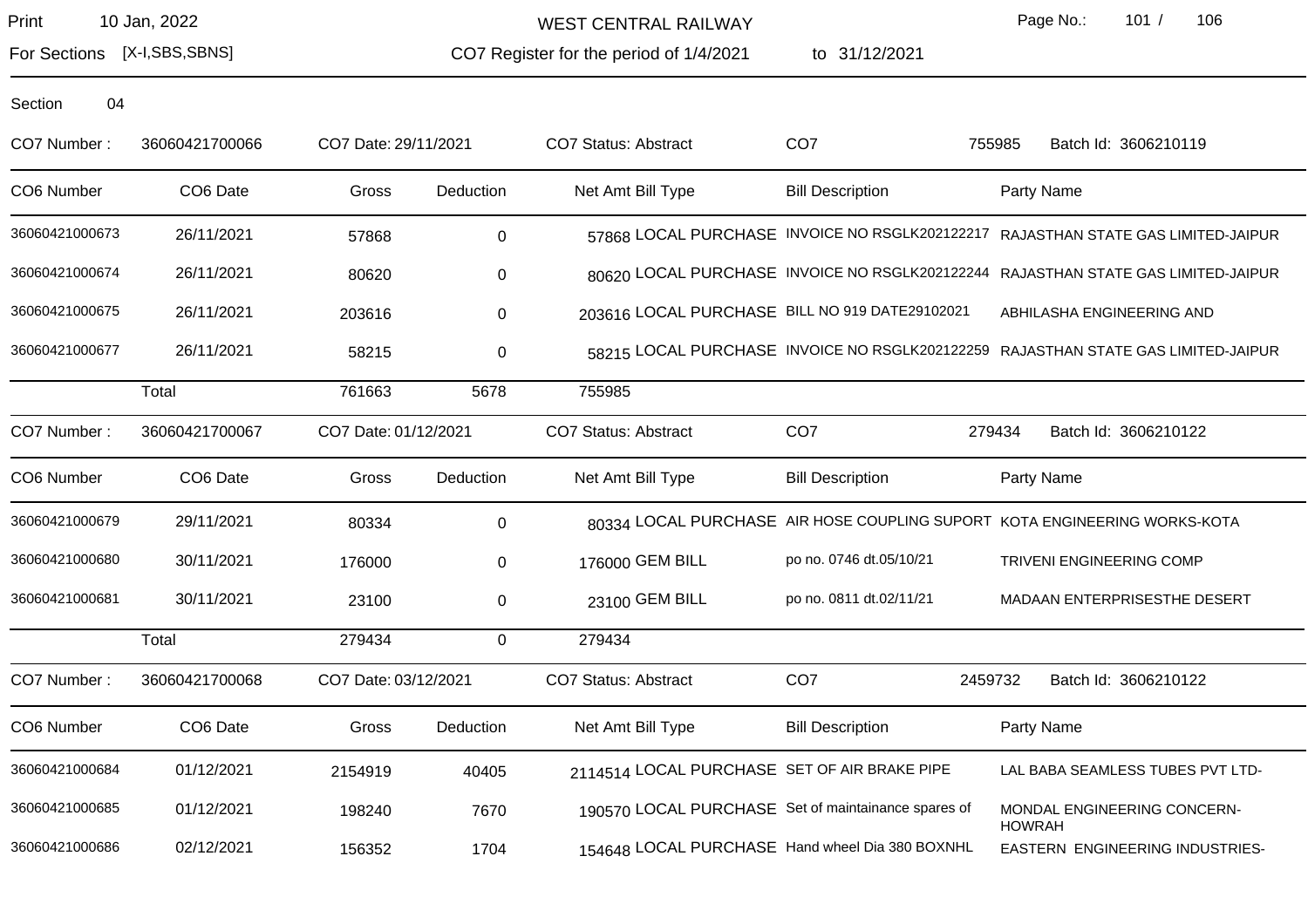Section 04

WEST CENTRAL RAILWAY

to 31/12/2021

Page No.: 102 / 106

For Sections [X-I,SBS,SBNS]

CO7 Register for the period of 1/4/2021

| CO7 Number:    | 36060421700068       | CO7 Date: 03/12/2021 |           | <b>CO7 Status: Abstract</b>                        | CO <sub>7</sub>         | 2459732 | Batch Id: 3606210122               |
|----------------|----------------------|----------------------|-----------|----------------------------------------------------|-------------------------|---------|------------------------------------|
|                | Total                | 2509511              | 49779     | 2459732                                            |                         |         |                                    |
| CO7 Number:    | 36060421700069       | CO7 Date: 04/12/2021 |           | CO7 Status: Abstract                               | CO <sub>7</sub>         | 442823  | Batch Id: 3606210123               |
| CO6 Number     | CO <sub>6</sub> Date | Gross                | Deduction | Net Amt Bill Type                                  | <b>Bill Description</b> |         | Party Name                         |
| 36060421000688 | 03/12/2021           | 384025               | 6509      | 377516 LOCAL PURCHASE MS PLATE SIZE 12502500 X     |                         |         | <b>ENGINEERS ASSOCIATES-KOTA</b>   |
| 36060421000689 | 03/12/2021           | 7033                 | 6         | 7027 LOCAL PURCHASE INSERTS CNMG 120408            |                         |         | KALTRO ENTERPRISES-AMBERNATH       |
| 36060421000690 | 03/12/2021           | 58280                | $\,0\,$   | 58280 LOCAL PURCHASE BILL AUBMITTED                |                         |         | MEERA ENTERPRISES-JAIPUR           |
|                | Total                | 449338               | 6515      | 442823                                             |                         |         |                                    |
| CO7 Number:    | 36060421700070       | CO7 Date: 08/12/2021 |           | <b>CO7 Status: Abstract</b>                        | CO <sub>7</sub>         | 240236  | Batch Id: 3606210124               |
| CO6 Number     | CO6 Date             | Gross                | Deduction | Net Amt Bill Type                                  | <b>Bill Description</b> |         | Party Name                         |
| 36060421000691 | 07/12/2021           | 67418                | 2937      | 64481 LOCAL PURCHASE release choke for c3w type dv |                         |         | <b>GOPI ENGINEERING WORKS-KOTA</b> |
| 36060421000693 | 07/12/2021           | 60204                | 903       | 59301 LOCAL PURCHASE BILL SUBMITTED                |                         |         | MEERA ENTERPRISES-JAIPUR           |
| 36060421000694 | 07/12/2021           | 20060                | 0         | 20060 LOCAL PURCHASE Endless Flat Belt             |                         |         | ANJANEYA ENTERPRISES-KOTA          |
| 36060421000695 | 07/12/2021           | 53268                | 2131      | 51137 LOCAL PURCHASE PIN FOR SPINDLE ROD BTPN      |                         |         | PRIME INDUSTRIES-HOWRAH            |
| 36060421000696 | 07/12/2021           | 46657                | 1400      | 45257 LOCAL PURCHASE BODY SIDE HAND HOLD TO        |                         |         | MULTITECH INDUSTRIES-HOWRAH        |
|                | Total                | 247607               | 7371      | 240236                                             |                         |         |                                    |
| CO7 Number:    | 36060421700071       | CO7 Date: 14/12/2021 |           | <b>CO7 Status: Abstract</b>                        | CO <sub>7</sub>         | 7673727 | Batch Id: 3606210126               |

CO6 Number CO6 Date Gross Deduction Net Amt Bill Type Bill Description Party Name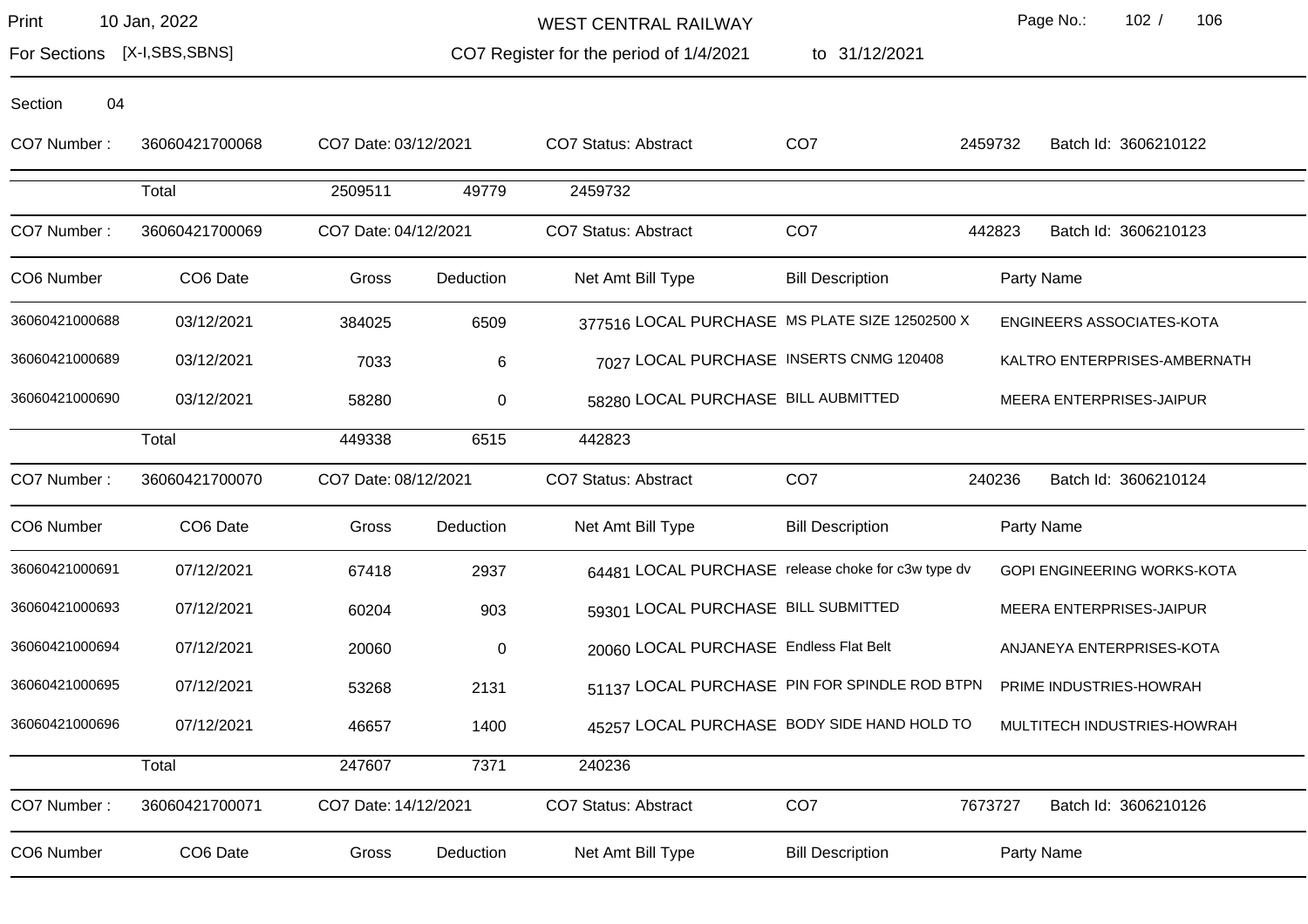For Sections [X-I,SBS,SBNS]

WEST CENTRAL RAILWAY

CO7 Register for the period of 1/4/2021

to 31/12/2021

Page No.: 103 / 106

| CO7 Number:    | 36060421700071 | CO7 Date: 14/12/2021 |            | <b>CO7 Status: Abstract</b>                        | CO <sub>7</sub>          | Batch Id: 3606210126<br>7673727       |
|----------------|----------------|----------------------|------------|----------------------------------------------------|--------------------------|---------------------------------------|
| CO6 Number     | CO6 Date       | Gross                | Deduction  | Net Amt Bill Type                                  | <b>Bill Description</b>  | Party Name                            |
| 36060421000698 | 08/12/2021     | 1035450              | 18428      | 1017022 LOCAL PURCHASE PIPE                        |                          | COMET TECHNOCOM PVT. LTD.-HOWRAH      |
| 36060421000699 | 08/12/2021     | 562860               | 10017      | 552843 LOCAL PURCHASE PIPE                         |                          | COMET TECHNOCOM PVT. LTD.-HOWRAH      |
| 36060421000701 | 08/12/2021     | 1439600              | 25620      | 1413980 LOCAL PURCHASE CUT OFF ANGLE COCK WITH     |                          | P S ENGINEERING CONCERN-HOWRAH        |
| 36060421000706 | 08/12/2021     | 5546                 | $\sqrt{5}$ | 5541 LOCAL PURCHASE GALVANIZED BOLT WITH           |                          | HINDUSTAN FORGINGS-HOWRAH             |
| 36060421000707 | 08/12/2021     | 52288                | $\pmb{0}$  | 52288 LOCAL PURCHASE Gasket for 100 mm Taper Plug  |                          | JAGDAMBA SALES CORPORATION-KOTA       |
| 36060421000708 | 08/12/2021     | 41300                | 35         | 41265 PURCHASE ORDER AS PER P.O. NO.               |                          | AVLOCK INTERNATIONAL INDIA PRIVATE    |
| 36060421000710 | 09/12/2021     | 187915               | 12373      | 175542 LOCAL PURCHASE Bolt Hex Head with Nut M 16X |                          | SUNFLAG INDUSTRIES-LUDHIANA           |
| 36060421000712 | 09/12/2021     | 187482               | 3238       | 184244 LOCAL PURCHASE LOCKING BRACKET              |                          | RNVK IRON AND STEELS PRIVATE LIMITED- |
| 36060421000713 | 10/12/2021     | 125000               | 625        | 124375 GEM BILL                                    | PO N0 00805 DT. 25/10/21 | KESHAV POLYMER INDUSTRIES             |
| 36060421000714 | 10/12/2021     | 157648               | 134        | 157514 LOCAL PURCHASE Hand Brake Connecting Link   |                          | EASTERN ENGINEERING INDUSTRIES-       |
| 36060421000715 | 10/12/2021     | 461262               | 8209       | 453053 LOCAL PURCHASE Invoice No G270202122 Date   |                          | PANKAJ INTERNATIONAL-LUDHIANA         |
| 36060421000717 | 10/12/2021     | 51131                | 867        | 50264 LOCAL PURCHASE Supply of Liquid Oxygen Gas   |                          | SIYA GASES-JHALAWAR                   |
| 36060421000718 | 10/12/2021     | 77633                | 1316       | 76317 LOCAL PURCHASE Supply of Liquid Oxygen Gas   |                          | SIYA GASES-JHALAWAR                   |
| 36060421000719 | 10/12/2021     | 279577               | 4976       | 274601 LOCAL PURCHASE ROLLER SAFETY OF BLC         |                          | KOLKATA ENGINEERING INDUSTRIES-       |
| 36060421000720 | 11/12/2021     | 38232                | 7112       | 31120 LOCAL PURCHASE MS Black plain punched washer |                          | SUNFLAG INDUSTRIES-LUDHIANA           |
| 36060421000721 | 11/12/2021     | 384503               | 6843       | 377660 LOCAL PURCHASE AIR BRAKE PIPE 20NB WITH     |                          | INDIA TOOLS CRAFTS PVT LTD-KOLKATA    |
| 36060421000722 | 11/12/2021     | 295000               | 5250       | 289750 LOCAL PURCHASE PIPE 20 BORE FOR END         |                          | INDIA TOOLS CRAFTS PVT LTD-KOLKATA    |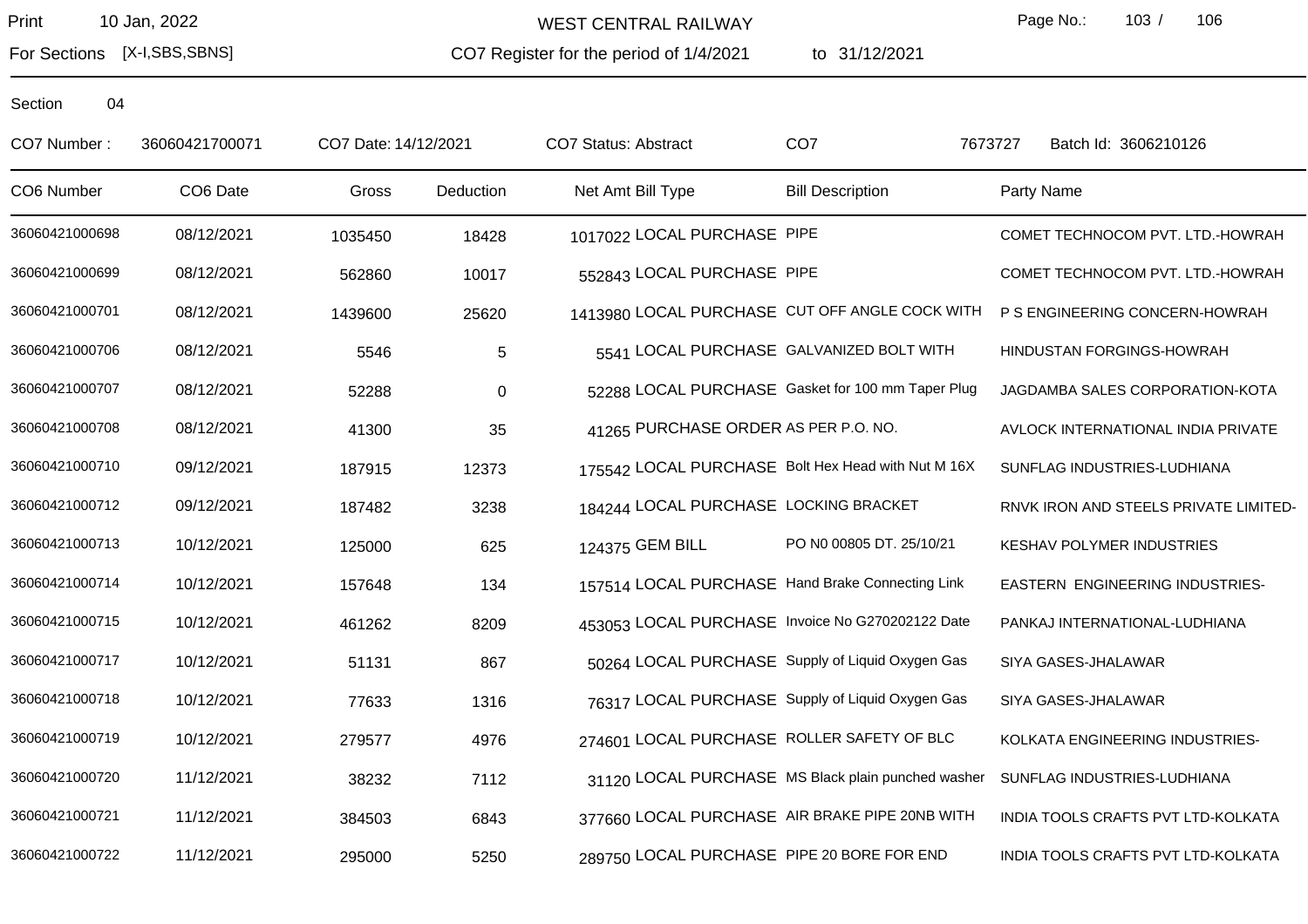WEST CENTRAL RAILWAY

CO7 Register for the period of 1/4/2021

to 31/12/2021

Page No.: 104 / 106

For Sections [X-I,SBS,SBNS]

| CO7 Number:    | 36060421700071 | CO7 Date: 14/12/2021 |             | CO7 Status: Abstract                                | CO <sub>7</sub>                                  | 7673727<br>Batch Id: 3606210126                |
|----------------|----------------|----------------------|-------------|-----------------------------------------------------|--------------------------------------------------|------------------------------------------------|
| CO6 Number     | CO6 Date       | Gross                | Deduction   | Net Amt Bill Type                                   | <b>Bill Description</b>                          | Party Name                                     |
| 36060421000723 | 11/12/2021     | 361080               | 6426        | 354654 LOCAL PURCHASE PIPE 20 BORE FOR END          |                                                  | INDIA TOOLS CRAFTS PVT LTD-KOLKATA             |
| 36060421000724 | 11/12/2021     | 2078688              | 36994       | 2041694 LOCAL PURCHASE AIR BRAKE HOSE COUPLING      |                                                  | PEGASUS HOSE AND ENGINEERING CO.-              |
|                | Total          | 7822195              | 148468      | 7673727                                             |                                                  |                                                |
| CO7 Number:    | 36060421700072 | CO7 Date: 16/12/2021 |             | CO7 Status: Abstract                                | CO <sub>7</sub>                                  | 1682193<br>Batch Id: 3606210128                |
| CO6 Number     | CO6 Date       | Gross                | Deduction   | Net Amt Bill Type                                   | <b>Bill Description</b>                          | Party Name                                     |
| 36060421000725 | 15/12/2021     | 106596               | $\mathbf 0$ | 106596 LOCAL PURCHASE Bill for 1500 set of Clamping |                                                  | <b>CRISTY ENGINEERING-KOTA</b>                 |
| 36060421000726 | 15/12/2021     | 1319360              | 26052       | 1293308 LOCAL PURCHASE COMPONENTS OF HAND           | <b>BRAKE</b>                                     | NUTECH ENGINEERING COMPANY-<br><b>HOWRAH</b>   |
| 36060421000728 | 15/12/2021     | 37632                | 1727        | 35905 LOCAL PURCHASE Fixed Flange for 32 mm NB      |                                                  | ASSOCIATED TOOLS-HOWRAH                        |
| 36060421000729 | 15/12/2021     | 184080               | $\mathbf 0$ | 184080 LOCAL PURCHASE AS PER PO                     |                                                  | MULLICK AND SANTRA ENGINEERING-                |
| 36060421000730 | 16/12/2021     | 62304                | 0           | 62304 LOCAL PURCHASE BULB TYPE SPLIT COTTER         |                                                  | BISWA KAMAL INDUSTRIES-KOLKATA                 |
|                | Total          | 1709972              | 27779       | 1682193                                             |                                                  |                                                |
| CO7 Number:    | 36060421700073 | CO7 Date: 20/12/2021 |             | <b>CO7 Status: Abstract</b>                         | CO <sub>7</sub>                                  | 339753<br>Batch Id: 3606210128                 |
| CO6 Number     | CO6 Date       | Gross                | Deduction   | Net Amt Bill Type                                   | <b>Bill Description</b>                          | Party Name                                     |
| 36060421000732 | 17/12/2021     | 3304                 | 83          |                                                     | 3221 LOCAL PURCHASE HSS MT Shank Drills Size Dia | STERLING ENGINEERING-BHOPAL                    |
| 36060421000733 | 17/12/2021     | 3776                 | 302         |                                                     | 3474 LOCAL PURCHASE HSS MT Shank Drills Size Dia | STERLING ENGINEERING-BHOPAL                    |
| 36060421000734 | 17/12/2021     | 216754               | $\mathbf 0$ | 216754 LOCAL PURCHASE Clamp 3000 nos and MA         |                                                  | SAMUEL FABRICATION AND ENGINEERING             |
| 36060421000735 | 17/12/2021     | 17700                | 15          | 17685 PURCHASE ORDER p.o.no. 66195213100320 dt.     |                                                  | FAIVELEY TRANSPORT RAIL<br><b>TECHNOLOGIES</b> |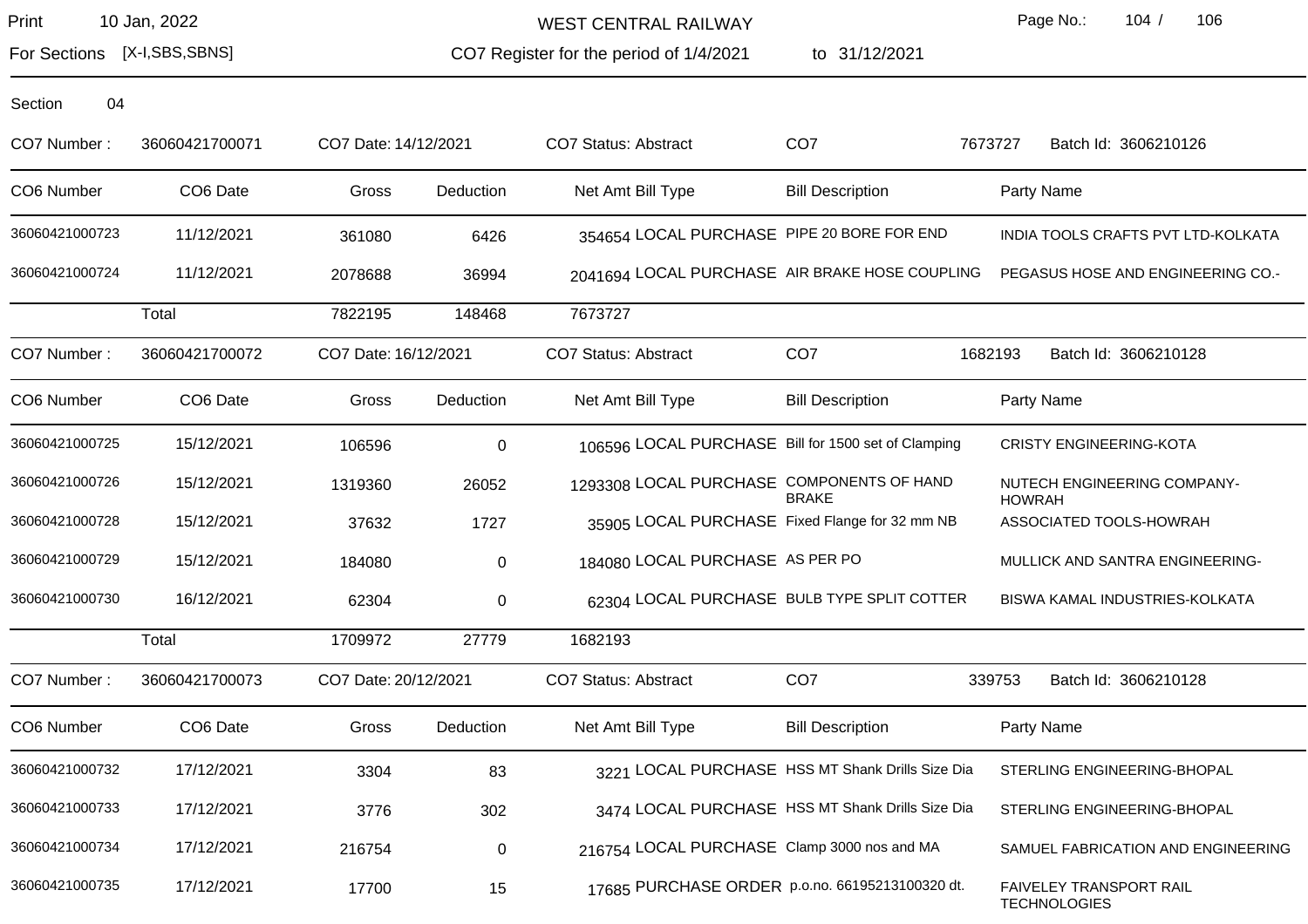WEST CENTRAL RAILWAY

CO7 Register for the period of 1/4/2021 to 31/12/2021 Page No.: 105 / 106

For Sections [X-I,SBS,SBNS]

| CO7 Number:    | 36060421700073 | CO7 Date: 20/12/2021 |           | CO7 Status: Abstract                                                        | CO <sub>7</sub>         | 339753  | Batch Id: 3606210128                           |
|----------------|----------------|----------------------|-----------|-----------------------------------------------------------------------------|-------------------------|---------|------------------------------------------------|
| CO6 Number     | CO6 Date       | Gross                | Deduction | Net Amt Bill Type                                                           | <b>Bill Description</b> |         | Party Name                                     |
| 36060421000736 | 17/12/2021     | 17700                | 15        | 17685 PURCHASE ORDER AS PER P.O. NO.                                        |                         |         | FAIVELEY TRANSPORT RAIL<br><b>TECHNOLOGIES</b> |
| 36060421000737 | 17/12/2021     | 10166                | 864       | 9302 PURCHASE ORDER part payment p.o. no.                                   |                         |         | GOPI ENGINEERING WORKS-KOTA                    |
| 36060421000738 | 17/12/2021     | 71632                | 0         | 71632 GEM BILL                                                              | PO 0853 DT.17/11/21     |         | CHOICETECH SYSTEMS PRIVATE LIMITED             |
|                | Total          | 341032               | 1279      | 339753                                                                      |                         |         |                                                |
| CO7 Number:    | 36060421700074 | CO7 Date: 22/12/2021 |           | CO7 Status: Abstract                                                        | CO <sub>7</sub>         | 3680946 | Batch Id: 3606210129                           |
| CO6 Number     | CO6 Date       | Gross                | Deduction | Net Amt Bill Type                                                           | <b>Bill Description</b> |         | Party Name                                     |
| 36060421000741 | 18/12/2021     | 1705782              | 30358     | 1675424 LOCAL PURCHASE 38 DESKTOP MONITOR ACER TIMES IT SOLUTIONS-NEW DELHI |                         |         |                                                |
| 36060421000742 | 18/12/2021     | 481600               | 9030      | 472570 LOCAL PURCHASE air brake hose coupling for                           |                         |         | IMPEX HITECH RUBBER-FARIDABAD                  |
| 36060421000743 | 18/12/2021     | 64410                | 0         | 64410 LOCAL PURCHASE bill submit                                            |                         |         | MEERA ENTERPRISES-JAIPUR                       |
| 36060421000744 | 20/12/2021     | 100949               | 86        | 100863 LOCAL PURCHASE Door Hasp                                             |                         |         | DATTA ENGINEERING WORKS.-HOWRAH                |
| 36060421000745 | 20/12/2021     | 1400952              | 33273     | 1367679 LOCAL PURCHASE SET OF PIPE                                          |                         |         | LAL BABA SEAMLESS TUBES PVT LTD-               |
|                | Total          | 3753693              | 72747     | 3680946                                                                     |                         |         |                                                |
| CO7 Number:    | 36060421700075 | CO7 Date: 23/12/2021 |           | CO7 Status: Abstract                                                        | CO <sub>7</sub>         | 125980  | Batch Id: 3606210129                           |
| CO6 Number     | CO6 Date       | Gross                | Deduction | Net Amt Bill Type                                                           | <b>Bill Description</b> |         | Party Name                                     |
| 36060421000746 | 21/12/2021     | 129210               | 3230      | 125980 LOCAL PURCHASE Uploaded invoice warranty and                         |                         |         | <b>GFC WELD HOUSE-DELHI</b>                    |
|                | Total          | 129210               | 3230      | 125980                                                                      |                         |         |                                                |